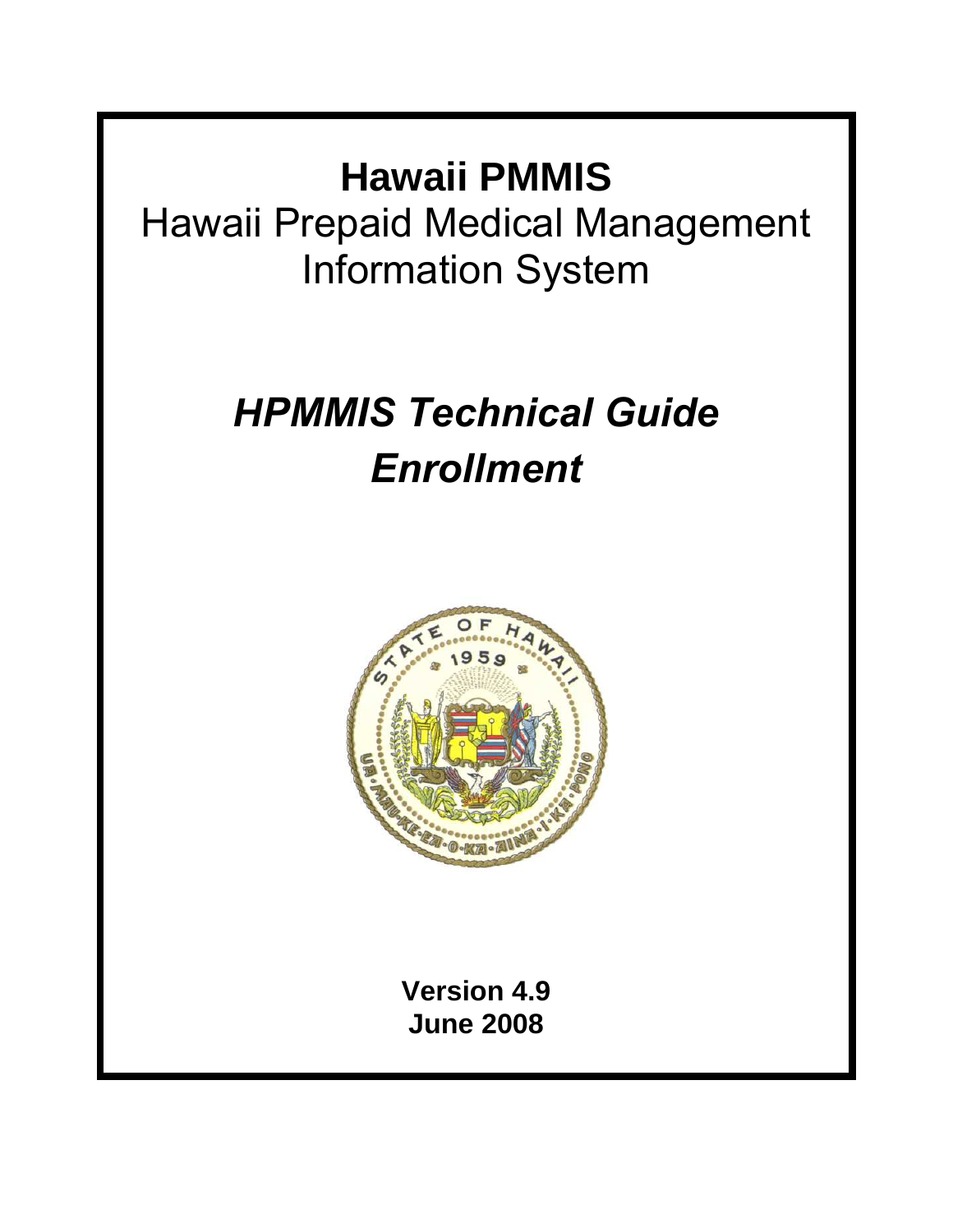# *Change Summary*

| $\#$           | Location                                                             | <b>Previously Stated</b> | Revision                                                                                                                                 |
|----------------|----------------------------------------------------------------------|--------------------------|------------------------------------------------------------------------------------------------------------------------------------------|
| 1              | p.98,<br>Appendix B.4 TPL Codes                                      |                          | Added TPL Code DM<br><b>DM</b><br>Demo Project Pay Drug Co-Pay Only                                                                      |
| 2              | p.108,<br>Appendix B.8 Rate Code<br>Summary                          |                          | Added<br><b>EF18</b><br><b>QUEST ACE FEMALE 65+</b><br>01/01/08<br>99/99/99<br><b>EM18</b><br>QUEST ACE MALE 65+<br>01/01/08<br>99/99/99 |
| $\overline{3}$ | p.111,<br>Appendix B.8 Rate Code<br>Summary                          |                          | Added<br><b>NF18</b><br><b>QUEST NET FEMALE 65+</b><br>04/01/96<br>99/99/99<br><b>NM18</b><br>QUEST NET MALE 65+<br>04/01/96<br>99/99/99 |
| 4              | p.117,<br>Appendix B.9 maintenance<br>Type Codes and Action<br>Codes |                          | Added Action Code AG<br>024<br>AG<br>Age Termination<br><b>Termination of Benefits</b>                                                   |
|                |                                                                      |                          |                                                                                                                                          |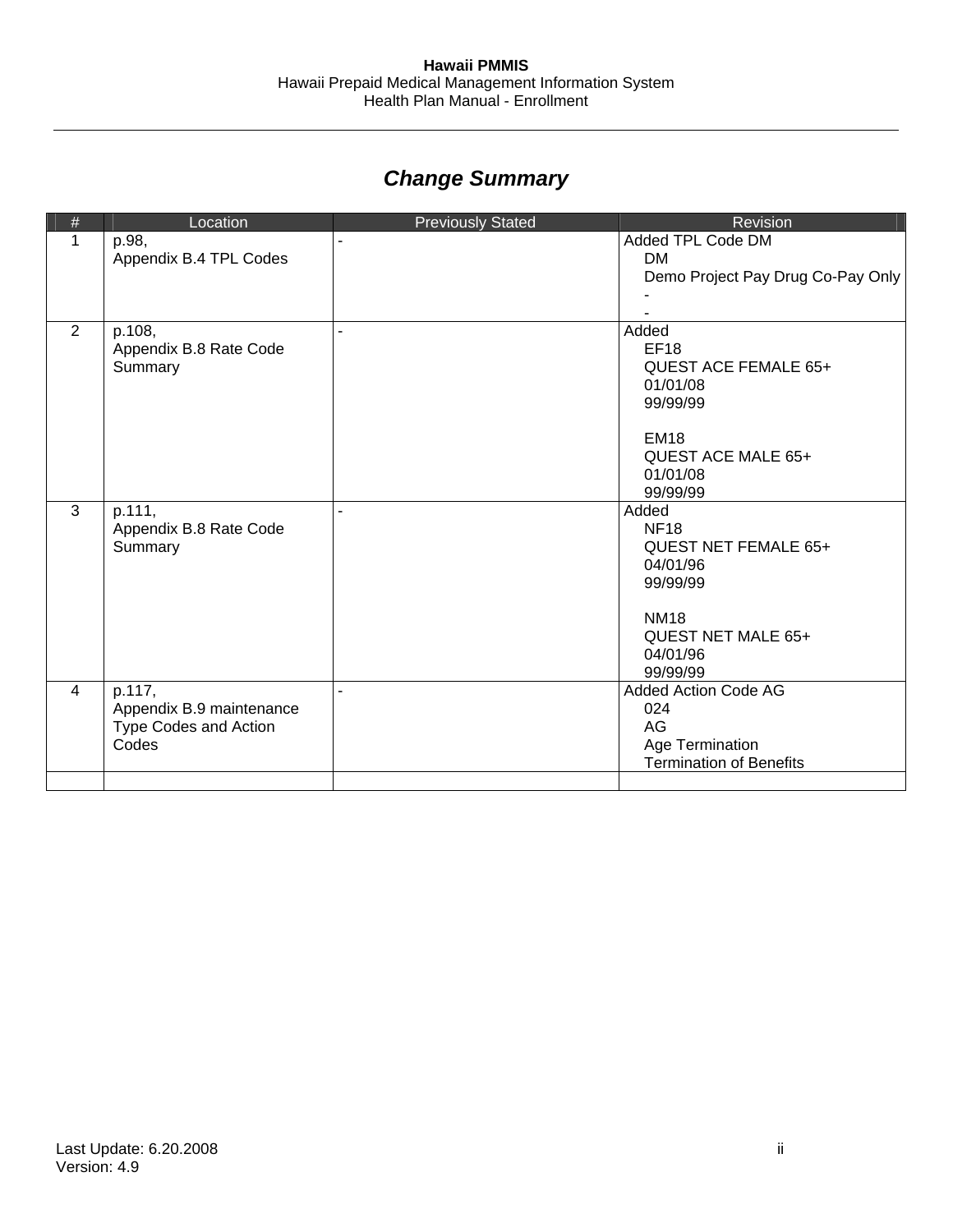# **Table of Contents**

| 1           |       |                                                   |  |
|-------------|-------|---------------------------------------------------|--|
|             | 1.1   |                                                   |  |
|             | 1.2   |                                                   |  |
|             | 1.3   |                                                   |  |
|             | 1.3.1 |                                                   |  |
|             | 1.3.2 |                                                   |  |
|             | 1.3.3 |                                                   |  |
|             | 1.3.4 |                                                   |  |
|             | 1.3.5 |                                                   |  |
|             | 1.3.6 |                                                   |  |
|             | 1.4   |                                                   |  |
| $\mathbf 2$ |       | 834 Enrollment and 820 Capitation Transactions 11 |  |
|             | 2.1   |                                                   |  |
|             | 2.2   |                                                   |  |
|             | 2.2.1 |                                                   |  |
|             | 2.2.2 |                                                   |  |
|             | 2.2.3 |                                                   |  |
|             | 2.3   |                                                   |  |
|             | 2.3.1 |                                                   |  |
|             | 2.3.2 |                                                   |  |
|             | 2.3.3 |                                                   |  |
|             | 2.3.4 |                                                   |  |
|             | 2.4   |                                                   |  |
|             | 2.4.1 |                                                   |  |
|             | 2.4.2 |                                                   |  |
|             | 2.4.3 | <b>Enrollment Corrections.</b>                    |  |
|             | 2.5   |                                                   |  |
|             | 2.5.1 |                                                   |  |
|             | 2.5.2 |                                                   |  |
|             | 2.5.3 |                                                   |  |
|             | 2.5.4 |                                                   |  |
|             | 2.6   |                                                   |  |
|             | 2.6.1 |                                                   |  |
|             | 2.6.2 |                                                   |  |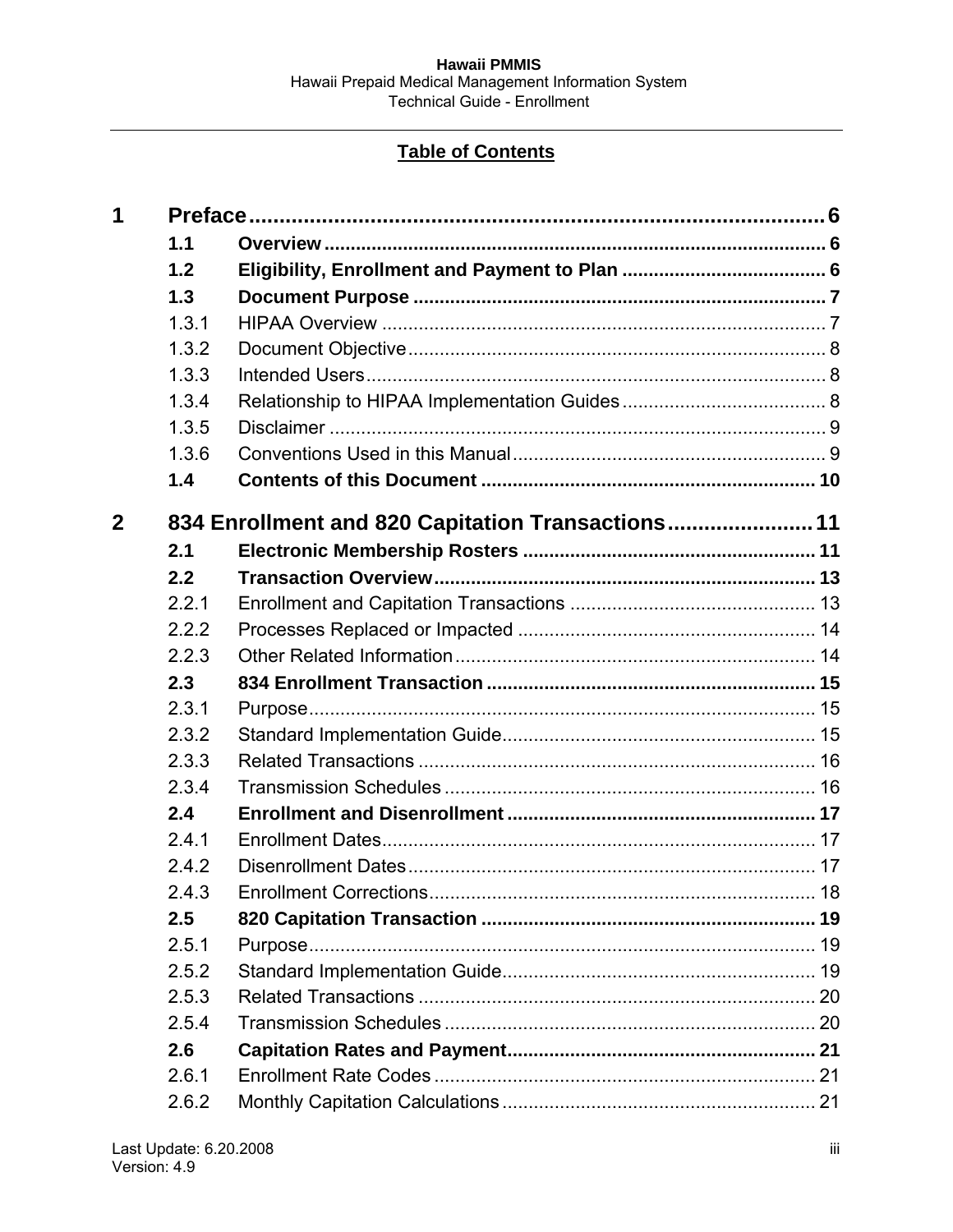|                  | 2.6.3<br>2.6.4 |                                                      |  |
|------------------|----------------|------------------------------------------------------|--|
|                  | 2.6.5          |                                                      |  |
| 3                |                |                                                      |  |
|                  | 3.1            | Med-QUEST Data Center Communications Requirements 24 |  |
|                  | 3.2            |                                                      |  |
|                  | 3.3            |                                                      |  |
|                  | 3.4            |                                                      |  |
|                  | 3.4.1          |                                                      |  |
|                  | 3.4.2          |                                                      |  |
|                  | 3.4.3          |                                                      |  |
|                  | 3.4.4          |                                                      |  |
|                  | 3.4.5          |                                                      |  |
|                  | 3.4.5.1        |                                                      |  |
|                  | 3.4.6          |                                                      |  |
|                  | 3.4.7          |                                                      |  |
|                  | 3.4.8          |                                                      |  |
|                  | 3.5            |                                                      |  |
|                  |                |                                                      |  |
| $\boldsymbol{4}$ |                |                                                      |  |
|                  | 4.1            |                                                      |  |
|                  | 4.1.1          |                                                      |  |
|                  | 4.1.2          |                                                      |  |
|                  | 4.1.3          |                                                      |  |
|                  | 4.2            |                                                      |  |
|                  | 4.2.1          |                                                      |  |
|                  | 4.2.2          |                                                      |  |
|                  | 4.3            |                                                      |  |
|                  | 4.3.1          |                                                      |  |
|                  | 4.3.2          |                                                      |  |
|                  | 4.4            |                                                      |  |
|                  | 4.4.1          |                                                      |  |
| 5                |                |                                                      |  |
|                  | 5.1            |                                                      |  |
|                  | 5.1.1          |                                                      |  |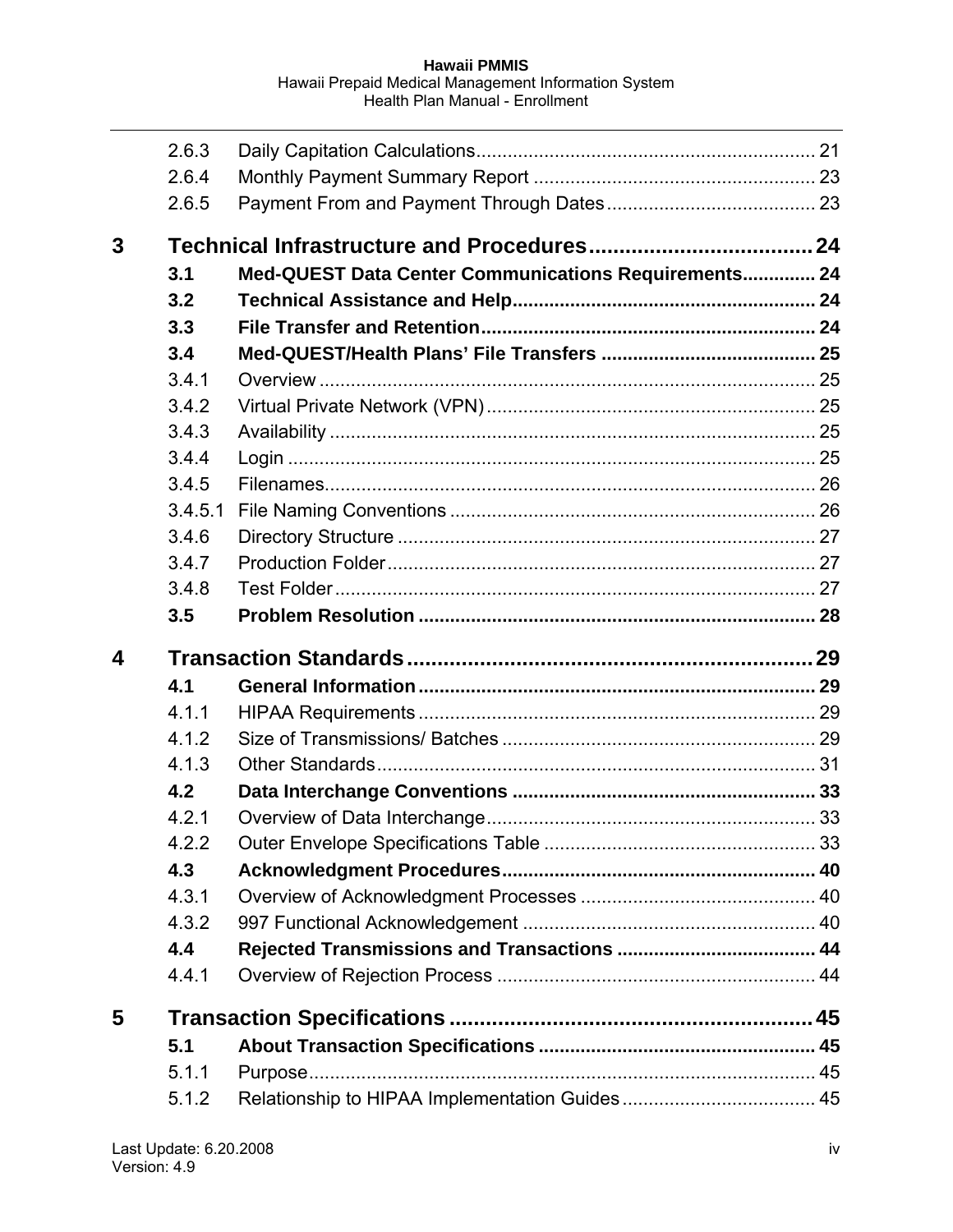|   | 5.2        |                                                      |  |
|---|------------|------------------------------------------------------|--|
|   | 5.2.1      |                                                      |  |
|   | 5.2.2      |                                                      |  |
|   | 5.3        |                                                      |  |
|   | 5.3.1      |                                                      |  |
|   | 5.3.2      |                                                      |  |
| 6 |            |                                                      |  |
|   | 6.1        |                                                      |  |
|   | 6.2        | Membership File Integrity Section (MFIS) Contacts 90 |  |
|   |            |                                                      |  |
|   | A.1        |                                                      |  |
|   |            |                                                      |  |
|   |            |                                                      |  |
|   |            |                                                      |  |
|   | A.2        |                                                      |  |
|   |            |                                                      |  |
|   |            |                                                      |  |
|   |            |                                                      |  |
|   | A.3        |                                                      |  |
|   |            |                                                      |  |
|   |            |                                                      |  |
|   |            |                                                      |  |
|   | B.1        |                                                      |  |
|   | B.2        |                                                      |  |
|   | B.3        |                                                      |  |
|   | B.4        |                                                      |  |
|   | B.5        |                                                      |  |
|   | <b>B.6</b> |                                                      |  |
|   | B.7        |                                                      |  |
|   | <b>B.8</b> |                                                      |  |
|   | <b>B.9</b> | Maintenance Type Codes and Action Codes 114          |  |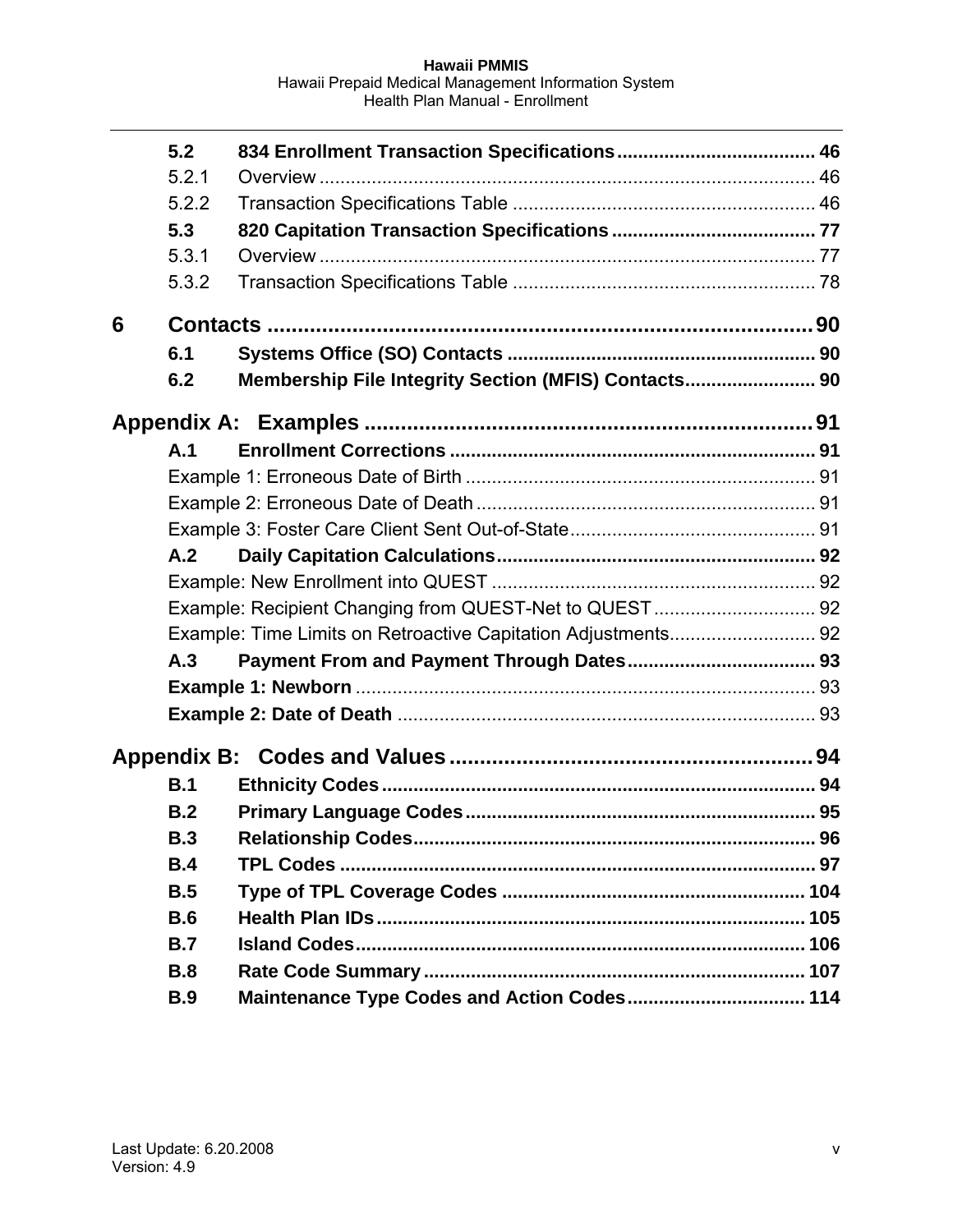# <span id="page-5-1"></span><span id="page-5-0"></span>**1 Preface**

#### <span id="page-5-2"></span>1.1 Overview

This Health Plan Manual is directed to medical, dental, behavioral health plans and vendors (Trading Partners) that are contracted with the Hawaii Department of Human Services (DHS), Med-QUEST Division (MQD), to further their understanding of the Hawaii Prepaid Medical Management Information System (HPMMIS).

HPMMIS is operated and maintained by the State of Arizona Medicaid agency known as the Arizona Health Care Cost Containment System (AHCCCS) Administration. This manual contains the transaction data and the various processes to be used by Health Plans and Trading Partners to provide information to and receive information from MQD through HPMMIS.

## <span id="page-5-3"></span>1.2 Eligibility, Enrollment and Payment to Plan

Eligibility for medical assistance (QUEST and Fee-For-Service) is performed in the Hawaii Automated Welfare Information System (HAWI) and transmitted overnight to HPMMIS. The MQD Enrollment Call Center Section enters enrollment information into HPMMIS.

Historically, Med-QUEST has provided member-level enrollment and capitation information on both Daily and Monthly Health Plan Membership Roster Files. HIPAA standards require enrollment and capitation information to be transmitted on separate files composed of standard electronic transactions. To become HIPAA compliant, Med-QUEST has split the information contained in the Daily and Monthly Roster Files by including enrollment-related information in the 834 Enrollment Transaction and capitation payment related information in the 820 Capitation Payment Transaction.

In addition, Med-QUEST has moved information from other enrollment-related files, including the Med-QUEST TPL File, into the 834 Enrollment Transaction. The 820 Capitation Transaction extracts payment data from financial files built from the Hawaii Prepaid Medical Management Information System (HPMMIS). Med-QUEST 820 data is equivalent to the financial data that formerly appeared on Daily, Monthly and Mass Adjustment Rosters.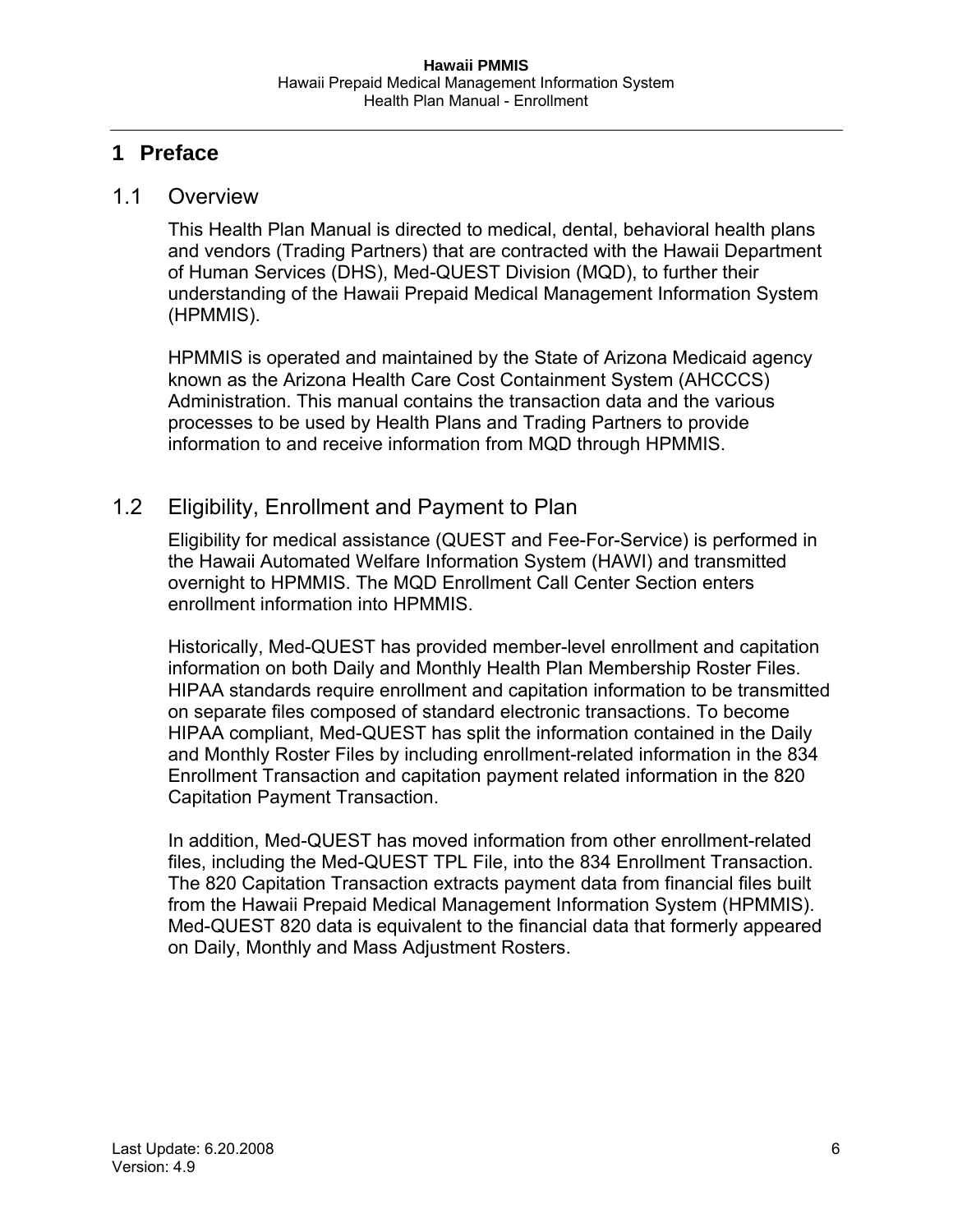## <span id="page-6-2"></span><span id="page-6-1"></span><span id="page-6-0"></span>1.3 Document Purpose

# 1.3.1 HIPAA Overview

The Administrative Simplification provisions of the Health Insurance Portability and Accountability Act of 1996 (HIPAA, Title II) require the federal Department of Health and Human Services to establish national standards for electronic health care transactions and national identifiers for providers, health plans and employers. They also address the security and privacy of health data.

The intent of these standards is to improve the efficiency and effectiveness of the nation's health care system by encouraging widespread use of electronic data interchange in health care. The intent of the law is that all electronic transactions, for which standards are specified, must be conducted according to the standards.

Covered entities are required to accept HIPAA Transactions in the standard format in which they are sent and must not delay a transaction or adversely affect an entity that wants to conduct the transactions electronically. Both Med-QUEST and its health plans are HIPAA covered entities.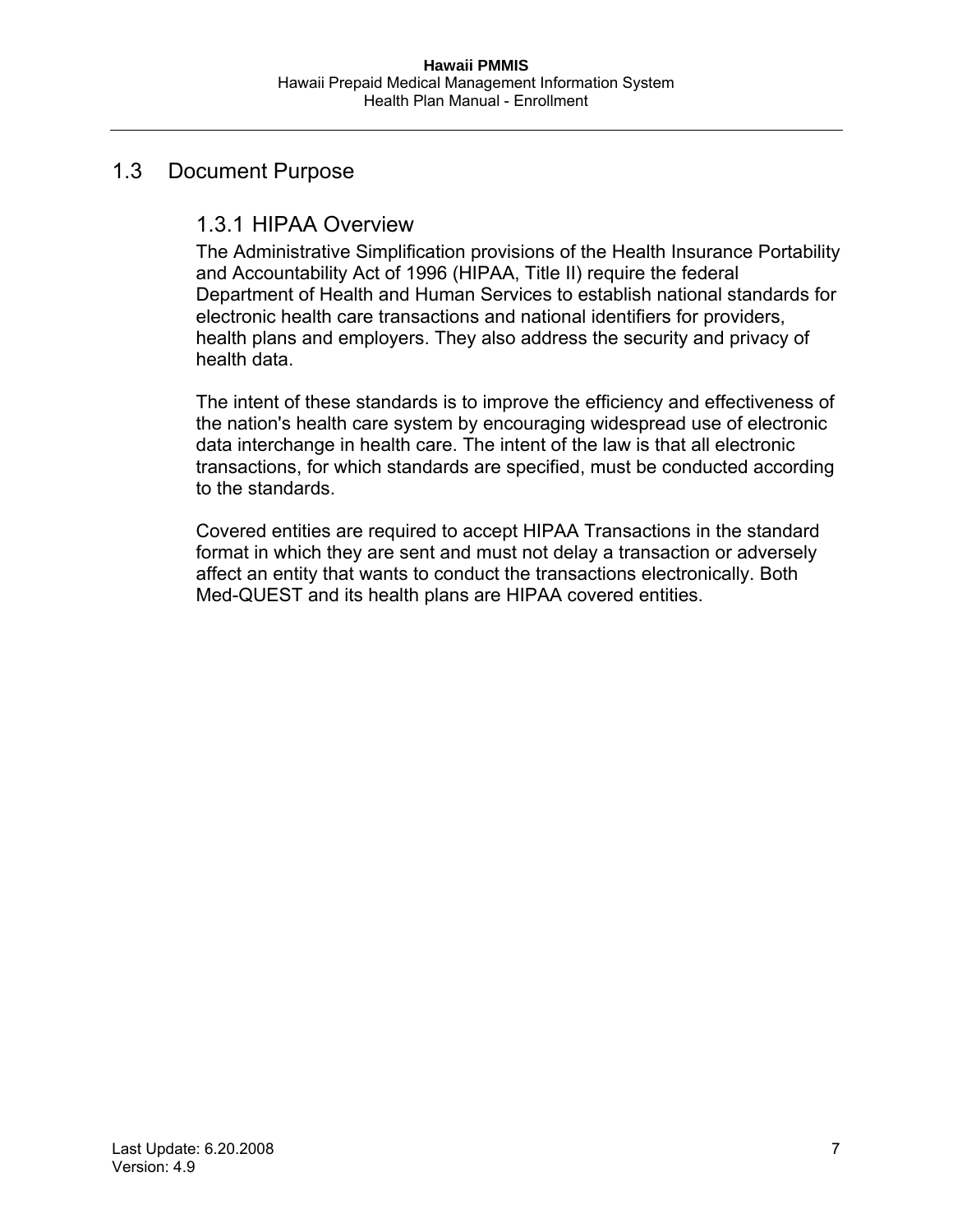# <span id="page-7-1"></span><span id="page-7-0"></span>1.3.2 Document Objective

This document provides information about the 834 Enrollment (Daily and Monthly Roster) and the 820 Capitation (Monthly Capitation Payment) Transactions that is specific to Med-QUEST and the ways in which Med-QUEST Trading Partners receive information from Med-QUEST.

# <span id="page-7-2"></span>1.3.3 Intended Users

This document is intended for members of the technical staff of Health Plans and Trading Partners who are responsible for electronic transactions and file exchanges.

# <span id="page-7-3"></span>1.3.4 Relationship to HIPAA Implementation Guides

The information in this document is intended to supplement the HIPAA Implementation Guides for each of the HIPAA transactions. Rules for format, content and field values can be found in the Implementation Guides. This document describes the technical interface environment with Med-QUEST, including connectivity requirements and protocols and electronic interchange procedures. This document also provides specific information on the fields and values required for transactions sent to or received from Med-QUEST.

The information in this document is not intended to:

- Modify the definition, data condition, or use of any data element or segment in the standard Implementation Guides.
- Add any additional data elements or segments to the defined data set.
- Utilize any code or data values that are not valid in the standard Implementation Guides.
- Change the meaning or intent of any implementation specifications in the standard Implementation Guides.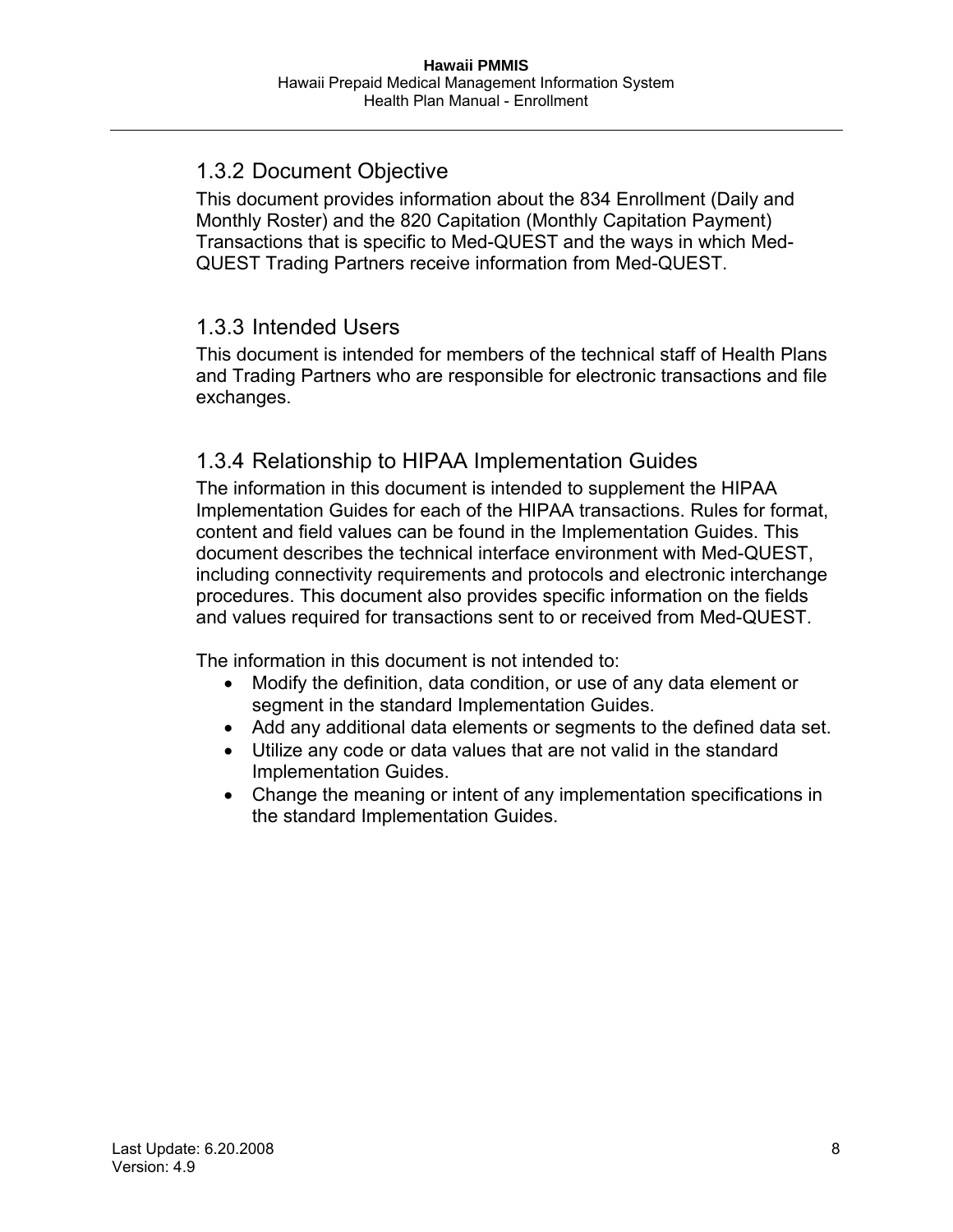## <span id="page-8-1"></span><span id="page-8-0"></span>1.3.5 Disclaimer

This document is intended to be a technical document describing the specific technical and procedural requirements for interfaces between Med-QUEST, Health Plans and Trading Partners. It does not supersede either health plan contracts or the specific procedure manuals for various operational processes.

Substantial effort has been taken to minimize conflicts or errors; however, Med-QUEST, the Med-QUEST Systems Office, or its employees will not be liable or responsible for any errors or expenses resulting from the use of information in this document. If you believe there is an error in this document, please notify the Med-QUEST Systems Office immediately.

## 1.3.6 Conventions Used in this Manual

<span id="page-8-2"></span>Unless otherwise stated, the following terms are used in this manual as defined below.

| <b>DHS</b><br>Department of Human Services |                                                                                                                                                                 |  |
|--------------------------------------------|-----------------------------------------------------------------------------------------------------------------------------------------------------------------|--|
| <b>FTP</b>                                 | <b>File Transfer Protocol</b>                                                                                                                                   |  |
| <b>HAWI</b>                                | Hawaii Automated Welfare Information System                                                                                                                     |  |
| Health plan                                | Health plans include medical, dental and behavioral<br>health plans contracted with the State of Hawaii to provide<br>services to eligible members.             |  |
| <b>HPMMIS</b>                              | The Hawaii Prepaid Medical Management Information<br>System is based on the Arizona PMMIS and is operated<br>and maintained by the State of Arizona for Hawaii. |  |
| <b>MQD</b>                                 | MQD is the Med-QUEST Division of the Hawaii<br>Department of Human Services.                                                                                    |  |
| <b>MFIS</b>                                | MFIS is the Member File Integrity Section in MQD, which<br>resolves membership roster problems.                                                                 |  |
| <b>TPL</b>                                 | <b>Third Party Liability</b>                                                                                                                                    |  |
| <b>Trading Partners</b>                    | External entities (such as medical, dental and behavioral<br>health plans and other vendors) who exchange electronic<br>files and transactions with Med-QUEST.  |  |
| VPN                                        | <b>Virtual Private Network</b>                                                                                                                                  |  |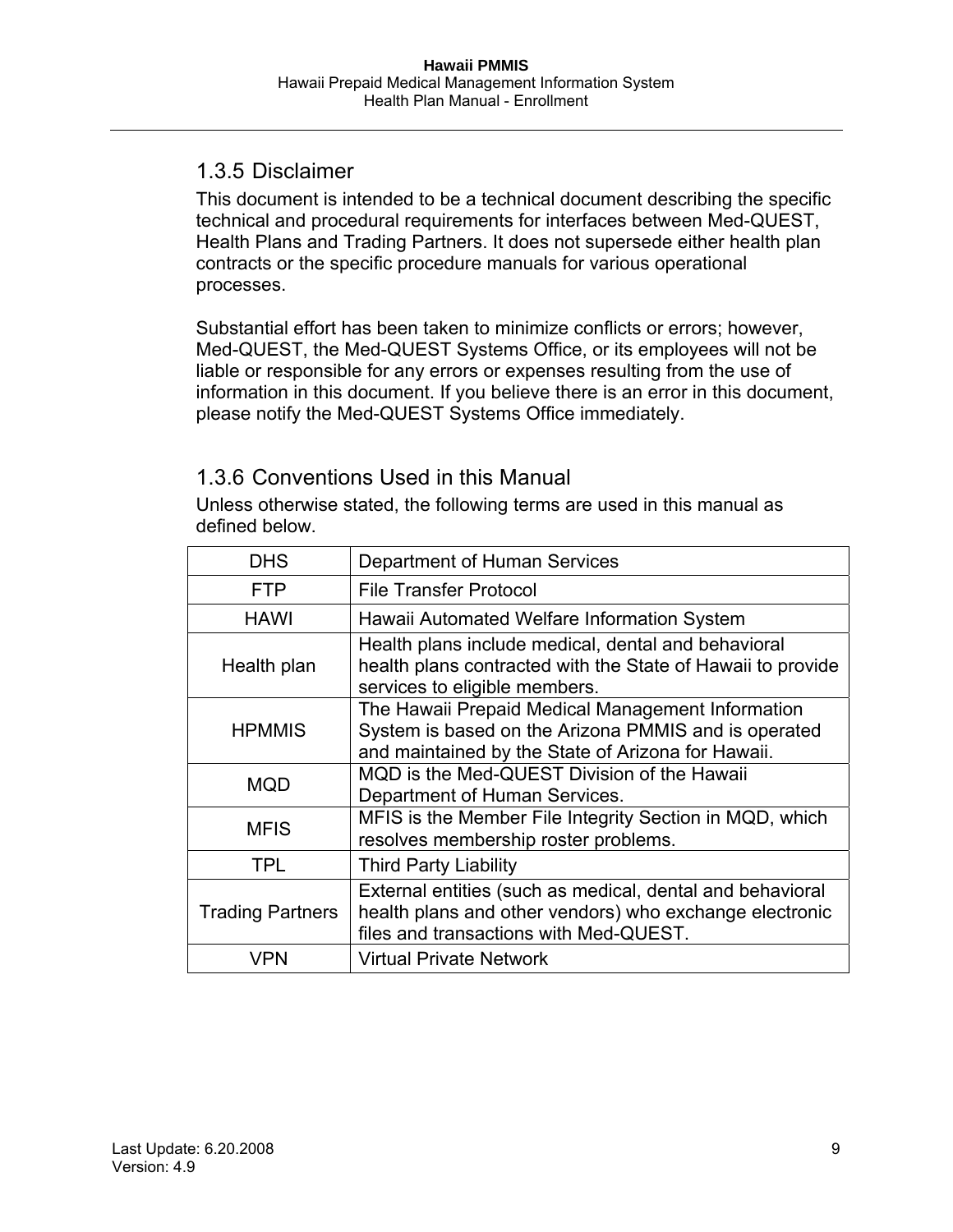#### <span id="page-9-1"></span><span id="page-9-0"></span>1.4 Contents of this Document

#### **Preface**

Section 1 provides general information on the HIPAA and proprietary files and the various processes to be used by external entities and outlines the information to be included in the remainder of the document.

#### **Transaction Overview**

Section 2 provides an overview of the 834 and 820 transactions including information on:

- The purpose of the transaction(s)
- The standard Implementation Guide for the transactions
- Replaced and impacted Med-QUEST files and processes
- Transmission schedules

#### **Technical Infrastructure**

Section 3 provides a brief statement of the technical interfaces required for trading partners to communicate with Med-QUEST via electronic transactions.

#### **Transaction Standards**

Section 4 provides information relating to the 834 and 820 transactions including:

- General HIPAA transaction standards
- Data interchange conventions applicable to the transactions
- Procedures for handling rejected transmissions and transactions

#### **Transaction Agreements**

Section 5 provides more specific information relating to the 834 and 820 transaction sets including:

- A statement of the purpose of transaction agreements between Med-QUEST and other covered entities
- Detailed Transaction Specifications that show how Med-QUEST populates the data elements in the 834 Enrollment and 820 Capitation Payment Transactions

#### **Contacts**

Section 6 provides contact information for Med-QUEST staff within the Systems Office (SO) and Membership File Integrity Section (MFIS).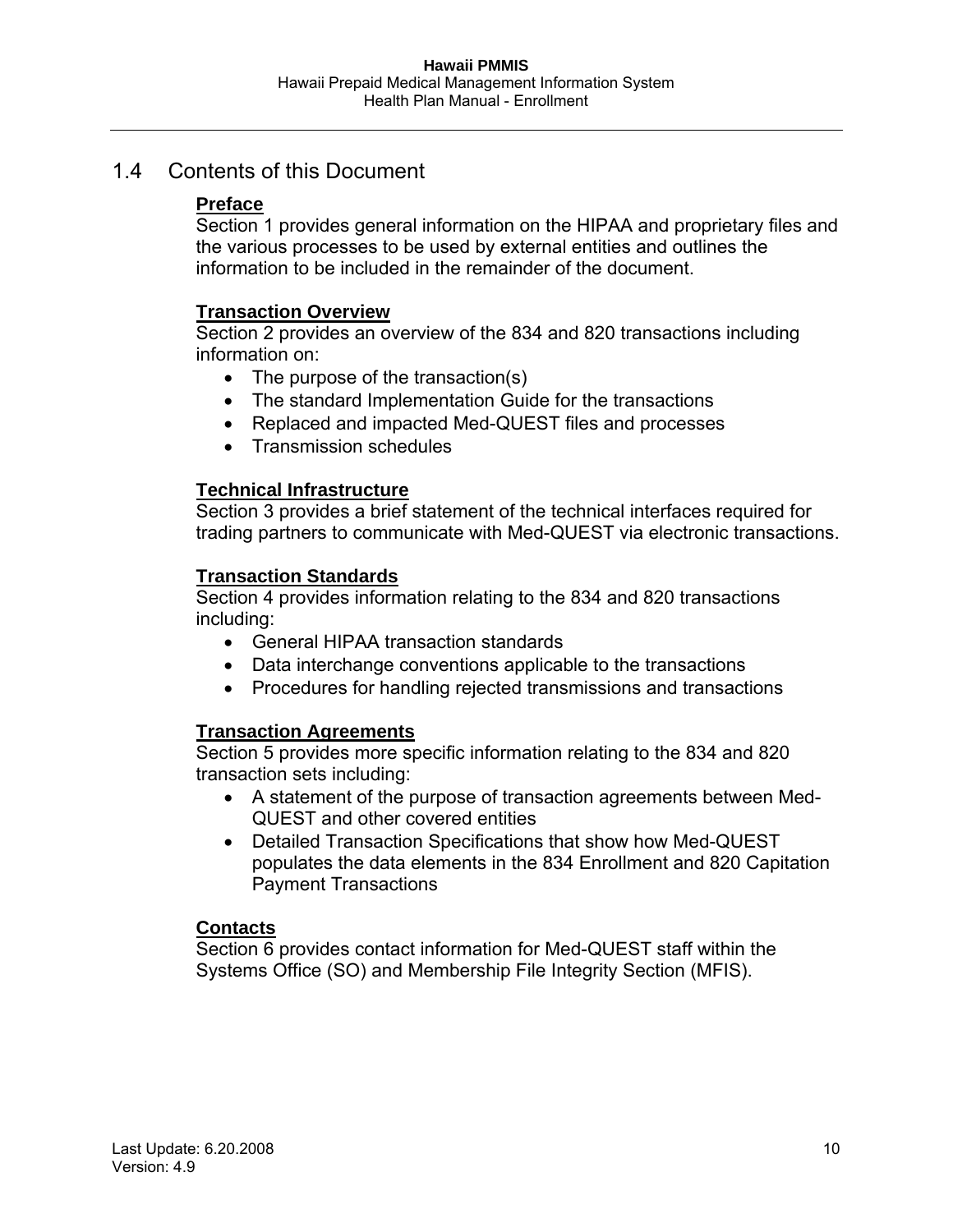# <span id="page-10-1"></span><span id="page-10-0"></span>**2 834 Enrollment and 820 Capitation Transactions**

#### <span id="page-10-2"></span>2.1 Electronic Membership Rosters

Eligibility for medical assistance (QUEST and fee-for-service) is performed in HAWI. Eligible QUEST clients then contact the Med-QUEST Enrollment Call Center to make their plan selections, which are entered into HPMMIS. If no plan selections are made within the established timeframes, HPMMIS auto-assigns the eligible QUEST clients to medical and dental plans (As of October 1, 2001, Dental services are provided to the clients by the Medicaid Fee-For-Service Program). When a QUEST member loses eligibility, HAWI sends a termination transaction to HPMMIS, which, in turn, generates a disenrollment transaction. HPMMIS generates daily and monthly electronic membership rosters containing new enrollments and disenrollments for the QUEST plans. Even if there are no transactions, daily files are generated for each plan. These files contain no transactions, but have a trailer record. This is to ensure the plans have not missed any files. The plans obtain the rosters via FTP. (Refer to section *3.4 Med-QUEST/Health Plans' File Transfers* on page [25](#page-24-1) for more information.)

The daily 834 contains information about new health plan enrollees, identifies changes to current enrollees and provides disenrollment dates.

Health plans are required to load the daily 834 which contain three types of transactions:

#### **Add (Enrollment) Transactions**

When an individual is enrolled in a plan, the plan receives an add transaction with an enrollment begin date. The action code identifies, in general, the reason the client is being added to the plan's membership. Blocks of enrollment to correct errors include begin and end dates that span the period of enrollment.

#### **Change Transactions**

Demographic changes are identified on the daily 834s as changes and do not affect enrollment or capitation for the current month. Action codes identify the type of information that has been changed. Rate code changes, which result in capitation changes, are always sent as separate change transactions with action code "RC" and are effective from the first of the next month. Changes in programs and categories are sent as a termination and an add transaction.

Island moves are an exception, where it is not considered as a 'change'. A disenrollment transaction is sent to the old plan and an add transaction is sent to the plan when the client is enrolled on the new island. The Island Code on the address change record represents the original island.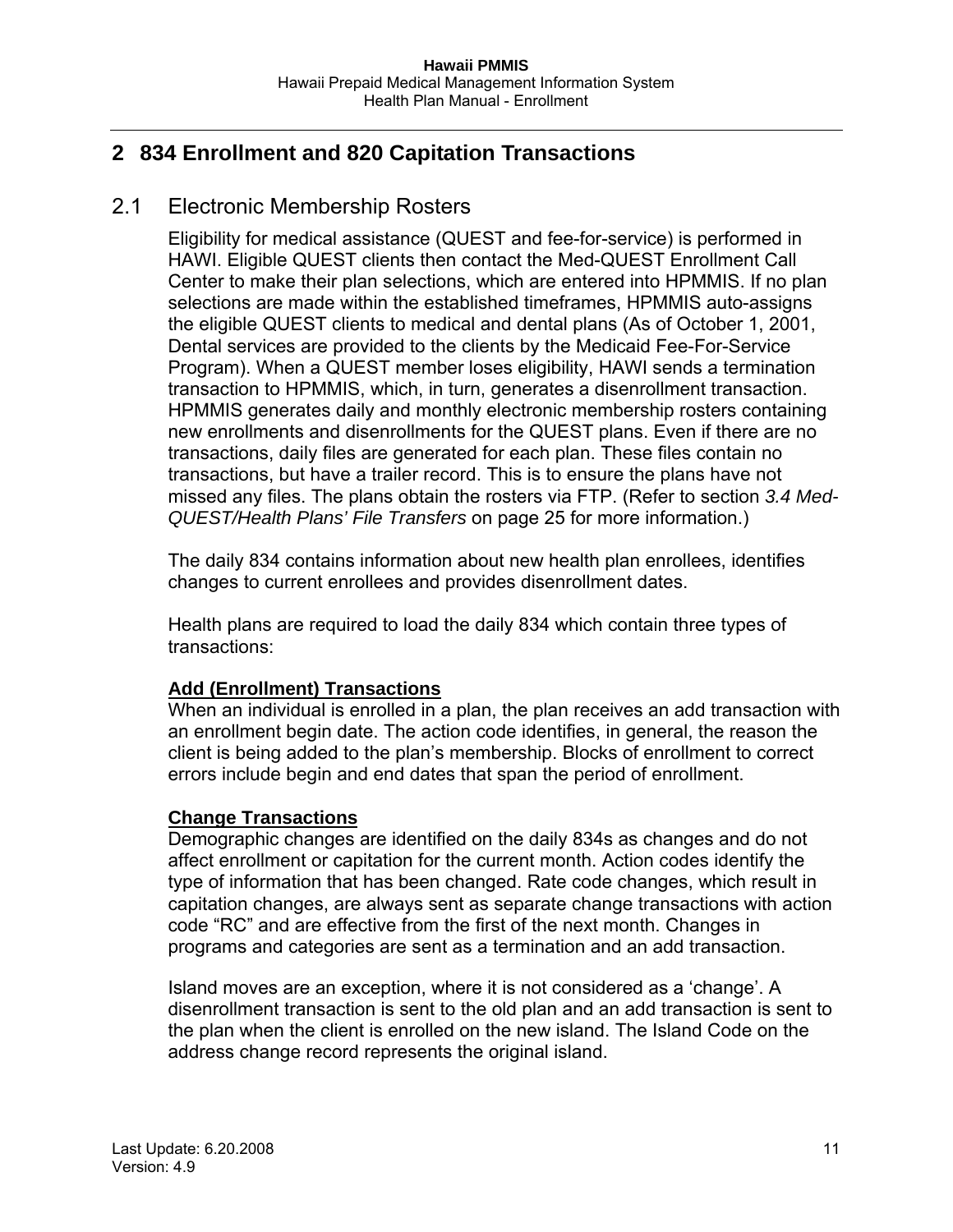#### **Disenrollment Transactions**

When a client is disenrolled from a plan, the plan receives a disenrollment transaction with an enrollment end date. The action code identifies, in general, the reason the client is being disenrolled from the plan's membership. The end date of the enrollment is the last day of enrollment with the plan. Blocks of disenrollment include begin and end dates that span the period of disenrollment.

For additional details, a complete list of action codes is included in *Appendix [B.9](#page-113-1) [Maintenance Type Codes and Action Codes](#page-113-1)*.

Health plans MUST process each day's transactions in the proper sequence. Processing transactions out of order, or failing to process a transaction, will cause the health plan to have incorrect enrollment information.

When an enrollment error is identified and corrected, HPMMIS sends the corrected enrollment to the health plan, eliminating the need for manual enrollment notification.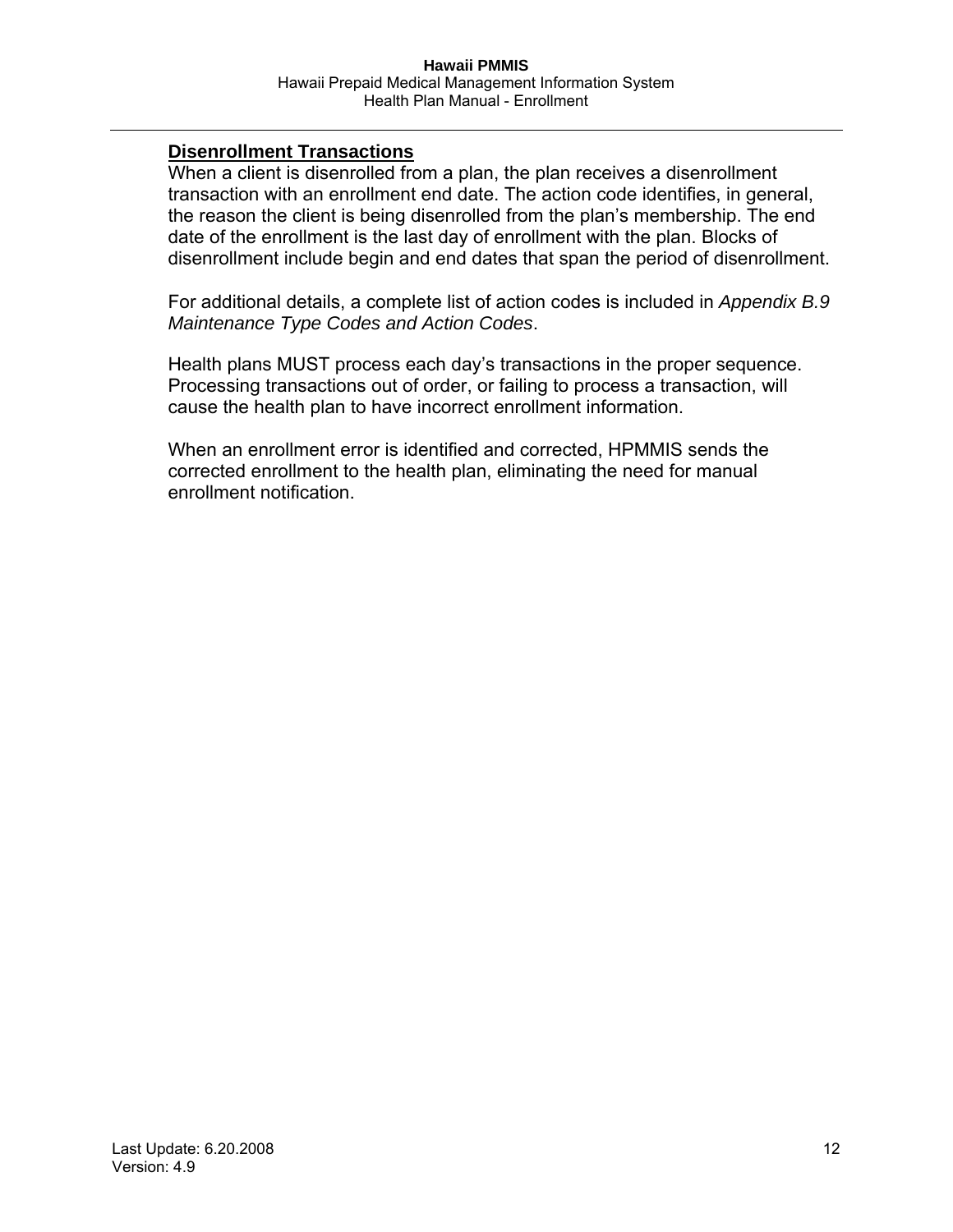## <span id="page-12-2"></span><span id="page-12-1"></span><span id="page-12-0"></span>2.2 Transaction Overview

# 2.2.1 Enrollment and Capitation Transactions **834 Enrollment Transaction**

The 834 Enrollment Transaction is used to transfer enrollment information from the sponsor of the insurance coverage, benefits, or policy (Med-QUEST) to a health care payer (a Med-QUEST health plan). Enrollment in a particular Med-QUEST health plan differs from more general eligibility for Med-QUEST benefits. Under HIPAA, eligibility information is communicated by the 270/271 Eligibility Verification Transaction Set and detailed information on recipient enrollment in health plans or equivalent entities by the 834 Transaction.

Monthly 834 Transactions identify all active members of a health plan on a given date and are generated in association with monthly capitation prepayments. Daily 834 Transactions provide data on both an individual's initial enrollment and any data changes during enrollment. Daily 834 Updates generate Daily capitation payments for new health plan enrollees and positive and negative adjustments for retroactive enrollments, enrollment terminations and changes from one Rate Code to another. All capitation payments and subsequent adjustments to those payments that occur as a result of enrollment activity are reflected on the monthly 820 Capitation Transaction.

The Daily 834 Transaction is unique among HIPAA Transactions in that entities external to Med-QUEST (health plans) use data from it to update their systems. Monthly 834 Transactions are for purposes of audit and enrollment verification and are not intended for use in system updates.

With the implementation of HIPAA, 834 Transactions no longer contain information about TPLs that are not true TPLs. Health Plans should remove such TPL codes from their databases. For a complete listing of these codes, refer to *Appendix B.4: TPL Codes*.

#### **820 Capitation Transaction**

Med-QUEST makes capitation payments and generates 820 Transactions on a monthly basis. Monthly capitation pre-payments, payments and adjustments from Daily 834s and payments resulting from ad hoc mass adjustment runs are all processed in the monthly health plan payment cycle. Amounts deducted from or added to capitation payments due to such things as health plan sanctions or negotiated settlements are also reported on 820 transactions.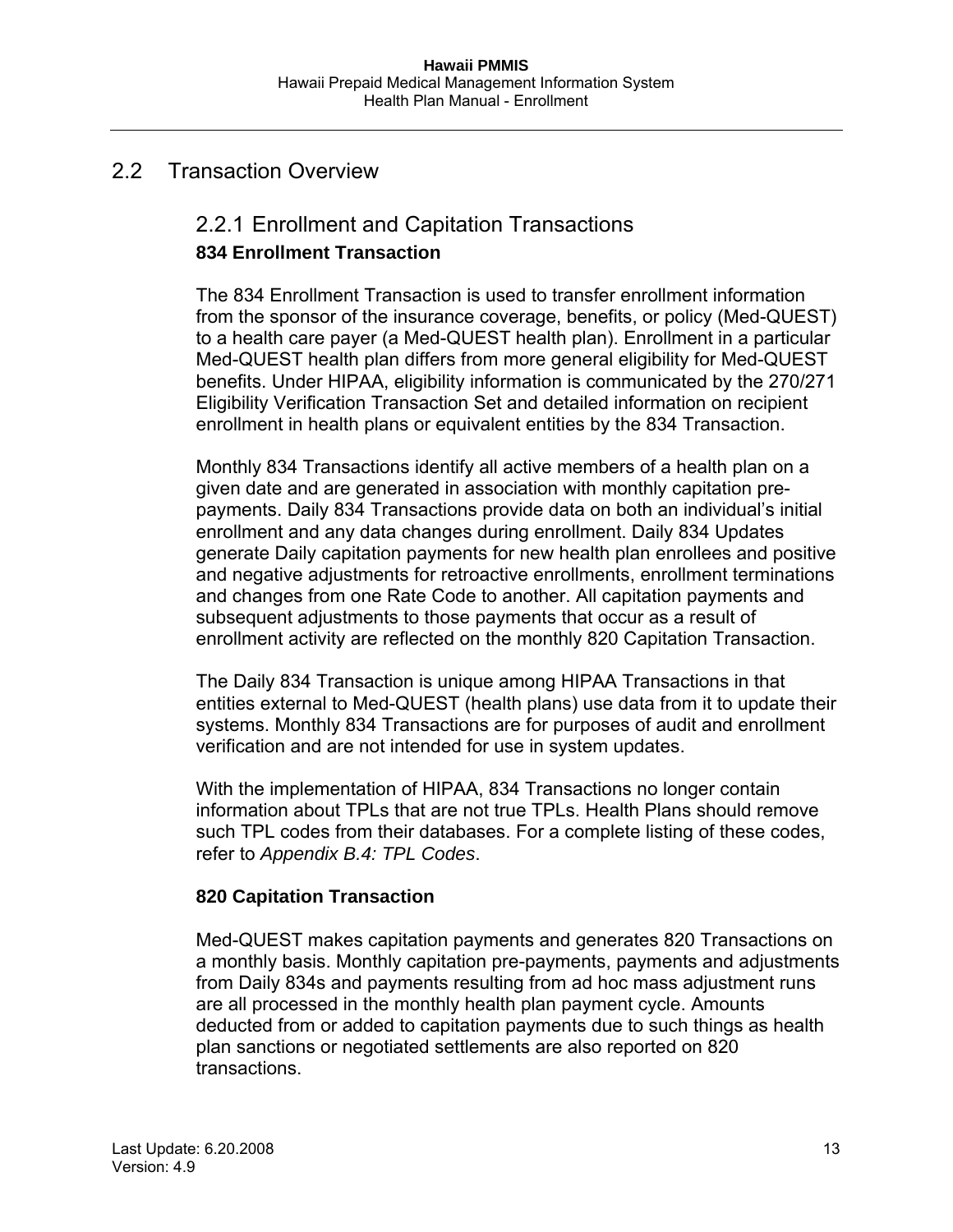<span id="page-13-0"></span>ACS issues checks when it makes capitation payments on behalf of MQD. Each detailed payment documented on the 820 Transaction has a Voucher Number. The same Voucher Number can be associated with information for multiple members. This association makes it possible for receivers of both 820 and 834 Transactions to audit payments at the member level.

## <span id="page-13-1"></span>2.2.2 Processes Replaced or Impacted

The primary processes replaced by the 834 Enrollment and 820 Capitation Transactions are the Daily and Monthly Roster File interfaces.

#### **834 Enrollment Transaction**

Replaced Files Daily and Monthly Roster Files (enrollment components) Daily and Monthly TPL Roster Files

Impacted File None

#### **820 Capitation Transaction**

Replaced Files Daily and Monthly Roster Files (Capitation Payment components)

Impacted File Mass Adjustment File

Payment amounts, check numbers and payment dates on monthly 820 Transactions must match corresponding information on the electronic payments or checks that Med-QUEST sends to health plans. Mass Adjustments are also handled on the 820 Capitation Transaction.

## <span id="page-13-2"></span>2.2.3 Other Related Information

Med-QUEST continues to produce several enrollment-related files in the Agency's proprietary format. These files do not make Med-QUEST recipients health plan members and do not require HIPAA Transaction and Code Set compliance.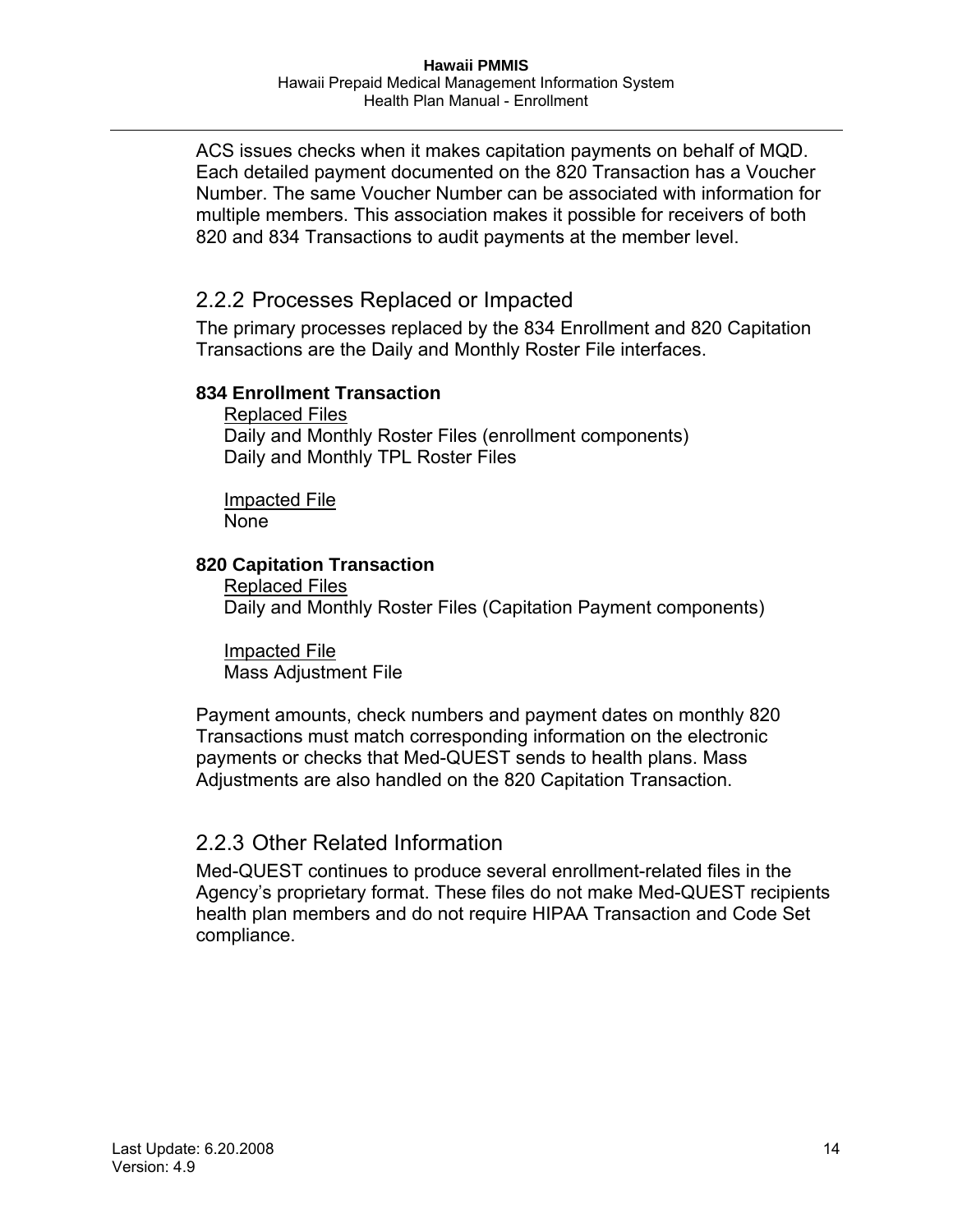## <span id="page-14-2"></span><span id="page-14-1"></span><span id="page-14-0"></span>2.3 834 Enrollment Transaction

# 2.3.1 Purpose

The 834 Enrollment Transaction transmits enrollment information from the sponsor of the insurance coverage (Med-QUEST) to a health care payer (a Med-QUEST Health Plan) on a daily and monthly basis. The daily version of this transaction provides data on initial enrollments, enrollment terminations and subsequent changes to member-level enrollment data. The monthly version provides a listing of active members that is the basis for the health plan's monthly capitation pre-payment.

The Daily 834 Enrollment Transaction is used to identify:

- New members for whom the health plan is responsible
- Terminated or deceased members for whom the health plan is no longer responsible
- Demographic changes for each member such as changes in name, address or date of birth
- Other changes for each member such as changes in Rate Code or TPL coverage

The Monthly 834 Enrollment Transaction is used to:

- Reconcile health plan and Med-QUEST member files
- Audit updates to health plan data applied from Daily 834 Transactions during the previous month

Data Elements on both Daily and Monthly 834 Transactions carry Voucher Numbers when they result in capitation payments or adjustments. Corresponding Voucher Numbers also appear on the Individual Premium Remittance Detail segment of the 820 Capitation Payment Transaction and can be used to link enrollments to member level capitation payments.

## <span id="page-14-3"></span>2.3.2 Standard Implementation Guide

The standard Implementation Guide for the 834 Enrollment Transaction is the American National Standards Institute (ANSI) Accredited Standards Committee (ASC) X12 Transaction Set Implementation Guide for Benefit Enrollment and Maintenance and all approved Addenda.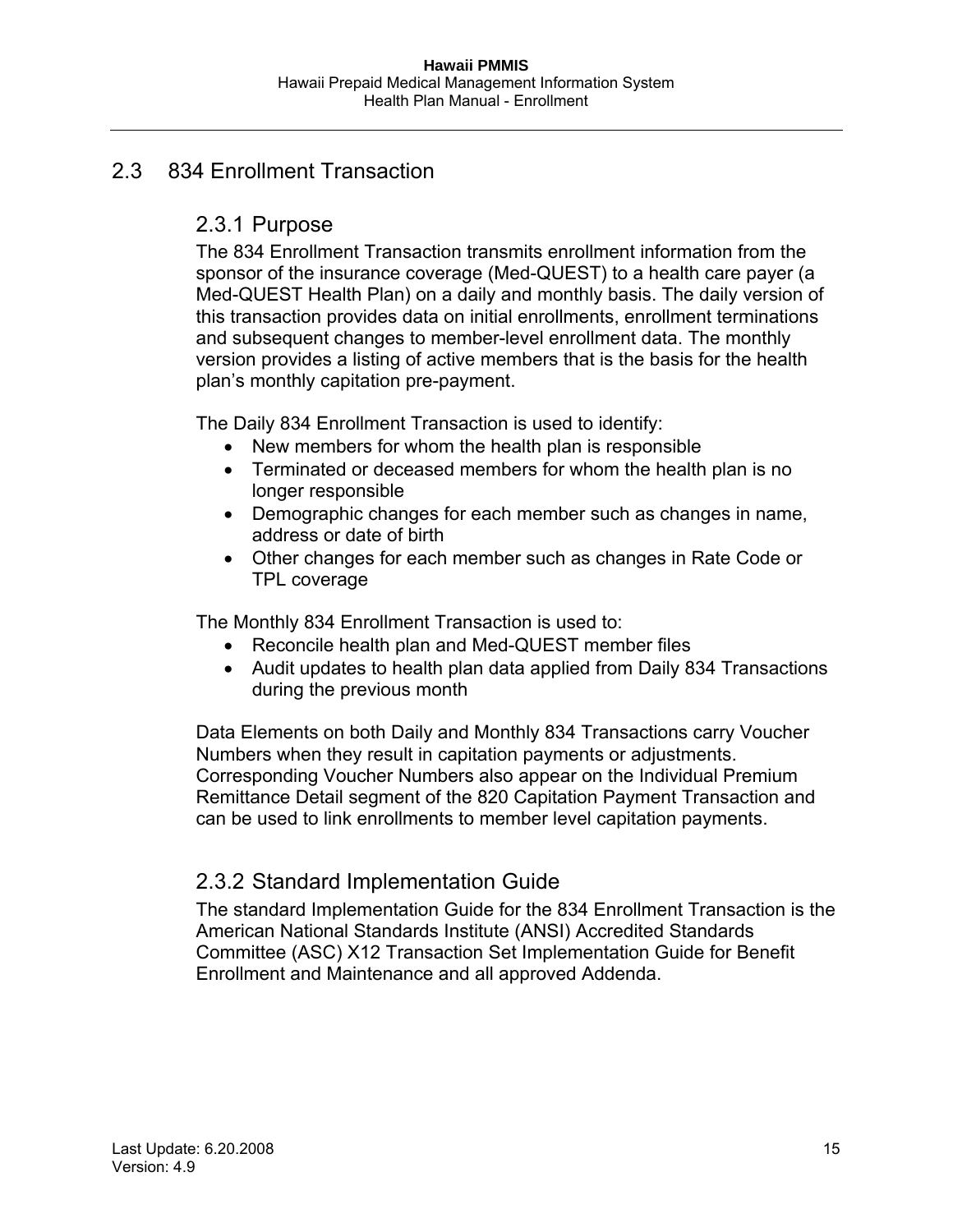# <span id="page-15-1"></span><span id="page-15-0"></span>2.3.3 Related Transactions

As used by Med-QUEST, Transaction Specifications for the 834 Transaction are closely related to Transaction Specifications for the 820 Capitation Transaction. All member level capitation payments and adjustments correspond to monthly prepayments, new enrollments, enrollment changes, or mass adjustments due to retroactive rate changes for individual health plan members.

# <span id="page-15-2"></span>2.3.4 Transmission Schedules

The 834 Daily Enrollment Transaction file showing new members, disenrolled or deceased members and demographic or other changes to current members is produced daily including holidays and weekends. This file is generally available to the health plan on the Med-QUEST FTP Server based on the following schedule:

| Available:     | Each morning                       |
|----------------|------------------------------------|
| Available for: | 7 days from the date of processing |

The 834 Monthly Enrollment Transaction File containing a prospective roster of all currently active members is produced on the last day of each month and is generally available to the Health Plan on the Med-QUEST FTP Server based on the following schedule:

| Available:     | The morning of the first day of the month             |
|----------------|-------------------------------------------------------|
| Available for: | 30 days from the date of processing or until the next |
|                | Monthly 834 is generated.                             |

The single 820 file that Med-QUEST sends to each health plan includes the current month's capitation pre-payments and adjustments accumulated during the previous month.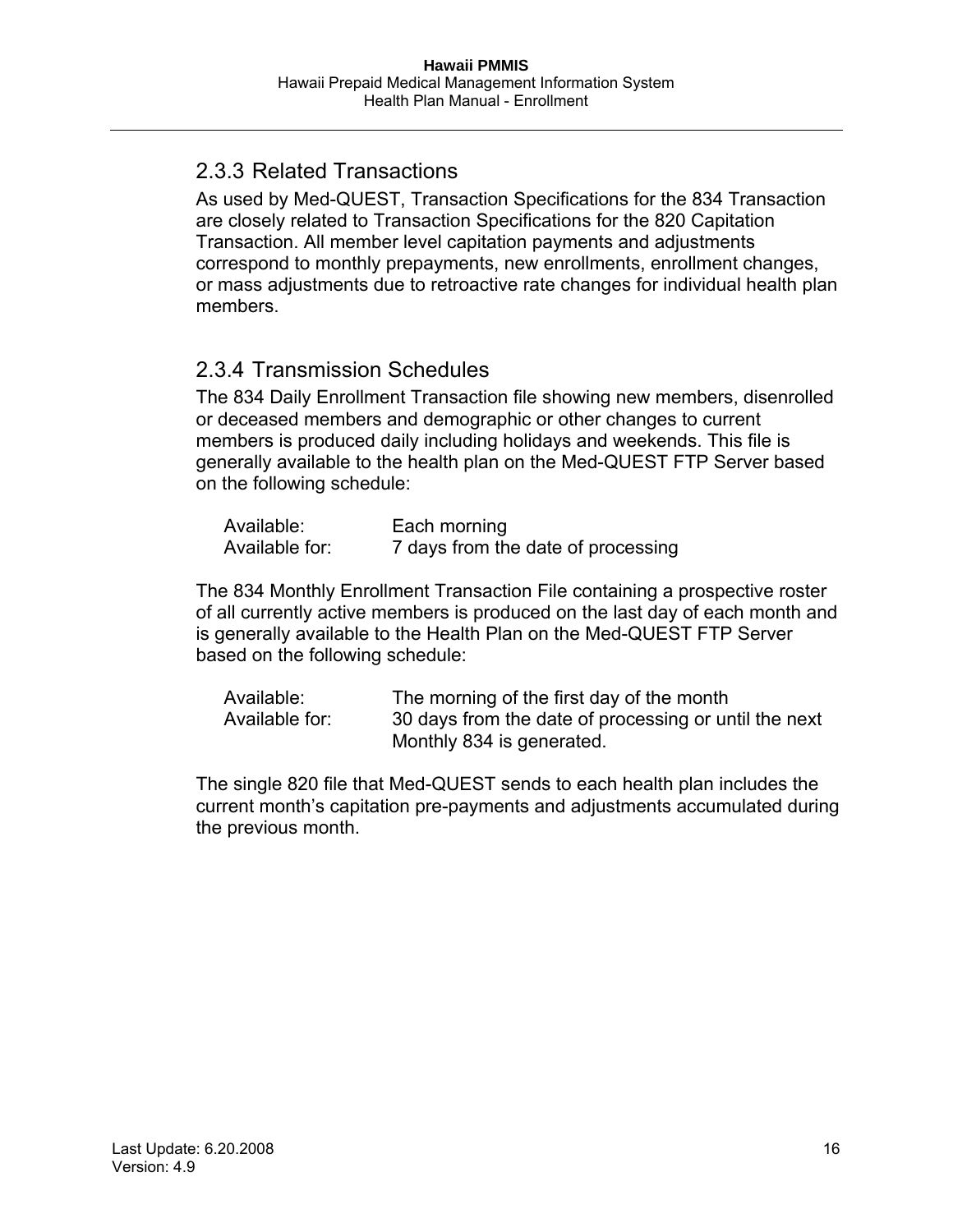# <span id="page-16-2"></span><span id="page-16-1"></span><span id="page-16-0"></span>2.4 Enrollment and Disenrollment

Enrollment and disenrollment transactions are sent on the daily 834s.

# 2.4.1 Enrollment Dates

The enrollment date is the first day of enrollment in a plan. Members may be enrolled on any day of the month. With the exception of newborns that are retroactively enrolled to their dates of birth, and PACE members who are retroactively enrolled upon admission, individuals are enrolled on the next calendar day after MQD accepts the client's plan selection or the client is auto-assigned.

# <span id="page-16-3"></span>2.4.2 Disenrollment Dates

The disenrollment date is the last day of enrollment in the plan, which, in most instances is the last day of the month. For example, enrollments ending on the last day of the month have end dates of 1/31/00, 2/29/00, etc. There may also be daily enrollment changes based upon MQD policies. For example, when a client becomes pregnant and moves from QUEST-Net to QUEST, the individual will be disenrolled from QUEST-Net and enrolled into QUEST. The disenrollment from QUEST-Net can become effective any day of the month.

Daily disenrollments (which may occur retroactively) are generally limited to clients changing from:

- QUEST-Net to QUEST
- QUEST-ACE to QUEST
- QUEST to FFS
- QUEST-Net to FFS
- QUEST-ACE to FFS
- QUEST to Foster Care Out-of-State (covered by FFS)
- Island Change

Retroactive disenrollments are currently limited to:

- Death
- Incarceration
- Admission to State Hospital
- Out of State
- Wait List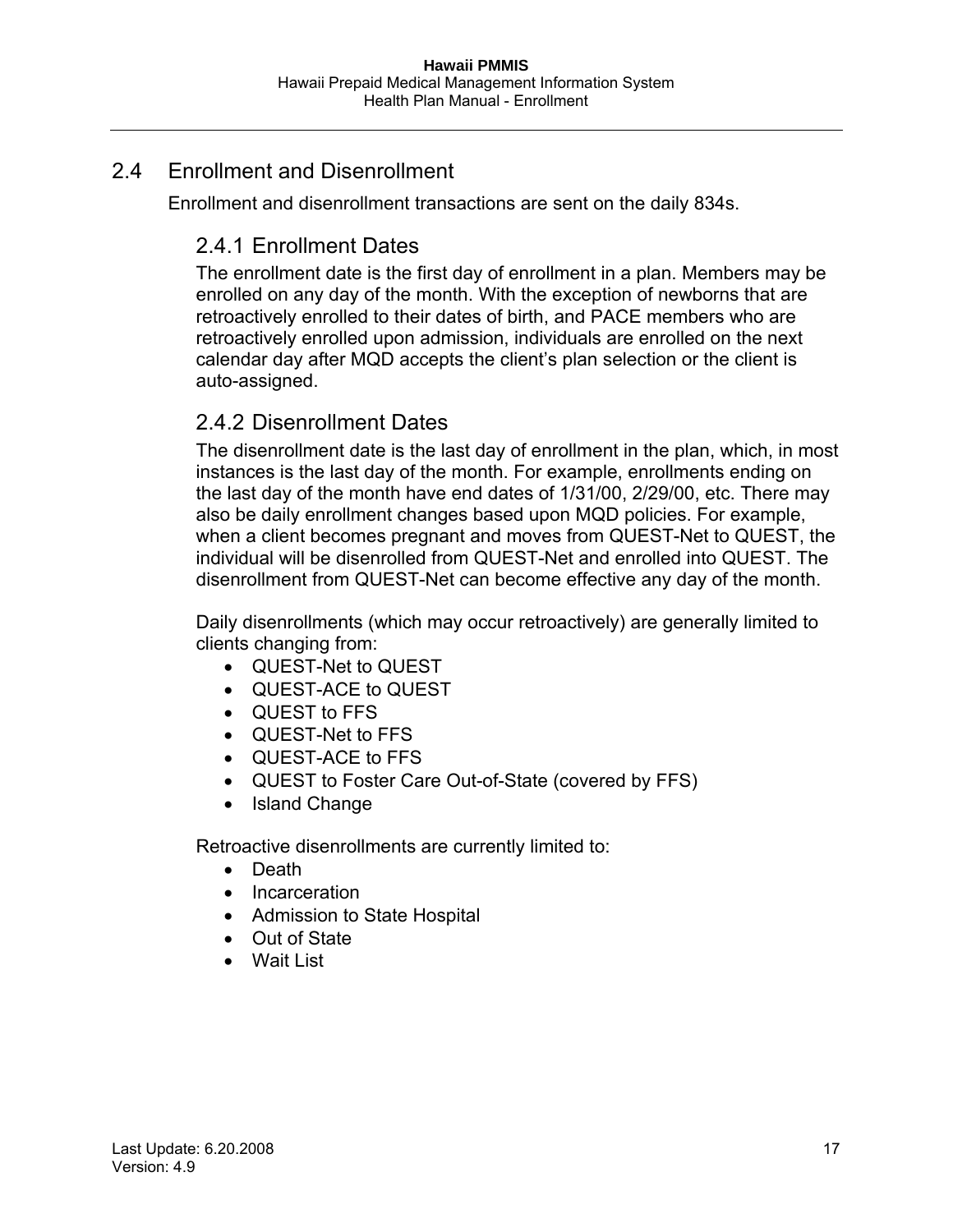## <span id="page-17-1"></span><span id="page-17-0"></span>2.4.3 Enrollment Corrections

There may be retroactive changes (blocks of enrollment and disenrollment) to correct enrollment errors.

See *Appendix [A.1 Enrollment Corrections](#page-90-2)* for related examples of the following scenarios:

Example 1: Erroneous Date of Birth Example 2: Erroneous Date of Death Example 3: Foster Care Client Sent Out-of-State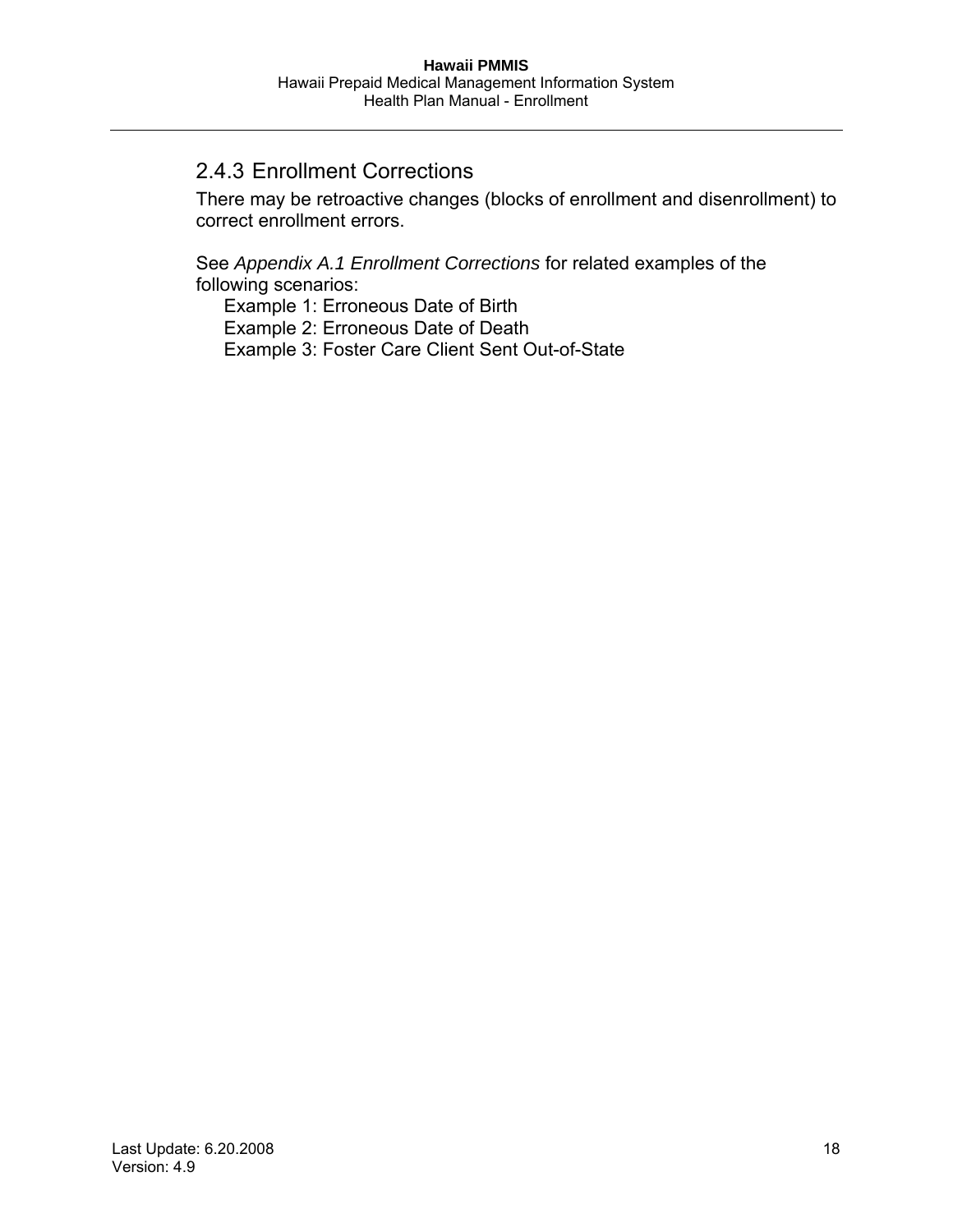## <span id="page-18-2"></span><span id="page-18-1"></span><span id="page-18-0"></span>2.5 820 Capitation Transaction

## 2.5.1 Purpose

The 820 Capitation Transaction is a monthly file that provides each Med-QUEST health plan with an electronic remittance advice for its capitation payments. Med-QUEST makes all capitation payments on a monthly basis with an electronic payment or check to each health plan. The Monthly 820 can accumulate and report capitation payments generated during the prior month by Daily 834s, Monthly 834s and Mass Adjustment runs. Settlements, financial sanctions and other payments to and recoupments from health plans that are not member specific can also be included on the 820.

The Med-QUEST Fiscal Agent, Affiliated Computer Services (ACS) produces checks to the Health Plans through the Financial System. ACS specifies the Check Numbers for each monthly payment. Check Numbers for the 820 are entered manually from ACS payment data.

The 820 Transaction is used to:

- Show monthly capitation pre-payments for each health plan member
- Show pro-rated payments for each health plan member who joined during the previous month
- Show positive or negative adjustments that reflect changes to previous capitation payments
- Show positive or negative payment adjustments based on retroactive capitation rate changes by Med-QUEST, usually done through a mass adjustment
- Show Med-QUEST payments and other adjustments that are not member specific.

## <span id="page-18-3"></span>2.5.2 Standard Implementation Guide

• The standard Implementation Guide for the 820 Transaction is the American National Standards Institute (ANSI) Accredited Standards Committee (ASC) X12 Transaction Set Implementation Guide for the Payroll Deducted and Other Group Payments for Insurance Products Transactions and all approved Addenda.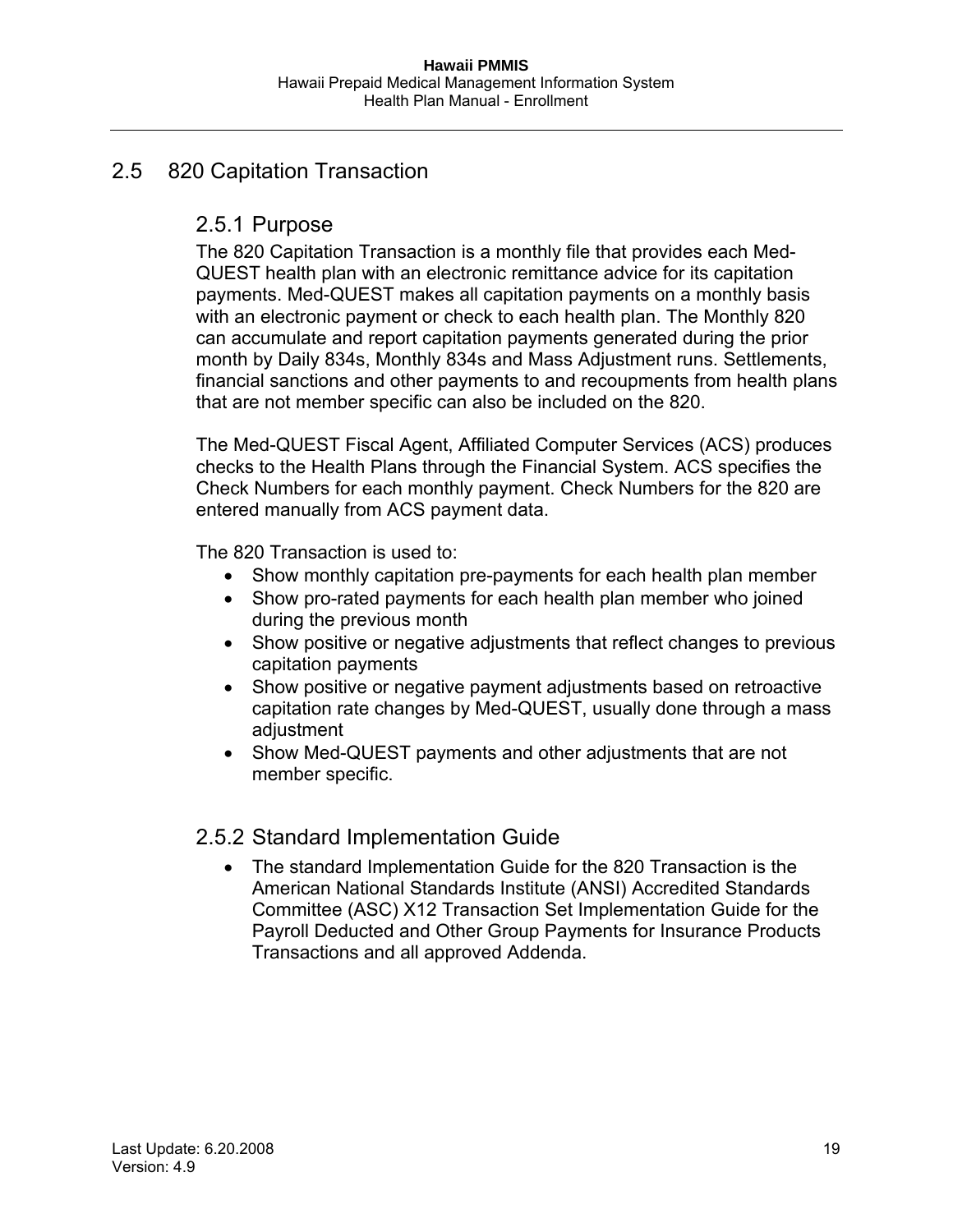# <span id="page-19-1"></span><span id="page-19-0"></span>2.5.3 Related Transactions

As used by Med-QUEST, Transaction Specifications for the 834 Transaction are closely related to Transaction Specifications for the 820 Capitation Transaction. All member level capitation payments and adjustments correspond to monthly prepayments, new enrollments, enrollment changes, or mass adjustments due to retroactive rate changes for individual health plan members.

## <span id="page-19-2"></span>2.5.4 Transmission Schedules

The 820 Capitation Transaction File is initiated by the Med-QUEST Finance Office and is available the next day to the health plans on the Med-QUEST FTP server.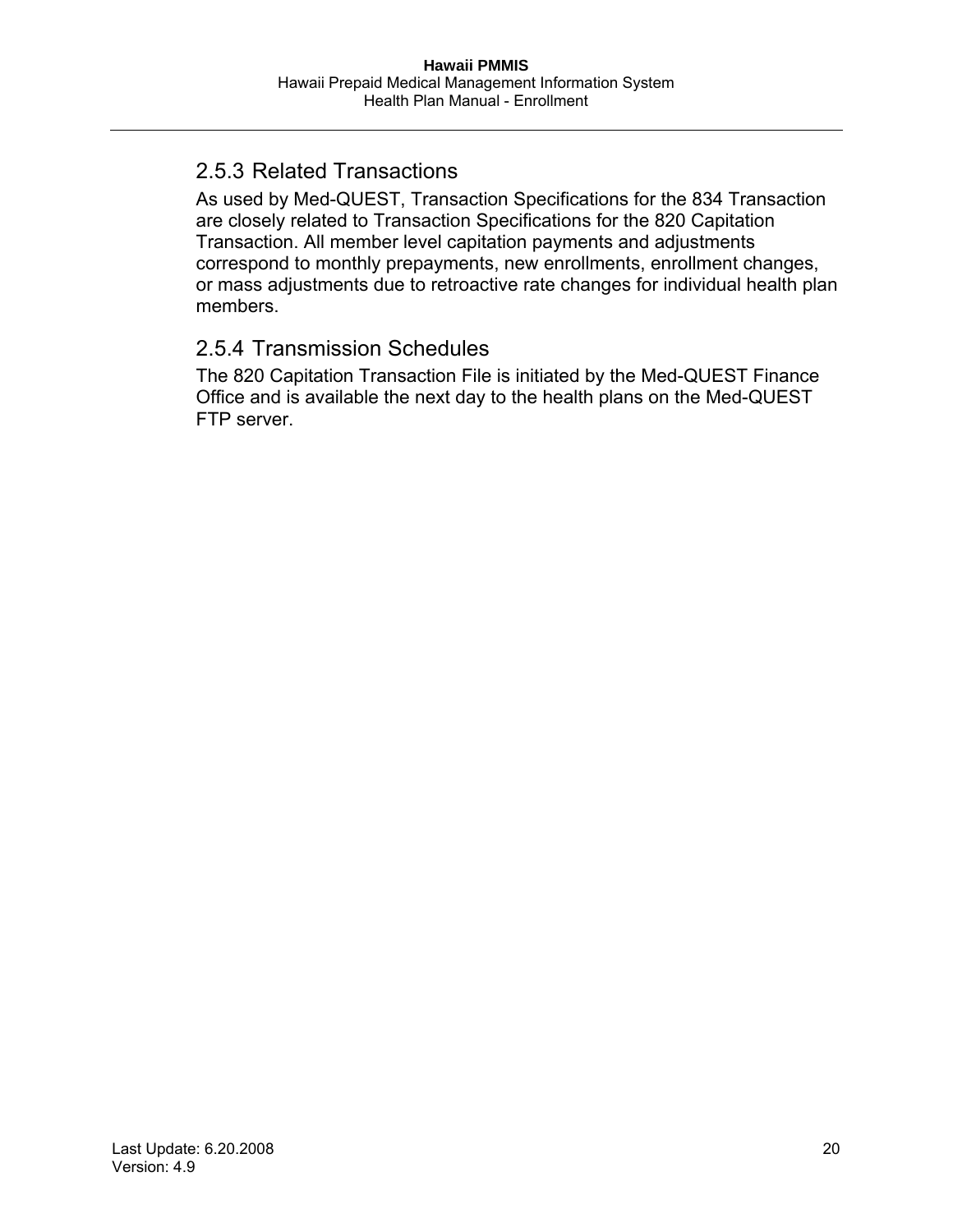# <span id="page-20-2"></span><span id="page-20-1"></span><span id="page-20-0"></span>2.6 Capitation Rates and Payment

The specific capitation rate that a plan is paid for a particular member is determined by a combination of the rate and island codes. The rate and island codes are data values that appear on the Member Level Detail on the 834.

# 2.6.1 Enrollment Rate Codes

Rate codes reflect the risk adjustment groups for medical plans and adult/child distinction for dental plans. The rate code also identifies which clients have Medicare coverage for SMI behavioral health. The eligibility category (TANF, Foster Care, GA, QUEST, QUEST-Net, S-CHIP and Immigrant Children), gender and age are reflected in the rate codes when applicable. QUEST and QUEST-Net members are distinguished by different rate codes. For example, the rate for a newborn TANF male is a specific rate code. When a newborn is initially enrolled, this rate code is systematically associated with the enrollment. Assuming continued eligibility and enrollment of the newborn, HPMMIS calculates monthly capitation payment using this rate code and the island of residence through the end of the month of the newborn's first birthday. Refer to *Appendix [B.8](#page-106-1) [Rate Code Summary](#page-106-1)*, for a complete list of enrollment rate codes.

## <span id="page-20-3"></span>2.6.2 Monthly Capitation Calculations

A prospective monthly capitation payment amount is calculated on the last processing day of the month for each eligible person enrolled on the first day of the following month. The monthly capitation is a set amount determined by rate code and island. It is not prorated for the number of days in the month.

# <span id="page-20-4"></span>2.6.3 Daily Capitation Calculations

The daily 834s identify the transactions which are comprised of capitation amounts associated with daily enrollment and disenrollment transactions. Daily enrollment and disenrollments are prorated based on the number of days in the month.

Daily changes to enrollment and capitation that are prorated on a daily basis include these types of transactions:

#### **Add**

- Newly enrolled eligibles and re-enrollments
- Newborn enrollments with enrollment begin dates retroactive to the date of birth
- Blocks of enrollment for enrollment corrections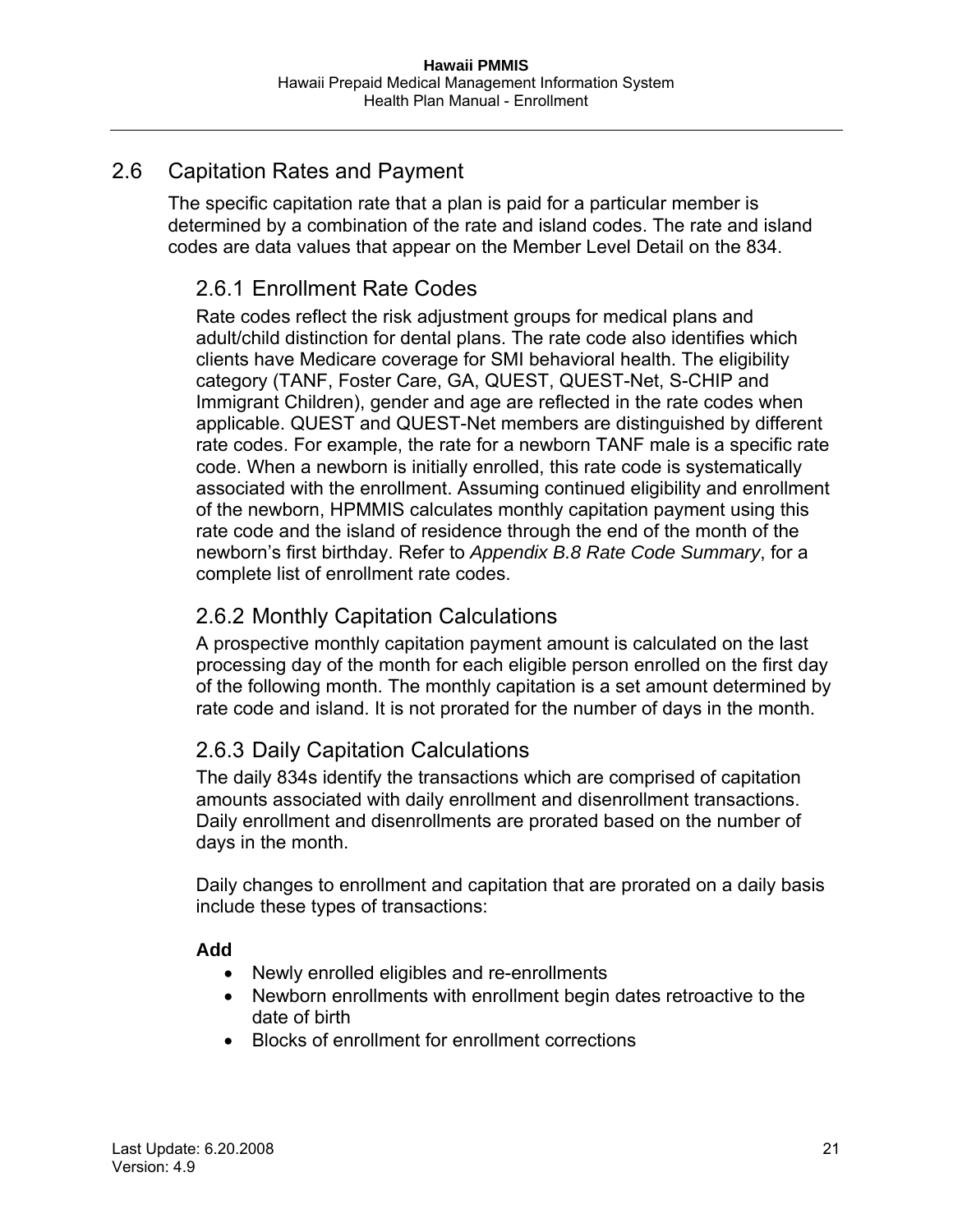#### **Disenroll**

Daily disenrollments

- QUEST-Net to QUEST
- QUEST-ACE to QUEST
- QUEST to FFS
- QUEST-Net to FFS
- QUEST-ACE to FFS
- QUEST to Foster Care Out-of-State (covered by FFS)
- Island Change

Retroactive disenrollments

- Death
- Incarcerated
- Admission to State Hospital
- Out of State
- Wait List
- Transplant

Blocks of disenrollment for enrollment corrections

The transactions for these changes include the payment from and through dates and the prorated capitation amounts resulting from the enrollment actions. When a retroactive recovery is made for a person covered by the feefor-service program, the plan may file claims for reimbursement through the fee-for-service program.

See *Appendix Error! Reference source not found. Error! Reference source not found.* for related examples of the following scenarios:

Example: New Enrollment into QUEST

Example: Disenrollment from QUEST-Net to QUEST

Example: Time Limits on Retroactive Capitation Adjustments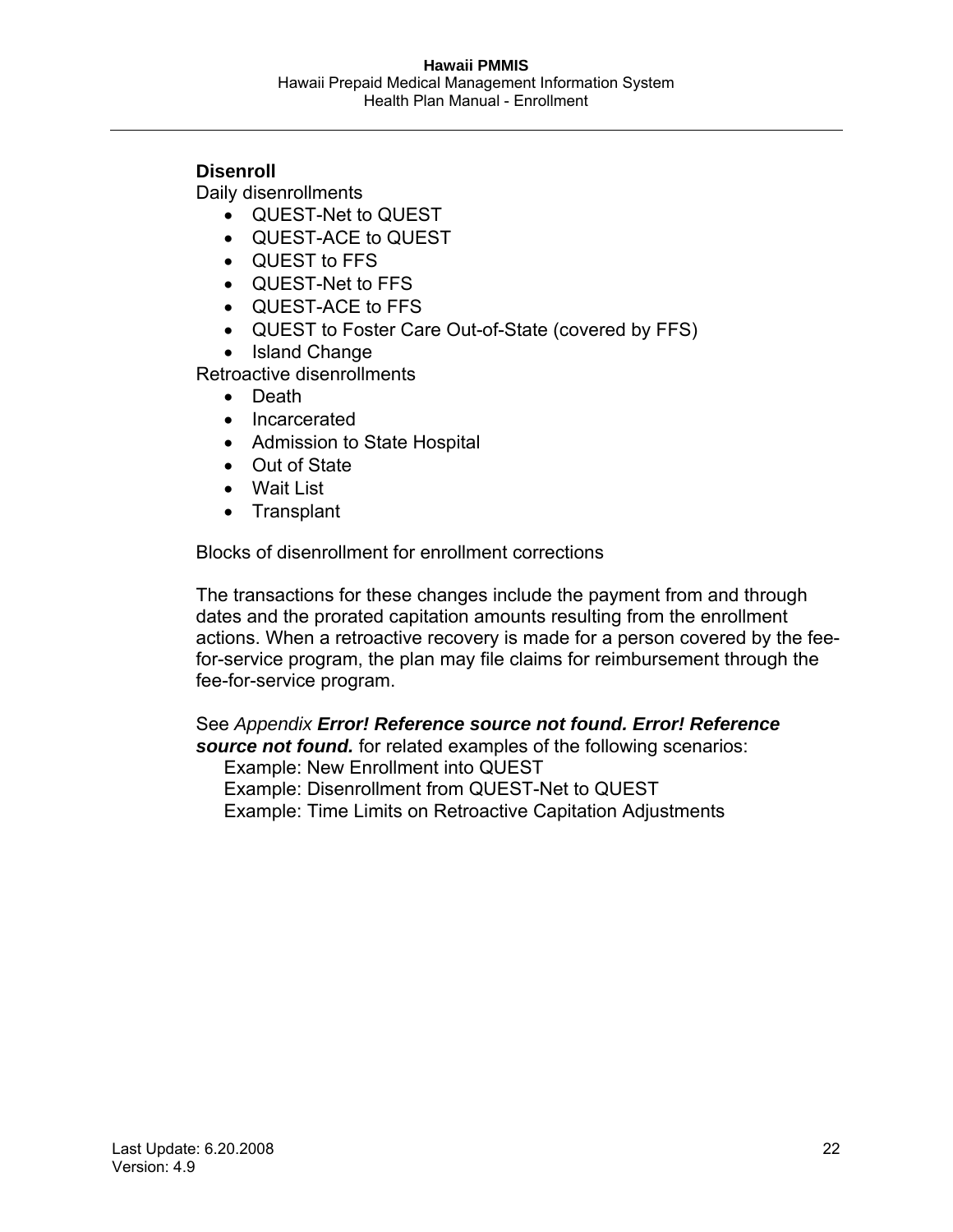# <span id="page-22-1"></span><span id="page-22-0"></span>2.6.4 Monthly Payment Summary Report

MQD will place the Monthly Payment Summary Report on the Med-QUEST FTP server. The Monthly Payment Summary Report includes the capitation for the subsequent month and all adjustments to prior months that occurred since the previous monthly payment summary report was generated. The adjustments are summarized for each day and will reconcile to the amount from each daily 834. The monthly capitation for the subsequent month will reconcile to the monthly 834.

# <span id="page-22-2"></span>2.6.5 Payment From and Payment Through Dates

The Payment From Date and the Payment Through Date on the 820s are for adds and disenrolls only and represent the period of time being paid or recouped for the transaction.

The Payment From Date can be retroactive (newborns or PACE members, or a death). The Payment Through Date will never be greater than the end of the current processing month.

#### See *Appendix Error! Reference source not found. Error! Reference source not found.* for related examples of the following scenarios:

Example 1: Newborn Example 2: Date of Death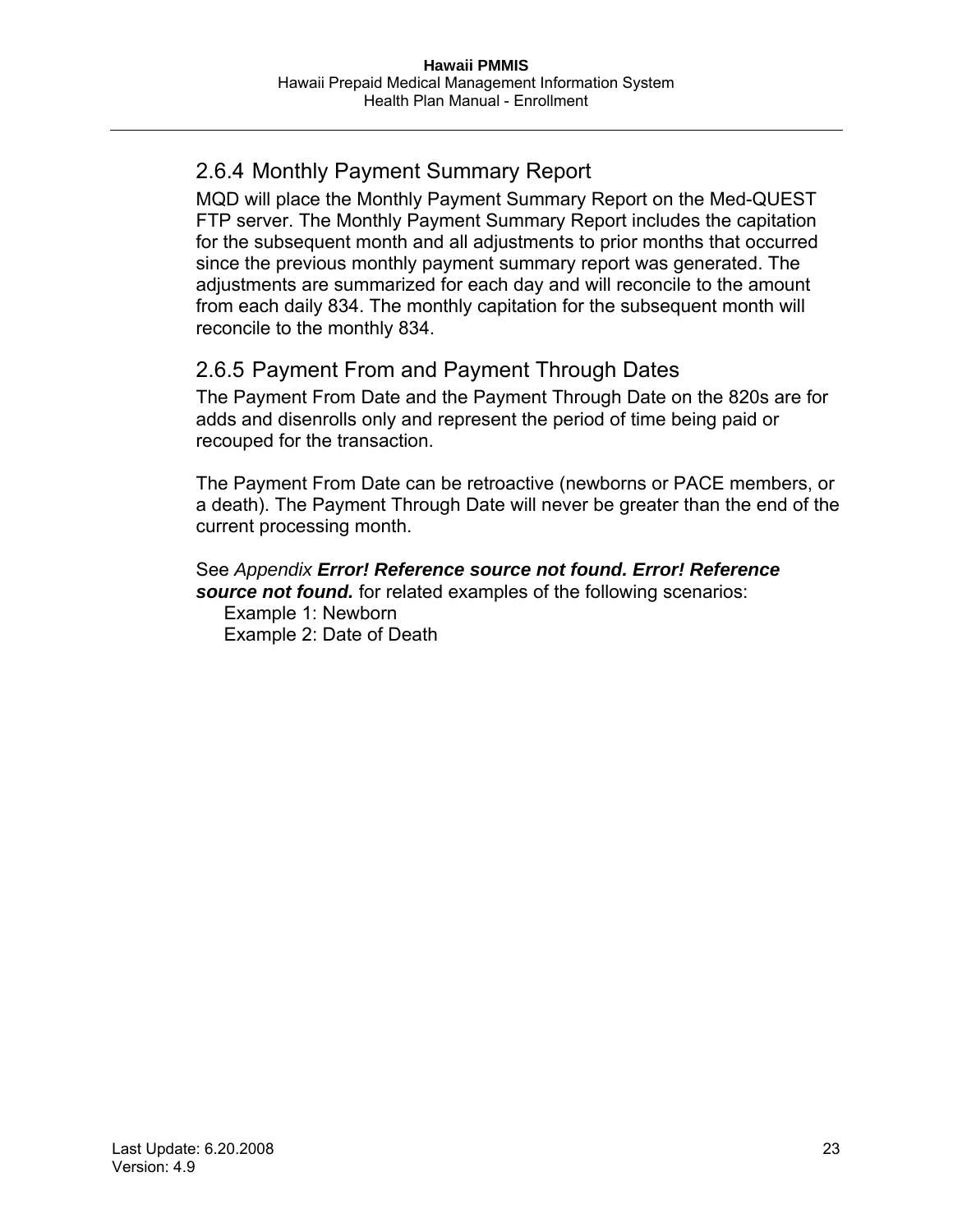## <span id="page-23-1"></span><span id="page-23-0"></span>**3 Technical Infrastructure and Procedures**

#### <span id="page-23-2"></span>3.1 Med-QUEST Data Center Communications Requirements

Health Plans and Trading Partners receive 834 and 820 Transactions from Med-QUEST by connecting to the Med-QUEST Central Site Network. They go from the Internet through a Virtual Private Network (VPN) tunnel to the Med-QUEST File Transfer Protocol (FTP) Server. In standard software-to-hardware VPN connections, VPN client software is installed and configured on each machine at the client site that requires FTP access.

Health Plans and Trading Partners can contact the Med-QUEST Systems Office at 808-692-7953 for more information on establishing connections through the Med-QUEST FTP Server.

#### <span id="page-23-3"></span>3.2 Technical Assistance and Help

For technical assistance with the electronic data interface files (EDI), Trading partners may contact the Med-QUEST/Systems Office at 808-692-7953. All calls result in a Ticket Number Assignment for problem tracking.

#### <span id="page-23-4"></span>3.3 File Transfer and Retention

Daily 834s remain on the FTP server for 7 calendar days before being deleted. The monthly 834 is available until the next monthly 834 is transmitted. Similarly, the 820 is available until the next 820 is transmitted. For detailed information regarding file transfer procedures, refer to section *3.4 Med-QUEST/Health Plans' File Transfers* on page [25.](#page-24-1)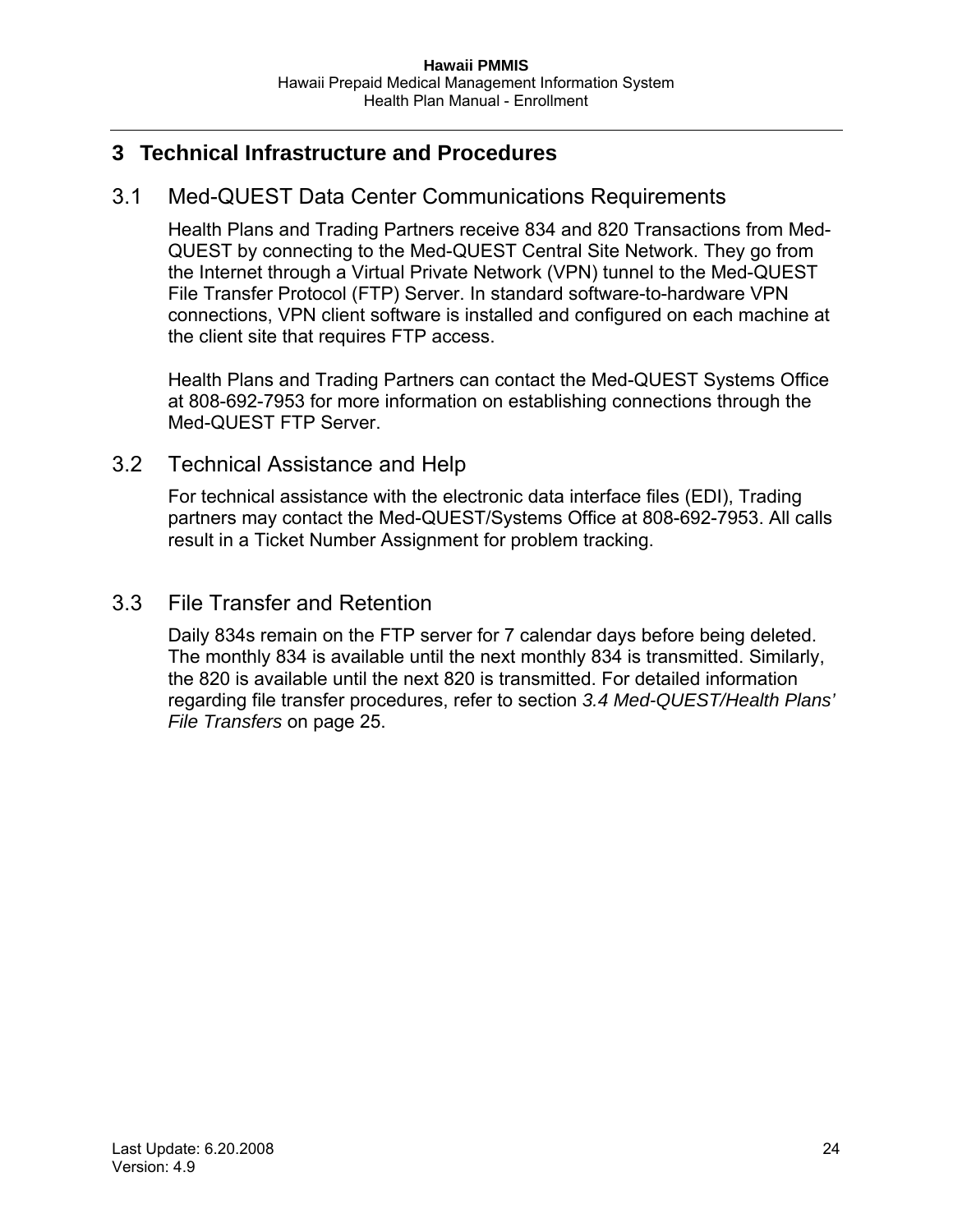# <span id="page-24-2"></span><span id="page-24-1"></span><span id="page-24-0"></span>3.4 Med-QUEST/Health Plans' File Transfers

# 3.4.1 Overview

The MQD FTP file server is the source of all file transfers between MQD, the Health Plans, and Trading Partners.Specific technical specifications and instructions have been provided directly to each health plan's technical contact. This section contains basic information regarding the MQD FTP file server.

# <span id="page-24-3"></span>3.4.2 Virtual Private Network (VPN)

The DHS MQD utilizes the Cisco VPN 3015 Concentrator/Client to secure the file transfers to and from the Health Plans, and Trading Partners.The VPN infrastructure consists of hardware at the MQD Kapolei site and client software allowing up to 100 simultaneous sessions. It uses a combination of unique IDs and alphanumeric passwords issued to each Health Plan, and Trading Partner to authenticate users accessing the MQD file server. As a result, the VPN creates a safe and secure connection over the Internet and allows remote access to the FTP file server with the security of an on-site user.

To obtain the client software and login information, Health Plans and Trading Partners should contact the MQD Systems Office Network Coordinator.

## <span id="page-24-4"></span>3.4.3 Availability

The FTP file server is available 24 hours a day, seven days a week.

## <span id="page-24-5"></span>3.4.4 Login

The Health Plan or Trading Partner user ID (login name) is the six-character Health Plan ID that has been assigned to each Health Plan or Trading Partner for HPMMIS. A password has been assigned to the Health Plans and Trading Partners, and verbally communicated to the designated technical contact. Additional technical specifications (IP Address, etc) have been provided directly to the Health Plan's or Trading Partner's technical contact.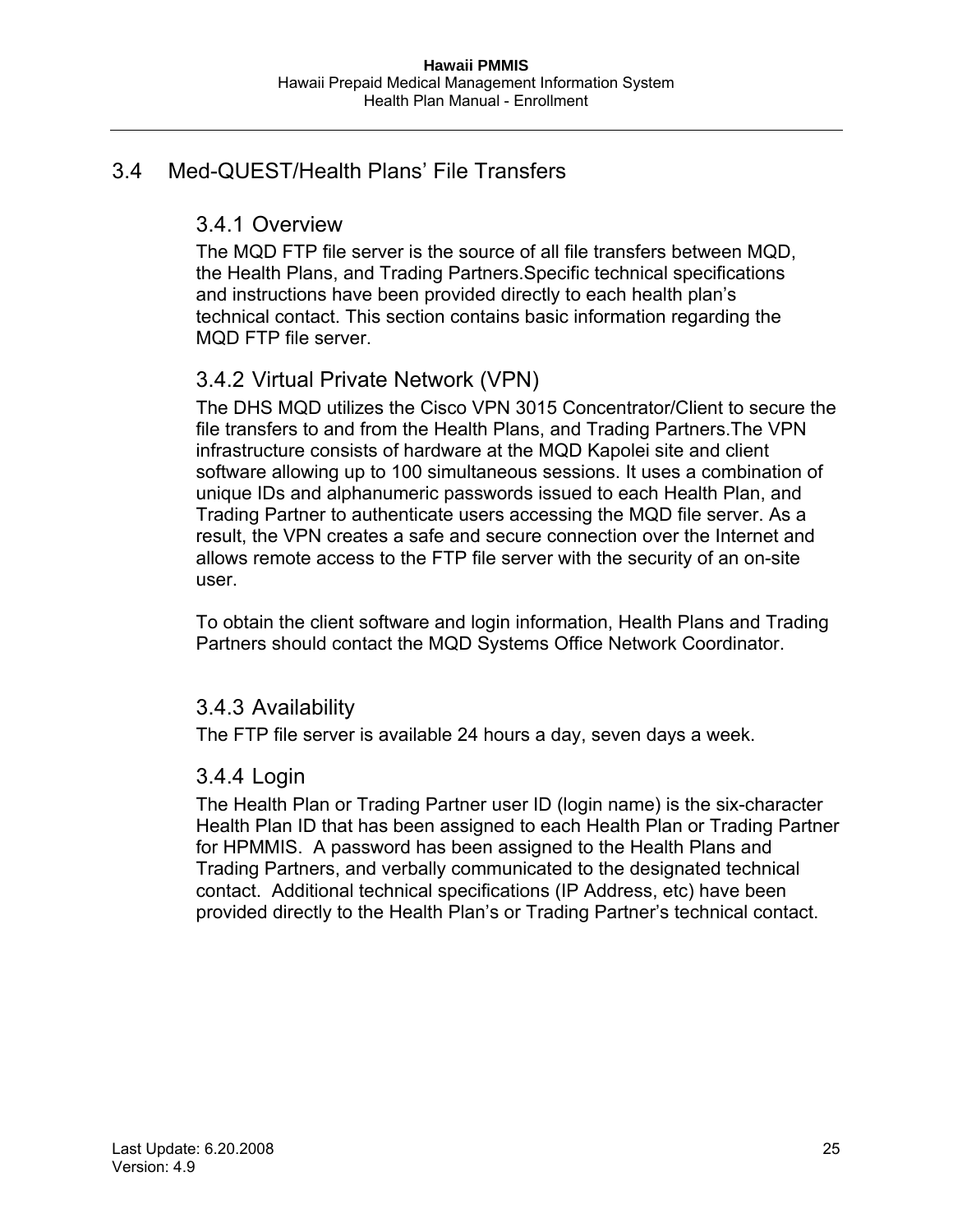## <span id="page-25-1"></span><span id="page-25-0"></span>3.4.5 Filenames

Filenames follow a standard 8.3 format – eight alphanumeric characters for the filename itself, followed by a three character alphanumeric extension. Each Health Plan and Trading Partner has been assigned a two-character plan identifier for the purpose of naming files. The plan identifiers are:

| <b>Identifier</b> | <b>Health Plan</b>                                    |
|-------------------|-------------------------------------------------------|
| AM                | Aloha Care Medical                                    |
| <b>CB</b>         | Department of Health, CAMHD                           |
| CD                | Cyrca Insurance Management (Dental)                   |
| EB                | Department of Health, Early Intervention Programs     |
| HB                | <b>HMSA Behavioral Health</b>                         |
| <b>HM</b>         | <b>HMSA Medical</b>                                   |
| KM                | Kaiser                                                |
| MD                | <b>Community Care Management Corporation (Medical</b> |
|                   | Transaportation)                                      |
| <b>MQ</b>         | Med-QUEST Division Files (Provider Master Registry)   |
| <b>SM</b>         | <b>Summerlin Medical</b>                              |
| ΤP                | <b>SHOTT</b>                                          |

# <span id="page-25-2"></span>3.4.5.1 File Naming Conventions

Files are sent and received by Health Plans and Trading Partners using the naming conventions listed in the table below. Filenames use the 8.3 standard; characters 1-2 identify the plans and characters 3-8 identify the date.The extensions to these files are listed in the table below.

| <b>Files</b>                          | <b>Filename</b> | <b>Extension</b>  |
|---------------------------------------|-----------------|-------------------|
| <b>Acknowledgement Files</b>          | <b>XXYYMMDD</b> | .997<br><b>or</b> |
|                                       |                 | .824<br>0r        |
|                                       |                 | TA1               |
| Daily 834                             | <b>XXYYMMDD</b> | .DLR              |
| Monthly 834                           | <b>XXCCYYMM</b> | .MLR              |
| <b>Monthly Payment Summary Report</b> | <b>XXCCYYMM</b> | .CAP              |
| Monthly 820                           | <b>XXYYMMDD</b> | .820              |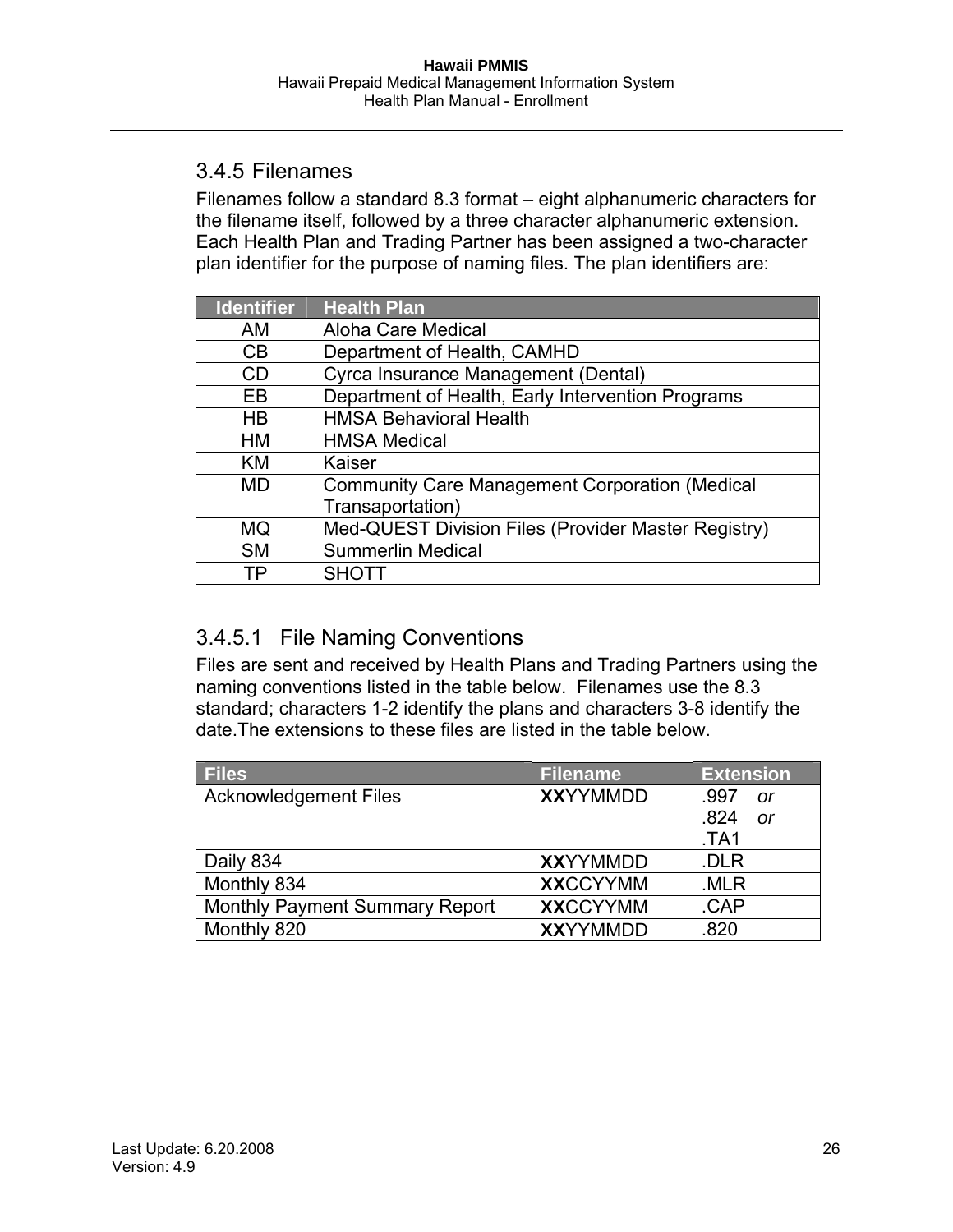## <span id="page-26-1"></span><span id="page-26-0"></span>3.4.6 Directory Structure

The directory structure for the MQD FTP file server is in the diagram below. The file layouts for encounters, providers and rosters are included in this Health Plan Manual. After the Health Plan or Trading Partner logs onto the MQD FTP file server, there are two primary folders : Production and Test. Both folders contain the same four subfolders : Encounter, Provider, Rosters and Reports.



MQD FTP Directory Structure

## <span id="page-26-2"></span>3.4.7 Production Folder

Day to day activities with the Health Plans and Trading Partners use the production area of the MQD FTP file server. Data files placed and retrieved from the production folders are processed by HPMMIS and should be processed by the plans to meet their contractual obligations

## <span id="page-26-3"></span>3.4.8 Test Folder

The test area folders are used for testing changes that the MQD or health plan may need.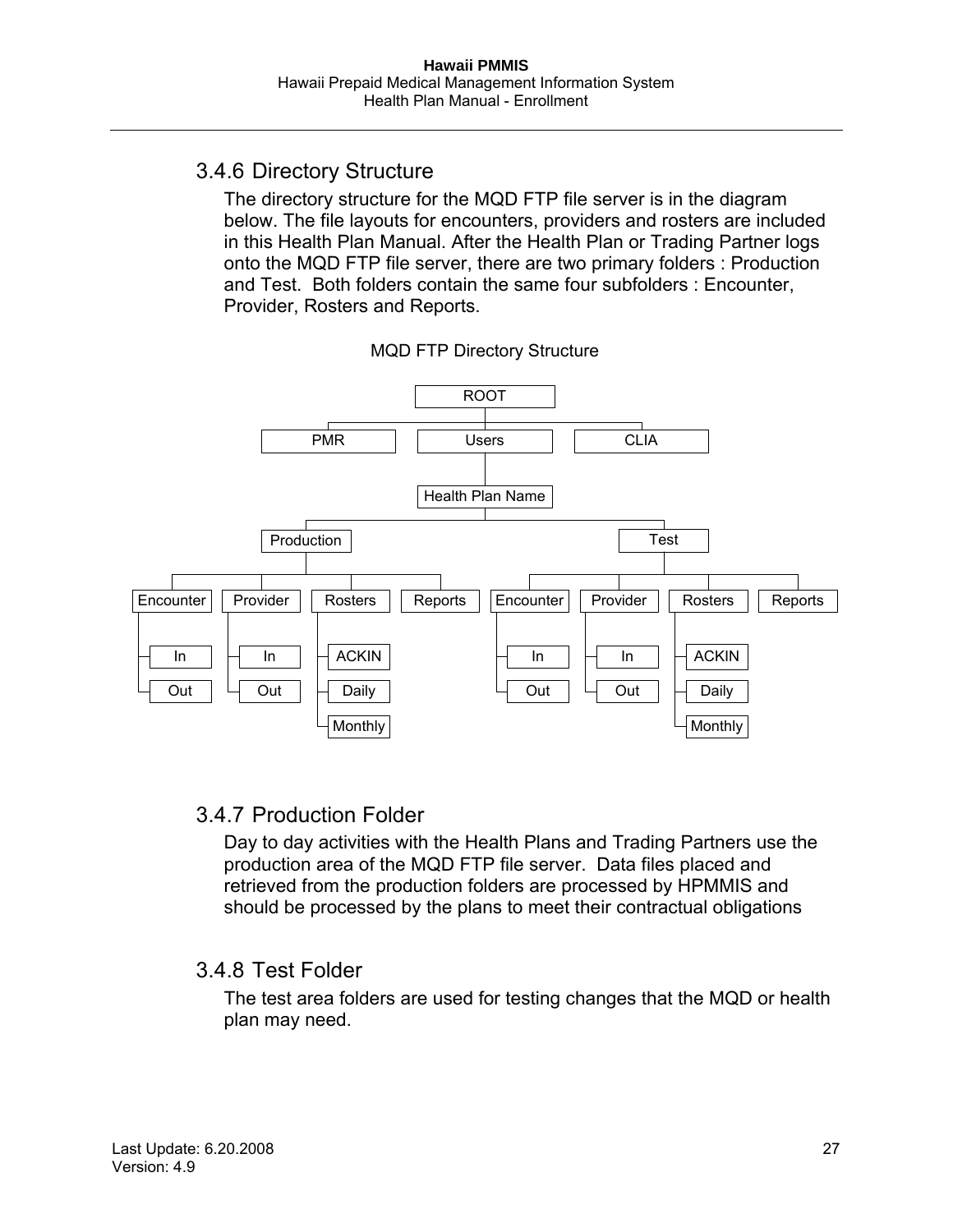## <span id="page-27-1"></span><span id="page-27-0"></span>3.5 Problem Resolution

Eligibility is determined in HAWI and is transmitted electronically to HPMMIS. HPMMIS maintains and/or determines enrollment and generates daily and monthly 834s and client enrollment notices. HAWI generates eligibility notices. The eligibility caseworker is not involved in resolving enrollment problems.

The Enrollment Call Center answers telephone calls from clients, addresses questions on the enrollment process, explains enrollment policies and enrolls clients into medical, and if appropriate, behavioral health plans. The Member File Integrity Section (MFIS) has been established within the Med-QUEST Division to research, resolve and respond to reported problems with enrollment. Policies, procedures and performance standards have been established for these areas.

When a member contacts the Enrollment Call Center, the enrollment administrator responds with the information in HPMMIS. If the enrollment administrator determines that a problem exists in the interface between HPMMIS and HAWI, then further action is taken to correct the problem, including the potential for referral to MFIS. MFIS resolves discrepancies between eligibility and enrollment and contacts the appropriate eligibility workers to ensure the eligibility is corrected. Following the correction of the eligibility, the MFIS staff corrects the enrollment segments for these clients.

In addition to problem reports from members, plans and others, they review and resolve problem reports generated by HPMMIS. As with HAWI, the client ID is the key to the HPMMIS system. If a client is discovered to have different IDs, or is in more than one case, the health plan should report this immediately to MFIS. An individual active with more than one case will result in multiple transactions (add, change and disenrollment) because of on-going transactions from HAWI with different case ID numbers.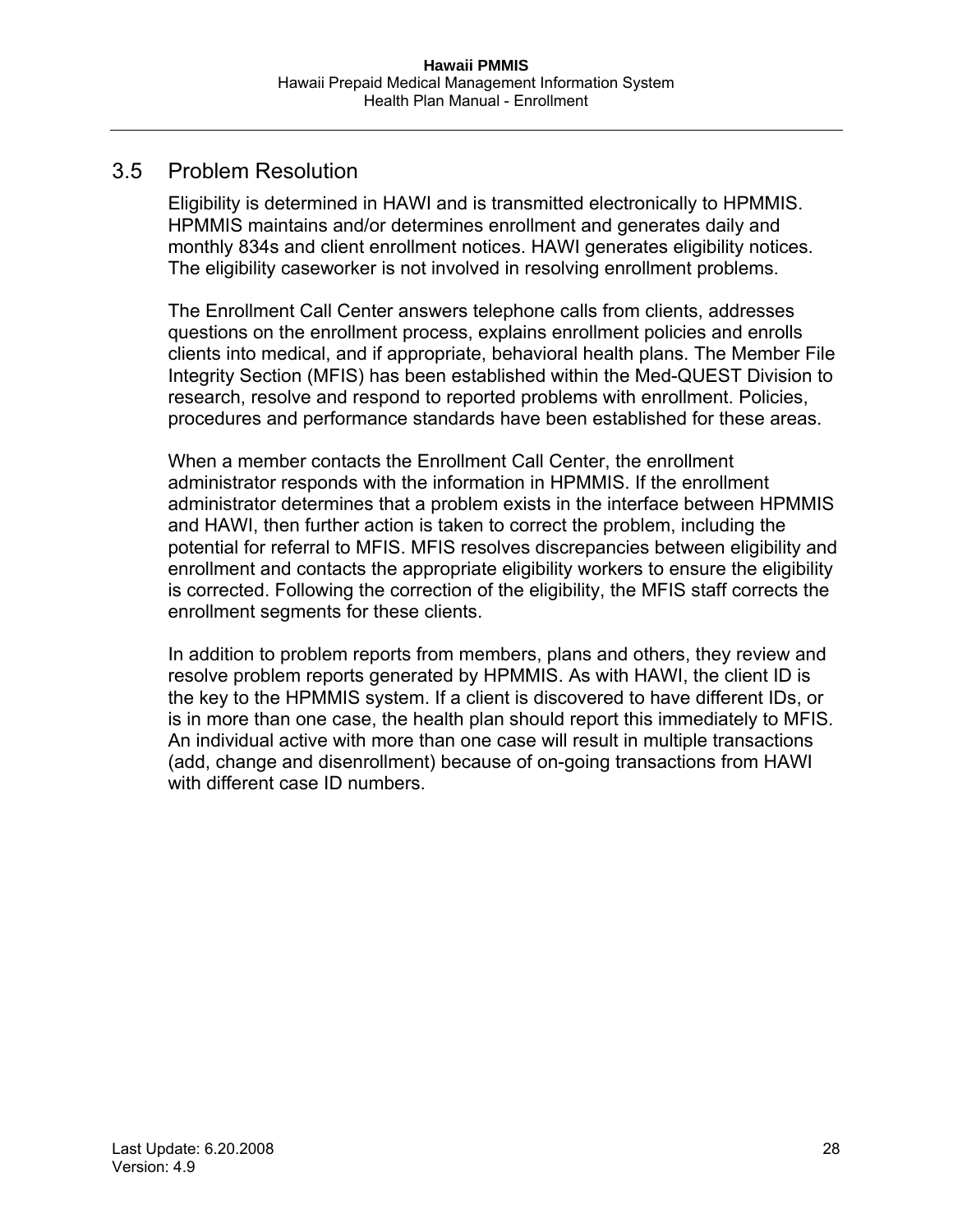# <span id="page-28-1"></span><span id="page-28-0"></span>**4 Transaction Standards**

## <span id="page-28-3"></span><span id="page-28-2"></span>4.1 General Information

## 4.1.1 HIPAA Requirements

HIPAA standards are specified in the Implementation Guide for each mandated transaction and modified by authorized Addenda. These Addenda have been adopted as final and are incorporated into Med-QUEST requirements.

An overview of requirements specific to each transaction can be found in the 834 and 820 Implementation Guides. Implementation Guides contain information related to:

- Format and content of interchanges and functional groups
- Format and content of the header, detail and trailer segments specific to the transaction
- Code sets and values authorized for use in the transaction
- Allowed exceptions to specific transaction requirements

#### <span id="page-28-4"></span>4.1.2 Size of Transmissions/ Batches

Transmission sizes are limited based on two factors:

- Number of segments/records allowed by HIPAA standards
- Med-QUEST file transfer limitations

HIPAA standards for the maximum file size of each transaction set are specified in the appropriate Implementation Guide or its authorized Addenda. The 834 Implementation Guide recommends a limit of 10,000 INS Member Level Detail Segments in the 2000 Member Level Detail Loop. The 820 Implementation Guide has no recommended limit.

Med-QUEST has no size limitations for postings to its FTP Server.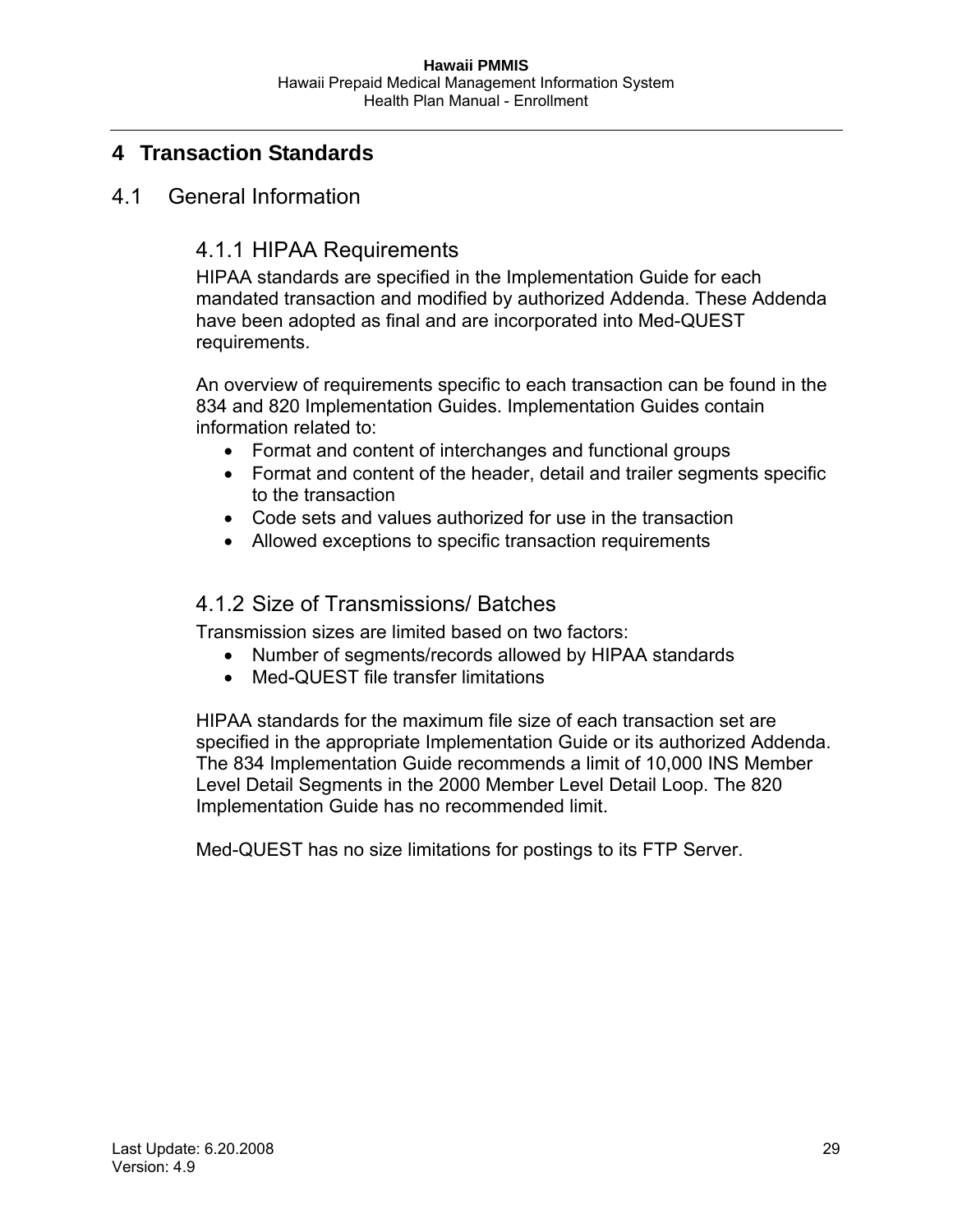#### 834 Transactions

Typically, due to constraints imposed upon the 834 Transaction by ASC X12 data structures, no more than 10,000 members can be accommodated on a single file.

The Med-QUEST translator maintains segment counts and automatically limits 834 Transactions (data between ST and SE Segments) to 10,000 INS Segments. Because members sometimes have multiple INS Segments, the 10,000 Segment cut-off is sometimes mid-member. For this reason, successive 834 Transactions (ST through SE Segments) must be processed sequentially within functional groups (GS through GE Segments).

Health plans with thousands of members can expect to sometimes receive multiple 834 Transactions within a functional group, especially for Monthly 834s.

#### 820 Transactions

For 820 Capitation Transactions, there is no Implementation Guide limit to the number of individual members on the same transaction. The number of 2000A Organization Summary and 2000B Individual Remittance Loops on the Monthly 820 Transaction reflects the number of organization or member level capitation payments and adjustments posted for payment and in need of processing.

For large Med-QUEST health plans, Monthly 820 Transactions will sometimes have many thousands of 2000B Individual Remittance Loops. This is because of the Implementation Guide's requirement that the Total Payment Amount on the 820 Transaction match the amount of a check or electronic fund transfer.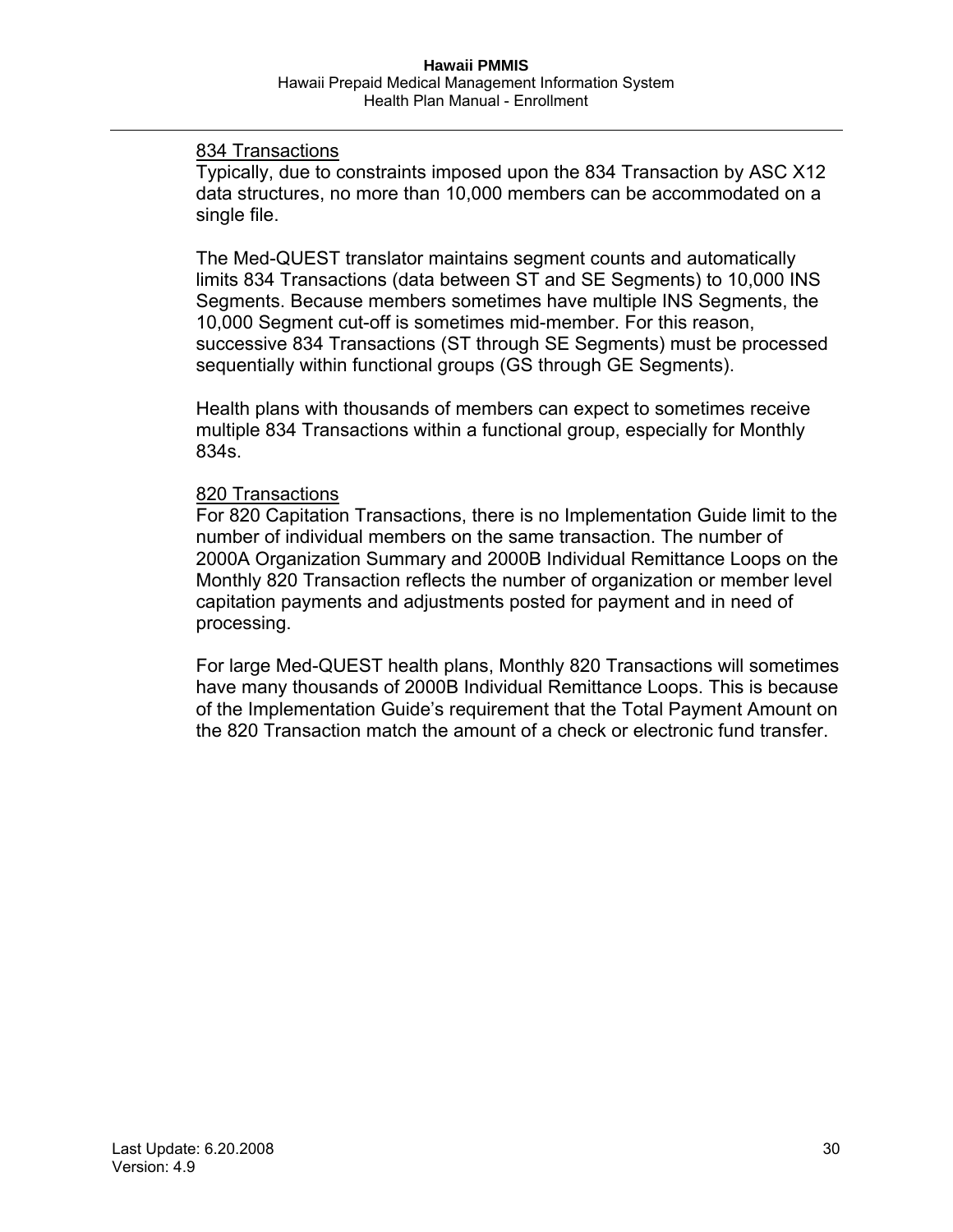#### <span id="page-30-1"></span><span id="page-30-0"></span>4.1.3 Other Standards

820 Capitation Transaction

#### Balancing Financial Data

There are two types of balancing procedures that both Med-QUEST and its health plans can use to ensure the accuracy of the data in the 820 Capitation Transaction. They are:

• Balancing the total amount of the payment to the capitation receiver (820 Element BPR02) to the sum of all individual and/or organization level capitation payments (Element RMR04). The BPR02 element can only occur once in the entire 820 Capitation Transaction while the member-level RMR04 can occur any number of times.

When payments or recoupments that are not specific to plan members (e.g., settlements and sanctions) are present, they appear in the 820's 2000A Organization Summary Loop. RMR04 Payment Amounts within the organization level 2000A Loop, as well as the member level Payment Amounts in the 2000B Loop, are included in the transaction level BPR02 total.

• Balancing between the total amount of the payment to the capitation receiver (element BPR02) and the amount of the monthly capitation payment to the health plan (a payment issued by the ACS Financial System) are entered manually by Med-QUEST staff.

Med-QUEST verifies 820 totals and Financial System payment amounts before it transmits 820 Transactions to health plans. The Agency anticipates that receiving health plans are also making such verifications.

#### Remittance Tracking

The Trace Number (element TRN02) and the Payer Identification Number (element TRN03) in the 820 Transaction's Reassociation Key (TRN) Segment should be used to reassociate the remittance advice data in the 820 Capitation Transaction with the payment sent separately by the Med-QUEST Fiscal Agent. For Med-QUEST, TRN02 is the Payment Number of the electronic transfer or check written for capitation payment by the ACS Financial System.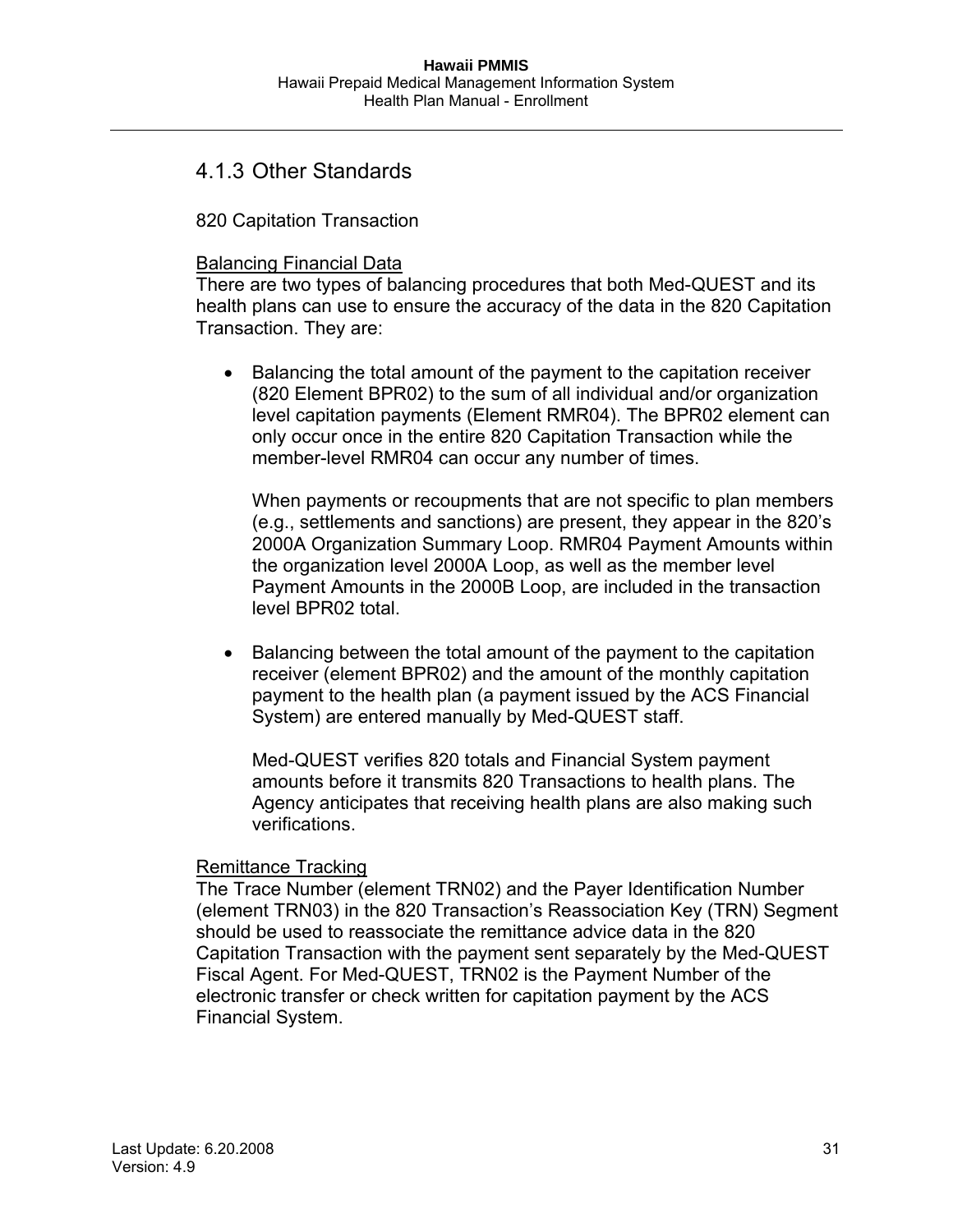Sequence of 2000B Individual Remittance Loops On the 820 Transactions that it creates for individual member payments, Med-QUEST primarily populates the Individual rather than the Organization Summary version of the 2000 Loop (Loop 2000B rather than 2000A). Each occurrence of 2000B is equivalent to a Daily 834, Monthly 834, or Mass Adjustment Record for a health plan member. Sometimes, a member appears on more than one 2000B Loop because of multiple payments and adjustments.

The content of Daily 834, Monthly 834, or Mass Adjustment run groupings is the same as the content of the proprietary Roster Files that Med-QUEST health plans received in the pre-HIPAA environment. The major difference, aside from changes in transaction format, is that health plans now receive capitation payment data once a month rather than on a daily basis.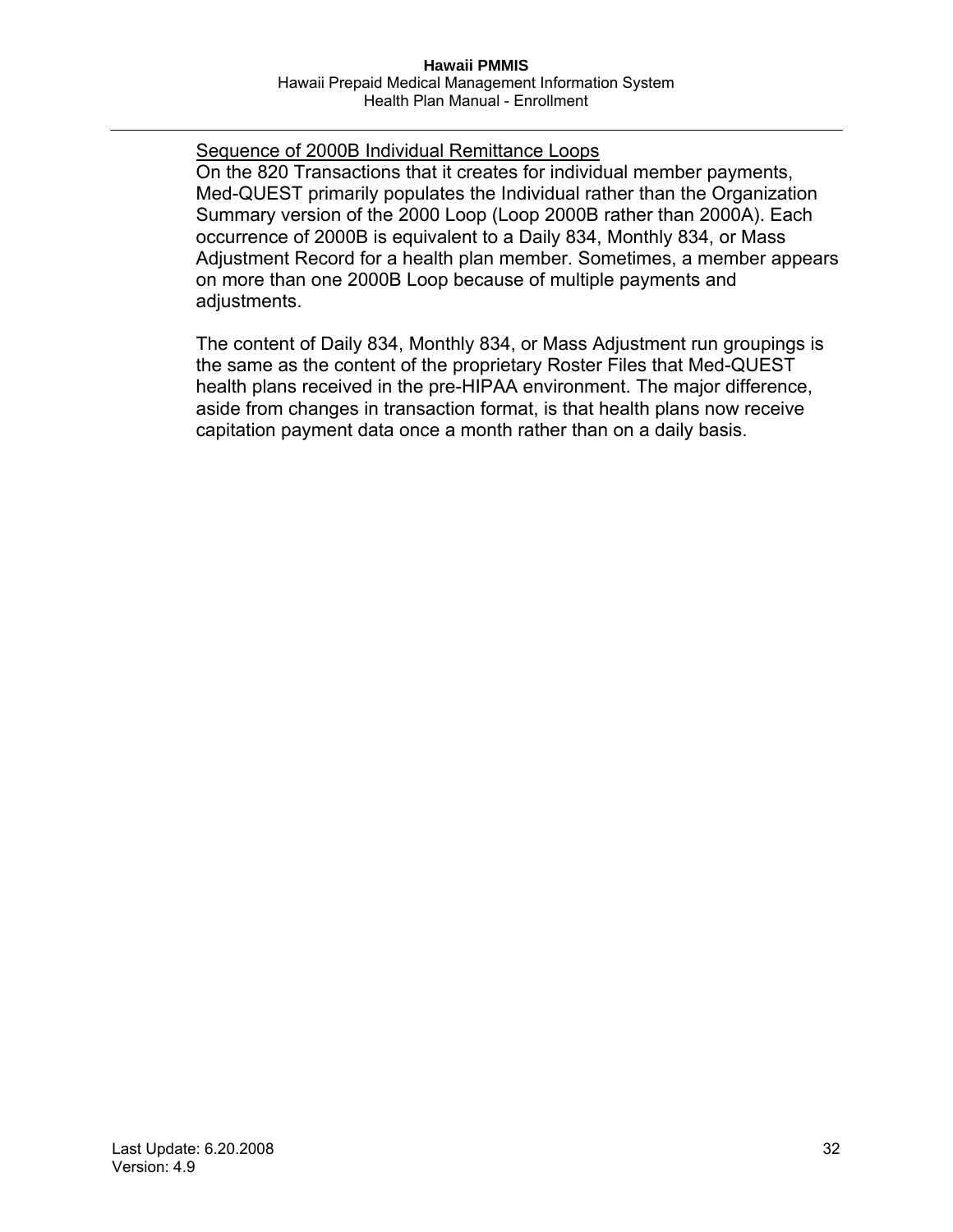## <span id="page-32-2"></span><span id="page-32-1"></span><span id="page-32-0"></span>4.2 Data Interchange Conventions

## 4.2.1 Overview of Data Interchange

When transmitting 834 and 820 Transactions to health plans, Med-QUEST follows standards developed by the Accredited Standards Committee (ASC) of the American National Standards Institute (ANSI). These standards involve Interchange (ISA/IEA) and Functional Group (GS/GE) Segments or "outer envelopes". All 834 and 820 Transactions are enclosed in transmission level ISA/IEA envelopes and, within transmissions, functional group level GS/GE envelopes. The segments and data elements used in outer envelopes are documented in Appendix B1 of Implementation Guides.

Transaction Specification tables that show how individual data elements are populated by Med-QUEST on ISA/IEA and GS/GE envelopes appear later in this section. This document assumes that security considerations involving user identifiers, passwords and encryption procedures are handled by the Med-QUEST FTP Server and not through the ISA Segment.

The ISA/IEA Interchange Envelope, unlike most ASC X12 data structures, has fixed fields of a fixed length. Blank fields cannot be left out.

Med-QUEST transmits 834 and 820 Transactions within single ISA/IEA and GS/GE envelopes. 834 Enrollment Transactions, with their limit of 10,000 members per transaction, sometimes have multiple transactions (as defined by ST and SE Segments) within the same GS/GE envelope. 820 Transactions, because they must always correspond to payments, can have any number of payment lines within a transaction and only one transaction per GS/GE envelope.

#### <span id="page-32-3"></span>4.2.2 Outer Envelope Specifications Table

Definitions of table columns follow:

#### Loop ID

The Implementation Guide's identifier for a data loop within a transaction. Always "NA" in this situation because segments in outer envelopes have segments and elements but not loops.

#### Segment ID

The Implementation Guide's identifier for a data segment.

#### Element ID

The Implementation Guide's identifier for a data element within a segment.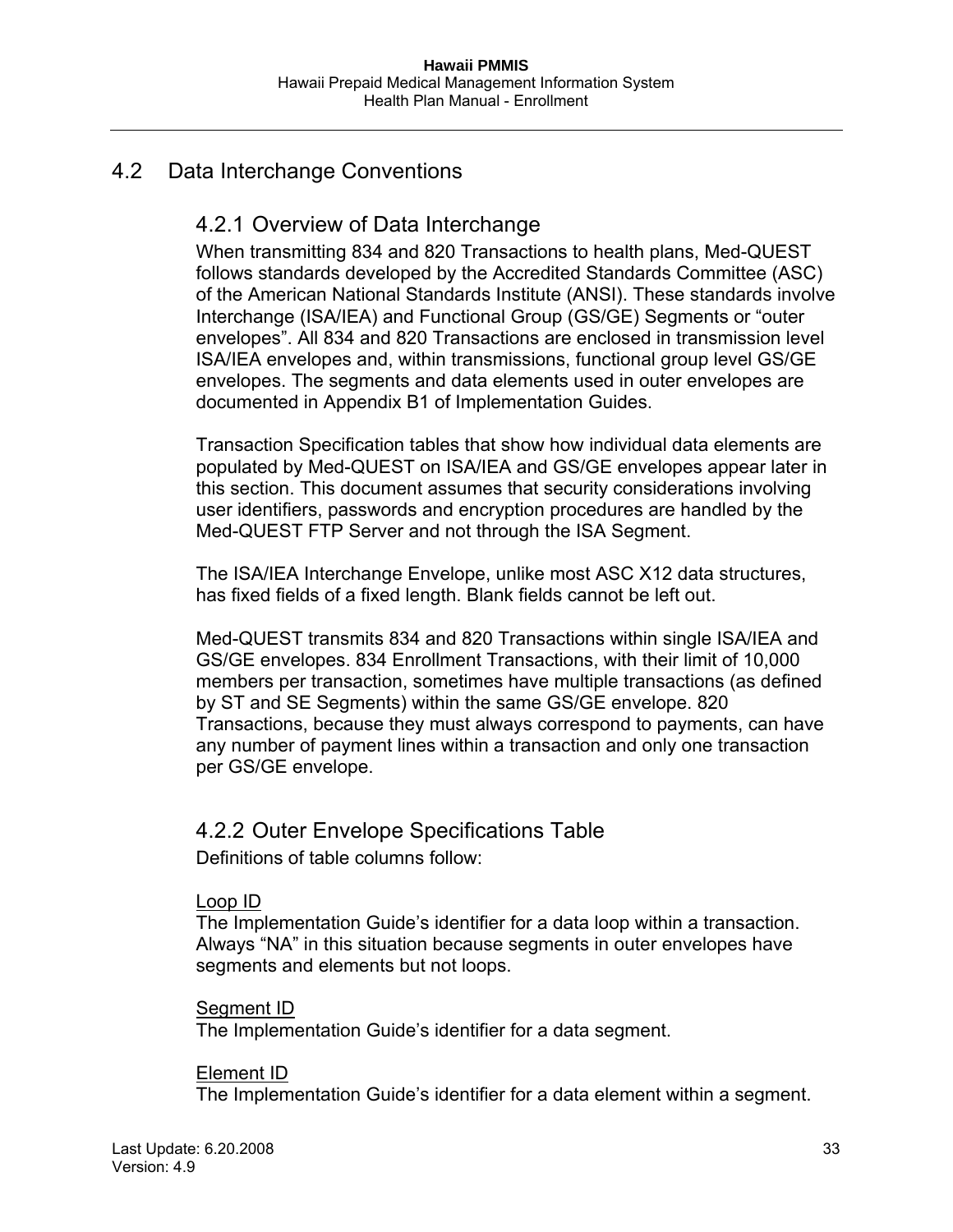#### Element Name

A data element name as shown in the Implementation Guide. When the industry name differs from the Data Element Dictionary name, the more descriptive industry name is used.

#### Element Definition/Length

How the data element is defined in the Implementation Guide. For ISA and IEA Segments only, fields are of fixed lengths and are present whether or not they are populated. For this reason, field lengths are provided in this column after element definitions.

#### Valid Values

The valid values from the Implementation Guide that are used by Med-QUEST.

#### Definition/Format

Definitions of valid values used by Med-QUEST and additional information about Med-QUEST data element requirements.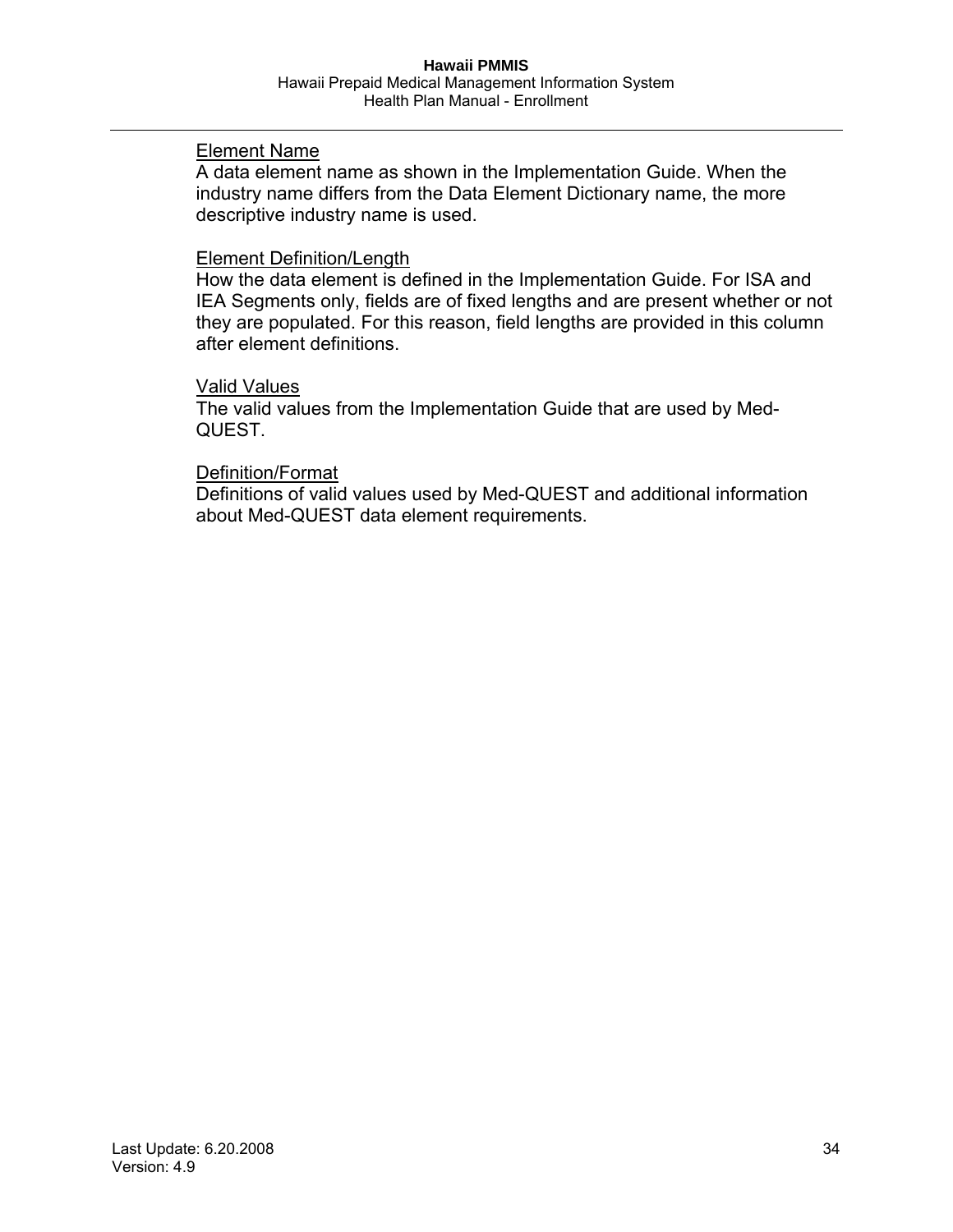#### **Hawaii PMMIS**  Hawaii Prepaid Medical Management Information System Health Plan Manual - Enrollment

|            | <b>ISA/IEA INTERCHANGE CONTROL ENVELOPE TRANSACTION SPECIFICATIONS</b> |                      |                                                                |                                                                                                                                                                                                                                        |                               |                                                                                                |  |
|------------|------------------------------------------------------------------------|----------------------|----------------------------------------------------------------|----------------------------------------------------------------------------------------------------------------------------------------------------------------------------------------------------------------------------------------|-------------------------------|------------------------------------------------------------------------------------------------|--|
| Loop<br>ID | <b>Seg</b><br>ID                                                       | <b>Element</b><br>ID | <b>Element Name</b>                                            | <b>Element Definition/Length</b>                                                                                                                                                                                                       | <b>Valid</b><br><b>Values</b> | <b>Definition/Format</b>                                                                       |  |
|            | <b>ISA INTERCHANGE HEADER</b>                                          |                      |                                                                |                                                                                                                                                                                                                                        |                               |                                                                                                |  |
| <b>NA</b>  | <b>ISA</b>                                                             | <b>ISA01</b>         | <b>AUTHORIZATION</b><br><b>INFORMATION</b><br><b>QUALIFIER</b> | Code to identify the type of information in the<br>Authorization Information Element/2 Characters                                                                                                                                      | $00\,$                        | No Authorization Information Present                                                           |  |
| <b>NA</b>  | <b>ISA</b>                                                             | ISA02                | <b>AUTHORIZATION</b><br><b>INFORMATION</b>                     | Information used for additional identification or<br>authorization of the interchange sender or the data in<br>the interchange; the type of information is set by the<br>Authorization Information Qualifier/10 characters             |                               | eave field blank - not used by Med-<br>QUEST.                                                  |  |
| <b>NA</b>  | <b>ISA</b>                                                             | ISA03                | <b>SECURITY</b><br><b>INFORMATION</b><br><b>QUALIFIER</b>      | Code to identify the type of information in the Security<br>Information/2 characters                                                                                                                                                   | $00\,$                        | No Security Information present                                                                |  |
| <b>NA</b>  | <b>ISA</b>                                                             | ISA04                | <b>SECURITY</b><br><b>INFORMATION</b>                          | This field is used for identifying the security information<br>about the interchange sender and the data in the<br>interchange; the type of information is set by the<br>Security Information Qualifier/10 characters                  |                               | eave field blank - not used by Med-<br>QUEST.                                                  |  |
| <b>NA</b>  | <b>ISA</b>                                                             | <b>ISA05</b>         | <b>INTERCHANGE ID</b><br><b>QUALIFIER</b>                      | Qualifier to designate the system/method of code<br>structure used to designate the sender or receiver ID<br>element being qualified/2 characters                                                                                      | ZZ                            | <b>Mutually Defined</b>                                                                        |  |
| <b>NA</b>  | <b>ISA</b>                                                             | <b>ISA06</b>         | <b>INTERCHANGE</b><br><b>SENDER ID</b>                         | Identification code published by the sender for other<br>parties to use as the receiver ID to route data to them;<br>the sender always codes this value in the sender ID<br>element/15 characters                                      |                               | "MQD" followed by the nine-digit DHS/Med-<br><b>QUEST Federal Tax ID Number</b><br>(996001089) |  |
| <b>NA</b>  | <b>ISA</b>                                                             | ISA07                | <b>INTERCHANGE ID</b><br><b>QUALIFIER</b>                      | Qualifier to designate the system/method of code<br>structure used to designate the sender or receiver ID<br>element being qualified/2 characters                                                                                      | $\overline{ZZ}$               | Mutually Defined                                                                               |  |
| <b>NA</b>  | <b>ISA</b>                                                             | ISA08                | <b>INTERCHANGE</b><br><b>RECEIVER ID</b>                       | Identification code published by the receiver of the data;<br>When sending, it is used by the sender as their sending<br>ID, thus other parties sending to them will use this as a<br>receiving ID to route data to them/15 characters |                               | A six-character truncated plan name<br>followed by a nine-digit Federal Tax ID                 |  |
| <b>NA</b>  | <b>ISA</b>                                                             | <b>ISA09</b>         |                                                                | INTERCHANGE DATE Date of the interchange/6 characters                                                                                                                                                                                  |                               | The Interchange Date in YYMMDD format                                                          |  |
| <b>NA</b>  | <b>ISA</b>                                                             | ISA <sub>10</sub>    | <b>INTERCHANGE TIME</b>                                        | Time of the interchange/4 characters                                                                                                                                                                                                   |                               | The Interchange Time in HHMM format                                                            |  |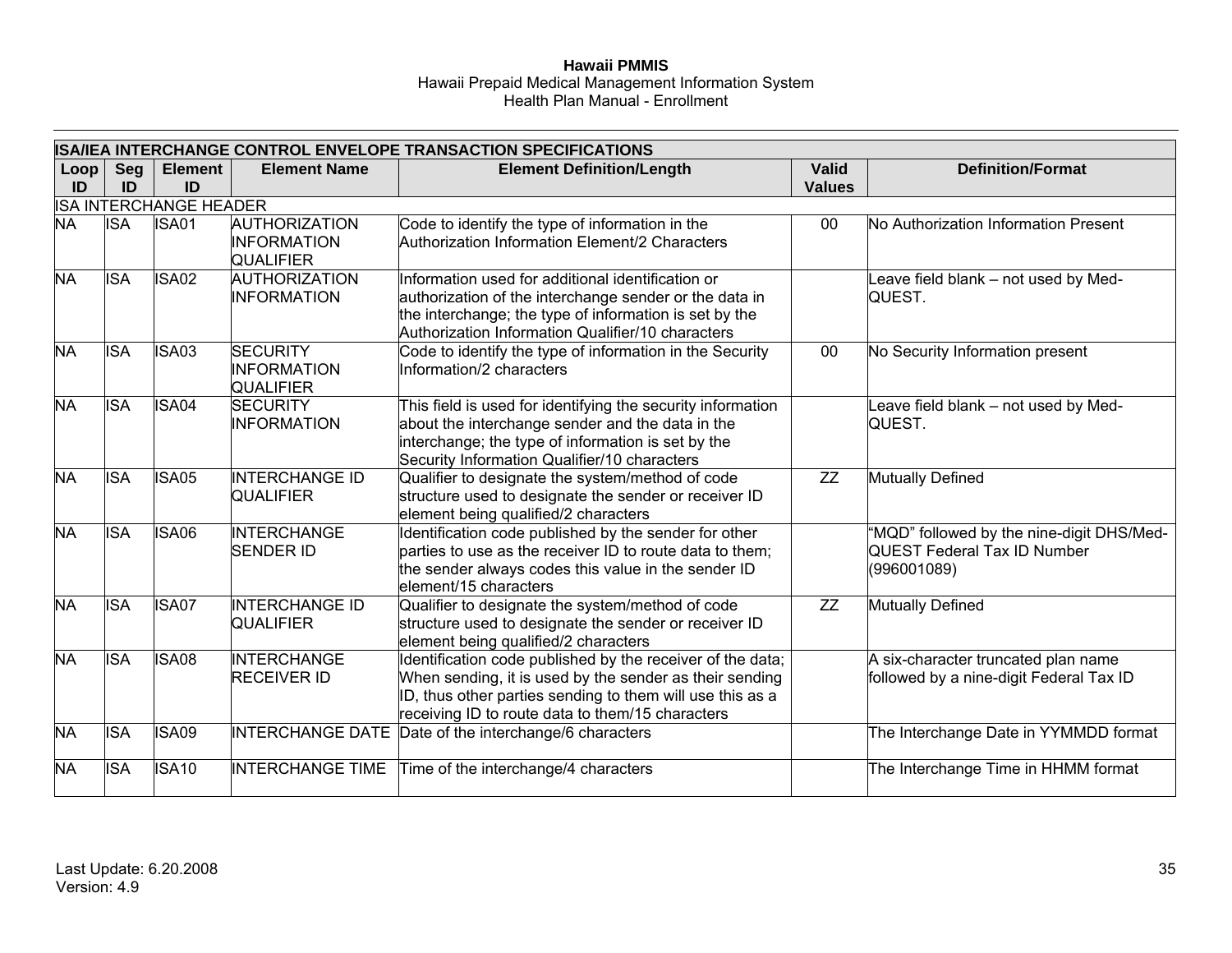#### **Hawaii PMMIS**  Hawaii Prepaid Medical Management Information System Health Plan Manual - Enrollment

|            | ISA/IEA INTERCHANGE CONTROL ENVELOPE TRANSACTION SPECIFICATIONS |                      |                                                                               |                                                                                                                                                               |                               |                                                                                                                                                                                                                                                                                                                                                                                                                                                                                                                                                    |
|------------|-----------------------------------------------------------------|----------------------|-------------------------------------------------------------------------------|---------------------------------------------------------------------------------------------------------------------------------------------------------------|-------------------------------|----------------------------------------------------------------------------------------------------------------------------------------------------------------------------------------------------------------------------------------------------------------------------------------------------------------------------------------------------------------------------------------------------------------------------------------------------------------------------------------------------------------------------------------------------|
| Loop<br>ID | Seg<br>ID                                                       | <b>Element</b><br>ID | <b>Element Name</b>                                                           | <b>Element Definition/Length</b>                                                                                                                              | <b>Valid</b><br><b>Values</b> | <b>Definition/Format</b>                                                                                                                                                                                                                                                                                                                                                                                                                                                                                                                           |
| <b>NA</b>  | <b>ISA</b>                                                      | <b>ISA11</b>         | <b>INTERCHANGE</b><br><b>CONTROL</b><br><b>STANDARDS</b><br><b>IDENTIFIER</b> | Code to identify the agency responsible for the control<br>standard used by the message that is enclosed by the<br>interchange header and trailer/1 character | U                             | U.S. EDI Community of ASC X12, TDCC<br>and UCS                                                                                                                                                                                                                                                                                                                                                                                                                                                                                                     |
| <b>NA</b>  | <b>ISA</b>                                                      | <b>ISA12</b>         | <b>INTERCHANGE</b><br><b>CONTROL VERSION</b><br><b>NUMBER</b>                 | This version number covers the interchange control<br>segments/5 characters                                                                                   | 00401                         | Draft Standards for Trial Use Approved for<br>Publication by ASC X12 Procedure Review<br>Board through October 1997                                                                                                                                                                                                                                                                                                                                                                                                                                |
| <b>NA</b>  | <b>ISA</b>                                                      | ISA <sub>13</sub>    | INTERCHANGE<br><b>CONTROL NUMBER</b>                                          | A control number assigned by the interchange sender/9<br>characters                                                                                           |                               | The Interchange Control Number. ISA13<br>must be identical to the control number in<br>associated Interchange Trailer field IEA02.                                                                                                                                                                                                                                                                                                                                                                                                                 |
| <b>NA</b>  | <b>ISA</b>                                                      | ISA <sub>14</sub>    | <b>ACKNOWLEDGE-</b><br><b>MENT REQUESTED</b>                                  | Code sent by the sender to request an Interchange<br>Acknowledgement (TA1)/1 character                                                                        | $\mathbf 0$                   | No Acknowledgement Requested<br>Med-QUEST does not require TA1<br>Interchange Acknowledgement Segments<br>from its trading partners. If trading partners<br>send them, however, the Med-QUEST<br>translator will receive them and notify Med-<br>QUEST staff of their receipt.                                                                                                                                                                                                                                                                     |
| <b>NA</b>  | <b>ISA</b>                                                      | <b>ISA15</b>         | <b>USAGE INDICATOR</b>                                                        | Code to indicate whether data enclosed is test,<br>production or information/1 character                                                                      | $P$ or<br>т                   | Production Data or<br><b>Test Data</b>                                                                                                                                                                                                                                                                                                                                                                                                                                                                                                             |
| <b>NA</b>  | <b>ISA</b>                                                      | ISA <sub>16</sub>    | <b>COMPONENT</b><br><b>ELEMENT</b><br><b>SEPARATOR</b>                        | The delimiter value used to separate components of<br>composite data elements/1 character                                                                     |                               | A "pipe" (the symbol above the backslash<br>on most keyboards) is the value used by<br>Med-QUEST for component separation.<br>Segment and element level delimiters are<br>defined by usage in the ISA Segment and<br>do not require separate ISA elements to<br>identify them.<br>Delimiter values, by definition, cannot be<br>used as data, even within free-form<br>messages. The following separator or<br>delimiter values are used by Med-QUEST<br>on outgoing transactions:<br>Segment Delimiter - "~' (tilde – hexadecimal<br>value X"7E") |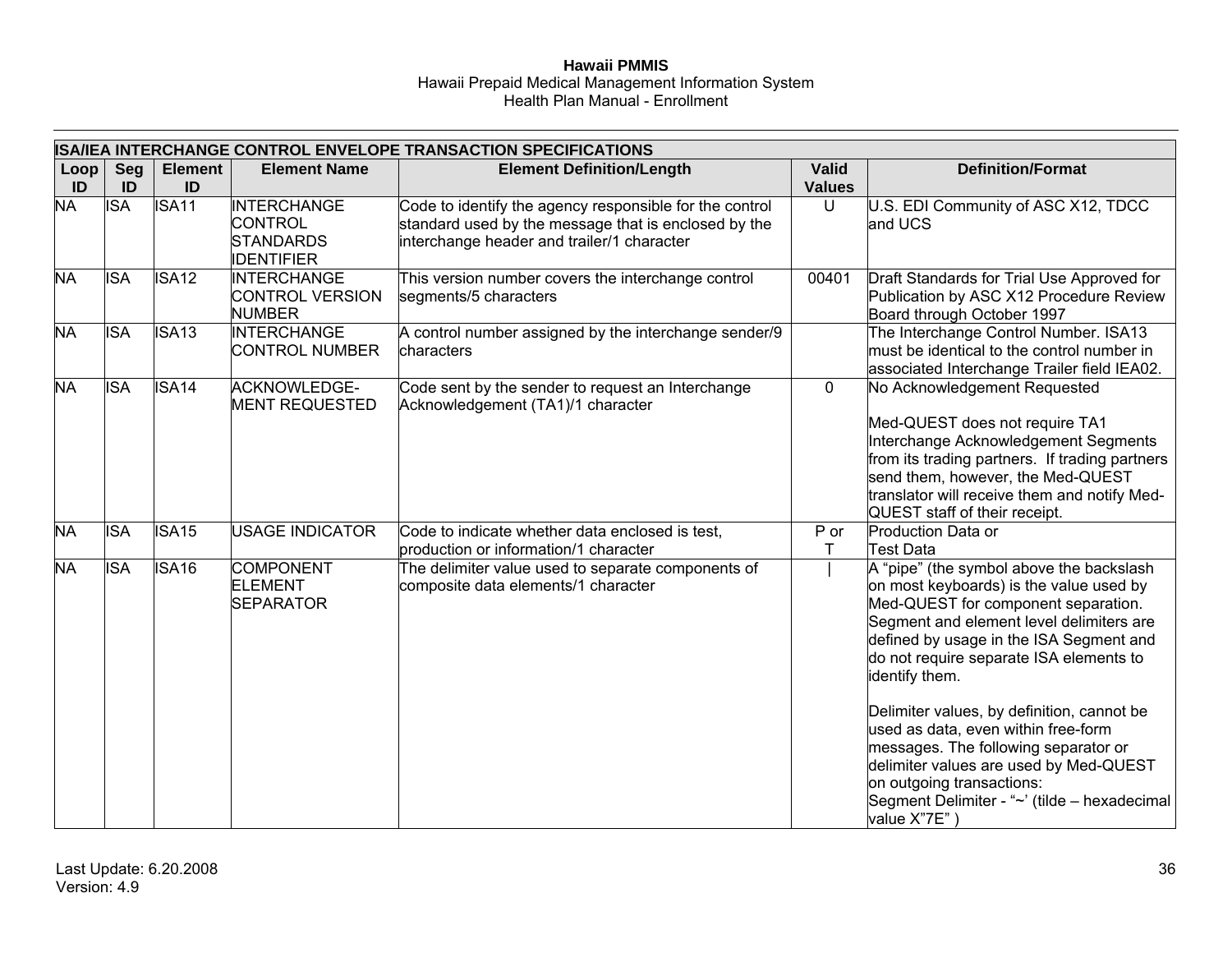|           |            |                                |                                                                    | <b>ISA/IEA INTERCHANGE CONTROL ENVELOPE TRANSACTION SPECIFICATIONS</b>                |               |                                                                                                                                                                                                                                                          |
|-----------|------------|--------------------------------|--------------------------------------------------------------------|---------------------------------------------------------------------------------------|---------------|----------------------------------------------------------------------------------------------------------------------------------------------------------------------------------------------------------------------------------------------------------|
| Loop      | Seg        | Element                        | <b>Element Name</b>                                                | <b>Element Definition/Length</b>                                                      | <b>Valid</b>  | <b>Definition/Format</b>                                                                                                                                                                                                                                 |
| ID        | ID         | ID                             |                                                                    |                                                                                       | <b>Values</b> |                                                                                                                                                                                                                                                          |
|           |            |                                |                                                                    |                                                                                       |               | Element Delimiter - "{" (left rounded<br>bracket - hexadecimal value X"7B")<br>Composite Component Delimiter (ISA16) -<br>" " (pipe – hexadecimal value X"7C")<br>These values are used because they are<br>not likely to occur within transaction data. |
|           |            | <b>IEA INTERCHANGE TRAILER</b> |                                                                    |                                                                                       |               |                                                                                                                                                                                                                                                          |
| <b>NA</b> | IEA        | IEA01                          | <b>NUMBER OF</b><br>INCLUDED<br><b>FUNCTIONAL</b><br><b>GROUPS</b> | A count of the number of functional groups included in<br>an interchange/5 characters |               | The number of functional groups of<br>transactions in the interchange                                                                                                                                                                                    |
| <b>NA</b> | <b>IEA</b> | IEA02                          | <b>INTERCHANGE</b><br><b>CONTROL NUMBER</b>                        | A control number assigned by the interchange sender/9<br>characters                   |               | A control number identical to the header-<br>level Interchange Control Number in ISA13.                                                                                                                                                                  |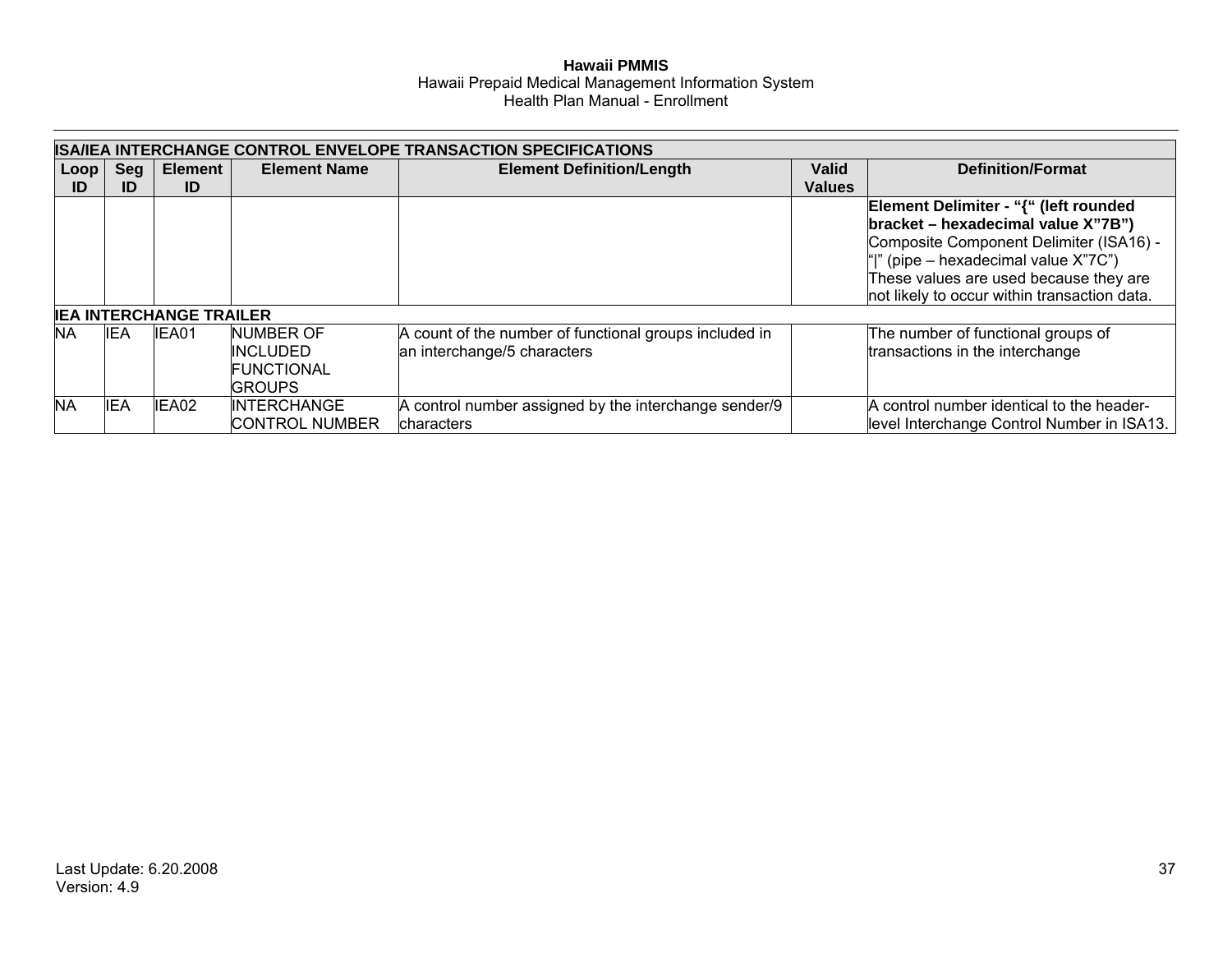|            |           |                      |                                                                          | GS/GE FUNCTIONAL GROUP ENVELOPE TRANSACTION SPECIFICATIONS                                 |                        |                                                                                                                                                                                                            |                            |
|------------|-----------|----------------------|--------------------------------------------------------------------------|--------------------------------------------------------------------------------------------|------------------------|------------------------------------------------------------------------------------------------------------------------------------------------------------------------------------------------------------|----------------------------|
| Loop<br>ID | Seg<br>ID | <b>Element</b><br>ID | <b>Element Name</b>                                                      | <b>Element Definition/Length</b>                                                           | <b>Valid</b><br>Value  | <b>Definition/Format</b>                                                                                                                                                                                   | <b>Source</b>              |
|            |           |                      | <b>GS FUNCTIONAL GROUP HEADER</b>                                        |                                                                                            |                        |                                                                                                                                                                                                            |                            |
| <b>NA</b>  | <b>GS</b> | <b>GS01</b>          | <b>FUNCTIONAL</b>                                                        | Code identifying a group of application<br><b>IDENTIFIER CODE</b> related transaction sets | <b>BE</b><br><b>RA</b> | Benefit Enrollment and<br>Maintenance (834)<br>Payment Order/Remittance<br>Advice (820)                                                                                                                    | <b>HIPAA Code Set</b>      |
| <b>NA</b>  | GS        | GS02                 | <b>APPLICATION</b><br>SENDER'S CODE                                      | Code identifying party sending transmission;<br>codes agreed to by trading partners        |                        | Med-QUEST repeats the Sender<br>Identifier used in the ISA<br>Segment.                                                                                                                                     | Transmission sender        |
| <b>NA</b>  | GS        | GS03                 | APPLICATION<br><b>RECEIVER'S</b><br>CODE                                 | Codes identifying party receiving transmission.<br>Codes agreed to by trading partners     |                        | A six-character health plan name<br>specified by Med-QUEST                                                                                                                                                 | <b>Transmission sender</b> |
| <b>NA</b>  | GS        | <b>GS04</b>          | <b>DATE</b>                                                              | Date expressed as CCYYMMDD                                                                 |                        | The functional group creation<br>date.                                                                                                                                                                     | <b>Transmission sender</b> |
| <b>NA</b>  | <b>GS</b> | GS <sub>05</sub>     | <b>TIME</b>                                                              | Time on a 24-hour clock in HHMMSS format.                                                  |                        | The functional group creation<br>time.                                                                                                                                                                     | <b>Transmission sender</b> |
| <b>NA</b>  | <b>GS</b> | GS06                 | <b>NUMBER</b>                                                            | GROUP CONTROL Assigned number originated and maintained by<br>the sender                   |                        | A control number for the<br>functional group of transactions.                                                                                                                                              | <b>Transaction sender</b>  |
| <b>NA</b>  | GS        | GS07                 | <b>RESPONSIBLE</b><br><b>AGENCY CODE</b>                                 | Code used in conjunction with Element GS08<br>to identify the issuer of the standard       | $\overline{X}$         | Accredited Standards Committee<br>X12                                                                                                                                                                      | <b>HIPAA Code Set</b>      |
| <b>NA</b>  | <b>GS</b> | <b>GS08</b>          | <b>VERSION/</b><br>RELEASE/<br><b>INDUSTRY</b><br><b>IDENTIFIER CODE</b> | Code that identifies the version of the<br>transaction(s) in the functional group          |                        | 834 Transaction: 004010X095A1<br><b>820 Transaction: 004010X061A1</b><br>Med-QUEST uses Addenda<br>versions of all HIPAA<br><b>Transactions. This Version</b><br>Number incorporates the final<br>Addenda. | <b>HIPAA Code Set</b>      |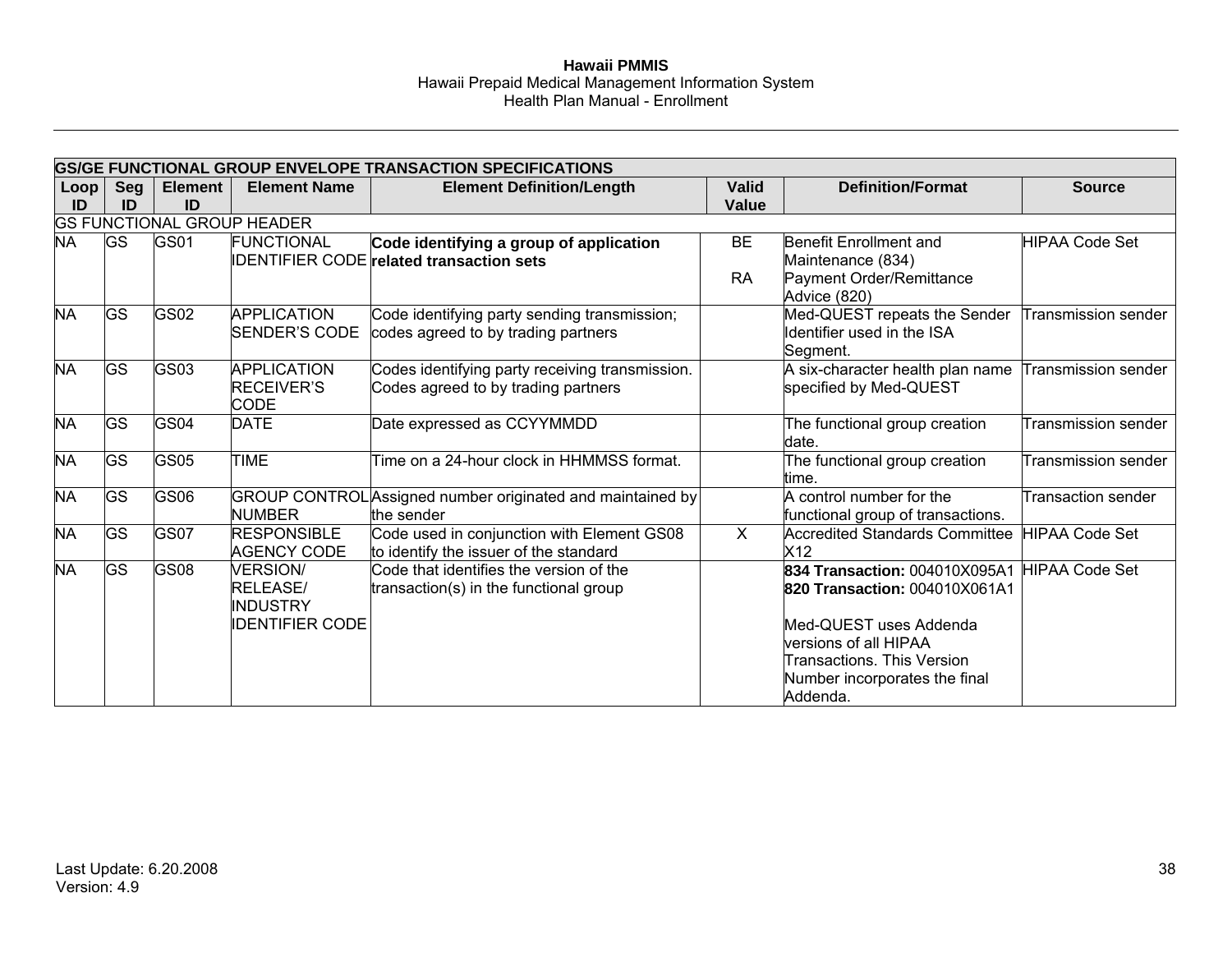|           |     |       | <b>GE FUNCTIONAL GROUP TRAILER</b> |                                                            |                            |                     |
|-----------|-----|-------|------------------------------------|------------------------------------------------------------|----------------------------|---------------------|
| ΝA        | IGЕ | IGE01 | NUMBER OF                          | The number of transactions in the functional               |                            | Transmission sender |
|           |     |       | <b>TRANSACTION</b>                 | group ended by this trailer segment                        |                            |                     |
|           |     |       | <b>ISETS INCLUDED</b>              |                                                            |                            |                     |
| <b>NA</b> | IGЕ | GE02  |                                    | GROUP CONTROL Assigned number originated and maintained by | This number must match the | Transmission sender |
|           |     |       | <b>NUMBER</b>                      | the sender                                                 | control number in GS06.    |                     |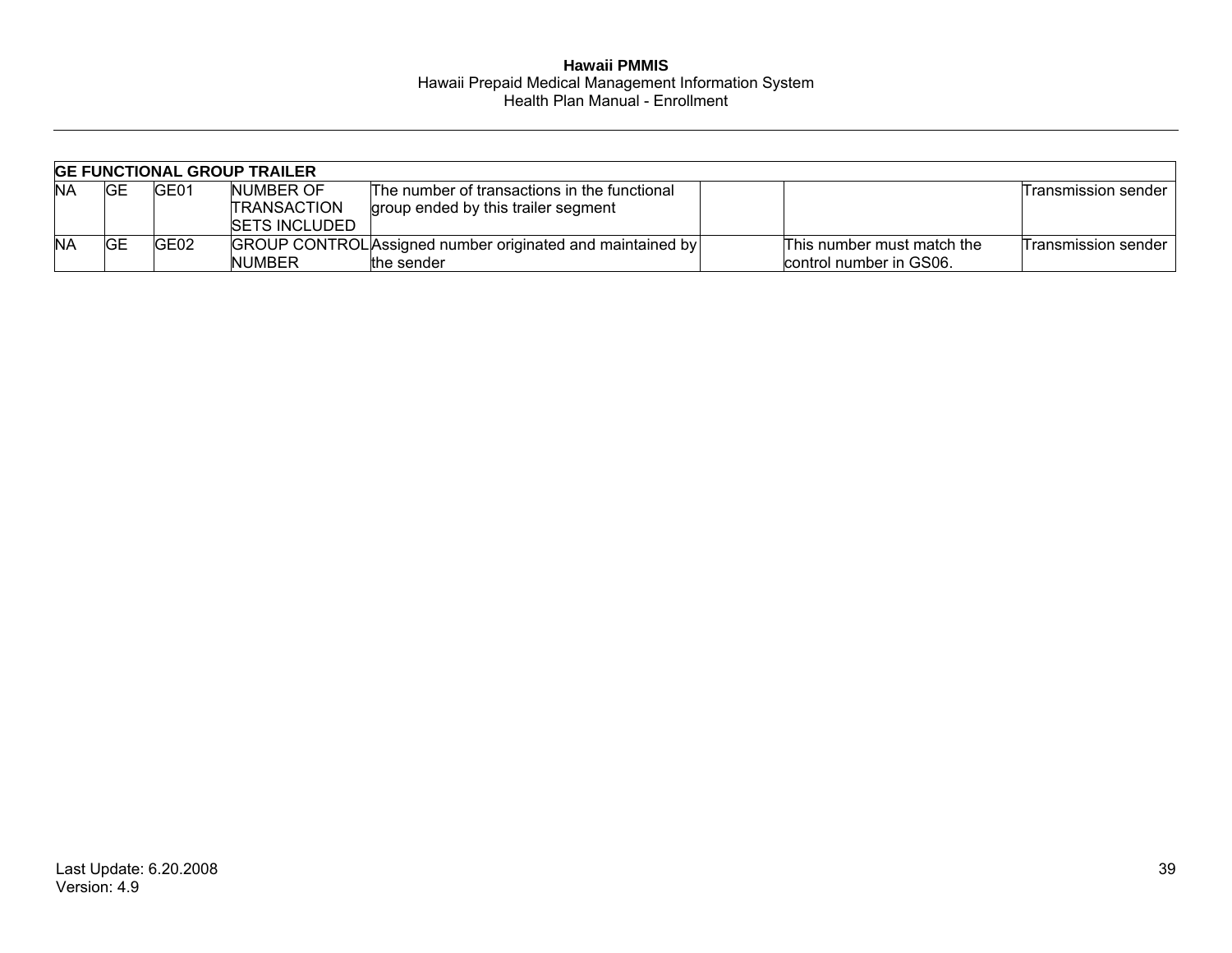## 4.3 Acknowledgment Procedures

## 4.3.1 Overview of Acknowledgment Processes

Although Med-QUEST does not require receivers of 834 and 820 Transactions to return electronic acknowledgements, it accepts and processes 997 Functional Acknowledgement Transactions. Receivers of 834s and 820s can return 997s as both acknowledgements of valid transactions and notifications of syntactical problems. Extensive syntactical problems are not expected because Med-QUEST applies translator edits to outgoing as well as incoming transactions and corrects any problems revealed by the translator prior to transmission. Discrepancies are possible, however, due to variations in sender and receiver edits.

Med-QUEST Interchange Flows for 834 and 820 Transactions appear later in this section. The flows are similar. Both transactions are built from HPMMIS. They are both processed by the Med-QUEST translator and posted to the Med-QUEST FTP Server to be downloaded by receiving health plans.

## 4.3.2 997 Functional Acknowledgement

The 997 Functional Acknowledgment Transaction is designed to check each functional group in an interchange for syntax errors and to return the results to the sending trading partner. A "functional group" consists of one or more transactions of the same kind. For example, if a health plan receives Monthly 834 Transactions with 56,000 INS Segments, six 834 Transactions will make up a functional group: five transactions with 10,000 Member Level Detail Loops each and one with the remaining 6,000.

Although each 997 Transaction can accept or reject entire functional groups, its edits can be at the transaction, segment, or data element level. It is sent within its own ISA/IEA and GS/GE envelopes and its segments and elements are of variable lengths. The 997 can be sent as an acknowledgement of receipt for a functional group of transactions or as an indication of syntax errors at the transaction, segment, or data element level.

Characteristics of the 997 Transaction include:

- One 997 Transaction corresponds to one functional group in an interchange.
- 997 Transactions are ASC Transaction Sets and are included in the interchange control structure (envelopes) for transmission.
- Many commercially available translators can automatically reconcile the 997 Transaction back to a previously transmitted functional group. This process allows the sending trading partner to identify any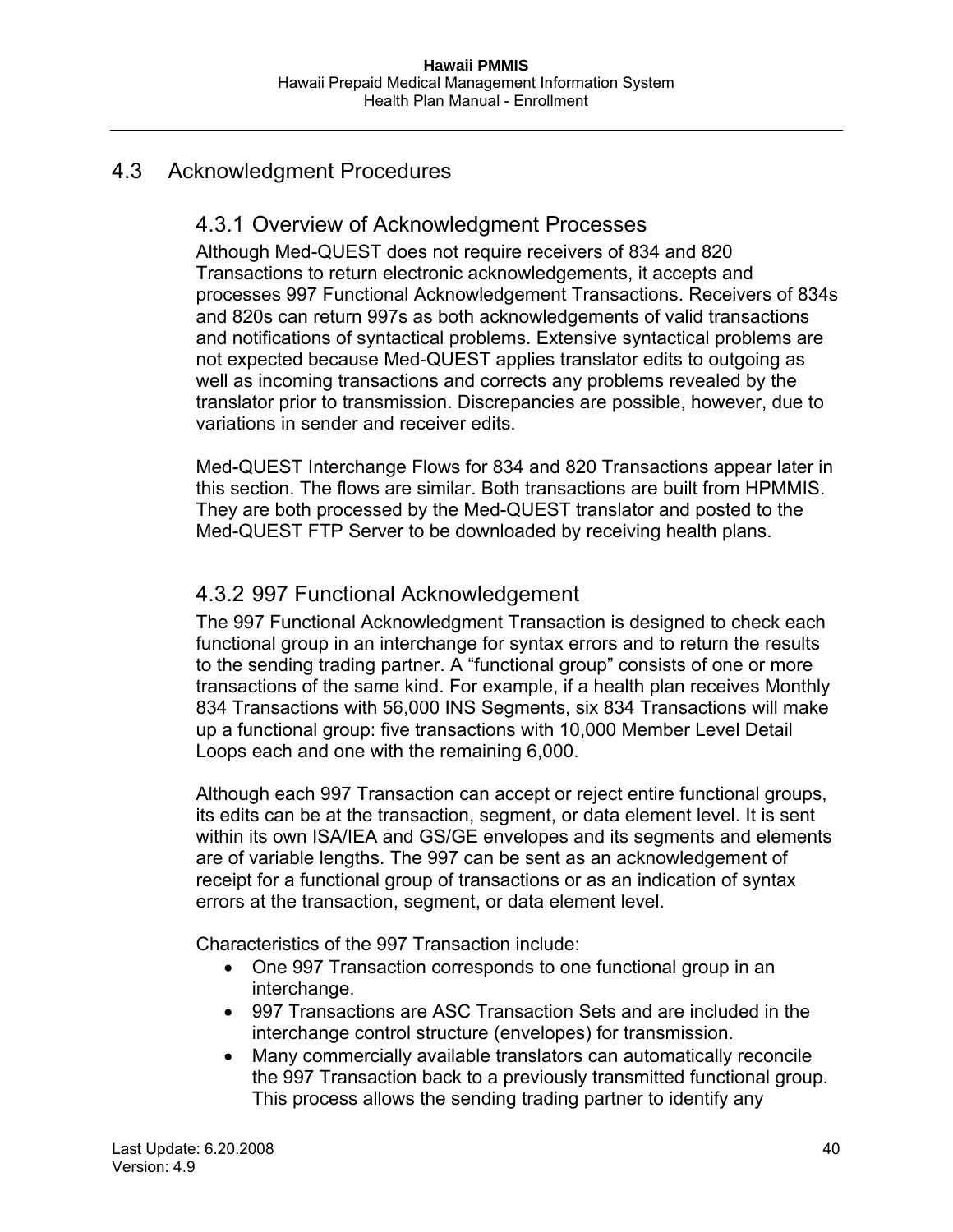transactions that have not been acknowledged by the receiving trading partner.

• 997 Transactions should not be used to acknowledge the receipt of other 997 Transactions.

Details on the format and syntax of the 997 Transaction can be found in Appendix B of the Transaction Set's Implementation Guide.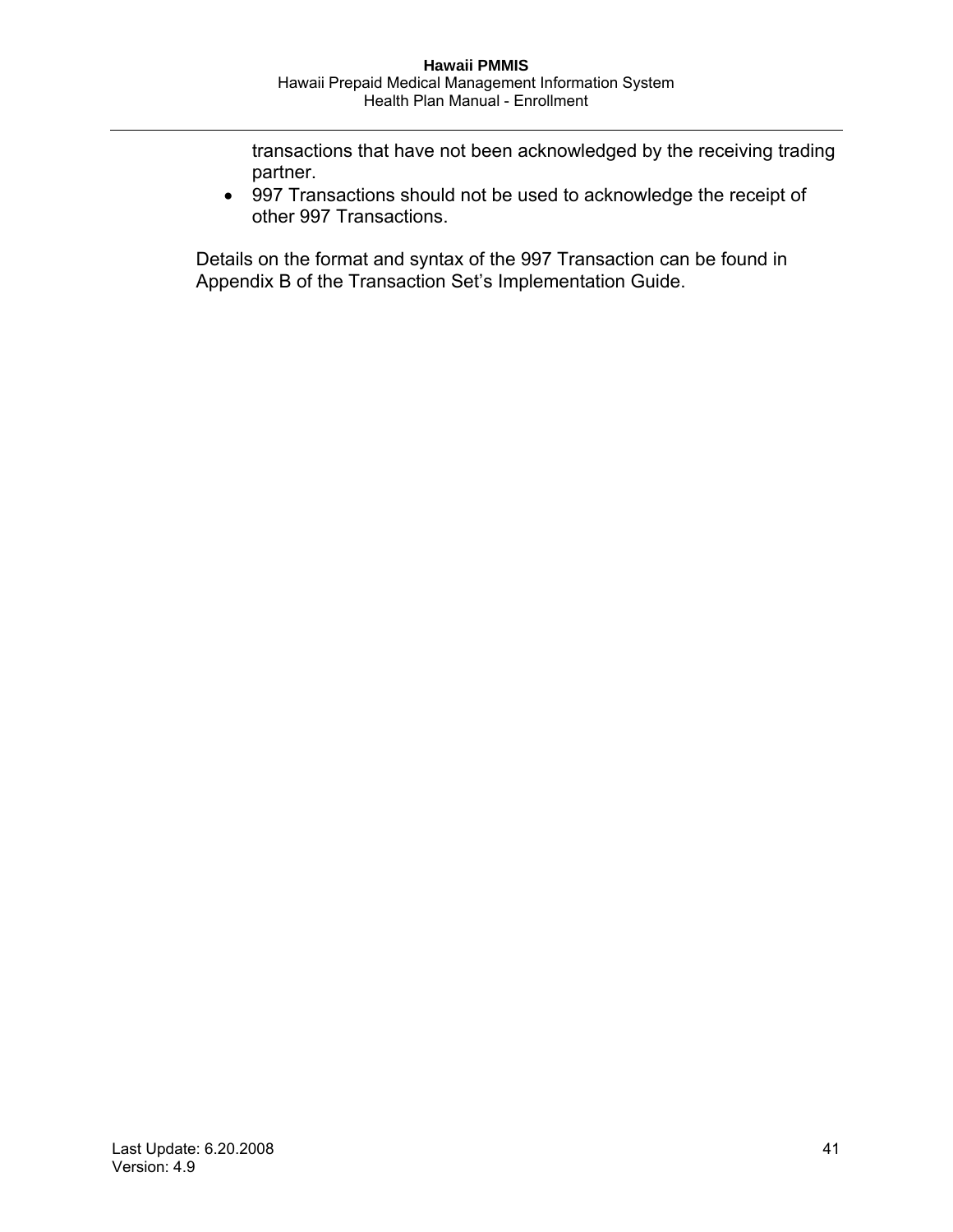### **Med-QUEST Interchange Flow - 834 Transaction**

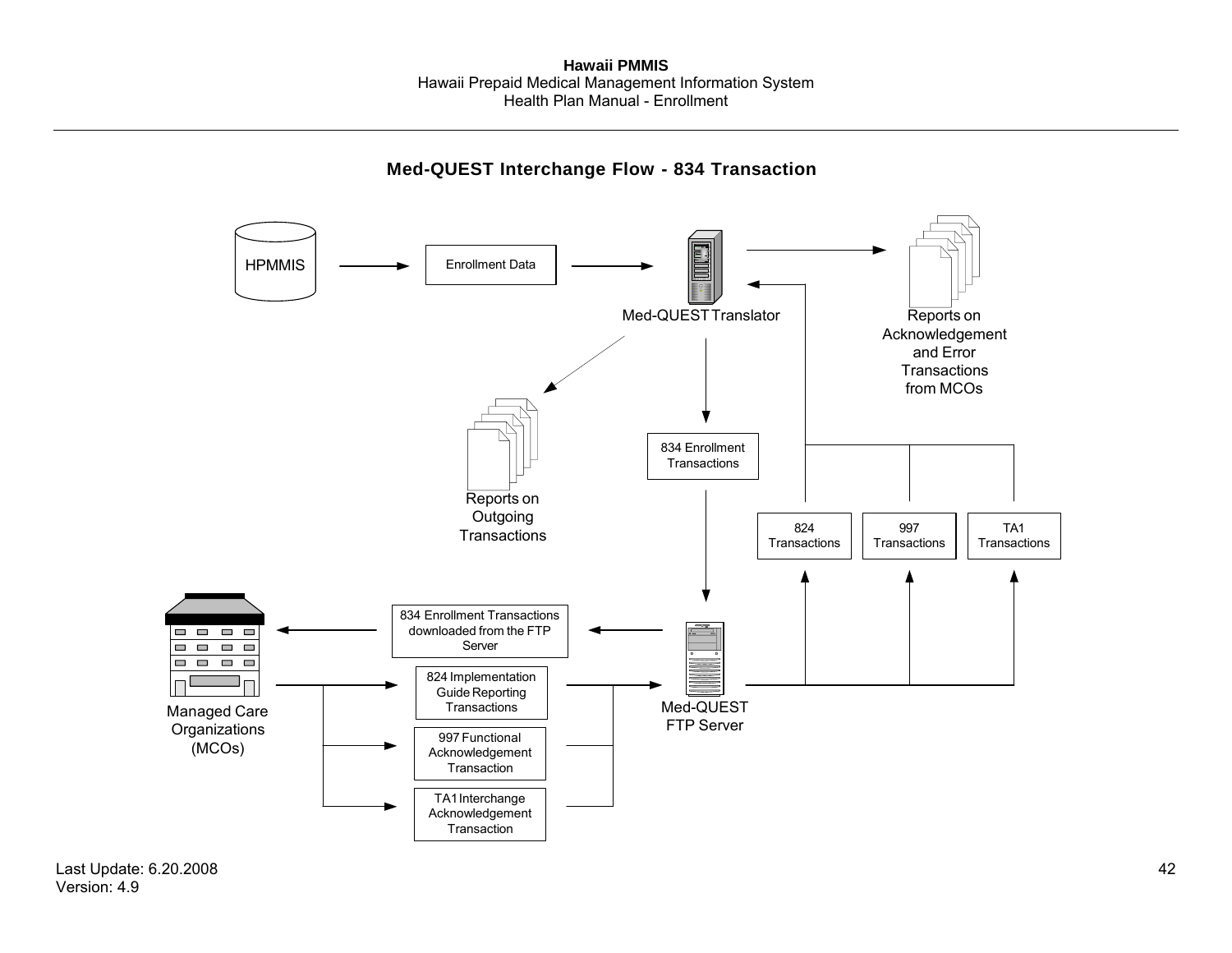### **Med-QUEST Interchange Flow - 820 Transaction**

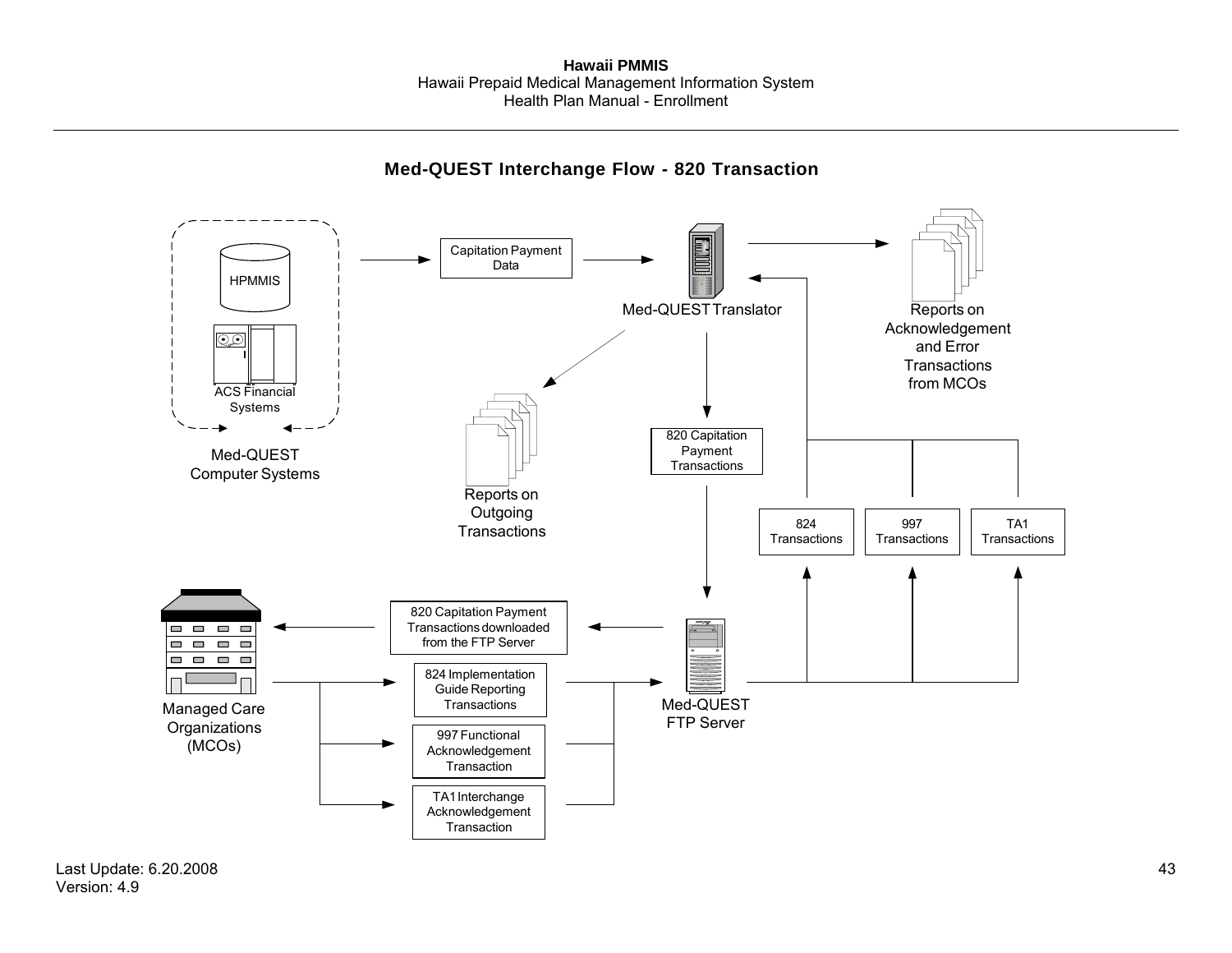## 4.4 Rejected Transmissions and Transactions

## 4.4.1 Overview of Rejection Process

Med-QUEST expects that its 834 and 820 transmissions will either be accepted and processed by the Health Plans, or, if there are syntactical problems, rejected without further processing. This means that a receiver that rejects any part of a transmission must reject the entire transmission. Data on rejected 834 or 820 transmissions should not be used to update Health Plans' databases.

To support use of the 997 Transaction for 834 and 820 transmissions, Med-QUEST asks the Health Plans to accept or reject the 834 and 820 Transaction at the functional group level. A functional group of one or more transactions represents the scope of the 997 Functional Acknowledgement.

Med-QUEST transmits 834 Transactions within single functional groups, even when multiple transactions (ST through SE Segments) are required. There is no limit to the number of members for whom capitation payment data can be carried on the 820 and no need to have more than one 820 Transaction within a functional group.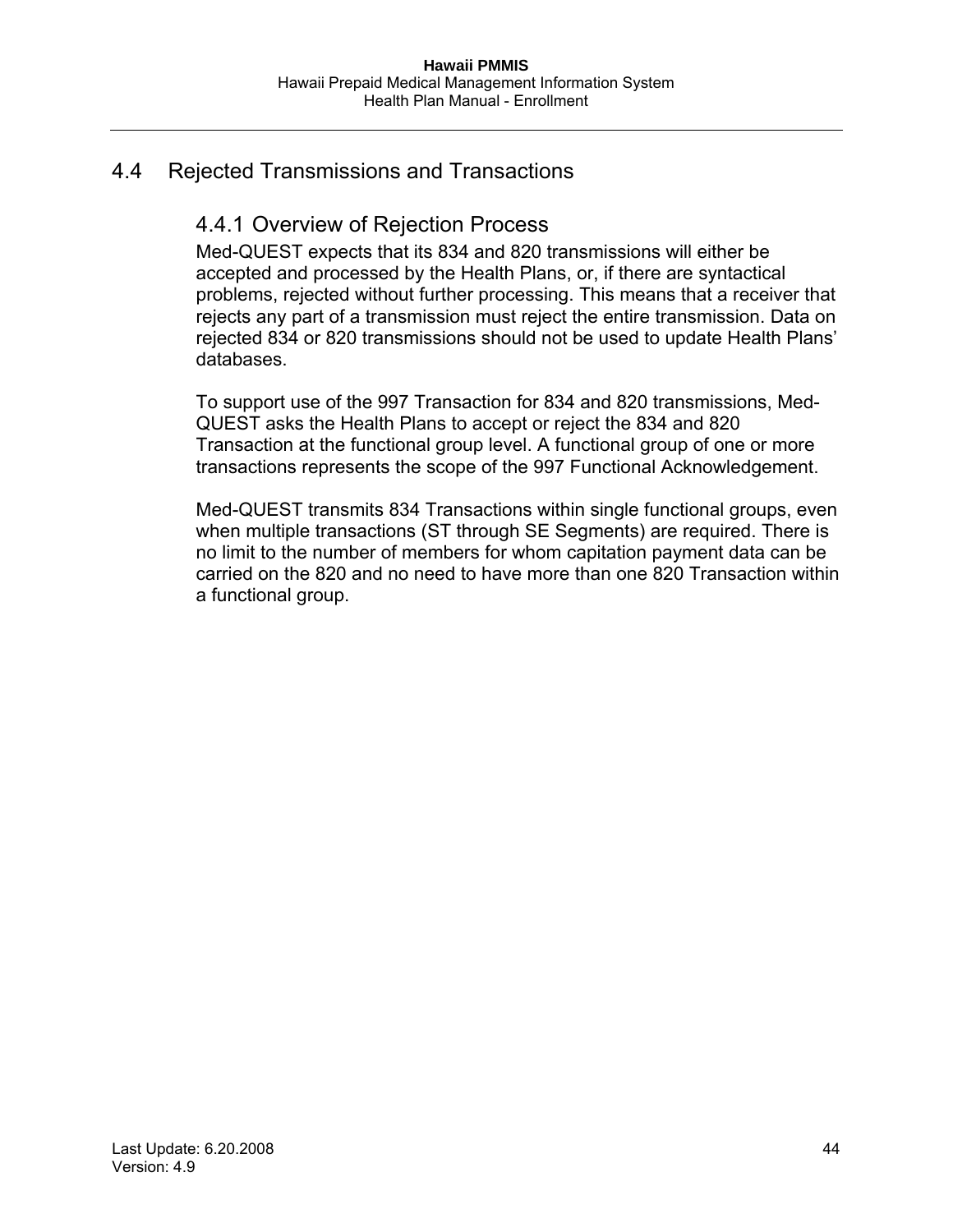# **5 Transaction Specifications**

## 5.1 About Transaction Specifications

## 5.1.1 Purpose

The Transaction Specifications document details the code set values that Med-QUEST has established between the Health Plans and specifies the type and format of the information in data elements. In some cases these values are subsets of the data element values listed in Implementation Guides. In others, they are specific to Med-QUEST requirements.

For example, in the Subscriber Number Loop (Loop 2000, Segment REF), element REF02 is defined as an alphanumeric reference identification field that is between 1 and 30 characters long. In the 834 Enrollment Transaction Agreement, REF02 has been defined as the member's HAWI ID. The length and format of the field is based on the characteristics of the HAWI ID rather than on the variable field size defined for the 834.

# 5.1.2 Relationship to HIPAA Implementation Guides

Transaction agreements are intended to supplement the data in the Implementation Guides for each HIPAA Transaction with specific information pertaining to the trading partners using the transaction.

The information in the Transaction Agreements is not intended to:

- Modify the definition, data condition, or use of any data element or segment in the standard Implementation Guides.
- Add any additional data elements or segments to the defined data set.
- Utilize any code or data values that are not valid in the standard Implementation Guides.
- Change the meaning or intent of any implementation specifications in the standard Implementation Guides.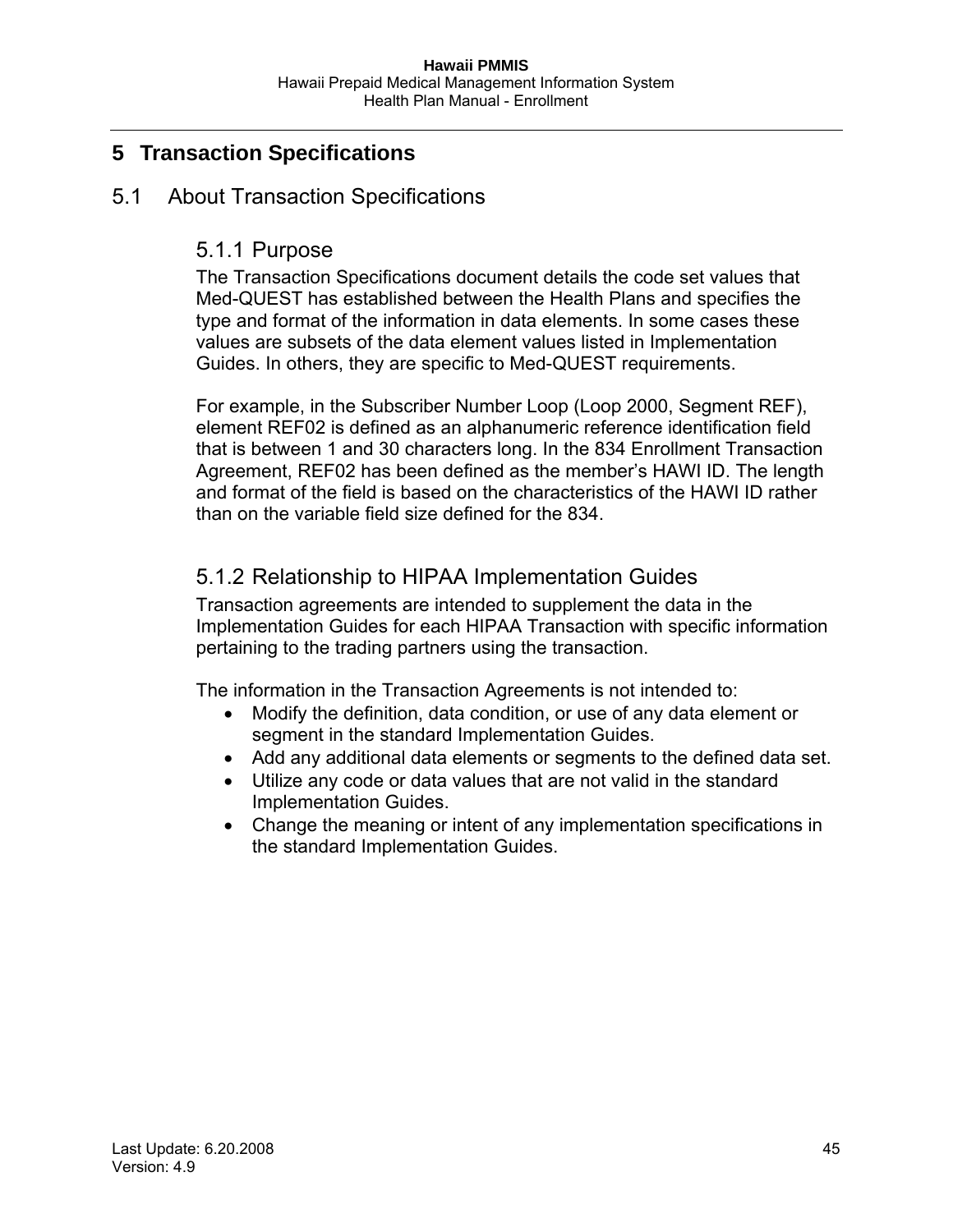## 5.2 834 Enrollment Transaction Specifications

### 5.2.1 Overview

The 834 Enrollment Transaction carries information on new member enrollments, enrollment terminations and changes to information on currently enrolled health plan members. The purpose of these Transaction Specifications is to identify the data elements used in the 834 Enrollment Transaction so that health plans can understand and process the data they receive from Med-QUEST.

## 5.2.2 Transaction Specifications Table

834 Enrollment Transaction Specifications for individual data elements are shown in the table starting on the next page. Definitions of table columns follow:

### Loop ID

The Implementation Guide's identifier for a data loop within a transaction.

### Segment ID

The Implementation Guide's identifier for a data segment within a loop.

### Element ID

The Implementation Guide's identifier for a data element within a segment.

### Element Name

A data element name as shown in the Implementation Guide. When the industry name differs from the Data Element Dictionary name, the more descriptive industry name is used.

### Element Definition

How the data element is defined in the Implementation Guide.

### Valid Values

Data element values listed in the Implementation Guide that are used by Med-QUEST.

### Definition/Format

Definitions of valid values used by Med-QUEST and additional information about Med-QUEST data element requirements.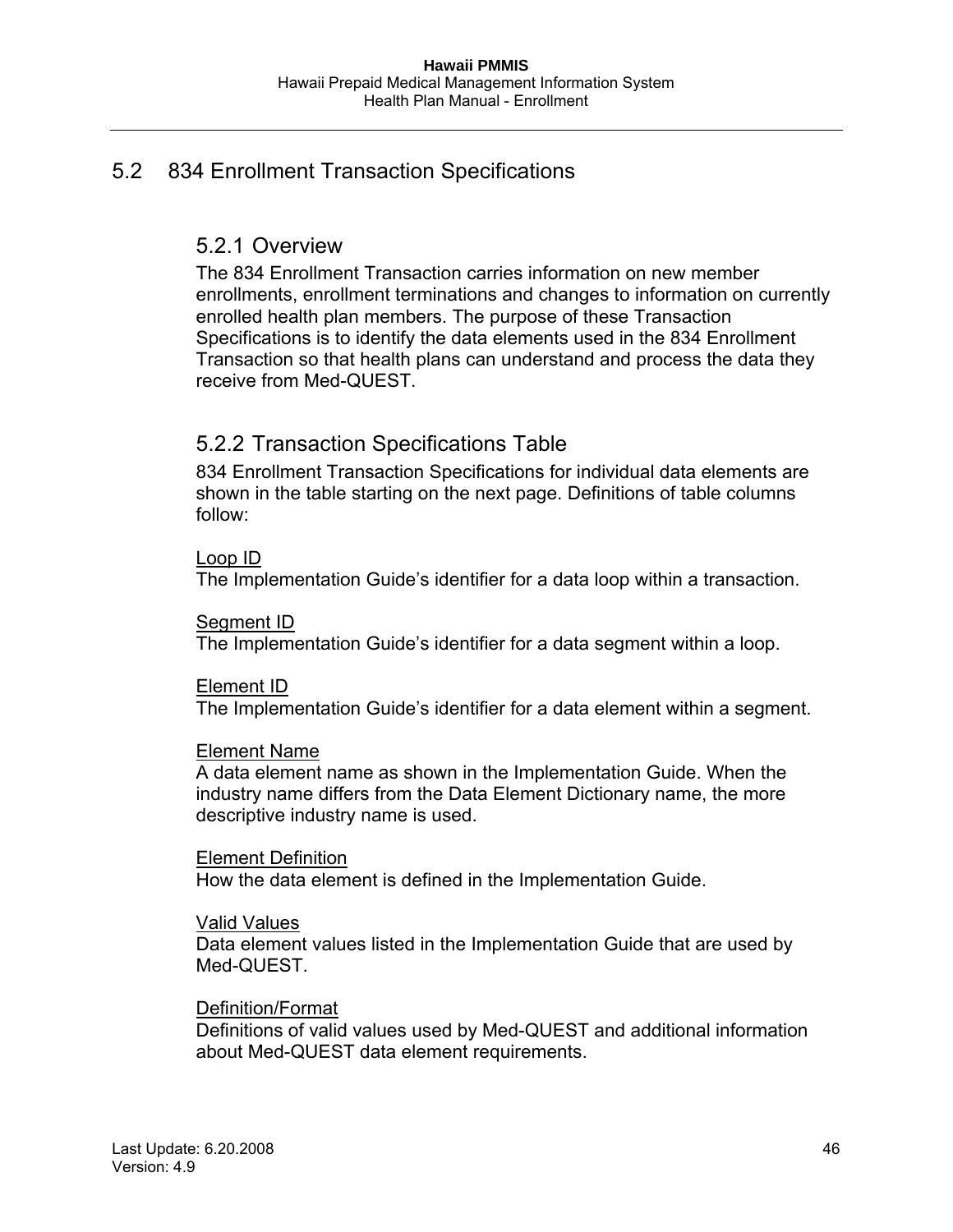| <b>Seg</b><br>ID<br><b>ST</b><br><b>ST</b> | <b>Element</b><br>ID<br><b>Transaction Set Header</b><br>ST <sub>01</sub> | 834 ENROLLMENT TRANSACTION SPECIFICATIONS<br><b>Element Name</b> | <b>Element Definition/Length</b>                                        | <b>Valid</b><br><b>Values</b> | <b>Definition/Format</b>                                                                                                                                                                                                                              |
|--------------------------------------------|---------------------------------------------------------------------------|------------------------------------------------------------------|-------------------------------------------------------------------------|-------------------------------|-------------------------------------------------------------------------------------------------------------------------------------------------------------------------------------------------------------------------------------------------------|
|                                            |                                                                           |                                                                  |                                                                         |                               |                                                                                                                                                                                                                                                       |
|                                            |                                                                           |                                                                  |                                                                         |                               |                                                                                                                                                                                                                                                       |
|                                            |                                                                           | Transaction Set<br><b>Identifier Code</b>                        | Code uniquely identifying a<br><b>Transaction Set</b>                   | 834                           | <b>Transaction Set Code</b>                                                                                                                                                                                                                           |
|                                            | <b>ST02</b>                                                               | Transaction Set<br>Control Number                                | The unique identification number<br>within a transaction set            |                               | A Transaction Number assigned by Med-QUEST. It must<br>match the number in SE02 at the end of the transaction                                                                                                                                         |
|                                            | <b>Transaction Set Trailer</b>                                            |                                                                  |                                                                         |                               |                                                                                                                                                                                                                                                       |
| <b>SE</b>                                  | <b>SE01</b>                                                               | Transaction<br>Segment Count                                     | A tally of all segments between the<br>ST and the SE segments including |                               | Count of all segments between the ST and SE Segments,<br>including the ST and SE Segments                                                                                                                                                             |
| <b>SE</b>                                  | <b>SE02</b>                                                               | <b>Transaction Set</b><br><b>Control Number</b>                  | The unique identification number<br>within a transaction set            |                               | This number is the same number that is in data element ST02<br>Format is numeric from one to ten digits                                                                                                                                               |
|                                            |                                                                           |                                                                  |                                                                         |                               |                                                                                                                                                                                                                                                       |
| BGN                                        | BGN01                                                                     | <b>Transaction Set</b><br>Purpose Code                           | This code identifies the purpose of<br>the transaction set              | 00                            | Original Transmission<br>Med-QUEST normally populates this element with "00". Values<br>on resubmissions are coordinated with trading partners.                                                                                                       |
| <b>BGN</b>                                 | BGN02                                                                     | Transaction Set<br><b>Identifier Code</b>                        | Code uniquely identifying a<br><b>Transaction Set</b>                   |                               | Med-QUEST assigns a unique Transaction Number to each 834<br>Transaction                                                                                                                                                                              |
| <b>BGN</b>                                 | BGN03                                                                     | <b>Transaction Set</b><br><b>Creation Date</b>                   | Identifies the date the submitter<br>created the transaction            |                               | <b>CCYYMMDD</b> format                                                                                                                                                                                                                                |
| <b>BGN</b>                                 | BGN04                                                                     | <b>Transaction Set</b><br><b>Creation Time</b>                   | Time file is created for transmission                                   |                               | Time expressed in HHMM format.                                                                                                                                                                                                                        |
| <b>BGN</b>                                 | BGN05                                                                     | Time Zone Code                                                   | Code identifying the time zone used<br>in specifying a time             | $\overline{\text{MS}}$        | Mountain Standard Time                                                                                                                                                                                                                                |
| <b>BGN</b>                                 | BGN06                                                                     | <b>Transaction St</b><br><b>Identifier Code</b>                  | Code uniquely identifying a<br>Transaction Set                          |                               | BGN02 value from the original transaction when BGN01 is not<br>"00"                                                                                                                                                                                   |
| <b>BGN</b>                                 | BGN08                                                                     |                                                                  | Code indicating type of action                                          | 2<br>4                        | Change<br>Verify<br>BGN08 "2" transactions contain Adds, Terminations and<br>Changes (equivalent to the Daily Roster). BGN08 "4"<br>transactions contain snapshots of all active Health Plan<br>members (equivalent to the Monthly Roster). Med-QUEST |
|                                            |                                                                           | <b>Beginning Set Header</b>                                      | <b>Action Code</b>                                                      | the ST and SE segments        |                                                                                                                                                                                                                                                       |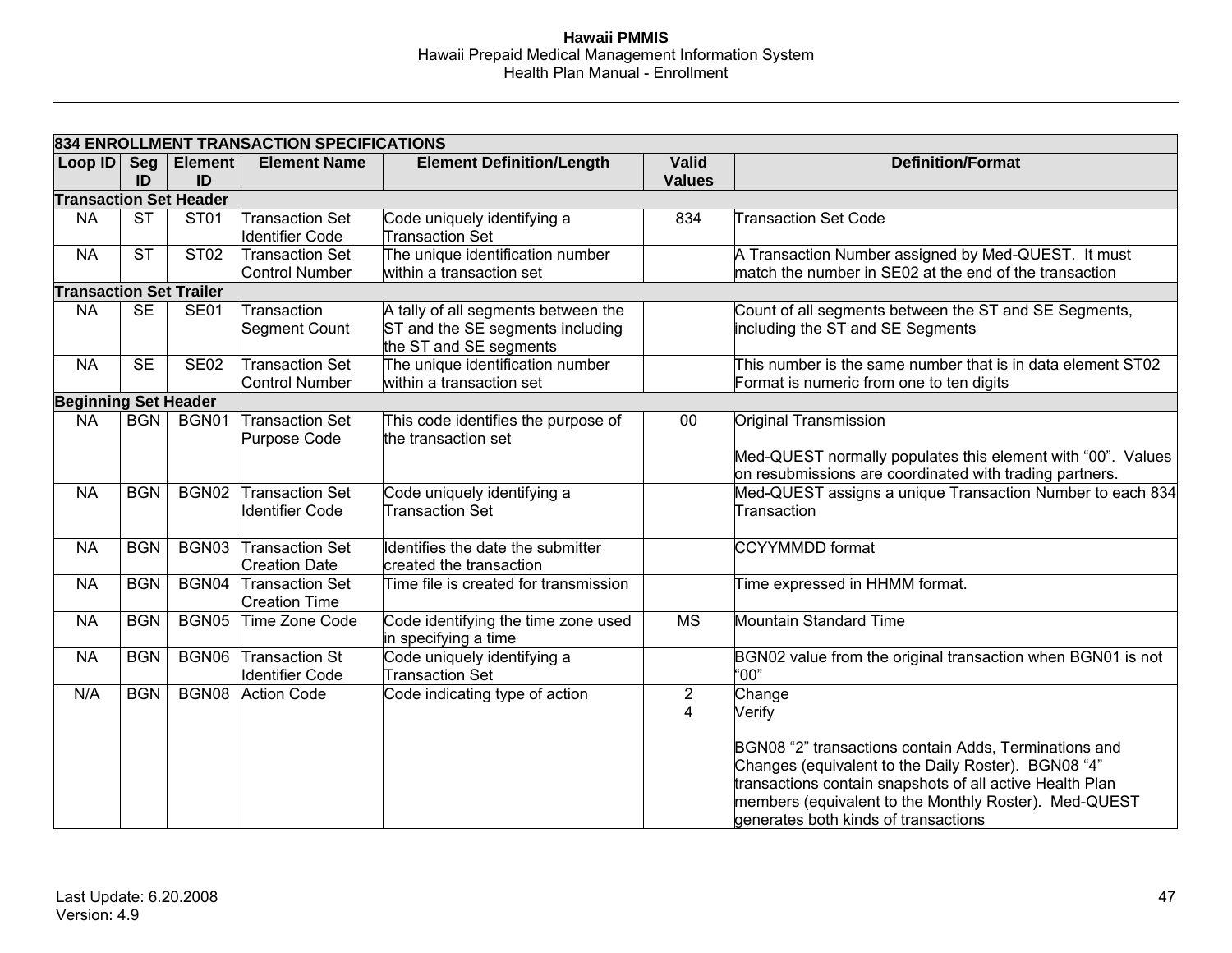|                            |                  |                      | 834 ENROLLMENT TRANSACTION SPECIFICATIONS   |                                                                                                                 |                               |                                                                                            |
|----------------------------|------------------|----------------------|---------------------------------------------|-----------------------------------------------------------------------------------------------------------------|-------------------------------|--------------------------------------------------------------------------------------------|
| Loop ID                    | <b>Seg</b><br>ID | <b>Element</b><br>ID | <b>Element Name</b>                         | <b>Element Definition/Length</b>                                                                                | <b>Valid</b><br><b>Values</b> | <b>Definition/Format</b>                                                                   |
|                            |                  |                      | <b>Transaction Set Policy Number Header</b> |                                                                                                                 |                               |                                                                                            |
| N/A                        | <b>REF</b>       | REF01                | Reference<br>Identification<br>Qualifier    | Code qualifying the reference<br>identification                                                                 | 38                            | <b>Master Policy Number</b>                                                                |
| N/A                        | <b>REF</b>       | REF02                | <b>Master Policy</b><br>Number              | The identification of the master policy<br>providing coverage for the entities<br>identified in the transaction |                               | Six-digit Med-QUEST Health Plan ID                                                         |
| <b>Sponsor Name Header</b> |                  |                      |                                             |                                                                                                                 |                               |                                                                                            |
| 1000A                      | N <sub>1</sub>   | N <sub>101</sub>     | Entity Identifier<br>Code                   | Code identifying an organizational<br>entity, a physical location, property or<br>an individual                 | P <sub>5</sub>                | Plan Sponsor                                                                               |
| 1000A                      | N <sub>1</sub>   | N102                 |                                             | Plan Sponsor Name The name of the entity providing<br>coverage to the subscriber                                | MED-<br>QUEST                 | Payer Name                                                                                 |
| 1000A                      | N <sub>1</sub>   | N <sub>103</sub>     | <b>Identification Code</b><br>Qualifier     | Code designating the system/method<br>of code structure used for<br><b>Identification Code</b>                  | F1                            | Federal Tax ID Number                                                                      |
| 1000A                      | N <sub>1</sub>   | N104                 | Sponsor Identifier                          | Identification of the party paying for<br>the coverage                                                          |                               | 996001089 The 834 Transaction's Sponsor Identifier is the Federal Tax ID<br>for Hawaii DHS |
| <b>Payer Header</b>        |                  |                      |                                             |                                                                                                                 |                               |                                                                                            |
| 1000B                      | N <sub>1</sub>   | N <sub>101</sub>     | Entity Identifier<br>Code                   | Code identifying an organizational<br>entity, a physical location, property or<br>an individual                 | IN                            | Insurer                                                                                    |
| 1000B                      | N <sub>1</sub>   | N102                 | <b>Insurer Name</b>                         | Name of the insurer providing<br>coverage                                                                       |                               | Health Plan Name                                                                           |
| 1000B                      | N <sub>1</sub>   | N <sub>103</sub>     | <b>Identification Code</b><br>Qualifier     | Codes designating the<br>system/method of code structure<br>used for Identification Code                        | F1                            | <b>Federal Tax ID Number</b>                                                               |
| 1000B                      | N <sub>1</sub>   | N104                 | Code                                        | Insurer Identification Code identifying the insurer providing<br>coverage                                       |                               | <b>Health Plan Federal Tax ID</b>                                                          |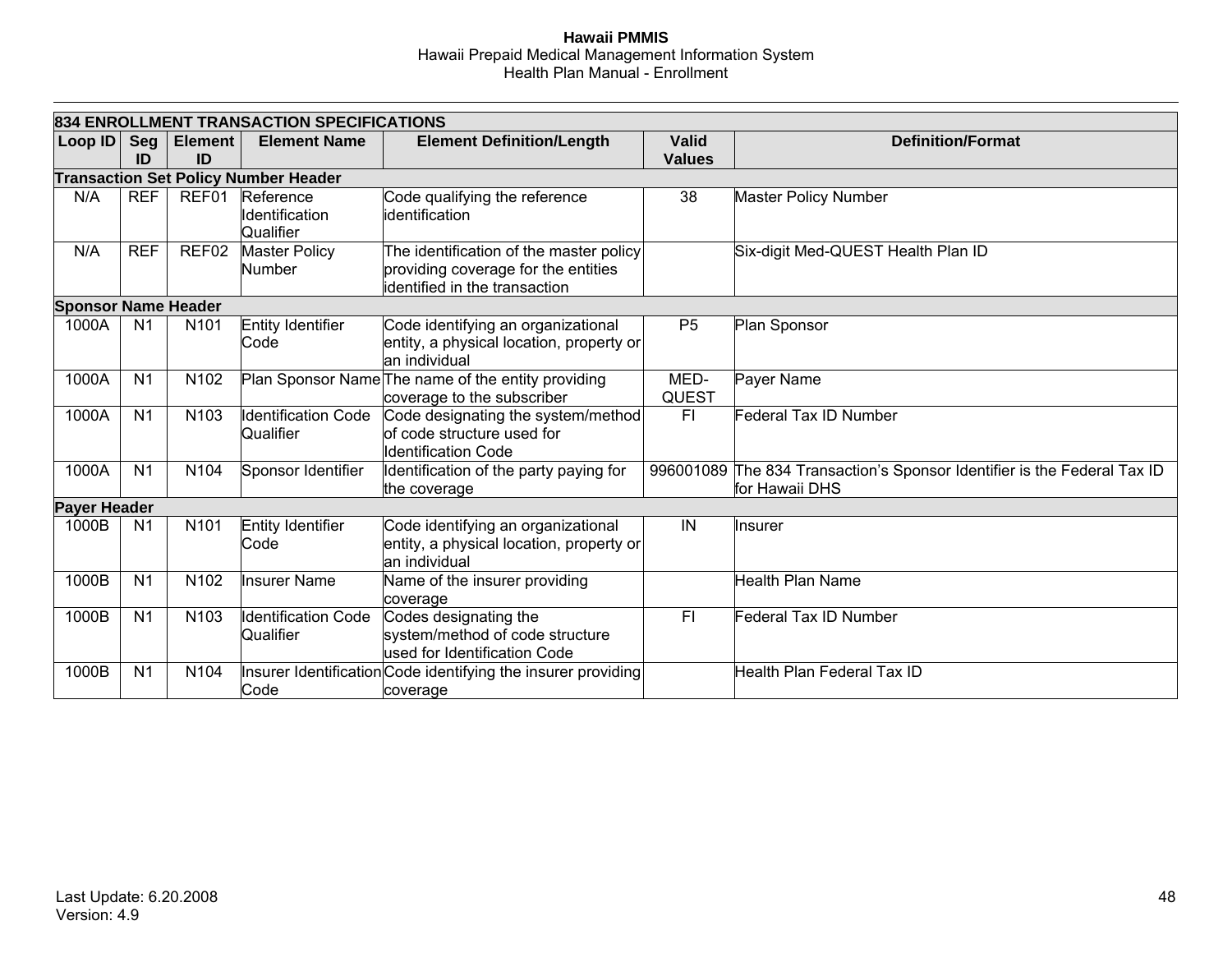|                |      |                         |                                                              |                                                 |                                                                         |                        | <b>Clarifications for use of Elements</b>                                                                                                                                                                                                                                                                                                                                                                                                                                                                                                                                                                                                                                                                                                                                                                                                                                                                                    |                   |                  |                |                   | <b>834 Action Types</b> |                             |                   |              |                 |                  |           |                |
|----------------|------|-------------------------|--------------------------------------------------------------|-------------------------------------------------|-------------------------------------------------------------------------|------------------------|------------------------------------------------------------------------------------------------------------------------------------------------------------------------------------------------------------------------------------------------------------------------------------------------------------------------------------------------------------------------------------------------------------------------------------------------------------------------------------------------------------------------------------------------------------------------------------------------------------------------------------------------------------------------------------------------------------------------------------------------------------------------------------------------------------------------------------------------------------------------------------------------------------------------------|-------------------|------------------|----------------|-------------------|-------------------------|-----------------------------|-------------------|--------------|-----------------|------------------|-----------|----------------|
| #              | Loop | <b>Segment</b>          | <b>Element</b>                                               | <b>Element Name</b>                             | <b>Element</b><br><b>Definition</b>                                     | Valid<br><b>Values</b> | <b>Definition/Format</b>                                                                                                                                                                                                                                                                                                                                                                                                                                                                                                                                                                                                                                                                                                                                                                                                                                                                                                     | <b>Add Enroll</b> | <b>Disenroll</b> | Address Change | DOB/Gender Change | HP Change               | <b>Mental Health Change</b> | Name, DOB, Gender | Other Change | Pregnant Change | Rate Code Change | TPL Only  | <b>Monthly</b> |
|                | 2000 |                         | <b>Member Level</b><br><b>Detail</b>                         |                                                 |                                                                         |                        |                                                                                                                                                                                                                                                                                                                                                                                                                                                                                                                                                                                                                                                                                                                                                                                                                                                                                                                              |                   |                  |                |                   |                         |                             |                   |              |                 |                  |           |                |
|                |      |                         | <b>INS Segment -</b><br><b>Member Level</b><br><b>Detail</b> |                                                 |                                                                         |                        |                                                                                                                                                                                                                                                                                                                                                                                                                                                                                                                                                                                                                                                                                                                                                                                                                                                                                                                              |                   |                  |                |                   |                         |                             |                   |              |                 |                  |           |                |
| $\mathbf{1}$   | 2000 | $\overline{\text{INS}}$ | <b>INS01</b>                                                 | Insured Indicator                               | Indicates whether<br>the insured is the<br>subscriber or a<br>dependent | Y                      | The Member Level Detail 2000 Loop is repeated for<br>every health plan member. In addition, on Daily 834s,<br>the loop occurs (with exceptions) once for each of the<br>up to eight Med-QUEST Action Codes used on each<br>proprietary HPMMIS update record. The major<br>exception is for changes to a member's Name, Date of<br>Birth and/or Gender. Any changes to these elements<br>are instigated by a single Maintenance Reason Code<br>per 2000 Loop.<br>In the HIPAA-compliant system, Maintenance Reason<br>Codes rather than Med-QUEST-specific Action<br>Codes, are intended for use by transaction receivers<br>to determine the kind of updates needed to their<br>databases. All the same, Med-QUEST carries a<br>proprietary HPMMIS Action in the Insured Group or<br>Policy Number REF Segment later in Loop 2000.<br>Yes<br>By definition, all Med-QUEST members are<br>subscribers rather than dependents. | $\bullet$         | $\bullet$        | $\bullet$      | $\bullet$         | $\bullet$               | $\bullet$                   | $\bullet$         | $\bullet$    | $\bullet$       | $\bullet$        | $\bullet$ | $\bullet$      |
| $\overline{2}$ | 2000 | <b>INS</b>              | <b>INS02</b>                                                 | Individual<br>Relationship Codethe relationship | Code indicating<br>between two<br>individuals or<br>entities            | $\overline{18}$        | Self                                                                                                                                                                                                                                                                                                                                                                                                                                                                                                                                                                                                                                                                                                                                                                                                                                                                                                                         | $\bullet$         | $\bullet$        | $\bullet$      | $\bullet$         | $\bullet$               | $\bullet$                   | $\bullet$         | $\bullet$    | $\bullet$       | $\bullet$        | $\bullet$ | $\bullet$      |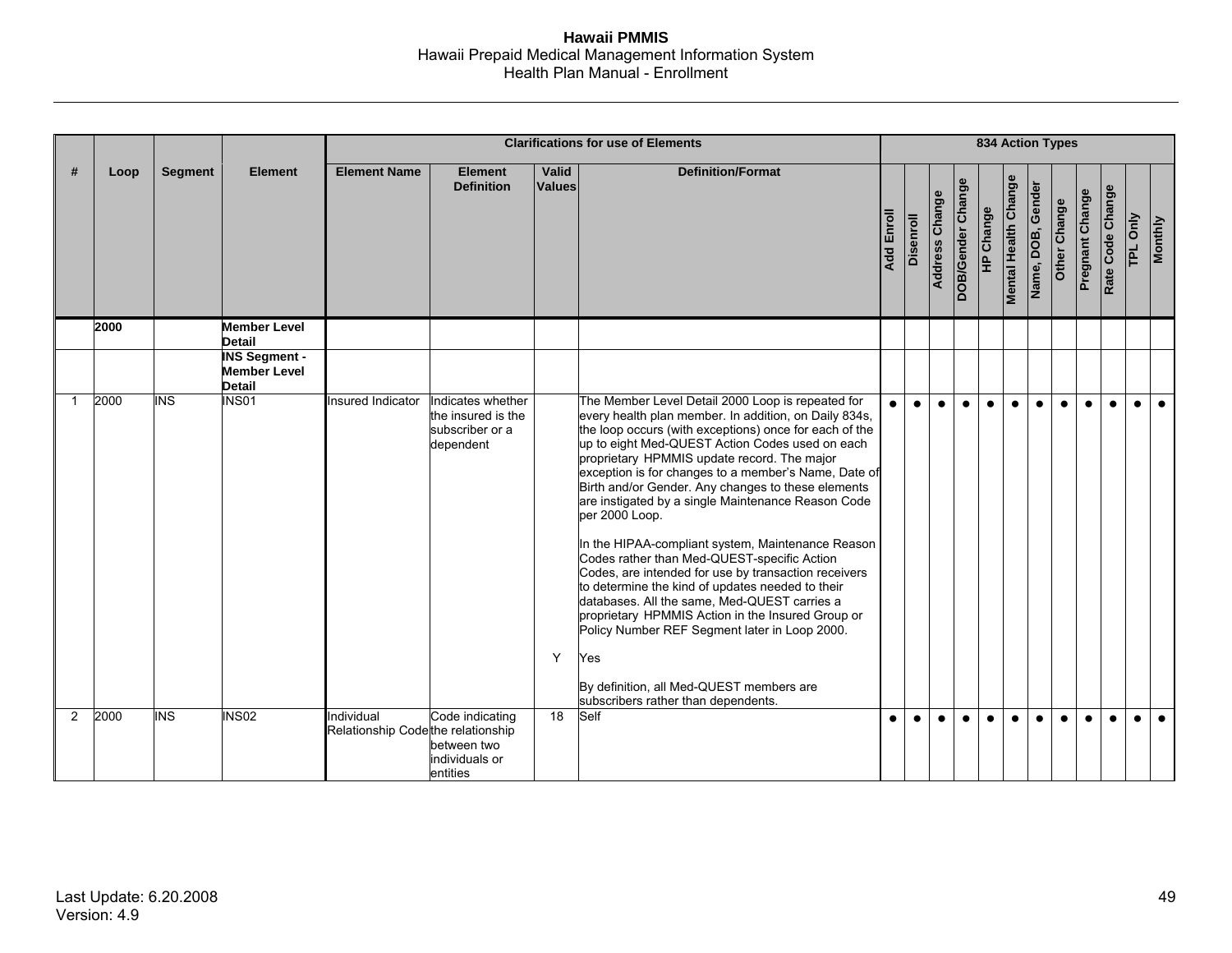|   |      |            |                |                                            |                                      |                          | <b>Clarifications for use of Elements</b>                                                                                                                                                                                                                                                                                                                                                                                                                                                                                        |                   |           |                   |                   |           |                             |                  | <b>834 Action Types</b> |                 |                  |                    |                |
|---|------|------------|----------------|--------------------------------------------|--------------------------------------|--------------------------|----------------------------------------------------------------------------------------------------------------------------------------------------------------------------------------------------------------------------------------------------------------------------------------------------------------------------------------------------------------------------------------------------------------------------------------------------------------------------------------------------------------------------------|-------------------|-----------|-------------------|-------------------|-----------|-----------------------------|------------------|-------------------------|-----------------|------------------|--------------------|----------------|
| # | Loop | Segment    | <b>Element</b> | <b>Element Name</b>                        | <b>Element</b><br><b>Definition</b>  | Valid<br><b>Values</b>   | <b>Definition/Format</b>                                                                                                                                                                                                                                                                                                                                                                                                                                                                                                         | <b>Add Enroll</b> | Disenroll | Change<br>Address | DOB/Gender Change | HP Change | <b>Mental Health Change</b> | Name, DOB, Gende | Other Change            | Pregnant Change | Rate Code Change | $\frac{1}{2}$<br>E | <b>Monthly</b> |
| 3 | 2000 | <b>INS</b> | INS03          | Maintenance TypeCode identifying a<br>Code | specific type of<br>item maintenance | 001<br>021<br>024<br>030 | HIPAA Maintenance Type Codes are equivalent to the<br>following proprietary Action Types from the Daily<br>Roster File:<br>Used when $BGN08 = "2"$ (Daily 834)<br>Change - Action Type "C" on proprietary Daily Roster<br>Addition - Action Type "A" on proprietary Daily Roster<br>Termination - Action Type "D" on proprietary Daily<br>Roster<br>Used when $BGN08 = "4" (Monthly 834)$<br>Audit/Compare - no equivalent Med-QUEST Code<br>The Maintenance Type Code in this loop describes<br>the function of each 2000 Loop. | $\bullet$         | $\bullet$ | $\bullet$         | $\bullet$         |           |                             |                  |                         |                 | $\bullet$        |                    |                |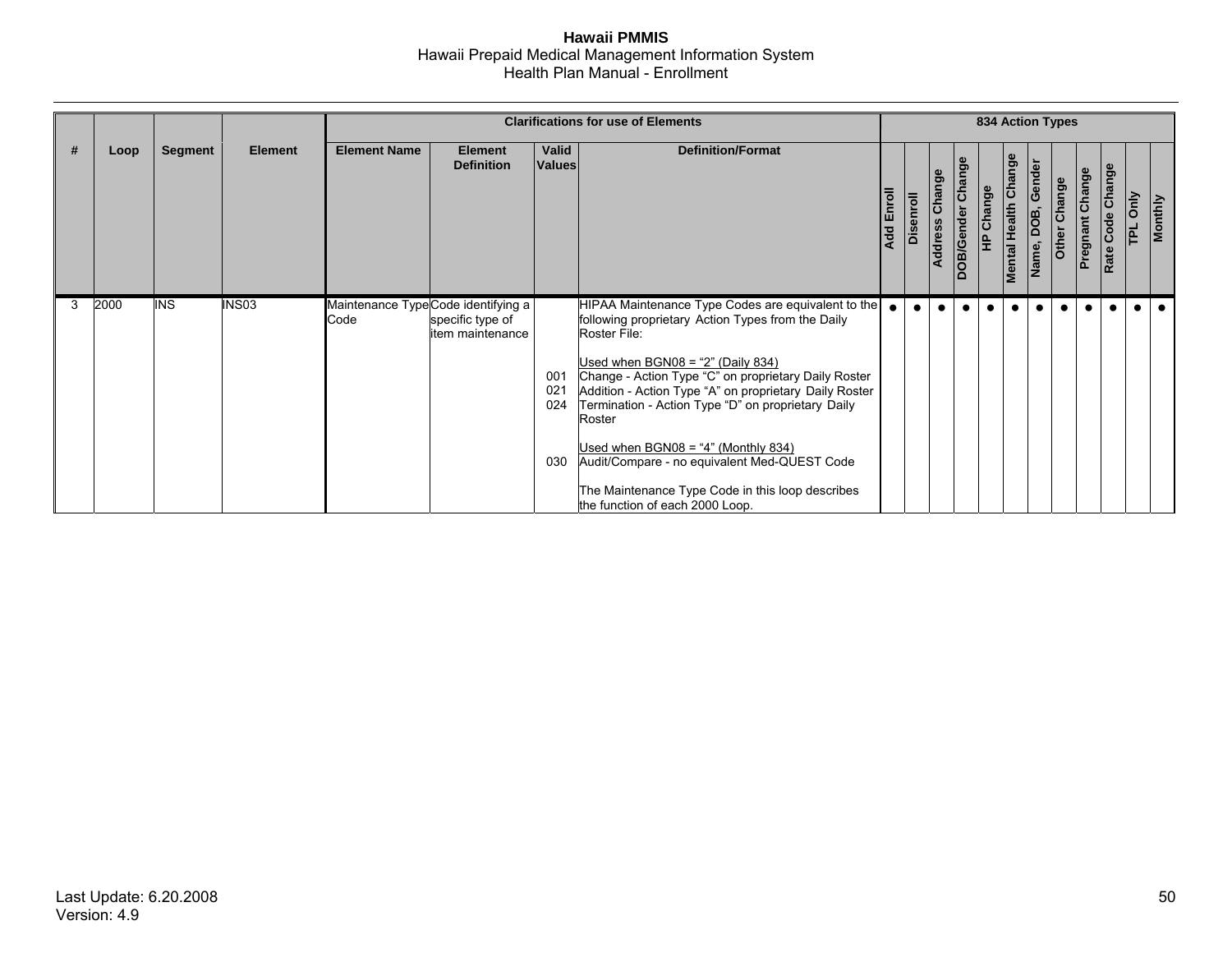|   |      |                |                |                            |                                                             |                 | <b>Clarifications for use of Elements</b>                                                                                                                                                                                                                                                                                                                                                                                                                                                                                                                                                                                                                                                                                                                                                                                                                                                                                                                                                                                                                                                                                                                                                                                                                                                                                         |                   |                  |                |                   |                  |                             |                   | <b>834 Action Types</b> |                 |                  |          |                |
|---|------|----------------|----------------|----------------------------|-------------------------------------------------------------|-----------------|-----------------------------------------------------------------------------------------------------------------------------------------------------------------------------------------------------------------------------------------------------------------------------------------------------------------------------------------------------------------------------------------------------------------------------------------------------------------------------------------------------------------------------------------------------------------------------------------------------------------------------------------------------------------------------------------------------------------------------------------------------------------------------------------------------------------------------------------------------------------------------------------------------------------------------------------------------------------------------------------------------------------------------------------------------------------------------------------------------------------------------------------------------------------------------------------------------------------------------------------------------------------------------------------------------------------------------------|-------------------|------------------|----------------|-------------------|------------------|-----------------------------|-------------------|-------------------------|-----------------|------------------|----------|----------------|
| # | Loop | <b>Segment</b> | <b>Element</b> | <b>Element Name</b>        | <b>Element</b><br><b>Definition</b>                         | Valid<br>Values | <b>Definition/Format</b>                                                                                                                                                                                                                                                                                                                                                                                                                                                                                                                                                                                                                                                                                                                                                                                                                                                                                                                                                                                                                                                                                                                                                                                                                                                                                                          | <b>Add Enroll</b> | <b>Disenroll</b> | Address Change | DOB/Gender Change | <b>HP Change</b> | <b>Mental Health Change</b> | Name, DOB, Gender | Other Change            | Pregnant Change | Rate Code Change | TPL Only | <b>Monthly</b> |
| 4 | 2000 | <b>INS</b>     | <b>INS04</b>   | Maintenance<br>Reason Code | Code identifying<br>reason for the<br>maintenance<br>change |                 | Daily 834<br>This critical data element is functionally equivalent to<br>Action Code on the proprietary Daily Rosters. Refer to<br>Appendix B.8 Maintenance Type Codes and Action<br>Codes for information on how specific HPMMIS Daily<br>834 Action Codes are handled.<br>Only a single occurrence of Maintenance Reason<br>Code is allowed per 2000 Loop (rather than the up to<br>eight Action Code occurrences per update record that<br>appeared on proprietary Daily Roster Records).<br>Because of the single occurrence limitation, each of<br>the valid HPMMIS Action Code values for member<br>changes (with two exceptions) generates a separate<br>2000 Loop and INS Segment.<br>The two exceptions are:<br>The three HPMMIS Action Code values that<br>$\bullet$<br>relate to name and demographic changes<br>("NC", "DB" and "SX")<br>Any or all of these Action Codes are<br>translated and accommodated on a single<br>2000 Loop. For the 834 Transaction,<br>demographic changes are defined as<br>changes to a member's Date of Birth and/or<br>Gender.<br>The HPMMIS Action Codes that have a<br>financial impact but no impact on member<br>data ("HK" and "SB")<br>Daily updates with these Action Code<br>values do not appear on the 834 but will<br>appear on the 820 Capitation Transaction.<br>(cont.) | $\bullet$         | $\bullet$        | $\bullet$      | $\bullet$         | $\bullet$        | $\bullet$                   | $\bullet$         | $\bullet$               | $\bullet$       | $\bullet$        |          | $\bullet$      |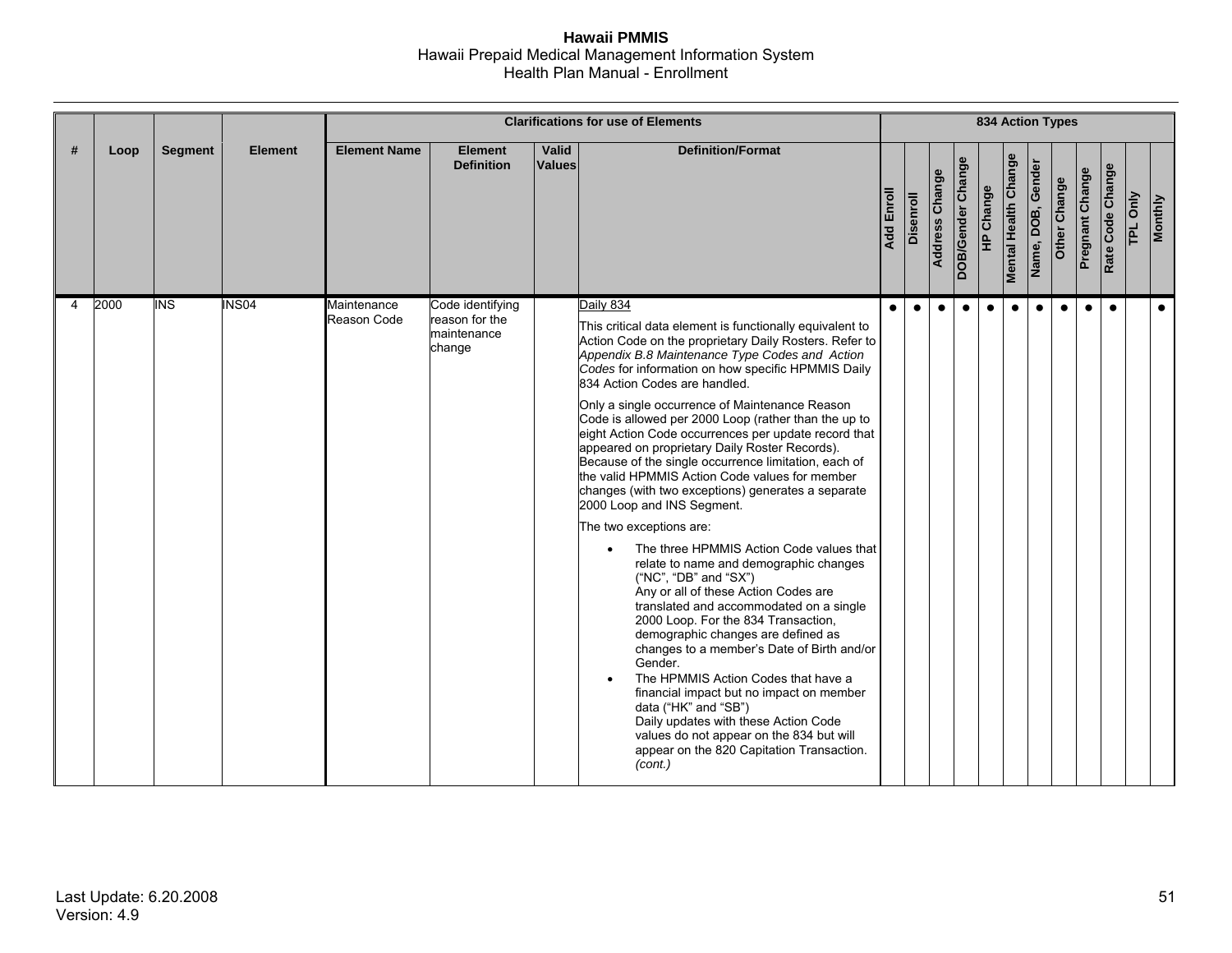|    |                             |                       |                         |                                                             |                                                                                                                 |                  | <b>Clarifications for use of Elements</b>                                                                                                                                                                                                                                                                                                                                                 |            |                  |                       |                   | <b>834 Action Types</b> |                             |                   |              |                 |                  |           |                |
|----|-----------------------------|-----------------------|-------------------------|-------------------------------------------------------------|-----------------------------------------------------------------------------------------------------------------|------------------|-------------------------------------------------------------------------------------------------------------------------------------------------------------------------------------------------------------------------------------------------------------------------------------------------------------------------------------------------------------------------------------------|------------|------------------|-----------------------|-------------------|-------------------------|-----------------------------|-------------------|--------------|-----------------|------------------|-----------|----------------|
| #  | Loop                        | <b>Segment</b>        | <b>Element</b>          | <b>Element Name</b>                                         | <b>Element</b><br><b>Definition</b>                                                                             | Valid<br>Values  | <b>Definition/Format</b>                                                                                                                                                                                                                                                                                                                                                                  | Add Enroll | <b>Disenroll</b> | <b>Address Change</b> | DOB/Gender Change | HP Change               | <b>Mental Health Change</b> | Name, DOB, Gender | Other Change | Pregnant Change | Rate Code Change | TPL Only  | <b>Monthly</b> |
| 4  | 2000<br>$(cont.)$ $(cont.)$ | <b>INS</b><br>(cont.) | <b>INS04</b><br>(cont.) | Maintenance<br>Reason Code<br>(cont.)                       | Code identifying<br>reason for the<br>maintenance<br>change<br>(cont.)                                          | XN               | (continued from above)<br>Monthly 834<br>For the Monthly 834, the Maintenance Reason Code<br>to be used is XN.<br><b>Notification Only</b><br>To be used in complete enrollment transmissions.                                                                                                                                                                                            | $\bullet$  | $\bullet$        | $\bullet$             | $\bullet$         | $\bullet$               | $\bullet$                   | $\bullet$         | $\bullet$    | $\bullet$       | $\bullet$        |           | $\bullet$      |
| 5  | 2000                        | <b>INS</b>            | <b>INS05</b>            | <b>Benefit Status</b><br>Code                               | The type of<br>coverage under<br>which benefits are<br>paid                                                     | $\mathsf{A}$     | Active                                                                                                                                                                                                                                                                                                                                                                                    | $\bullet$  | $\bullet$        | $\bullet$             | $\bullet$         | $\bullet$               | $\bullet$                   | $\bullet$         | $\bullet$    | $\bullet$       | $\bullet$        | $\bullet$ | $\bullet$      |
| 6  | 2000                        | <b>INS</b>            | <b>INS06</b>            | Medicare Plan<br>Code                                       | Code identifying<br>the Medicare Plan                                                                           | A<br>B<br>C<br>E | HIPAA Medicare Plan Codes are equivalent to the<br>following proprietary Medicare Codes from the Daily<br>834:<br><b>Current Med-QUEST Values</b><br>Medicare Coverage A = Y and<br>Medicare Coverage B = N<br>Medicare Coverage A = N and<br>Medicare Coverage B = Y<br>Medicare Coverage A = Y and<br>Medicare Coverage B = Y<br>Medicare Coverage A = N and<br>Medicare Coverage B = N | $\bullet$  | $\bullet$        | $\bullet$             | $\bullet$         | $\bullet$               | $\bullet$                   | $\bullet$         | $\bullet$    | $\bullet$       | $\bullet$        |           | $\bullet$      |
| 8  | 2000                        | <b>INS</b>            | <b>INS08</b>            | Employment<br>Status Code                                   | A code used to<br>define the<br>employment<br>status of the<br>individual covered<br>by this insurance<br>payer | FT.              | Full Time.                                                                                                                                                                                                                                                                                                                                                                                | $\bullet$  | $\bullet$        | $\bullet$             | $\bullet$         | $\bullet$               | $\bullet$                   | $\bullet$         | $\bullet$    | $\bullet$       | $\bullet$        | $\bullet$ | $\bullet$      |
| 11 | 2000                        | <b>INS</b>            | <b>INS11</b>            | Date Time Period Code indicating<br><b>Format Qualifier</b> | the date format.<br>time format, or<br>date and time<br>format                                                  | D <sub>8</sub>   | Only populated on Daily 834s if Date of Death is<br>present for the member on the HPMMIS Database.<br>Not populated on Monthly 834s. Capitation pre-<br>payments are not generated for deceased members.                                                                                                                                                                                  | $\bullet$  | $\bullet$        | $\bullet$             | $\bullet$         | $\bullet$               | $\bullet$                   | $\bullet$         | $\bullet$    | $\bullet$       | $\bullet$        | $\bullet$ |                |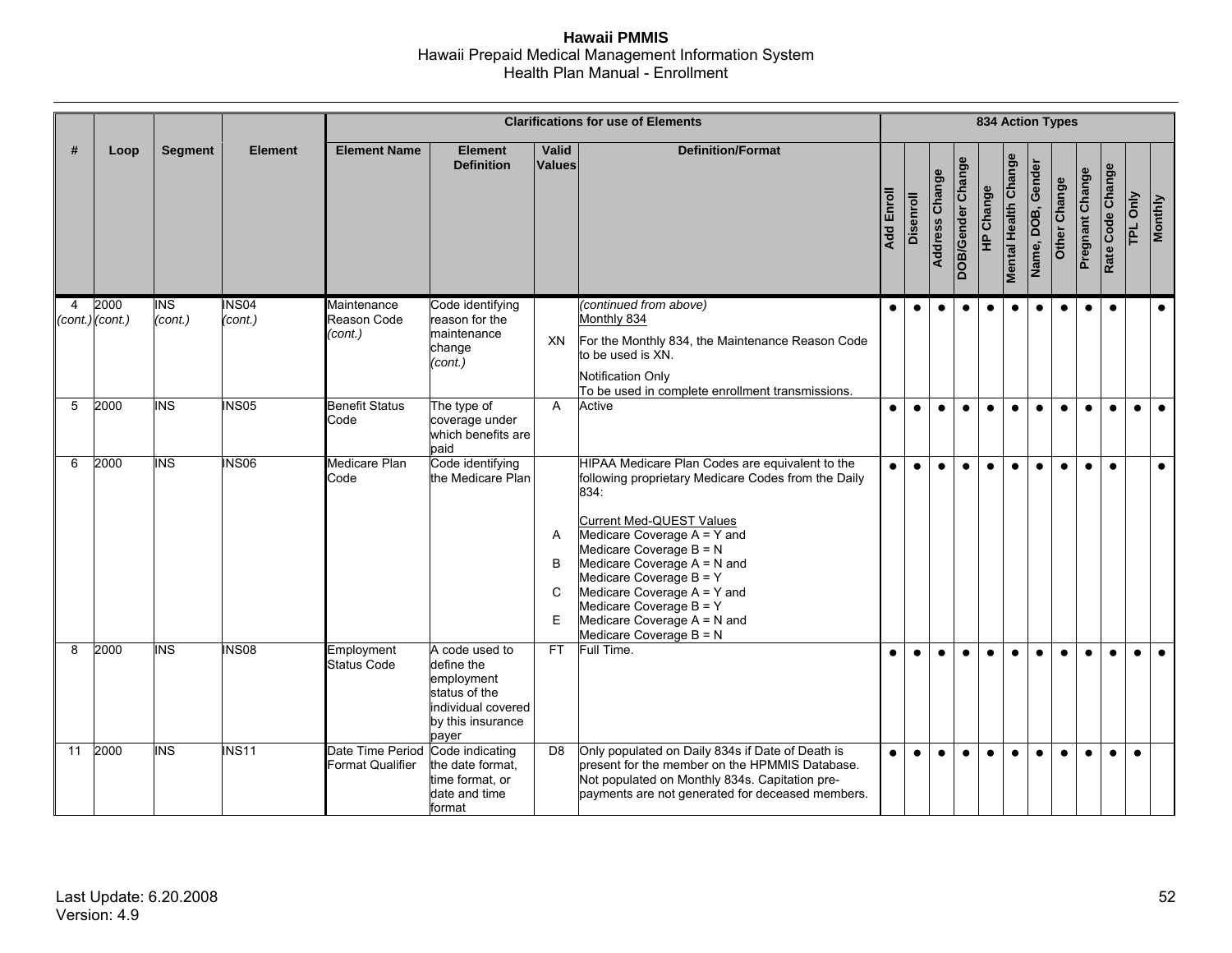|                 |      |                |                                                               |                                                    |                                                                                           |                        | <b>Clarifications for use of Elements</b>                                                                                                        |                   |           |                       |                   |           |                             | 834 Action Types     |              |                        |                  |           |                |
|-----------------|------|----------------|---------------------------------------------------------------|----------------------------------------------------|-------------------------------------------------------------------------------------------|------------------------|--------------------------------------------------------------------------------------------------------------------------------------------------|-------------------|-----------|-----------------------|-------------------|-----------|-----------------------------|----------------------|--------------|------------------------|------------------|-----------|----------------|
| #               | Loop | <b>Segment</b> | <b>Element</b>                                                | <b>Element Name</b>                                | <b>Element</b><br><b>Definition</b>                                                       | Valid<br><b>Values</b> | <b>Definition/Format</b>                                                                                                                         | <b>Add Enroll</b> | Disenroll | <b>Address Change</b> | DOB/Gender Change | HP Change | <b>Mental Health Change</b> | Gender<br>Name, DOB, | Other Change | <b>Pregnant Change</b> | Rate Code Change | Only<br>힡 | <b>Monthly</b> |
| 12 <sup>2</sup> | 2000 | <b>INS</b>     | <b>INS12</b>                                                  | Insured Individual Date of death for<br>Death Date | subscriber or<br>dependent                                                                |                        | Date of Death. This field is only populated on the Daily<br>834 if BGN08 = "2" (Daily Update Transaction).<br>Date expressed in CCYYMMDD format. | $\bullet$         | $\bullet$ | $\bullet$             | $\bullet$         | $\bullet$ | $\bullet$                   | $\bullet$            | $\bullet$    | $\bullet$              | $\bullet$        |           |                |
|                 |      |                | <b>REF Segment -</b><br><b>Subscriber</b><br><b>Number</b>    |                                                    |                                                                                           |                        |                                                                                                                                                  |                   |           |                       |                   |           |                             |                      |              |                        |                  |           |                |
| 18              | 2000 | <b>REF</b>     | REF01                                                         | Reference<br>Identification<br>Qualifier           | Code qualifying<br>the reference<br>identification                                        | 0F                     | <b>Subscriber Number</b>                                                                                                                         | $\bullet$         | $\bullet$ | $\bullet$             | $\bullet$         | $\bullet$ | $\bullet$                   | $\bullet$            | $\bullet$    | $\bullet$              | $\bullet$        | $\bullet$ |                |
| 19              | 2000 | <b>REF</b>     | REF02                                                         | Subscriber<br>Identifier                           | Insured's or<br>subscriber's<br>unique<br>identification<br>number assigned<br>by a payer |                        | HAWI/Med-QUEST ID for member                                                                                                                     |                   | $\bullet$ |                       |                   |           | $\bullet$                   |                      |              | $\bullet$              |                  |           |                |
|                 |      |                | <b>REF Segment -</b><br><b>Member Policy</b><br><b>Number</b> |                                                    |                                                                                           |                        |                                                                                                                                                  |                   |           |                       |                   |           |                             |                      |              |                        |                  |           |                |
| 22              | 2000 | <b>REF</b>     | REF01                                                         | Reference<br>Identification<br>Qualifier           | Code qualifying<br>the reference<br>identification                                        | 1L                     | Group or Policy Number                                                                                                                           | $\bullet$         | $\bullet$ | $\bullet$             | $\bullet$         | $\bullet$ | $\bullet$                   | $\bullet$            | $\bullet$    | $\bullet$              | $\bullet$        |           | $\bullet$      |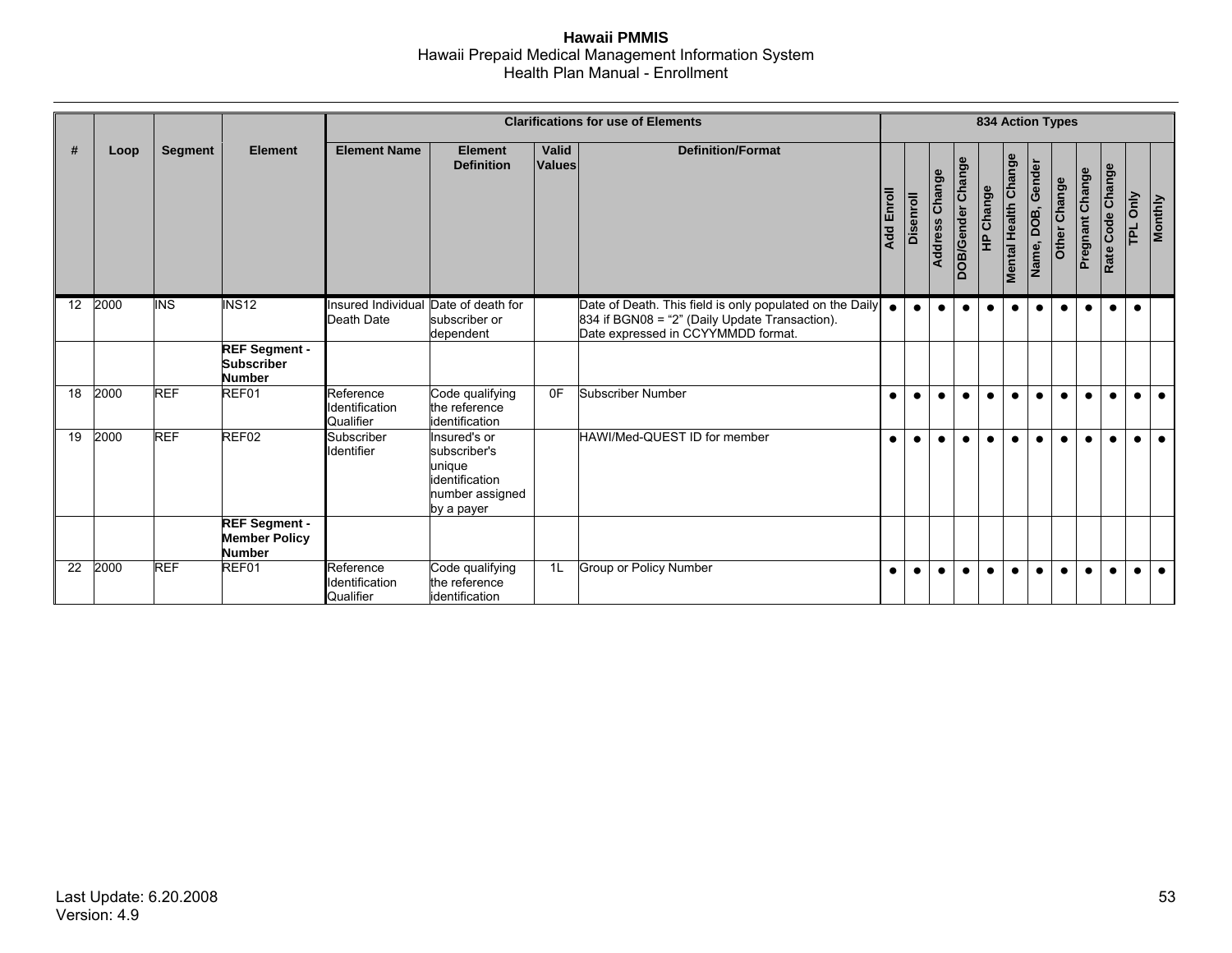|    |      |                |                                                                                                                            |                                          |                                                                                                                                                                                    |                        | <b>Clarifications for use of Elements</b>                                                                                                                                                                                                                                                                                                                                                                                                                                                                                                                                                                                                                                                                                                                                                                                                                                                                                                    |                   |           |                       |                   |                  |                             |                   | <b>834 Action Types</b> |                        |                  |          |                |
|----|------|----------------|----------------------------------------------------------------------------------------------------------------------------|------------------------------------------|------------------------------------------------------------------------------------------------------------------------------------------------------------------------------------|------------------------|----------------------------------------------------------------------------------------------------------------------------------------------------------------------------------------------------------------------------------------------------------------------------------------------------------------------------------------------------------------------------------------------------------------------------------------------------------------------------------------------------------------------------------------------------------------------------------------------------------------------------------------------------------------------------------------------------------------------------------------------------------------------------------------------------------------------------------------------------------------------------------------------------------------------------------------------|-------------------|-----------|-----------------------|-------------------|------------------|-----------------------------|-------------------|-------------------------|------------------------|------------------|----------|----------------|
| #  | Loop | <b>Segment</b> | <b>Element</b>                                                                                                             | <b>Element Name</b>                      | <b>Element</b><br><b>Definition</b>                                                                                                                                                | Valid<br><b>Values</b> | <b>Definition/Format</b>                                                                                                                                                                                                                                                                                                                                                                                                                                                                                                                                                                                                                                                                                                                                                                                                                                                                                                                     | <b>Add Enroll</b> | Disenroll | <b>Address Change</b> | DOB/Gender Change | <b>HP Change</b> | <b>Mental Health Change</b> | Name, DOB, Gender | Other Change            | <b>Pregnant Change</b> | Rate Code Change | TPL Only | <b>Monthly</b> |
| 23 | 2000 | <b>REF</b>     | REF <sub>02</sub><br><b>REF Segment -</b><br><b>Member</b><br><b>Identification</b><br>Number (1 <sup>st</sup><br>Segment) | Insured Group or<br><b>Policy Number</b> | The identification<br>number, control<br>number, or code<br>assigned by the<br>carrier or<br>administrator to<br>identify the group<br>under which the<br>individual is<br>covered |                        | On Daily 834s, Med-QUEST strings Rate Code (X[4])<br>or "RATE" if a Rate Code is not available, Island Code<br>(X[2]), HPMMIS Action Code (X[2]) and, if applicable,<br>Pregnancy Indicator (X[2]). If present, the Pregnancy<br>Indicator has a value of "PG".<br>Changes in a member's Name, DOB and/or Gender<br>can result in HPMMIS Action Code consolidation.<br>When multiple demographic Action Codes appear for<br>an update, a single value is derived for the Action<br>Code sub-field of this element according to the<br>following algorithm:<br><b>HPMMIS Action Codes</b><br>REF02 Action Code Value<br>DB, NC, SX<br>C1<br>DB, NC<br>C <sub>2</sub><br>DB, SX<br>C <sub>3</sub><br>NC, SX<br>C <sub>4</sub><br>On Monthly 834s, the member's current Rate Code;<br>"RATE" appears if a Rate Code is not available.<br>On Daily 834s, Med-QUEST will pass "TPL DATA" in<br>this data element when TPL information is present. | $\bullet$         | $\bullet$ | $\bullet$             | $\bullet$         | $\bullet$        | $\bullet$                   | $\bullet$         | $\bullet$               | $\bullet$              | $\bullet$        |          |                |
| 26 | 2000 | <b>REF</b>     | REF01                                                                                                                      | Reference<br>Identification<br>Qualifier | Code qualifying<br>the reference<br>identification                                                                                                                                 | <b>DX</b>              | Department/Agency Number<br>If Eligibility worker's Section, Unit, Worker's numbers<br>no blank on 834 Input File, autoplug DX. If Section,<br>Unit, Worker numbers are not present, skip this<br>iteration.                                                                                                                                                                                                                                                                                                                                                                                                                                                                                                                                                                                                                                                                                                                                 | $\bullet$         | $\bullet$ | $\bullet$             | $\bullet$         | $\bullet$        |                             |                   | $\bullet$               | $\bullet$              | $\bullet$        |          | $\bullet$      |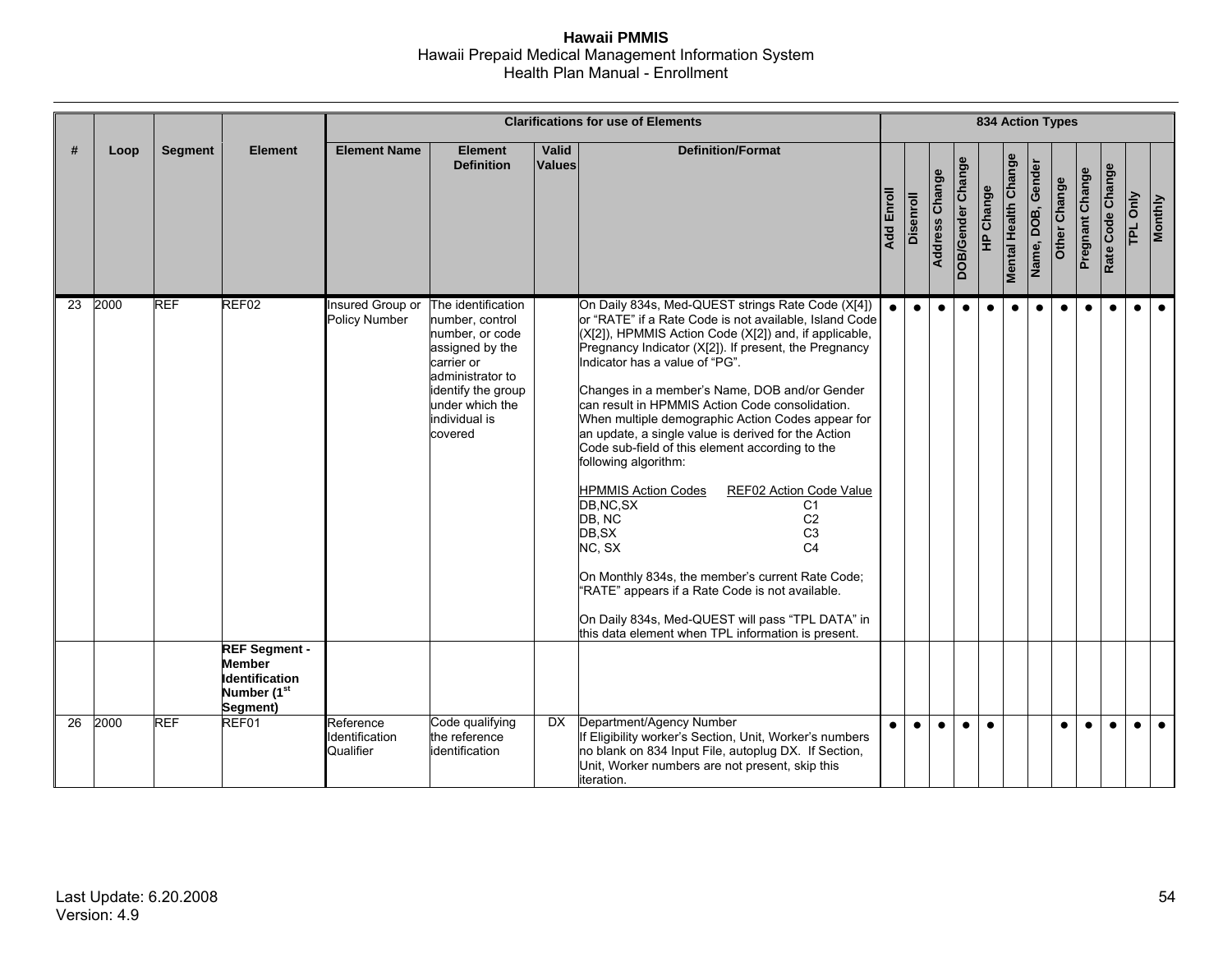|                 |      |                |                                                                                           |                                          |                                                                                                           |                 | <b>Clarifications for use of Elements</b>                                                                                                                                             |                   |           |                |                   |                  |                             |                   | <b>834 Action Types</b> |                        |                  |           |                |
|-----------------|------|----------------|-------------------------------------------------------------------------------------------|------------------------------------------|-----------------------------------------------------------------------------------------------------------|-----------------|---------------------------------------------------------------------------------------------------------------------------------------------------------------------------------------|-------------------|-----------|----------------|-------------------|------------------|-----------------------------|-------------------|-------------------------|------------------------|------------------|-----------|----------------|
| #               | Loop | <b>Segment</b> | <b>Element</b>                                                                            | <b>Element Name</b>                      | <b>Element</b><br><b>Definition</b>                                                                       | Valid<br>Values | <b>Definition/Format</b>                                                                                                                                                              | <b>Add Enroll</b> | Disenroll | Address Change | DOB/Gender Change | <b>HP Change</b> | <b>Mental Health Change</b> | Name, DOB, Gender | Other Change            | <b>Pregnant Change</b> | Rate Code Change | TPL Only  | <b>Monthly</b> |
| $\overline{27}$ | 2000 | <b>REF</b>     | REF02                                                                                     | Subscriber<br>Supplemental<br>Identifier | Identifies another<br>or additional<br>distinguishing<br>code number<br>associated with<br>the subscriber |                 | When "DX" is present, REF02 is the eligibility worker's<br>Section (X[1]), Unit (X[2]) and Worker (X[2]) Numbers.                                                                     | $\bullet$         | $\bullet$ | $\bullet$      | $\bullet$         | $\bullet$        |                             |                   | $\bullet$               | $\bullet$              | $\bullet$        |           | $\bullet$      |
|                 |      |                | <b>REF Segment -</b><br><b>Member</b><br><b>Identification</b><br>Number (2nd<br>Segment) |                                          |                                                                                                           |                 |                                                                                                                                                                                       |                   |           |                |                   |                  |                             |                   |                         |                        |                  |           |                |
| $\overline{30}$ | 2000 | <b>REF</b>     | REF01                                                                                     | Reference<br>Identification<br>Qualifier | Code qualifying<br>the reference<br>identification                                                        | 3H              | If CASE-ID not Blank on 834 Input File, autoplug '3H';<br>If CASE-ID Blank skip this iteration                                                                                        | $\bullet$         | $\bullet$ |                | $\bullet$         | $\bullet$        |                             |                   | $\bullet$               |                        | $\bullet$        | $\bullet$ | $\bullet$      |
| 31              | 2000 | <b>REF</b>     | REF <sub>02</sub>                                                                         | Subscriber<br>Supplemental<br>Identifier | Identifies another<br>or additional<br>distinguishing<br>code number<br>associated with<br>the subscriber |                 | If present, concatenate move CASE-ID and<br>Relationship CD in format CCCCCCCCRR and move<br>to REF02. If Relationship-CD is not present, populate<br>Case ID in the first 10 spaces. | $\bullet$         | $\bullet$ |                | $\bullet$         | $\bullet$        |                             |                   | $\bullet$               |                        | $\bullet$        |           | $\bullet$      |
|                 |      |                | <b>REF Segment -</b><br><b>Member</b><br>Identification<br>Number (3rd<br>Segment)        |                                          |                                                                                                           |                 |                                                                                                                                                                                       |                   |           |                |                   |                  |                             |                   |                         |                        |                  |           |                |
| $\overline{34}$ | 2000 | <b>REF</b>     | REF01                                                                                     | Reference<br>Identification<br>Qualifier | Code qualifying<br>the reference<br>identification                                                        | 17              | If VOUCHER-NUM not Blank on 834 Input File,<br>autoplug '17': If VOUCHER-NUM Blank skip this<br>iteration                                                                             | $\bullet$         | $\bullet$ |                | $\bullet$         | $\bullet$        |                             |                   | $\bullet$               |                        | $\bullet$        | $\bullet$ | $\bullet$      |
| 35              | 2000 | <b>REF</b>     | REF <sub>02</sub>                                                                         | Subscriber<br>Supplemental<br>Identifier | Identifies another<br>or additional<br>distinguishing<br>code number<br>associated with<br>the subscriber |                 |                                                                                                                                                                                       | $\bullet$         | $\bullet$ |                | $\bullet$         | $\bullet$        |                             |                   | $\bullet$               |                        | $\bullet$        | $\bullet$ | $\bullet$      |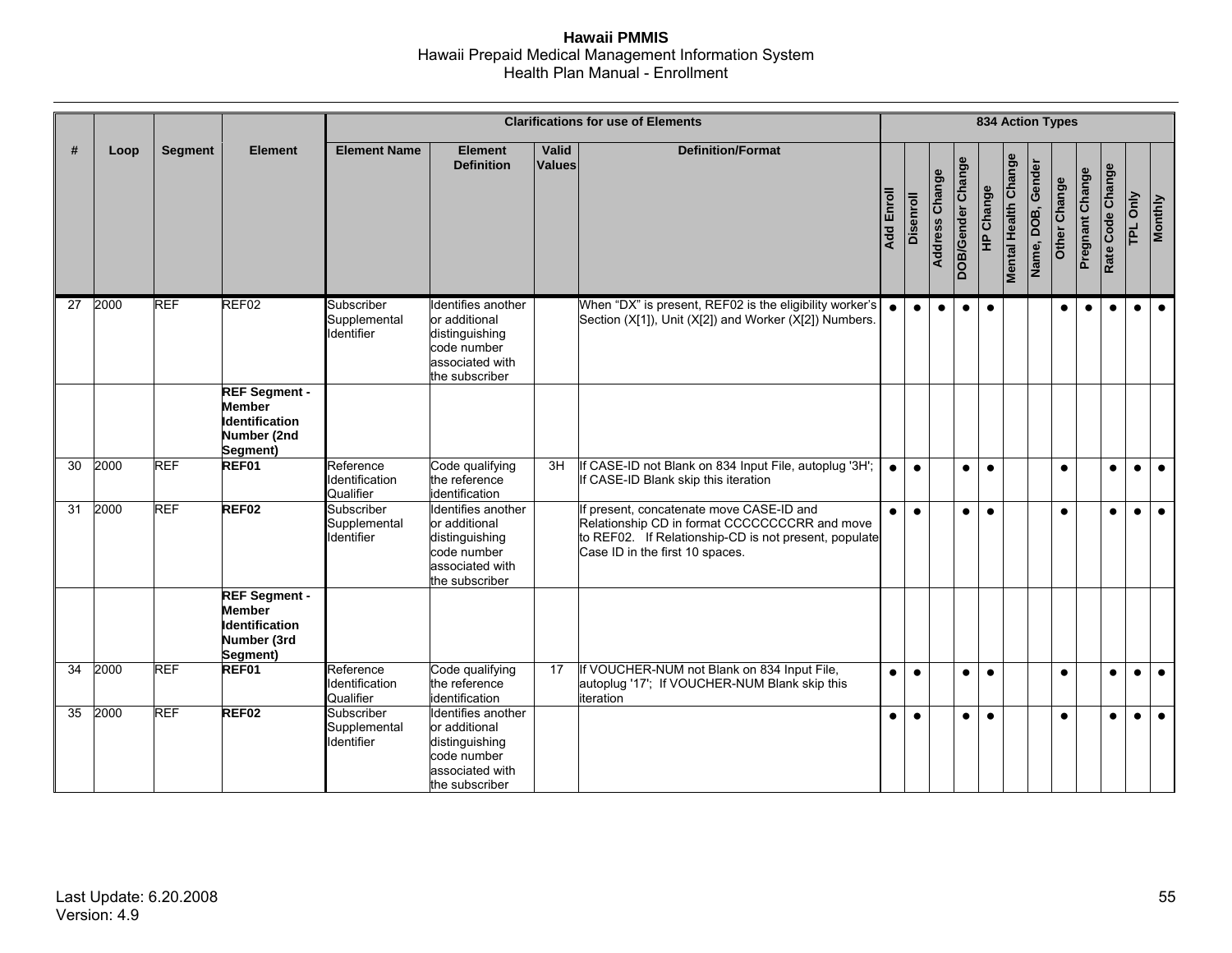|    |      |                |                                                                                    |                                                 |                                                                                                           |                 | <b>Clarifications for use of Elements</b>                                                                      |                   |           |                          |                   | <b>834 Action Types</b> |                             |                   |              |                 |                  |   |                |
|----|------|----------------|------------------------------------------------------------------------------------|-------------------------------------------------|-----------------------------------------------------------------------------------------------------------|-----------------|----------------------------------------------------------------------------------------------------------------|-------------------|-----------|--------------------------|-------------------|-------------------------|-----------------------------|-------------------|--------------|-----------------|------------------|---|----------------|
| #  | Loop | <b>Segment</b> | <b>Element</b>                                                                     | <b>Element Name</b>                             | <b>Element</b><br><b>Definition</b>                                                                       | Valid<br>Values | <b>Definition/Format</b>                                                                                       | <b>Add Enroll</b> | Disenroll | Change<br><b>Address</b> | DOB/Gender Change | HP Change               | <b>Mental Health Change</b> | Name, DOB, Gender | Other Change | Pregnant Change | Rate Code Change | E | <b>Monthly</b> |
|    |      |                | <b>REF Segment -</b><br><b>Member</b><br>Identification<br>Number (4th<br>Segment) |                                                 |                                                                                                           |                 |                                                                                                                |                   |           |                          |                   |                         |                             |                   |              |                 |                  |   |                |
| 38 | 2000 | <b>REF</b>     | REF01                                                                              | Reference<br>Identification<br>Qualifier        | Code qualifying<br>the reference<br>identification                                                        | ZZ              | If PRI-CLIENT-ID not Blank on 834 Input File,<br>autoplug 'ZZ'; If PRI-CLIENT-ID Blank skip this<br>literation | $\bullet$         |           |                          |                   |                         |                             |                   | $\bullet$    |                 | $\bullet$        |   | $\bullet$      |
| 39 | 2000 | <b>REF</b>     | <b>REF02</b>                                                                       | Subscriber<br>Supplemental<br><b>Identifier</b> | Identifies another<br>or additional<br>distinguishing<br>code number<br>associated with<br>the subscriber |                 |                                                                                                                |                   |           |                          |                   |                         |                             |                   | $\bullet$    |                 | $\bullet$        |   | $\bullet$      |
|    |      |                | <b>DTP Segment -</b><br><b>Member Level</b><br><b>Dates</b>                        |                                                 |                                                                                                           |                 |                                                                                                                |                   |           |                          |                   |                         |                             |                   |              |                 |                  |   |                |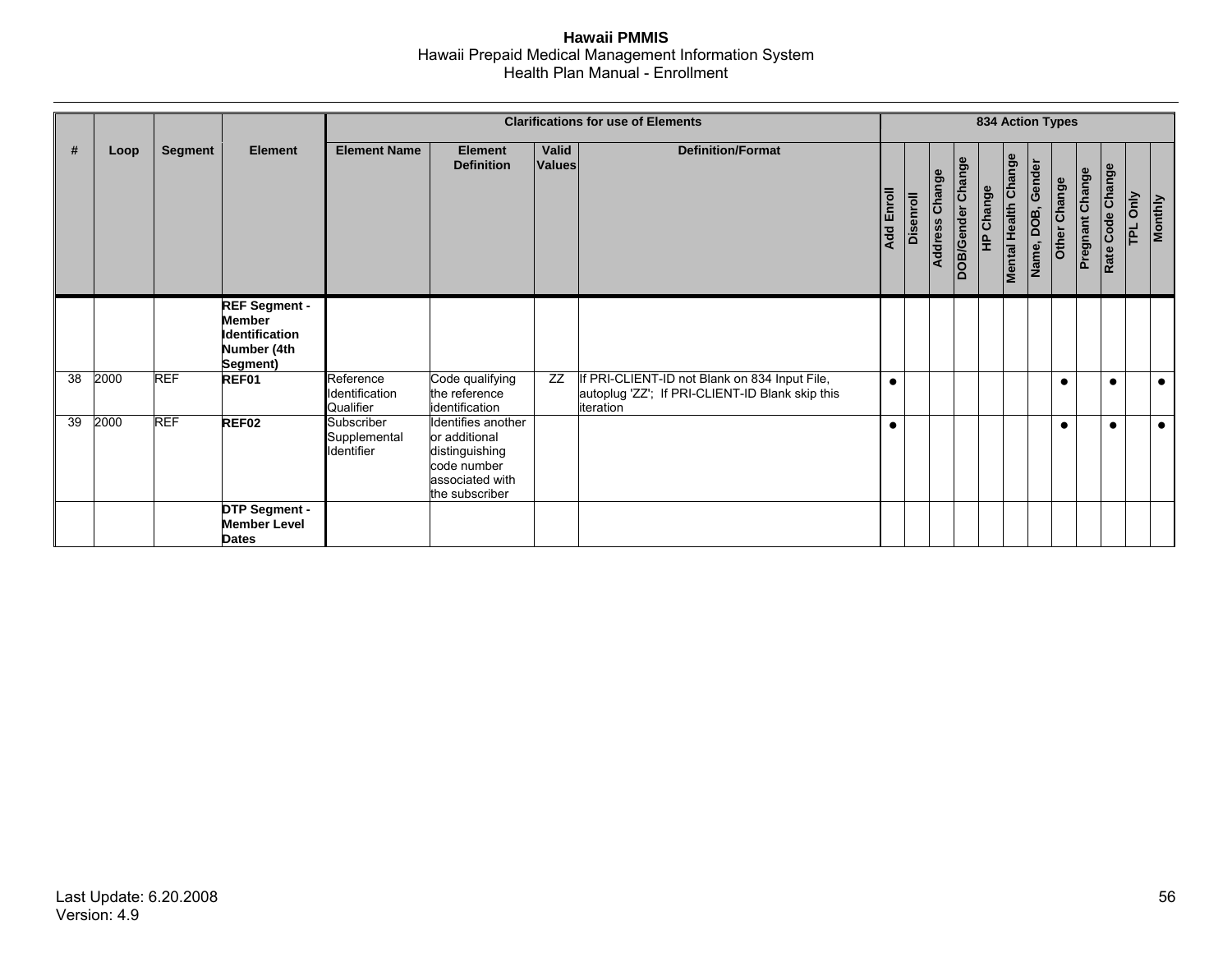|    |       |                |                                     |                                                               |                                                                         |                        | <b>Clarifications for use of Elements</b>                                                                                                                                                                                                                                                                                                                                                                                                                                                                                                                                                                                                                                                                                                                                                                                                                                                                                                                                                                                  |                   |           |                       |                   |                  |                             |                   | <b>834 Action Types</b> |                 |                  |           |                |
|----|-------|----------------|-------------------------------------|---------------------------------------------------------------|-------------------------------------------------------------------------|------------------------|----------------------------------------------------------------------------------------------------------------------------------------------------------------------------------------------------------------------------------------------------------------------------------------------------------------------------------------------------------------------------------------------------------------------------------------------------------------------------------------------------------------------------------------------------------------------------------------------------------------------------------------------------------------------------------------------------------------------------------------------------------------------------------------------------------------------------------------------------------------------------------------------------------------------------------------------------------------------------------------------------------------------------|-------------------|-----------|-----------------------|-------------------|------------------|-----------------------------|-------------------|-------------------------|-----------------|------------------|-----------|----------------|
| #  | Loop  | <b>Segment</b> | <b>Element</b>                      | <b>Element Name</b>                                           | <b>Element</b><br><b>Definition</b>                                     | Valid<br><b>Values</b> | <b>Definition/Format</b>                                                                                                                                                                                                                                                                                                                                                                                                                                                                                                                                                                                                                                                                                                                                                                                                                                                                                                                                                                                                   | <b>Add Enroll</b> | Disenroll | <b>Address Change</b> | DOB/Gender Change | <b>HP Change</b> | <b>Mental Health Change</b> | Name, DOB, Gender | Other Change            | Pregnant Change | Rate Code Change | TPL Only  | <b>Monthly</b> |
| 46 | 2000  | <b>DTP</b>     | DTP01                               | Date Time<br>Qualifier                                        | Code specifying<br>the type of date or<br>time or both date<br>and time | 356<br>357<br>303      | <b>Eligibility Begin</b><br><b>Eligibility End</b><br>Maintenance Effective (HPMMIS Process Date)<br>On Daily 834s, the "Eligibility Begin" or "Eligibility End"<br>Date in this DTP Segment signifies changes in Island<br>or Rate Codes on Daily 834s. Island and/or Rate<br>Code changes trigger capitation payment changes<br>and adjustments on 820 Transactions. On Daily<br>Updates that do not involve Island or Rate Code<br>changes, the date in this field is the Maintenance<br>Effective Date (Qualifier value "303").<br>Blocks of enrollment to correct errors include begin<br>and end dates that span the period of enrollment.<br>These dates do not show periods of Med-QUEST<br>eligibility. The Implementation Guide's Qualifier values<br>for Eligibility Dates are the closest fit currently<br>available to critical health plan dates. This DTP<br>Segment can occur up to 20 times.<br>On Monthly 834s, this segment carries the Begin Date<br>of the most current Island/Rate Code combination. | $\bullet$         | $\bullet$ | $\bullet$             | $\bullet$         | $\bullet$        | $\bullet$                   | $\bullet$         | $\bullet$               | $\bullet$       | $\bullet$        | $\bullet$ | $\bullet$      |
| 47 | 2000  | <b>DTP</b>     | DTP <sub>02</sub>                   | Date Time Period Code indicating<br>Format Qualifier          | the date format.<br>time format, or<br>date and time<br>format          | D <sub>8</sub>         |                                                                                                                                                                                                                                                                                                                                                                                                                                                                                                                                                                                                                                                                                                                                                                                                                                                                                                                                                                                                                            | $\bullet$         | $\bullet$ | $\bullet$             | $\bullet$         | $\bullet$        | $\bullet$                   | $\bullet$         | $\bullet$               | $\bullet$       | $\bullet$        |           | $\bullet$      |
| 48 | 2000  | <b>DTP</b>     | DTP03                               | Status Information The date that the<br><b>Effective Date</b> | status information<br>provided is<br>effective                          |                        | The date described by the qualifier in DTP01.<br>Date expressed in CCYYMMDD format.                                                                                                                                                                                                                                                                                                                                                                                                                                                                                                                                                                                                                                                                                                                                                                                                                                                                                                                                        | $\bullet$         | $\bullet$ | $\bullet$             | $\bullet$         | $\bullet$        | $\bullet$                   | $\bullet$         | $\bullet$               | $\bullet$       | $\bullet$        | $\bullet$ | $\bullet$      |
|    | 2100A |                | <b>Member Name</b>                  |                                                               |                                                                         |                        |                                                                                                                                                                                                                                                                                                                                                                                                                                                                                                                                                                                                                                                                                                                                                                                                                                                                                                                                                                                                                            |                   |           |                       |                   |                  |                             |                   |                         |                 |                  |           |                |
|    |       |                | NM1 Segment -<br><b>Member Name</b> |                                                               |                                                                         |                        |                                                                                                                                                                                                                                                                                                                                                                                                                                                                                                                                                                                                                                                                                                                                                                                                                                                                                                                                                                                                                            |                   |           |                       |                   |                  |                             |                   |                         |                 |                  |           |                |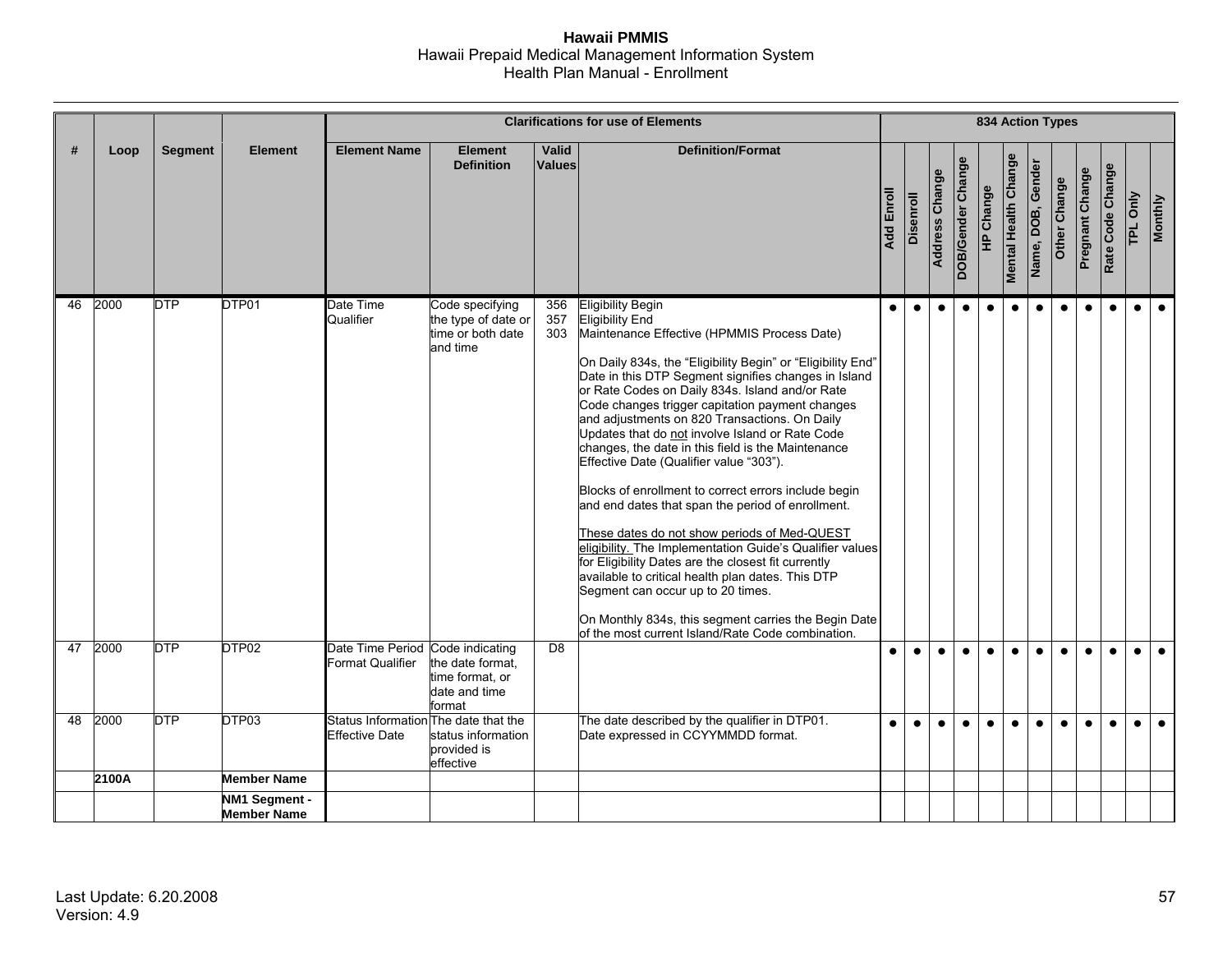|                 |          |                 |                                                                                          |                                           |                                                                                                       |                 | <b>Clarifications for use of Elements</b>                                                                                                                                                                                                                                                                                                                                                                                                                                                                              |            |           |                       |                   |                  |                             |                   | <b>834 Action Types</b> |                        |                  |           |                |
|-----------------|----------|-----------------|------------------------------------------------------------------------------------------|-------------------------------------------|-------------------------------------------------------------------------------------------------------|-----------------|------------------------------------------------------------------------------------------------------------------------------------------------------------------------------------------------------------------------------------------------------------------------------------------------------------------------------------------------------------------------------------------------------------------------------------------------------------------------------------------------------------------------|------------|-----------|-----------------------|-------------------|------------------|-----------------------------|-------------------|-------------------------|------------------------|------------------|-----------|----------------|
| #               | Loop     | <b>Segment</b>  | <b>Element</b>                                                                           | <b>Element Name</b>                       | <b>Element</b><br><b>Definition</b>                                                                   | Valid<br>Values | <b>Definition/Format</b>                                                                                                                                                                                                                                                                                                                                                                                                                                                                                               | Add Enroll | Disenroll | <b>Address Change</b> | DOB/Gender Change | <b>HP Change</b> | <b>Mental Health Change</b> | Name, DOB, Gender | Other Change            | <b>Pregnant Change</b> | Rate Code Change | TPL Only  | <b>Monthly</b> |
|                 | 52 2100A | NM <sub>1</sub> | <b>NM101</b>                                                                             | <b>Entity Identifier</b><br>Code          | Code identifying<br>an organizational<br>entity, a physical<br>location, property<br>or an individual | 74<br>IL        | Corrected Insured.<br>This code is used when a change transaction on a<br>Daily 834 Transaction changes a member's name.<br>The Implementation Guide requires this value and<br>population of the 2000B Incorrect Member Name Loop<br>when any of these basic demographic values are<br>changed.<br>Insured/Subscriber.<br>On Daily 834s, this element is used when enrolling a<br>new member or updating a member's Date of Birth or<br>Gender. "IL" is always the value in this required<br>element on Monthly 834s. | $\bullet$  | $\bullet$ | $\bullet$             | $\bullet$         | $\bullet$        | $\bullet$                   | $\bullet$         | $\bullet$               | $\bullet$              | $\bullet$        |           | $\bullet$      |
| $\overline{53}$ | 2100A    | NM1             | <b>NM102</b>                                                                             | <b>Entity Type</b><br>Qualifier           | Code qualifying<br>the type of entity                                                                 | $\mathbf{1}$    | Person                                                                                                                                                                                                                                                                                                                                                                                                                                                                                                                 | $\bullet$  | $\bullet$ | $\bullet$             | $\bullet$         | $\bullet$        | $\bullet$                   | $\bullet$         | $\bullet$               | $\bullet$              | $\bullet$        | $\bullet$ | $\bullet$      |
| $\overline{54}$ | 2100A    | NM <sub>1</sub> | NM103                                                                                    | <b>Subscriber Last</b><br>Name            | The surname of<br>the insured<br>individual or<br>subscriber to the<br>coverage                       |                 | Med-QUEST member's last name, including suffix if<br>available<br>Med-QUEST carries only 17 characters. If the LAST<br>NAME is longer than 17 characters, Med-QUEST will<br>only populate the first 17 characters                                                                                                                                                                                                                                                                                                      | $\bullet$  | $\bullet$ | $\bullet$             | $\bullet$         | $\bullet$        | $\bullet$                   | $\bullet$         | $\bullet$               | $\bullet$              | $\bullet$        | $\bullet$ | $\bullet$      |
| 55              | 2100A    | NM <sub>1</sub> | <b>NM104</b>                                                                             | <b>Subscriber First</b><br>Name           | The first name of<br>the insured<br>individual or<br>subscriber to the<br>coverage                    |                 | Med-QUEST member's first name<br>Med-QUEST carries only 10 characters. If the FIRST<br>NAME is longer than 10 characters, Med-QUEST will<br>populate the 10th position with an asterisk.                                                                                                                                                                                                                                                                                                                               | $\bullet$  | $\bullet$ | $\bullet$             |                   | $\bullet$        | $\bullet$                   | $\bullet$         | $\bullet$               | $\bullet$              | $\bullet$        | $\bullet$ | $\bullet$      |
| 56              | 2100A    | NM <sub>1</sub> | <b>NM105</b><br><b>PER Segment -</b><br><b>Member</b><br>Communication<br><b>Numbers</b> | Subscriber Middle The middle name<br>Name | of the subscriber<br>to the indicated<br>coverage or policy                                           |                 | Med-QUEST member's middle initial                                                                                                                                                                                                                                                                                                                                                                                                                                                                                      | $\bullet$  | $\bullet$ | $\bullet$             |                   | $\bullet$        | $\bullet$                   | $\bullet$         | $\bullet$               | $\bullet$              | $\bullet$        |           | $\bullet$      |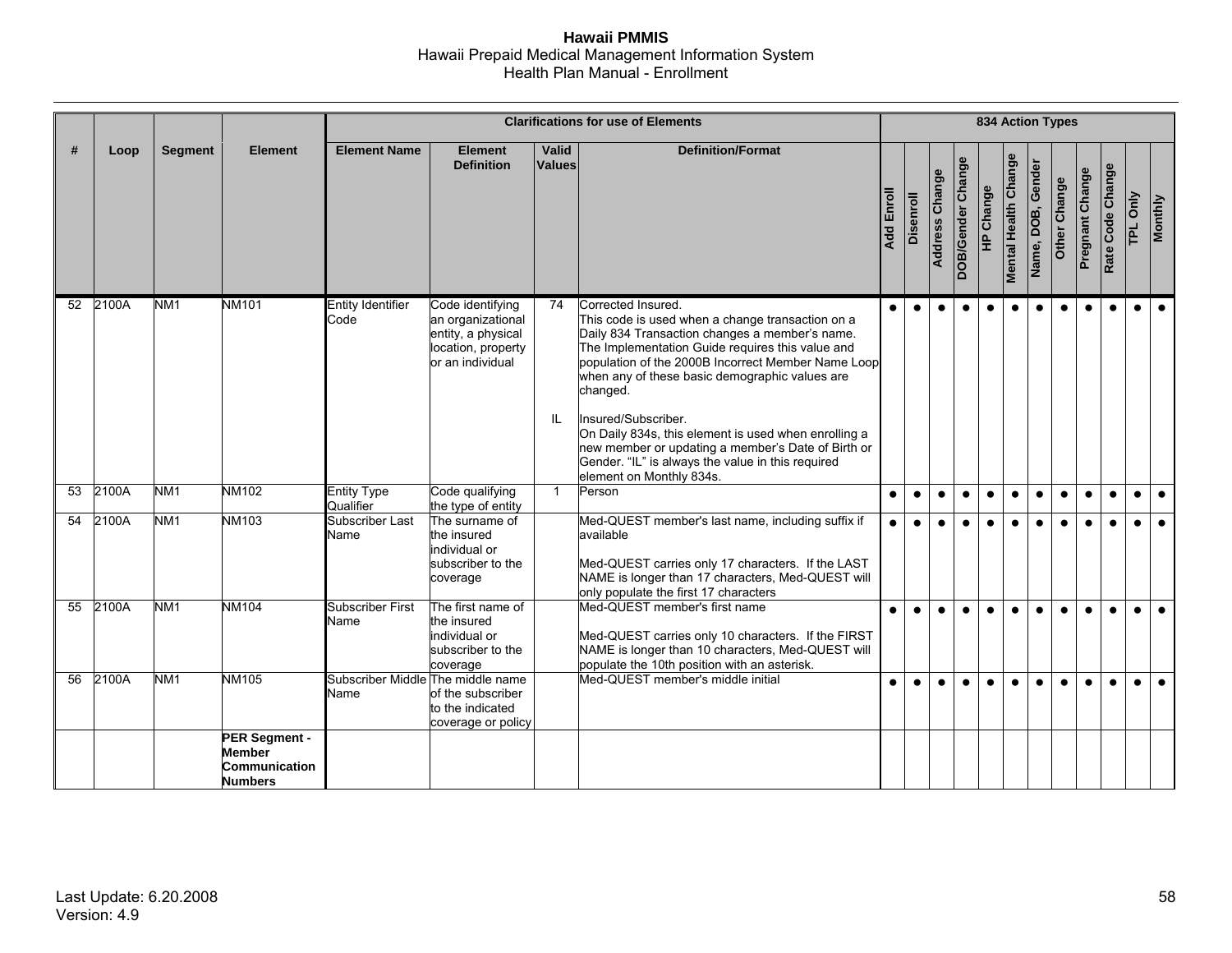|    |       |                |                                                                            |                                   |                                                                                                                    |                 | <b>Clarifications for use of Elements</b>                                                        |            |           |                       |                   | <b>834 Action Types</b> |                             |                   |              |                        |                  |          |                |
|----|-------|----------------|----------------------------------------------------------------------------|-----------------------------------|--------------------------------------------------------------------------------------------------------------------|-----------------|--------------------------------------------------------------------------------------------------|------------|-----------|-----------------------|-------------------|-------------------------|-----------------------------|-------------------|--------------|------------------------|------------------|----------|----------------|
| #  | Loop  | <b>Segment</b> | <b>Element</b>                                                             | <b>Element Name</b>               | <b>Element</b><br><b>Definition</b>                                                                                | Valid<br>Values | <b>Definition/Format</b>                                                                         | Add Enroll | Disenroll | <b>Address Change</b> | DOB/Gender Change | HP Change               | <b>Mental Health Change</b> | Name, DOB, Gender | Other Change | <b>Pregnant Change</b> | Rate Code Change | TPL Only | <b>Monthly</b> |
| 63 | 2100A | PER            | PER01                                                                      | <b>Contact Function</b><br>Code   | Code identifying<br>the major duty or<br>responsibility of<br>the person or<br>group named                         | IP              | Insured Person. Only populated if a home telephone<br>number for the member is available.        | $\bullet$  |           | $\bullet$             |                   |                         |                             |                   |              |                        | $\bullet$        |          | $\bullet$      |
| 65 | 2100A | <b>PER</b>     | PER03                                                                      | Communication<br>Number Qualifier | Code identifying<br>the type of<br>communication<br>number                                                         | HP              | Home Phone Number. Only populated if a home<br>telephone number for the member is available.     | $\bullet$  |           | $\bullet$             |                   |                         |                             |                   |              |                        | $\bullet$        |          | $\bullet$      |
| 66 | 2100A | PER            | PER04                                                                      | Communication<br>Number           | Complete<br>communications<br>number including<br>country or area<br>code when<br>applicable                       |                 | Home Telephone Number. Only populated if a home<br>telephone number for the member is available. | $\bullet$  |           | $\bullet$             |                   |                         |                             |                   |              |                        | $\bullet$        |          | $\bullet$      |
|    |       |                | N3 Segment -<br>Member<br><b>Residence Street</b><br><b>Address</b>        |                                   |                                                                                                                    |                 |                                                                                                  |            |           |                       |                   |                         |                             |                   |              |                        |                  |          |                |
| 72 | 2100A | N <sub>3</sub> | N301                                                                       | Subscriber<br><b>Address Line</b> | Address line of the<br>current mailing<br>address of the<br>insured individual<br>or subscriber to<br>the coverage |                 | First line of member's residence street address.                                                 | $\bullet$  |           | $\bullet$             |                   |                         |                             |                   |              |                        | $\bullet$        |          | $\bullet$      |
| 73 | 2100A | N <sub>3</sub> | N302                                                                       | Subscriber<br><b>Address Line</b> | Address line of the<br>current mailing<br>address of the<br>insured individual<br>or subscriber to<br>the coverage |                 | Second line of member's residence street address, if<br>non-blank.                               | $\bullet$  |           | $\bullet$             |                   |                         |                             |                   |              |                        | $\bullet$        |          | $\bullet$      |
|    |       |                | N4 Segment -<br><b>Member</b><br><b>Residence City,</b><br>State, ZIP Code |                                   |                                                                                                                    |                 |                                                                                                  |            |           |                       |                   |                         |                             |                   |              |                        |                  |          |                |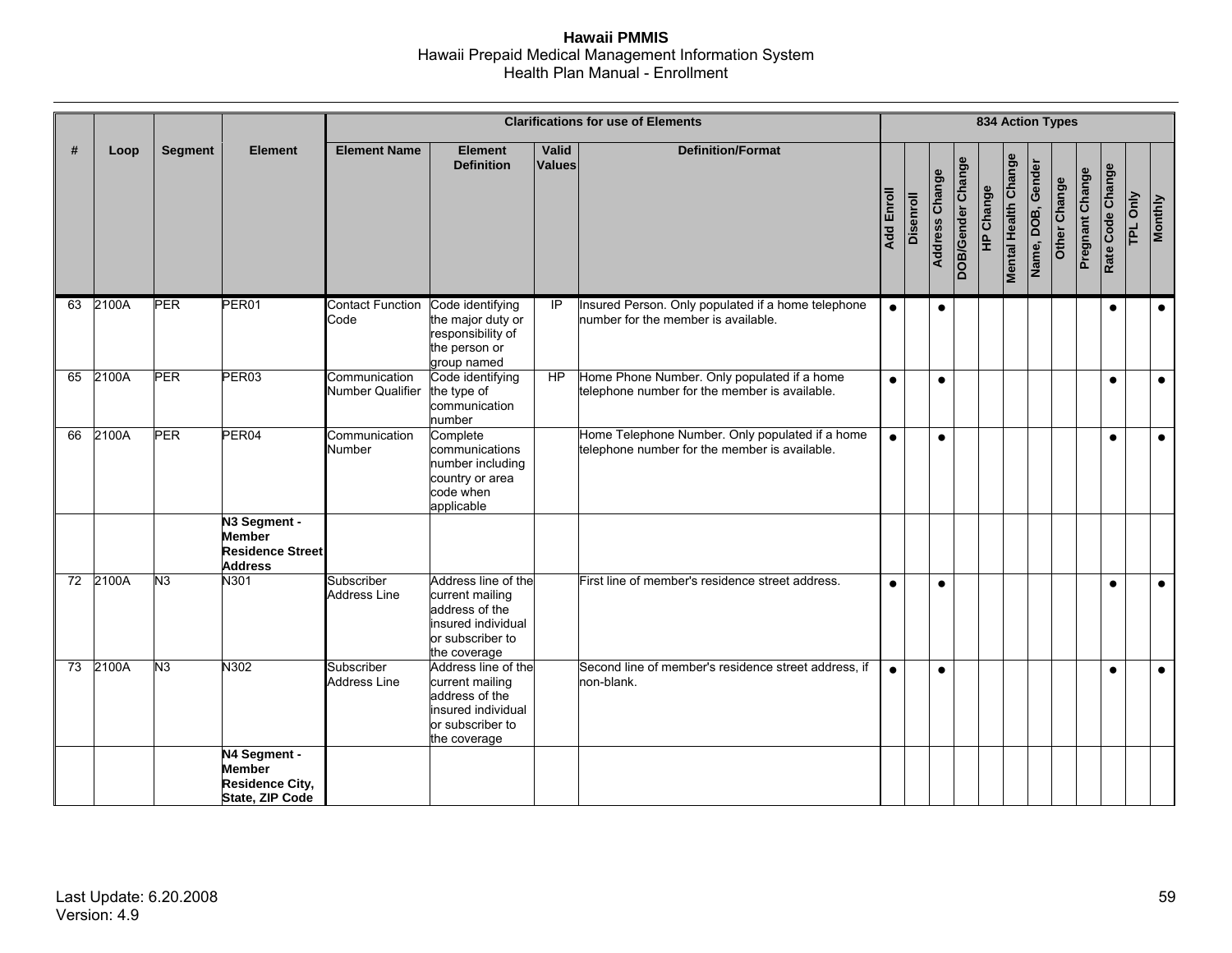|    |       |                |                                                       |                                                                   |                                                                                           |                 | <b>Clarifications for use of Elements</b>                                                                                                                                                                                                              |            |           |                |                   | <b>834 Action Types</b> |                             |                   |              |                        |                  |                        |                |
|----|-------|----------------|-------------------------------------------------------|-------------------------------------------------------------------|-------------------------------------------------------------------------------------------|-----------------|--------------------------------------------------------------------------------------------------------------------------------------------------------------------------------------------------------------------------------------------------------|------------|-----------|----------------|-------------------|-------------------------|-----------------------------|-------------------|--------------|------------------------|------------------|------------------------|----------------|
| #  | Loop  | <b>Segment</b> | <b>Element</b>                                        | <b>Element Name</b>                                               | <b>Element</b><br><b>Definition</b>                                                       | Valid<br>Values | <b>Definition/Format</b>                                                                                                                                                                                                                               | Add Enroll | Disenroll | Address Change | DOB/Gender Change | HP Change               | <b>Mental Health Change</b> | Name, DOB, Gender | Other Change | <b>Pregnant Change</b> | Rate Code Change | Only<br>$\overline{P}$ | <b>Monthly</b> |
| 74 | 2100A | N <sub>4</sub> | N401                                                  | <b>Subscriber City</b><br>Name                                    | The City Name of<br>the insured<br>individual or<br>subscriber to the<br>coverage         |                 | Member's residence city.                                                                                                                                                                                                                               | $\bullet$  |           | $\bullet$      |                   |                         |                             |                   |              |                        | $\bullet$        |                        | $\bullet$      |
| 75 | 2100A | N <sub>4</sub> | N402                                                  | <b>Subscriber State</b><br>Code                                   | The State Postal<br>Code of the<br>insured individual<br>or subscriber to<br>the coverage |                 | Member's residence state.                                                                                                                                                                                                                              | $\bullet$  |           | $\bullet$      |                   |                         |                             |                   |              |                        | $\bullet$        |                        | $\bullet$      |
| 76 | 2100A | N4             | N403                                                  | Subscriber Postal The ZIP Code of<br>Zone or ZIP Code the insured | individual or<br>subscriber to the<br>coverage                                            |                 | Member's residence Zip Code (9 digit when available).                                                                                                                                                                                                  | $\bullet$  |           | $\bullet$      |                   |                         |                             |                   |              |                        | $\bullet$        |                        | $\bullet$      |
| 78 | 2100A | N <sub>4</sub> | N405                                                  | Location Qualifier Code identifying                               | type of location                                                                          | CY              | County/Parish                                                                                                                                                                                                                                          | $\bullet$  |           | $\bullet$      |                   |                         |                             |                   |              |                        | $\bullet$        |                        | $\bullet$      |
| 79 | 2100A | N4             | N406                                                  | Location<br>Identification<br>Code                                | Code which<br>identifies a<br>specific location                                           |                 | County (Island) Code<br>For Hawaii, N406 is the recipient's Island Code. Island<br>Code, along with Rate Code in the Insured Group or<br>Policy Number REF02 Element of the Loop 2000 REF<br>Segment, defines Med-QUEST capitation rate<br>categories. | $\bullet$  |           | $\bullet$      |                   |                         |                             |                   |              |                        | $\bullet$        |                        | $\bullet$      |
|    |       |                | <b>DMG Segment -</b><br><b>Member</b><br>Demographics |                                                                   |                                                                                           |                 |                                                                                                                                                                                                                                                        |            |           |                |                   |                         |                             |                   |              |                        |                  |                        |                |
| 80 | 2100A | <b>DMG</b>     | DMG01                                                 | Date Time Period Code indicating<br><b>Format Qualifier</b>       | the date format.<br>time format, or<br>date and time<br>format                            | $\overline{DB}$ |                                                                                                                                                                                                                                                        | $\bullet$  | $\bullet$ |                | $\bullet$         |                         |                             | $\bullet$         | $\bullet$    |                        | $\bullet$        |                        | $\bullet$      |
| 81 | 2100A | <b>DMG</b>     | DMG02                                                 | <b>Member Birth</b><br>Date                                       | The date of birth<br>of the member to<br>the indicated<br>coverage or policy              |                 | Date of Birth<br>Date expressed in CCYYMMDD format.                                                                                                                                                                                                    | $\bullet$  | $\bullet$ |                | $\bullet$         |                         |                             | $\bullet$         | $\bullet$    |                        | $\bullet$        |                        | $\bullet$      |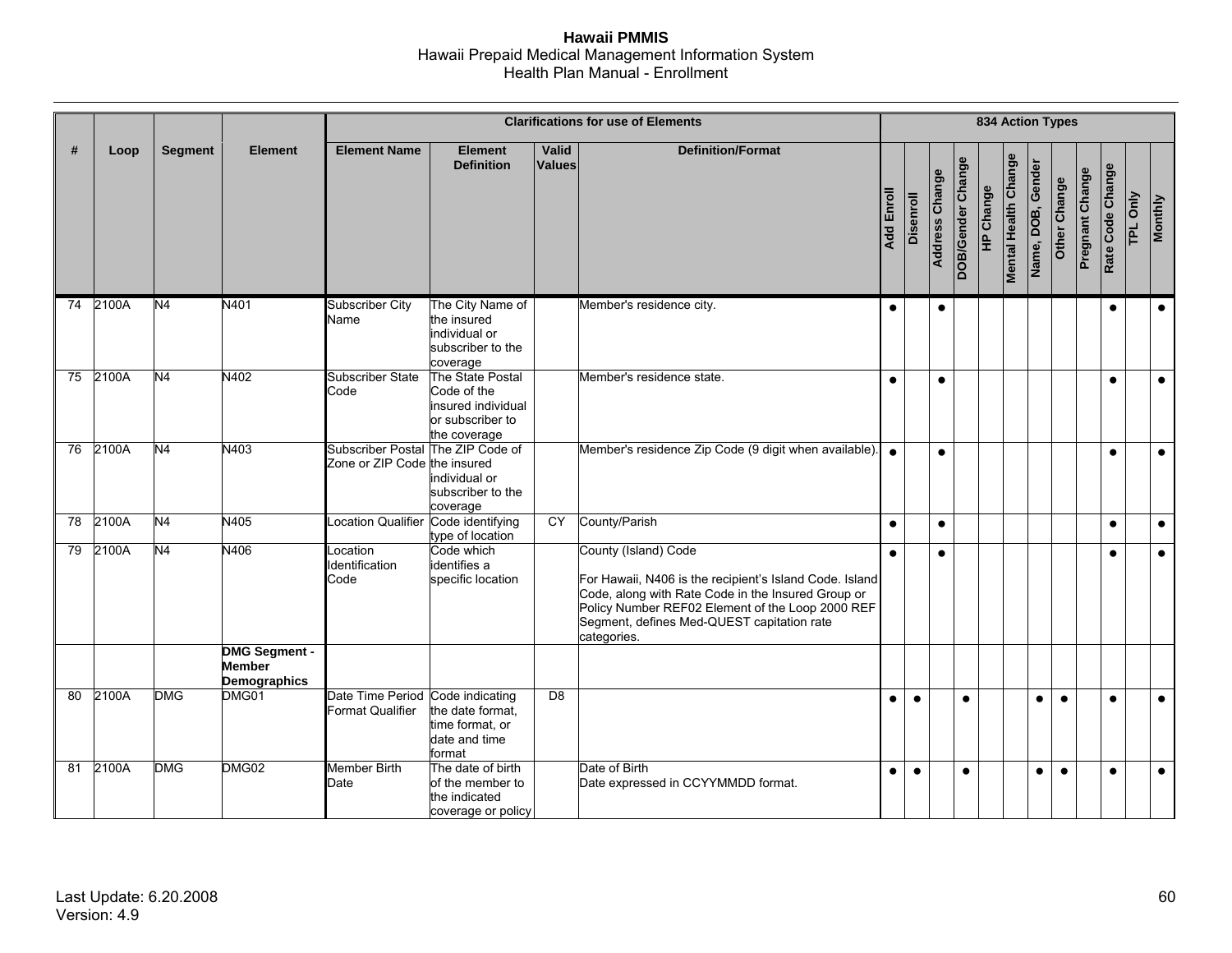|    |       |                |                                            |                           |                                                                      |                                                                                      | <b>Clarifications for use of Elements</b>                                                                                                                                                                                                                                                                                                                                                                                                                                                                                                                                                                                                                                                                                               |            |                  |                |                   |                  |                             |                   | <b>834 Action Types</b> |                        |                  |          |                |
|----|-------|----------------|--------------------------------------------|---------------------------|----------------------------------------------------------------------|--------------------------------------------------------------------------------------|-----------------------------------------------------------------------------------------------------------------------------------------------------------------------------------------------------------------------------------------------------------------------------------------------------------------------------------------------------------------------------------------------------------------------------------------------------------------------------------------------------------------------------------------------------------------------------------------------------------------------------------------------------------------------------------------------------------------------------------------|------------|------------------|----------------|-------------------|------------------|-----------------------------|-------------------|-------------------------|------------------------|------------------|----------|----------------|
| #  | Loop  | <b>Segment</b> | <b>Element</b>                             | <b>Element Name</b>       | <b>Element</b><br><b>Definition</b>                                  | Valid<br>Values                                                                      | <b>Definition/Format</b>                                                                                                                                                                                                                                                                                                                                                                                                                                                                                                                                                                                                                                                                                                                | Add Enroll | <b>Disenroll</b> | Address Change | DOB/Gender Change | <b>HP Change</b> | <b>Mental Health Change</b> | Name, DOB, Gender | Other Change            | <b>Pregnant Change</b> | Rate Code Change | TPL Only | <b>Monthly</b> |
| 82 | 2100A | <b>DMG</b>     | DMG03                                      | Gender Code               | A code indicating<br>the gender of the<br>patient or insured         | F<br>M                                                                               | Female<br>Male                                                                                                                                                                                                                                                                                                                                                                                                                                                                                                                                                                                                                                                                                                                          | $\bullet$  | $\bullet$        |                | $\bullet$         |                  |                             | $\bullet$         | $\bullet$               |                        | $\bullet$        |          | $\bullet$      |
| 84 | 2100A | <b>DMG</b>     | DMG05                                      | Race or Ethnicity<br>Code | Code indicating<br>the racial or ethnic<br>background of a<br>person | $\overline{7}$<br>A<br>Α<br>A<br>A<br>Α<br>E<br>E<br>H<br>H<br>J<br>N<br>O<br>P<br>P | HIPAA Race or Ethnicity Codes are equivalent to the<br>following proprietary Medicare Codes from the Daily<br>and Monthly Roster Files:<br>UN (Unknown/Unspecified)<br>CH (Chinese)<br>FI (Filipino)<br>JA (Japanese)<br>KO (Korean)<br>OA (Other Asians)<br>MI (Mixed<br>OT (Other – include HAWI value of "UN")<br>HI (Hispanic)<br>PR (Puerto Rican)<br>Al (American Indian/Alaskan Native<br>HA (Hawaiian Native)<br>BL (Black not of Hispanic origin)<br>WH (White not of Hispanic origin)<br>OP (Other Pacific Islanders)<br>SA (Samoan)<br>Addenda to the 834 Implementation Guide add<br>several new Race/Ethnicity Code values. Some of<br>these values (including "J" for Native Hawaiian) have<br>been adopted by Med-QUEST. | $\bullet$  |                  |                |                   |                  |                             |                   | $\bullet$               |                        | $\bullet$        |          | $\bullet$      |
|    |       |                | LUI Segment -<br><b>Member</b><br>Language |                           |                                                                      |                                                                                      |                                                                                                                                                                                                                                                                                                                                                                                                                                                                                                                                                                                                                                                                                                                                         |            |                  |                |                   |                  |                             |                   |                         |                        |                  |          |                |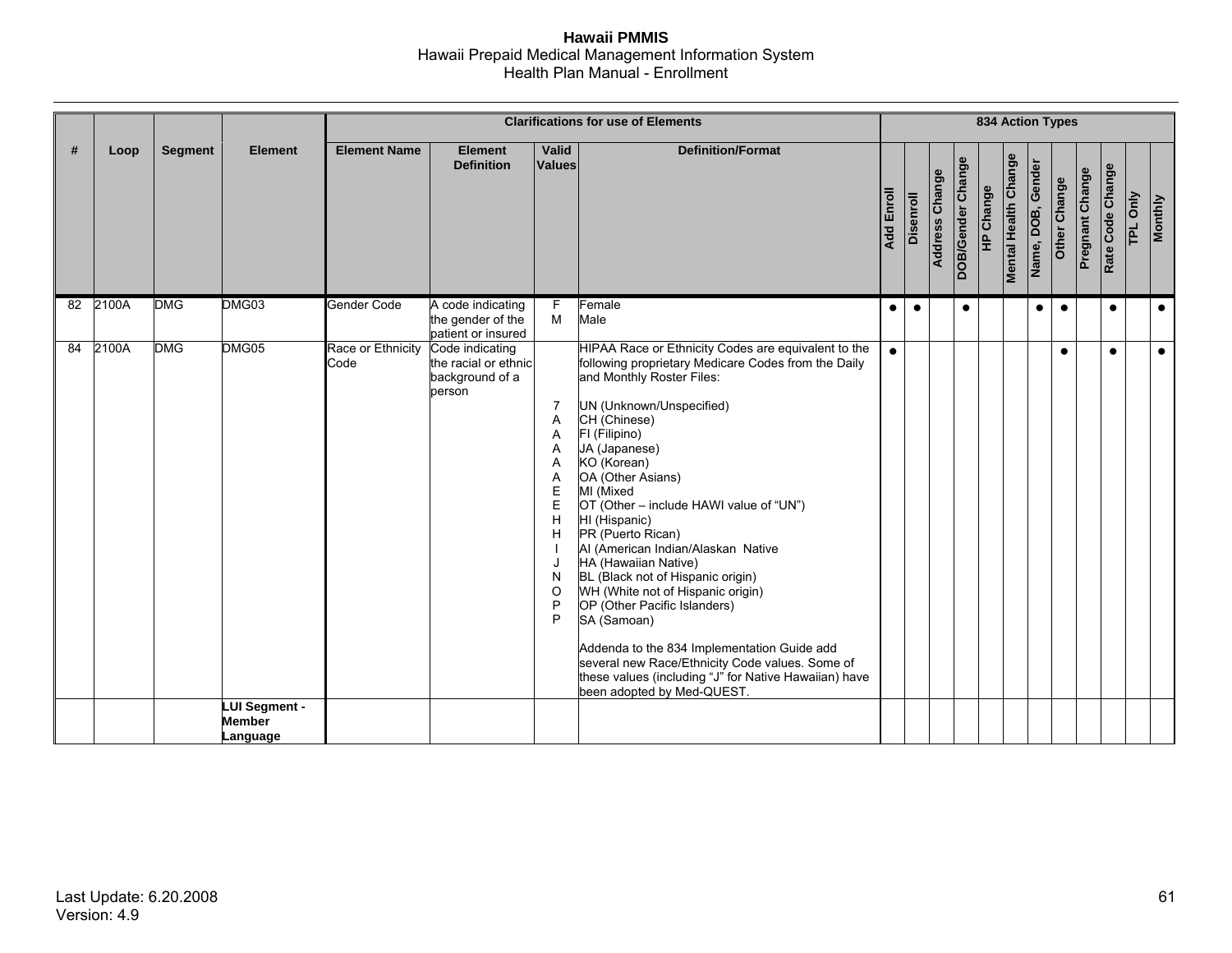|   |           |                |                                                         |                                         |                                                                                                         |                                                                            | <b>Clarifications for use of Elements</b>                                                                                                                                                                                                                                                                                                                                                                                                                                                                                                           |                   |                  |                |                   |           |                             | <b>834 Action Types</b> |              |                        |                  |          |                |
|---|-----------|----------------|---------------------------------------------------------|-----------------------------------------|---------------------------------------------------------------------------------------------------------|----------------------------------------------------------------------------|-----------------------------------------------------------------------------------------------------------------------------------------------------------------------------------------------------------------------------------------------------------------------------------------------------------------------------------------------------------------------------------------------------------------------------------------------------------------------------------------------------------------------------------------------------|-------------------|------------------|----------------|-------------------|-----------|-----------------------------|-------------------------|--------------|------------------------|------------------|----------|----------------|
| # | Loop      | <b>Segment</b> | <b>Element</b>                                          | <b>Element Name</b>                     | <b>Element</b><br><b>Definition</b>                                                                     | Valid<br>Values                                                            | <b>Definition/Format</b>                                                                                                                                                                                                                                                                                                                                                                                                                                                                                                                            | <b>Add Enroll</b> | <b>Disenroll</b> | Address Change | DOB/Gender Change | HP Change | <b>Mental Health Change</b> | Name, DOB, Gender       | Other Change | <b>Pregnant Change</b> | Rate Code Change | TPL Only | <b>Monthly</b> |
|   | 105 2100A | LUI            | LUI01                                                   | <b>Identification</b><br>Code Qualifier | Code designating<br>the<br>system/method of<br>code structure<br>used for<br><b>Identification Code</b> | LE.                                                                        | ISO 639 Language Codes<br>Med-QUEST uses three-character ISO 639-2 Codes.<br>Some, but not all, of the ISO 639-2 Codes used by<br>Med-QUEST have the same values as NISO Z39.53<br>Language Codes.<br>Med-QUEST uses the LUI Segment for the primary<br>language spoken in the member's household.                                                                                                                                                                                                                                                  | $\bullet$         |                  |                |                   |           |                             |                         | $\bullet$    |                        | $\bullet$        |          | $\bullet$      |
|   | 106 2100A | LUI            | <b>LUI02</b>                                            | Language Code                           | Code indicating<br>the language<br>spoken by an<br>individual                                           | CHI<br>ILO.<br><b>JPN</b><br>LAO<br>PHI<br><b>UND</b><br><b>UND</b><br>VIE | HIPAA compliant ISO 639-2 Language Codes are<br>equivalent to the following proprietary Medicare Codes<br>from the Daily and Monthly Roster Files:<br>C (Chinese, Cantonese)<br>ZHO M (Chinese, Mandarin)<br>$ENG$ $E$ (English)<br>HAW H (Hawaiian)<br>I (Filipino, Ilocano)<br>J (Japanese)<br>KMH B (Cambodian)<br>KOR K (Korean)<br>L (Laotian)<br>F (Filipino, Other)<br>SGN D (Sign Language)<br>SMO N (Samoan)<br>SPA S (Spanish)<br>TGL G (Filipino, Tagalog)<br>TON T (Tongan)<br>P (South Pacific [other])<br>O (Other)<br>V (Vietnamese) | $\bullet$         |                  |                |                   |           |                             |                         | $\bullet$    |                        | $\bullet$        |          | $\bullet$      |
|   | 2100B     |                | Incorrect<br><b>Member Name</b>                         |                                         |                                                                                                         |                                                                            |                                                                                                                                                                                                                                                                                                                                                                                                                                                                                                                                                     |                   |                  |                |                   |           |                             |                         |              |                        |                  |          |                |
|   |           |                | NM1 Segment -<br><b>Incorrect</b><br><b>Member Name</b> |                                         |                                                                                                         |                                                                            |                                                                                                                                                                                                                                                                                                                                                                                                                                                                                                                                                     |                   |                  |                |                   |           |                             |                         |              |                        |                  |          |                |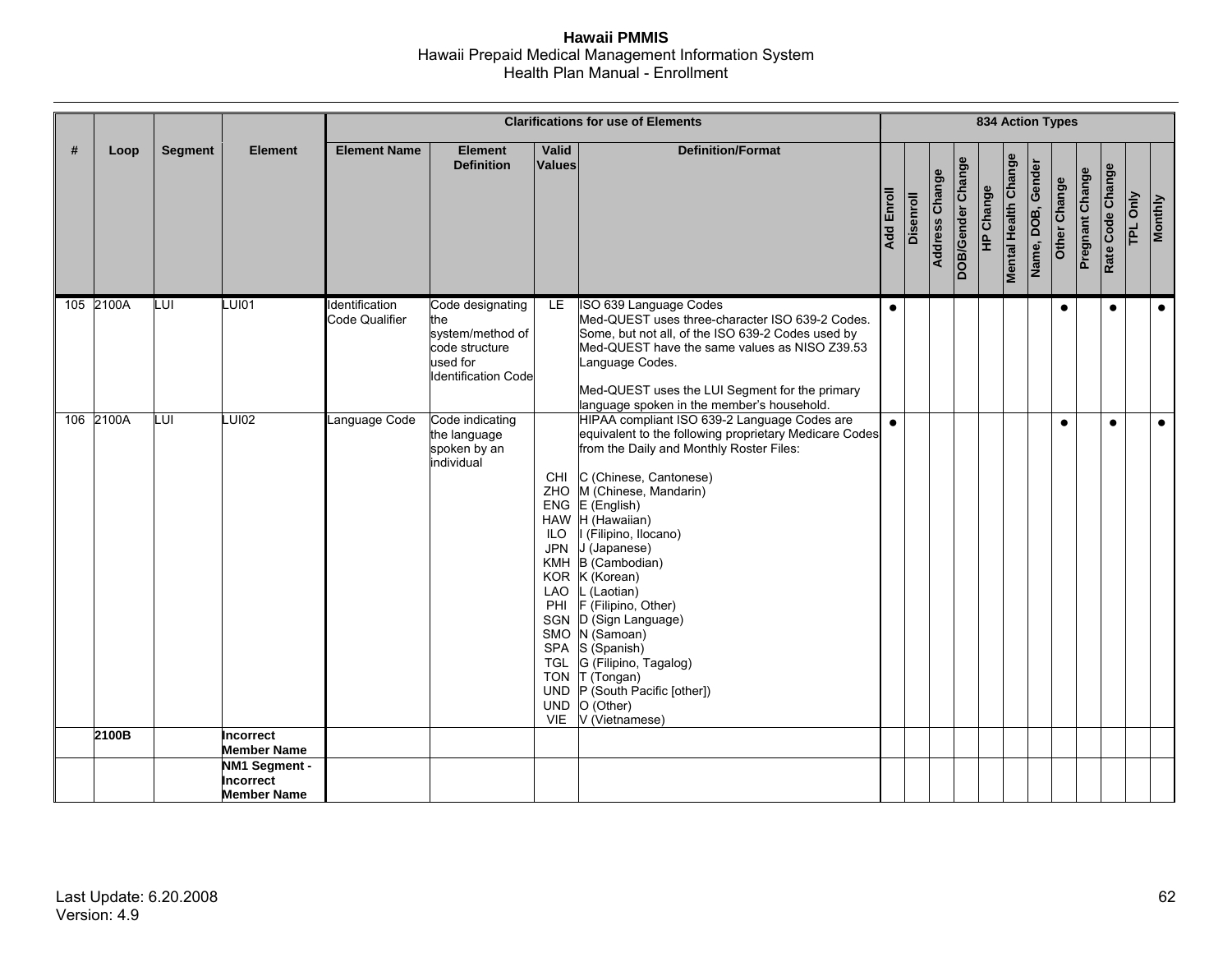|   |           |                 |                |                                                |                                                                                                              |                 | <b>Clarifications for use of Elements</b>                                                                                                                                                                                                                                                                                                                                                                                                                                                                                                                                                                                                                                                                                                                                                                                                                                                                                              |                   |                  |                |                   |           |                             |                   | <b>834 Action Types</b> |                        |                  |          |                |
|---|-----------|-----------------|----------------|------------------------------------------------|--------------------------------------------------------------------------------------------------------------|-----------------|----------------------------------------------------------------------------------------------------------------------------------------------------------------------------------------------------------------------------------------------------------------------------------------------------------------------------------------------------------------------------------------------------------------------------------------------------------------------------------------------------------------------------------------------------------------------------------------------------------------------------------------------------------------------------------------------------------------------------------------------------------------------------------------------------------------------------------------------------------------------------------------------------------------------------------------|-------------------|------------------|----------------|-------------------|-----------|-----------------------------|-------------------|-------------------------|------------------------|------------------|----------|----------------|
| # | Loop      | <b>Segment</b>  | <b>Element</b> | <b>Element Name</b>                            | <b>Element</b><br><b>Definition</b>                                                                          | Valid<br>Values | <b>Definition/Format</b>                                                                                                                                                                                                                                                                                                                                                                                                                                                                                                                                                                                                                                                                                                                                                                                                                                                                                                               | <b>Add Enroll</b> | <b>Disenroll</b> | Address Change | DOB/Gender Change | HP Change | <b>Mental Health Change</b> | Name, DOB, Gender | Other Change            | <b>Pregnant Change</b> | Rate Code Change | TPL Only | <b>Monthly</b> |
|   | 110 2100B | NM <sub>1</sub> | <b>NM101</b>   | <b>Entity Identifier</b><br>Code               | Code identifying<br>an organizational<br>entity, a physical<br>location, property<br>or an individual        | 70              | Prior Incorrect Insured.<br>According to the 834 Implementation Guide, "This<br>segment only used if a corrected name is sent in loop<br>2100A or if previously supplied demographics are<br>being changed. If only the demographics are being<br>changed, then the code value of NM101 in Loop<br>2100A will be IL, and the code value of NM101 in this<br>loop will be 70."<br>"Demographics", in this context, are limited to the<br>fields for which former, incorrect values appear in<br>Loop 2100B. Changes that require population of<br>elements on this loop for Med-QUEST are:<br><b>Previous Last Name</b><br><b>Previous First Name</b><br>Previous Middle Name/Initial<br>Previous Date of Birth<br><b>Previous Gender</b><br>Any of the above elements may be populated when<br>there is a change in any of them for an enrolled<br>member.<br>The 2100B Incorrect Member Name Loop does not<br>appear on Monthly 834s. |                   |                  |                | $\bullet$         |           |                             | $\bullet$         |                         |                        |                  |          |                |
|   | 111 2100B | NM <sub>1</sub> | <b>NM102</b>   | <b>Entity Type</b><br>Qualifier                | Code qualifying<br>the type of entity                                                                        | $\mathbf{1}$    | Person                                                                                                                                                                                                                                                                                                                                                                                                                                                                                                                                                                                                                                                                                                                                                                                                                                                                                                                                 |                   |                  |                | $\bullet$         |           |                             | $\bullet$         |                         |                        |                  |          |                |
|   | 112 2100B | NM <sub>1</sub> | NM103          | Prior Incorrect<br><b>Insured Last</b><br>Name | The last name<br>previously<br>reported or used<br>for an individual<br>when a corrected<br>name is reported |                 | Prior Incorrect Last Name. Incorrect information that is<br>being changed.<br>Used when NM101 in Loop 2100A is 74.<br>Med-QUEST carries only 17 characters. If the LAST<br>NAME is longer than 17 characters, Med-QUEST will<br>only populate the first 17 characters                                                                                                                                                                                                                                                                                                                                                                                                                                                                                                                                                                                                                                                                  |                   |                  |                |                   |           |                             | $\bullet$         |                         |                        |                  |          |                |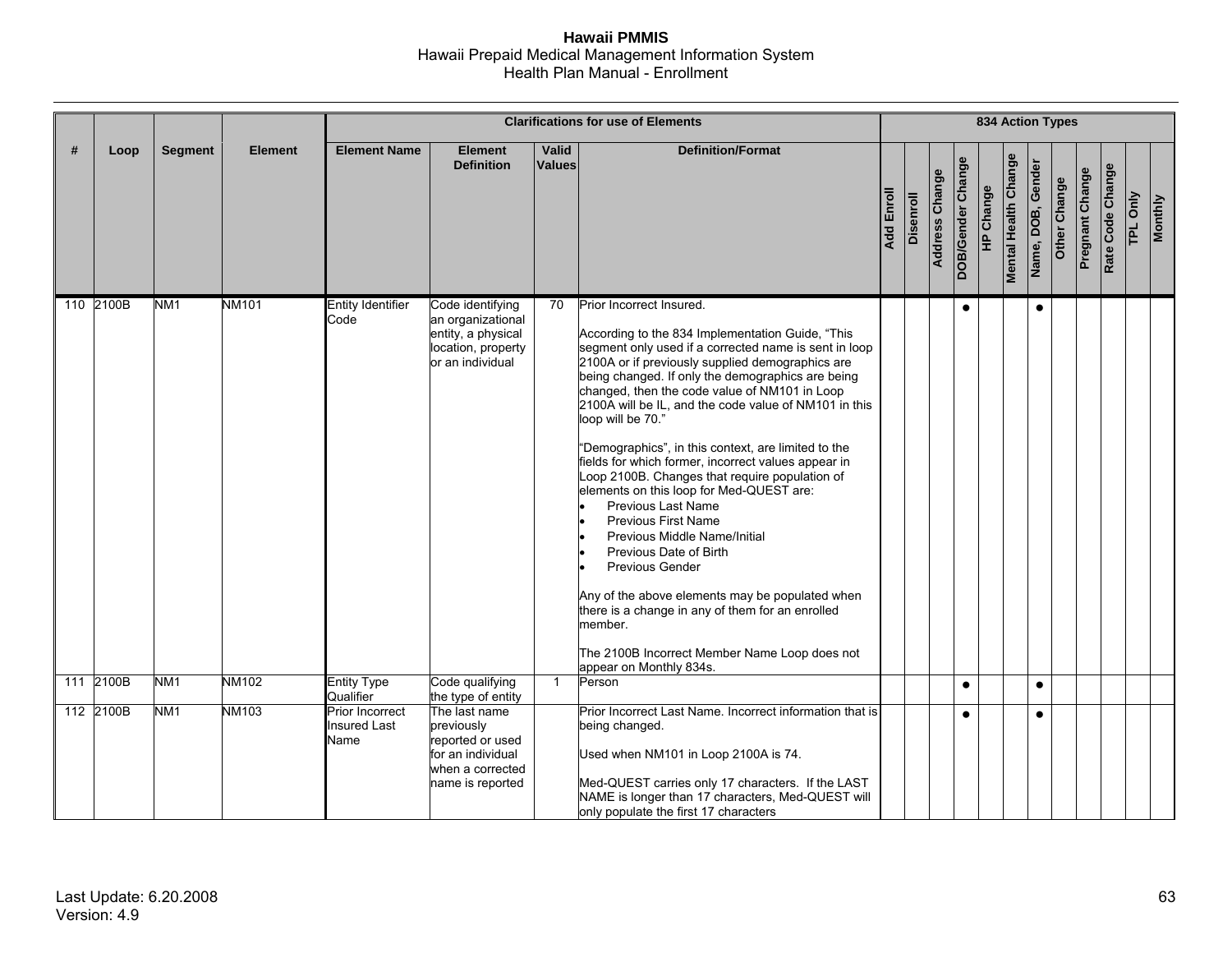|   |           |                 |                                            |                                                             |                                                                                                                |                        | <b>Clarifications for use of Elements</b>                                                                                                                                                                                                                                      |            |                  |                |                   | <b>834 Action Types</b> |                             |                   |              |                 |                  |          |                |
|---|-----------|-----------------|--------------------------------------------|-------------------------------------------------------------|----------------------------------------------------------------------------------------------------------------|------------------------|--------------------------------------------------------------------------------------------------------------------------------------------------------------------------------------------------------------------------------------------------------------------------------|------------|------------------|----------------|-------------------|-------------------------|-----------------------------|-------------------|--------------|-----------------|------------------|----------|----------------|
| # | Loop      | <b>Segment</b>  | <b>Element</b>                             | <b>Element Name</b>                                         | <b>Element</b><br><b>Definition</b>                                                                            | Valid<br><b>Values</b> | <b>Definition/Format</b>                                                                                                                                                                                                                                                       | Add Enroll | <b>Disenroll</b> | Address Change | DOB/Gender Change | <b>HP Change</b>        | <b>Mental Health Change</b> | Name, DOB, Gender | Other Change | Pregnant Change | Rate Code Change | TPL Only | <b>Monthly</b> |
|   | 113 2100B | NM <sub>1</sub> | <b>NM104</b>                               | <b>Prior Incorrect</b><br><b>Insured First</b><br>Name      | The first name<br>previously<br>reported or used<br>for an individual<br>when a corrected<br>name is reported  |                        | Prior Incorrect First Name. Incorrect information that<br>is being changed.<br>Used when NM101 in Loop 2100A is 74.<br>Med-QUEST carries only 10 characters. If the FIRST<br>NAME is longer than 10 characters, Med-QUEST will<br>populate the 10th position with an asterisk. |            |                  |                | $\bullet$         |                         |                             | $\bullet$         |              |                 |                  |          |                |
|   | 114 2100B | NM <sub>1</sub> | <b>NM105</b><br><b>DMG Segment -</b>       | Prior Incorrect<br><b>Insured Middle</b><br>Name            | The middle name<br>previously<br>reported or used<br>for an individual<br>when a corrected<br>name is reported |                        | Prior Incorrect Middle Name. Incorrect information<br>that is being changed.<br>Used when NM101 in Loop 2100A is 74.                                                                                                                                                           |            |                  |                | $\bullet$         |                         |                             | $\bullet$         |              |                 |                  |          |                |
|   |           |                 | Incorrect<br><b>Member</b><br>Demographics |                                                             |                                                                                                                |                        |                                                                                                                                                                                                                                                                                |            |                  |                |                   |                         |                             |                   |              |                 |                  |          |                |
|   | 121 2100B | <b>DMG</b>      | DMG01                                      | Date Time Period Code indicating<br><b>Format Qualifier</b> | the date format.<br>time format, or<br>date and time<br>format                                                 | D <sub>8</sub>         | Used when a member's Date of Birth is being<br>changed.                                                                                                                                                                                                                        |            |                  |                | $\bullet$         |                         |                             | $\bullet$         |              |                 |                  |          |                |
|   | 122 2100B | <b>DMG</b>      | DMG02                                      | <b>Prior Incorrect</b><br>Insured Birth Date previously     | The birth date<br>reported or used<br>for an individual<br>when corrected<br>data is reported                  |                        | Prior Incorrect Date of Birth Date expressed in format<br>CCYYMMDD.<br>Used when a member's Date of Birth is being<br>changed.                                                                                                                                                 |            |                  |                | $\bullet$         |                         |                             | $\bullet$         |              |                 |                  |          |                |
|   | 123 2100B | DMG             | DMG03                                      | <b>Prior Incorrect</b><br><b>Insured Gender</b><br>Code     | The gender<br>previously<br>reported or used<br>for an individual<br>when corrected<br>data is reported        |                        | Prior Incorrect Gender<br>Used when a member's Gender is being changed.                                                                                                                                                                                                        |            |                  |                | $\bullet$         |                         |                             | $\bullet$         |              |                 |                  |          |                |
|   | 2100C     |                 | <b>Member Mailing</b><br><b>Address</b>    |                                                             |                                                                                                                |                        |                                                                                                                                                                                                                                                                                |            |                  |                |                   |                         |                             |                   |              |                 |                  |          |                |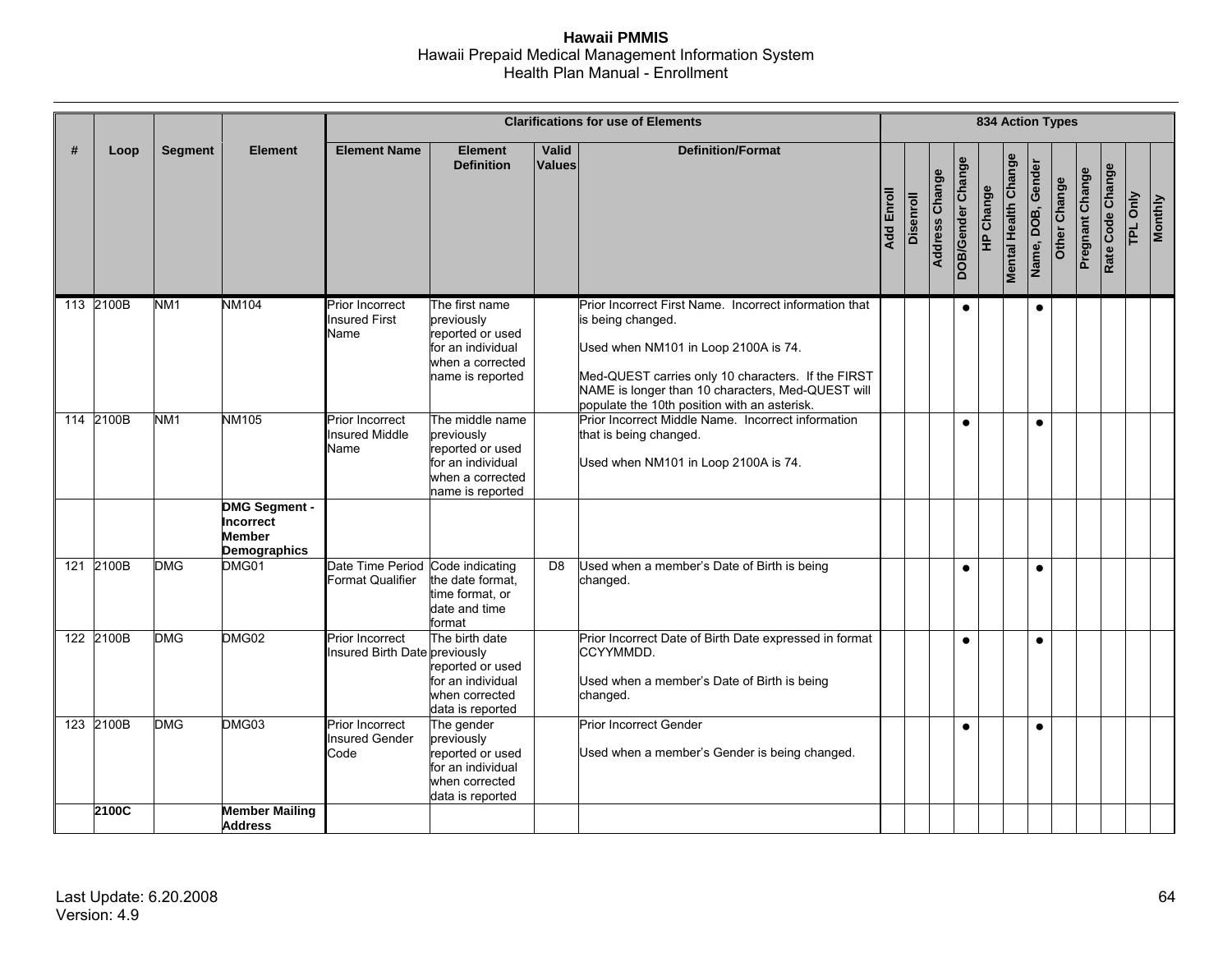|     |           |                 |                                                                |                                   |                                                                                                                    |                        | <b>Clarifications for use of Elements</b>                      |                   |           |                       |                   | <b>834 Action Types</b> |                             |                   |              |                 |                  |          |                |
|-----|-----------|-----------------|----------------------------------------------------------------|-----------------------------------|--------------------------------------------------------------------------------------------------------------------|------------------------|----------------------------------------------------------------|-------------------|-----------|-----------------------|-------------------|-------------------------|-----------------------------|-------------------|--------------|-----------------|------------------|----------|----------------|
| #   | Loop      | <b>Segment</b>  | <b>Element</b>                                                 | <b>Element Name</b>               | <b>Element</b><br><b>Definition</b>                                                                                | Valid<br><b>Values</b> | <b>Definition/Format</b>                                       | <b>Add Enroll</b> | Disenroll | <b>Address Change</b> | DOB/Gender Change | <b>HP Change</b>        | <b>Mental Health Change</b> | Name, DOB, Gender | Other Change | Pregnant Change | Rate Code Change | TPL Only | <b>Monthly</b> |
|     |           |                 | NM1 Segment -<br><b>Member Mailing</b><br><b>Address</b>       |                                   |                                                                                                                    |                        |                                                                |                   |           |                       |                   |                         |                             |                   |              |                 |                  |          |                |
|     | 130 2100C | NM <sub>1</sub> | <b>NM101</b>                                                   | <b>Entity Identifier</b><br>Code  | Code identifying<br>an organizational<br>entity, a physical<br>location, property<br>or an individual              | 31                     | Member's Postal Mailing Address                                | $\bullet$         |           | $\bullet$             |                   |                         |                             |                   |              |                 | $\bullet$        |          | $\bullet$      |
|     | 131 2100C | NM <sub>1</sub> | <b>NM102</b>                                                   | <b>Entity Type</b><br>Qualifier   | Code qualifying<br>the type of entity                                                                              | $\mathbf{1}$           | Person                                                         | $\bullet$         |           | $\bullet$             |                   |                         |                             |                   |              |                 | $\bullet$        |          | $\bullet$      |
|     |           |                 | N3 Segment -<br><b>Member Mail</b><br><b>Street Address</b>    |                                   |                                                                                                                    |                        |                                                                |                   |           |                       |                   |                         |                             |                   |              |                 |                  |          |                |
| 141 | 2100C     | N <sub>3</sub>  | N301                                                           | Subscriber<br><b>Address Line</b> | Address line of the<br>current mailing<br>address of the<br>insured individual<br>or subscriber to<br>the coverage |                        | First line of member's mailing street address.                 | $\bullet$         |           | $\bullet$             |                   |                         |                             |                   |              |                 | $\bullet$        |          | $\bullet$      |
|     | 142 2100C | N <sub>3</sub>  | N302                                                           | Subscriber<br><b>Address Line</b> | Address line of the<br>current mailing<br>address of the<br>insured individual<br>or subscriber to<br>the coverage |                        | Second line of member's mailing street address, if<br>present. | $\bullet$         |           | $\bullet$             |                   |                         |                             |                   |              |                 | $\bullet$        |          | $\bullet$      |
|     |           |                 | N4 Segment -<br><b>Member Mail</b><br>City, State, ZIP<br>Code |                                   |                                                                                                                    |                        |                                                                |                   |           |                       |                   |                         |                             |                   |              |                 |                  |          |                |
|     | 143 2100C | N <sub>4</sub>  | N401                                                           | <b>Subscriber City</b><br>Name    | The City Name of<br>the insured<br>individual or<br>subscriber to the<br>coverage                                  |                        | Member's mailing city.                                         | $\bullet$         |           | $\bullet$             |                   |                         |                             |                   |              |                 | $\bullet$        |          | $\bullet$      |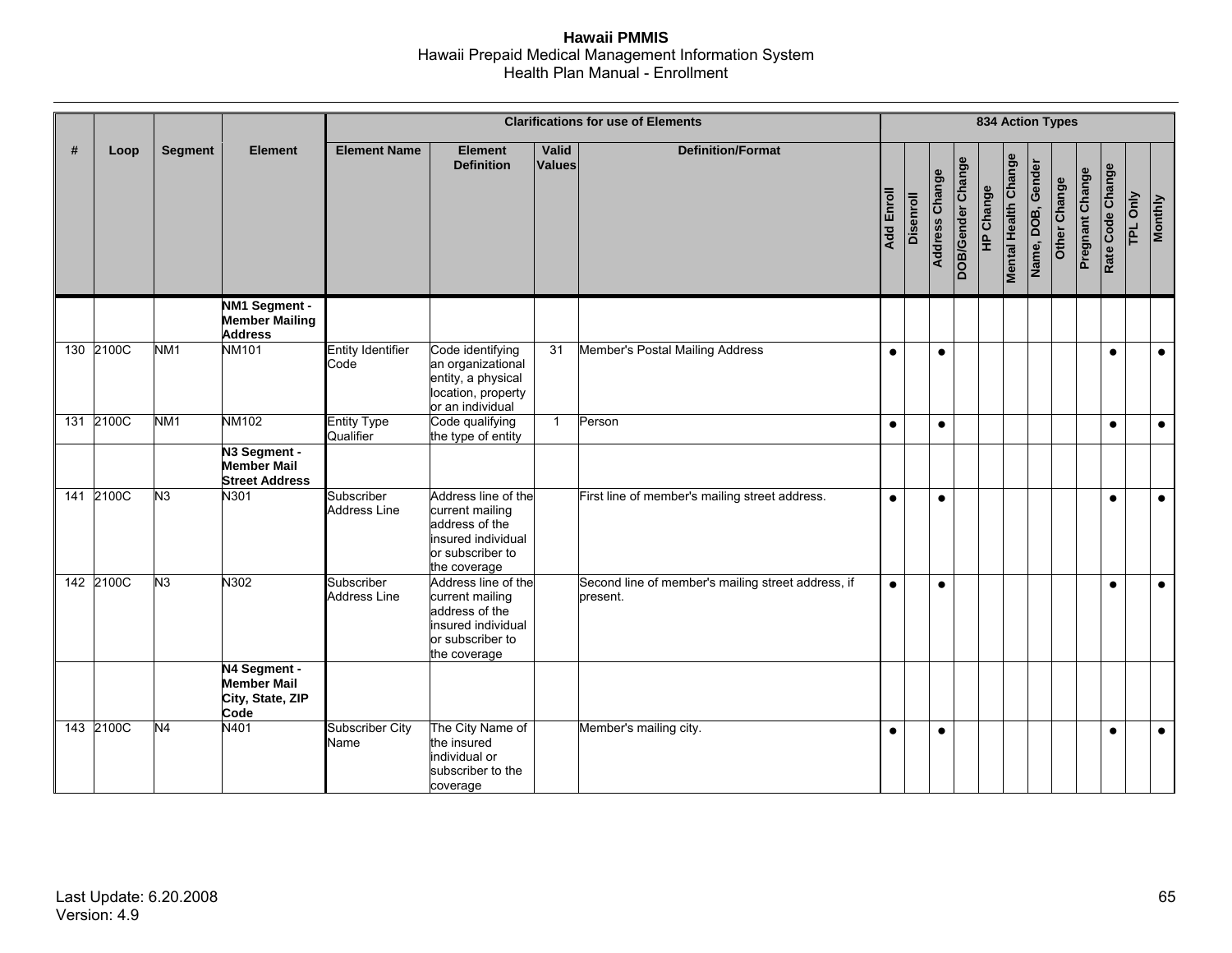|   |           |                 |                                               |                                                                   |                                                                                                       |                        | <b>Clarifications for use of Elements</b>                                                                                                                                                                                                                                                                                                                                                                         |            |                  |                       |                   | <b>834 Action Types</b> |                             |                   |              |                        |                  |          |                |
|---|-----------|-----------------|-----------------------------------------------|-------------------------------------------------------------------|-------------------------------------------------------------------------------------------------------|------------------------|-------------------------------------------------------------------------------------------------------------------------------------------------------------------------------------------------------------------------------------------------------------------------------------------------------------------------------------------------------------------------------------------------------------------|------------|------------------|-----------------------|-------------------|-------------------------|-----------------------------|-------------------|--------------|------------------------|------------------|----------|----------------|
| # | Loop      | <b>Segment</b>  | <b>Element</b>                                | <b>Element Name</b>                                               | <b>Element</b><br><b>Definition</b>                                                                   | Valid<br><b>Values</b> | <b>Definition/Format</b>                                                                                                                                                                                                                                                                                                                                                                                          | Add Enroll | <b>Disenroll</b> | <b>Address Change</b> | DOB/Gender Change | <b>HP Change</b>        | <b>Mental Health Change</b> | Name, DOB, Gender | Other Change | <b>Pregnant Change</b> | Rate Code Change | TPL Only | <b>Monthly</b> |
|   | 144 2100C | N4              | N402                                          | <b>Subscriber State</b><br>Code                                   | The State Postal<br>Code of the<br>insured individual<br>or subscriber to<br>the coverage             |                        | Member's mailing state.                                                                                                                                                                                                                                                                                                                                                                                           | $\bullet$  |                  | $\bullet$             |                   |                         |                             |                   |              |                        | $\bullet$        |          | $\bullet$      |
|   | 145 2100C | N <sub>4</sub>  | N403                                          | Subscriber Postal The ZIP Code of<br>Zone or ZIP Code the insured | individual or<br>subscriber to the<br>coverage                                                        |                        | Member's mailing ZIP Code (9 digit when available).                                                                                                                                                                                                                                                                                                                                                               | $\bullet$  |                  | $\bullet$             |                   |                         |                             |                   |              |                        | $\bullet$        |          | $\bullet$      |
|   | 2100G     |                 | <b>Responsible</b><br>Person                  |                                                                   |                                                                                                       |                        |                                                                                                                                                                                                                                                                                                                                                                                                                   |            |                  |                       |                   |                         |                             |                   |              |                        |                  |          |                |
|   |           |                 | NM1 Segment -<br><b>Responsible</b><br>Person |                                                                   |                                                                                                       |                        |                                                                                                                                                                                                                                                                                                                                                                                                                   |            |                  |                       |                   |                         |                             |                   |              |                        |                  |          |                |
|   | 233 2100G | NM <sub>1</sub> | <b>NM101</b>                                  | <b>Entity Identifier</b><br>Code                                  | Code identifying<br>an organizational<br>entity, a physical<br>location, property<br>or an individual | QD                     | Responsible Person<br>The 2100G Loop is for data that identifies "the person<br>responsible for the member." Med-QUEST uses the<br>loop in two ways which may not be relative to each<br>other:<br>Responsible Person - The primary person in the<br>member's case (always present - can be the<br>member)<br>Medical Payee Address - The address used to<br>specify where the Medical ID card should be<br>sent. | $\bullet$  |                  | $\bullet$             |                   |                         |                             |                   | $\bullet$    |                        | $\bullet$        |          | $\bullet$      |
|   | 234 2100G | NM1             | <b>NM102</b>                                  | <b>Entity Type</b><br>Qualifier                                   | Code qualifying<br>the type of entity                                                                 | $\mathbf{1}$           | Person                                                                                                                                                                                                                                                                                                                                                                                                            | $\bullet$  |                  | $\bullet$             |                   |                         |                             |                   | $\bullet$    |                        | $\bullet$        |          | $\bullet$      |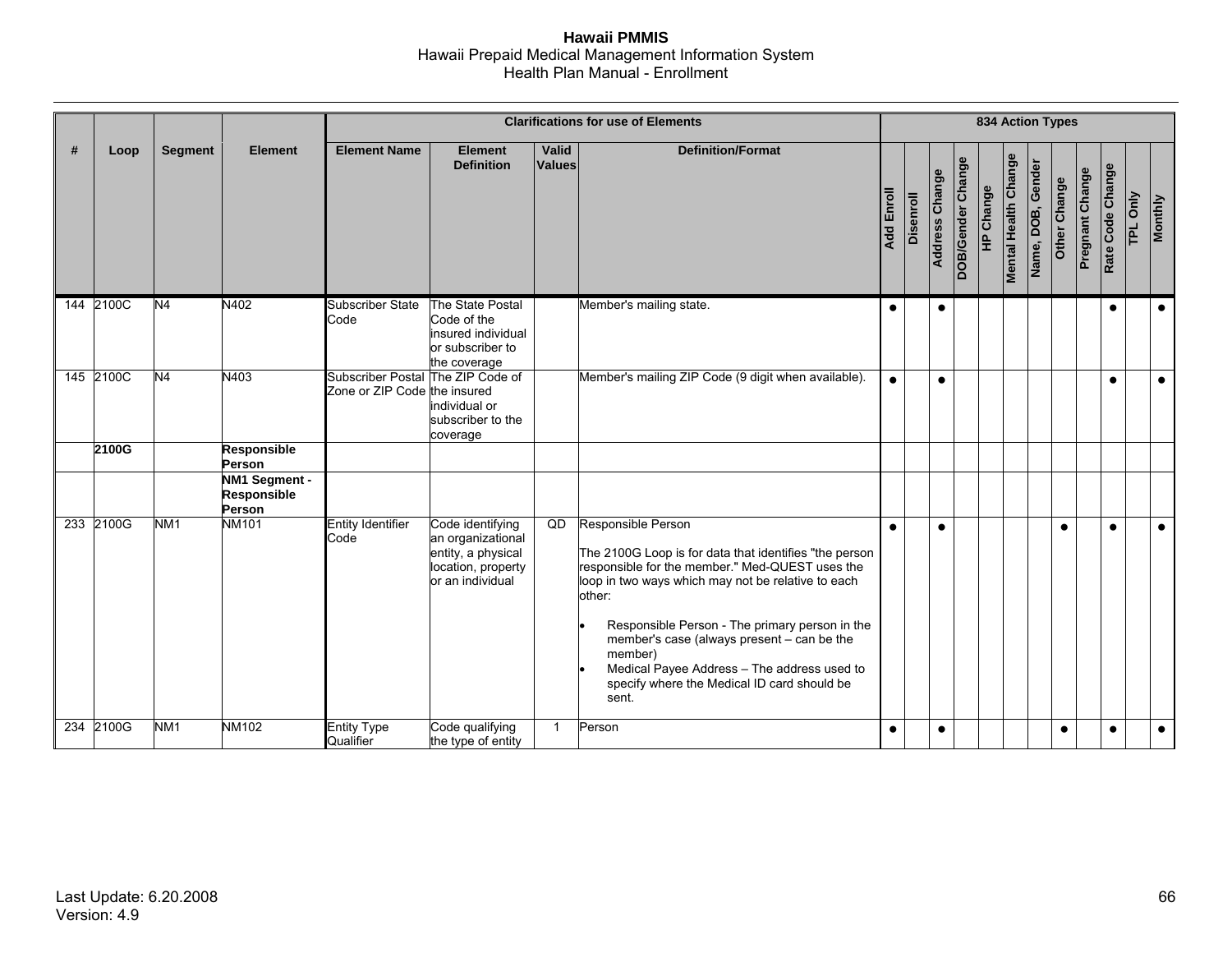|     |           |                 |                                                                |                                                                   |                                                                                                                                                                                          |                 | <b>Clarifications for use of Elements</b>                                                                                                                                                                                |                   |                  |                |                   | <b>834 Action Types</b> |                             |                   |              |                 |                  |          |                |
|-----|-----------|-----------------|----------------------------------------------------------------|-------------------------------------------------------------------|------------------------------------------------------------------------------------------------------------------------------------------------------------------------------------------|-----------------|--------------------------------------------------------------------------------------------------------------------------------------------------------------------------------------------------------------------------|-------------------|------------------|----------------|-------------------|-------------------------|-----------------------------|-------------------|--------------|-----------------|------------------|----------|----------------|
| #   | Loop      | <b>Segment</b>  | <b>Element</b>                                                 | <b>Element Name</b>                                               | <b>Element</b><br><b>Definition</b>                                                                                                                                                      | Valid<br>Values | <b>Definition/Format</b>                                                                                                                                                                                                 | <b>Add Enroll</b> | <b>Disenroll</b> | Address Change | DOB/Gender Change | <b>HP Change</b>        | <b>Mental Health Change</b> | Name, DOB, Gender | Other Change | Pregnant Change | Rate Code Change | TPL Only | <b>Monthly</b> |
|     | 235 2100G | NM <sub>1</sub> | <b>NM103</b>                                                   | Responsible Party Last name or<br>Last or<br>Organization<br>Name | organization name<br>of the person or<br>entity responsible<br>for payment of<br>balance of bill<br>after applicable<br>processing by<br>other parties,<br>insurers, or<br>organizations |                 | The last name of the primary person in the case.<br>Med-QUEST carries only 17 characters. If the LAST<br>NAME is longer than 17 characters, Med-QUEST will<br>only populate the first 17 characters                      | $\bullet$         |                  | $\bullet$      |                   |                         |                             |                   | $\bullet$    |                 | $\bullet$        |          | $\bullet$      |
| 236 | 2100G     | NM <sub>1</sub> | <b>NM104</b>                                                   | Responsible Party First name of the<br><b>First Name</b>          | person or entity<br>responsible for<br>payment of<br>balance of bill<br>after applicable<br>processing by<br>other parties,<br>insurers, or<br>organizations                             |                 | The first name of the primary person in the case.<br>Med-QUEST carries only 12 characters. If the FIRST<br>NAME is longer than 12 characters, Med-QUEST will<br>populate the 12 <sup>th</sup> position with an asterisk. | $\bullet$         |                  | $\bullet$      |                   |                         |                             |                   | $\bullet$    |                 | $\bullet$        |          | $\bullet$      |
|     | 237 2100G | NM <sub>1</sub> | <b>NM105</b>                                                   | Responsible Party Middle name of<br>Middle Name                   | the person or<br>entity responsible<br>for payment of<br>balance of bill<br>after applicable<br>processing by<br>other parties,<br>insurers, or<br>organizations                         |                 | The middle initial of the primary person in the case.                                                                                                                                                                    | $\bullet$         |                  | $\bullet$      |                   |                         |                             |                   | $\bullet$    |                 | $\bullet$        |          | $\bullet$      |
|     |           |                 | N3 Segment -<br>Responsible<br>Person Street<br><b>Address</b> |                                                                   |                                                                                                                                                                                          |                 |                                                                                                                                                                                                                          |                   |                  |                |                   |                         |                             |                   |              |                 |                  |          |                |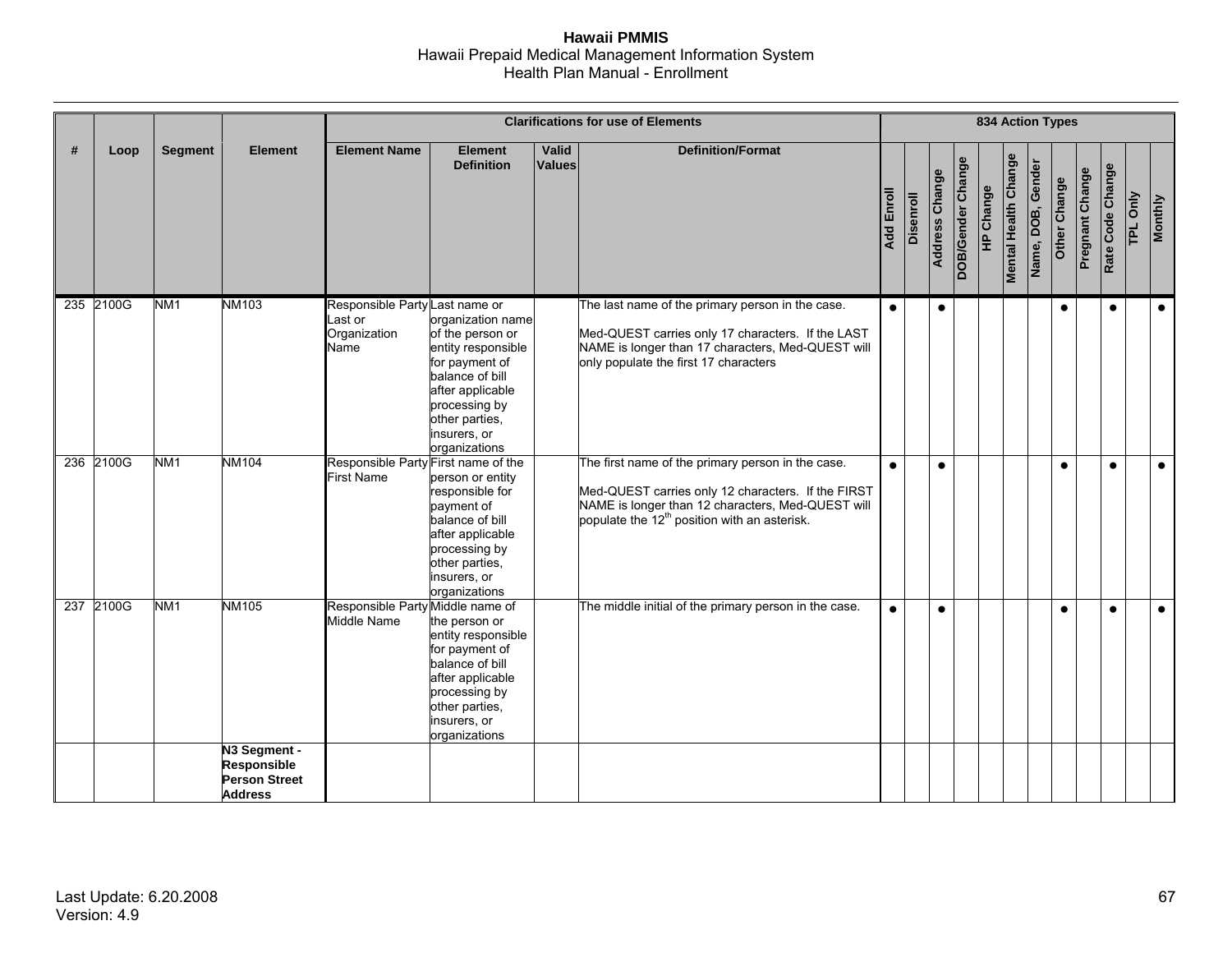|   |           |                |                                                                       |                                                              | <b>834 Action Types</b>                                                                                                                                      |                        |                                                                    |                   |           |                       |                   |                  |                             |                   |              |                 |                  |          |                |
|---|-----------|----------------|-----------------------------------------------------------------------|--------------------------------------------------------------|--------------------------------------------------------------------------------------------------------------------------------------------------------------|------------------------|--------------------------------------------------------------------|-------------------|-----------|-----------------------|-------------------|------------------|-----------------------------|-------------------|--------------|-----------------|------------------|----------|----------------|
| # | Loop      | <b>Segment</b> | <b>Element</b>                                                        | <b>Element Name</b>                                          | <b>Element</b><br><b>Definition</b>                                                                                                                          | Valid<br><b>Values</b> | <b>Definition/Format</b>                                           | <b>Add Enroll</b> | Disenroll | <b>Address Change</b> | DOB/Gender Change | <b>HP Change</b> | <b>Mental Health Change</b> | Name, DOB, Gender | Other Change | Pregnant Change | Rate Code Change | TPL Only | <b>Monthly</b> |
|   | 253 2100G | N <sub>3</sub> | N301                                                                  | Responsible Party Address line of the<br><b>Address Line</b> | person or entity<br>responsible for<br>payment of<br>balance of bill<br>after applicable<br>processing by<br>other parties,<br>insurers, or<br>organizations |                        | The first line of the "Medical Payee Address" if it is<br>present  | $\bullet$         |           | $\bullet$             |                   |                  |                             |                   |              |                 | $\bullet$        |          | $\bullet$      |
|   | 254 2100G | N3             | N302                                                                  | Responsible Party Address line of the<br><b>Address Line</b> | person or entity<br>responsible for<br>payment of<br>balance of bill<br>after applicable<br>processing by<br>other parties,<br>insurers, or<br>organizations |                        | The second line of the "Medical Payee Address" if it is<br>present | $\bullet$         |           | $\bullet$             |                   |                  |                             |                   |              |                 | $\bullet$        |          | $\bullet$      |
|   |           |                | N4 Segment -<br><b>Responsible</b><br>Person City,<br>State, ZIP Code |                                                              |                                                                                                                                                              |                        |                                                                    |                   |           |                       |                   |                  |                             |                   |              |                 |                  |          |                |
|   | 255 2100G | N4             | N401                                                                  | Responsible Party City name of the<br><b>City Name</b>       | person or entity<br>responsible for<br>payment of<br>balance of bill<br>after applicable<br>processing by<br>other parties,<br>insurers, or<br>organizations |                        | The city of the "Medical Payee Address" if it is present           | $\bullet$         |           | $\bullet$             |                   |                  |                             |                   |              |                 | $\bullet$        |          | $\bullet$      |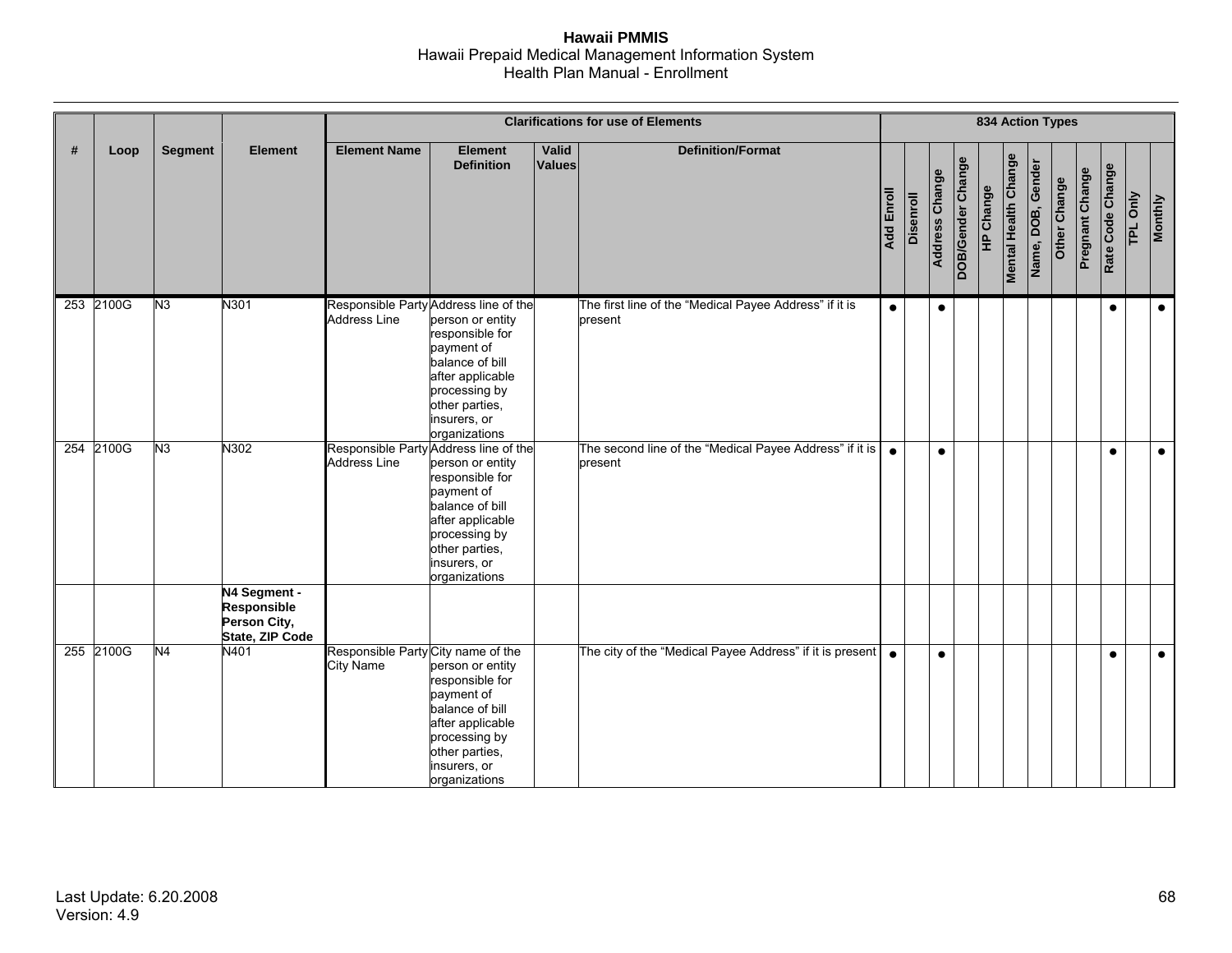|     |           |                |                                               |                                                                    | <b>Clarifications for use of Elements</b>                                                                                                                           |                        |                                                                                                       |                   |                  |                       |                   |           |                             | 834 Action Types  |              |                        |                  |                           |                |  |  |  |  |  |  |
|-----|-----------|----------------|-----------------------------------------------|--------------------------------------------------------------------|---------------------------------------------------------------------------------------------------------------------------------------------------------------------|------------------------|-------------------------------------------------------------------------------------------------------|-------------------|------------------|-----------------------|-------------------|-----------|-----------------------------|-------------------|--------------|------------------------|------------------|---------------------------|----------------|--|--|--|--|--|--|
| #   | Loop      | <b>Segment</b> | <b>Element</b>                                | <b>Element Name</b>                                                | <b>Element</b><br><b>Definition</b>                                                                                                                                 | Valid<br><b>Values</b> | <b>Definition/Format</b>                                                                              | <b>Add Enroll</b> | <b>Disenroll</b> | <b>Address Change</b> | DOB/Gender Change | HP Change | <b>Mental Health Change</b> | Name, DOB, Gender | Other Change | <b>Pregnant Change</b> | Rate Code Change | <b>Only</b><br><b>TPL</b> | <b>Monthly</b> |  |  |  |  |  |  |
|     | 256 2100G | N <sub>4</sub> | N402                                          | Responsible Party State or province<br><b>State Code</b>           | of the person or<br>entity responsible<br>for payment of<br>balance of bill<br>after applicable<br>processing by<br>other parties,<br>insurers, or<br>organizations |                        | The State Code of the "Medical Payee Address" if it is<br>present                                     | $\bullet$         |                  | $\bullet$             |                   |           |                             |                   |              |                        | $\bullet$        |                           | $\bullet$      |  |  |  |  |  |  |
| 257 | 2100G     | N <sub>4</sub> | N403                                          | Responsible Party Postal ZIP code of<br>Postal Zone or<br>ZIP Code | the person or<br>entity responsible<br>for payment of<br>balance of bill<br>after applicable<br>processing by<br>other parties,<br>insurers, or<br>organizations    |                        | The ZIP Code of the "Medical Payee Address" if it is<br>present<br>May be either five or nine digits. |                   |                  |                       |                   |           |                             |                   |              |                        | $\bullet$        |                           | $\bullet$      |  |  |  |  |  |  |
|     | 2300      |                | <b>Health Coverage</b>                        |                                                                    |                                                                                                                                                                     |                        |                                                                                                       |                   |                  |                       |                   |           |                             |                   |              |                        |                  |                           |                |  |  |  |  |  |  |
|     |           |                | <b>HD Segment -</b><br><b>Health Coverage</b> |                                                                    |                                                                                                                                                                     |                        |                                                                                                       |                   |                  |                       |                   |           |                             |                   |              |                        |                  |                           |                |  |  |  |  |  |  |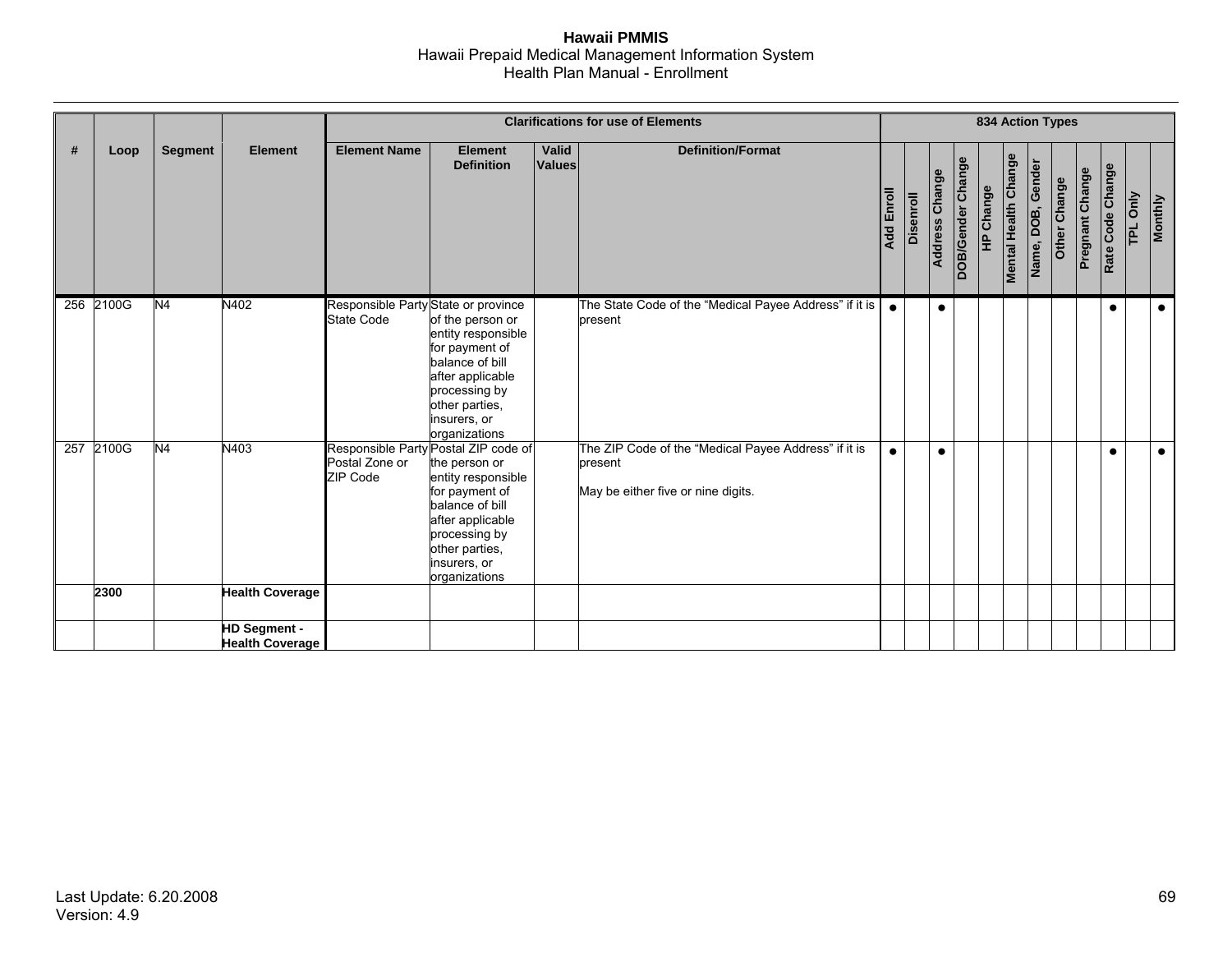|   |          |                |                |                                            |                                      |                        |                                                                                                                                                                                                                                                                                                                                                                                                                                                                                                                                                                                                                                                                                                                                                                                                                                                                                                                                                                                                                                                                                                                                                                                                                                                                                                                                                      |                   |                  |                | 834 Action Types  |                  |                             |                   |              |                 |                  |           |                |
|---|----------|----------------|----------------|--------------------------------------------|--------------------------------------|------------------------|------------------------------------------------------------------------------------------------------------------------------------------------------------------------------------------------------------------------------------------------------------------------------------------------------------------------------------------------------------------------------------------------------------------------------------------------------------------------------------------------------------------------------------------------------------------------------------------------------------------------------------------------------------------------------------------------------------------------------------------------------------------------------------------------------------------------------------------------------------------------------------------------------------------------------------------------------------------------------------------------------------------------------------------------------------------------------------------------------------------------------------------------------------------------------------------------------------------------------------------------------------------------------------------------------------------------------------------------------|-------------------|------------------|----------------|-------------------|------------------|-----------------------------|-------------------|--------------|-----------------|------------------|-----------|----------------|
| # | Loop     | <b>Segment</b> | <b>Element</b> | <b>Element Name</b>                        | <b>Element</b><br><b>Definition</b>  | Valid<br><b>Values</b> | <b>Definition/Format</b>                                                                                                                                                                                                                                                                                                                                                                                                                                                                                                                                                                                                                                                                                                                                                                                                                                                                                                                                                                                                                                                                                                                                                                                                                                                                                                                             | <b>Add Enroll</b> | <b>Disenroll</b> | Address Change | DOB/Gender Change | <b>HP Change</b> | <b>Mental Health Change</b> | Name, DOB, Gender | Other Change | Pregnant Change | Rate Code Change | TPL Only  | <b>Monthly</b> |
|   | 272 2300 | $H$ D          | HD01           | Maintenance TypeCode identifying a<br>Code | specific type of<br>item maintenance | 001<br>024<br>030      | HIPAA compliant Maintenance Type Codes are<br>equivalent to the following proprietary Action Type<br>Codes from the Daily and Monthly 834s. In the 2300<br>Loop, the codes refer to a health plan coverage (with<br>up to 99 past or present coverages per member).<br>Used on Daily 834s<br>Change - Change in an existing coverage for a health<br>plan member<br>021 Addition - Addition of a new coverage for a new or<br>existing health plan member<br>Termination - Ending of a coverage for an existing or<br>terminating health plan member<br>Used on Monthly 834s<br>Audit/Compare - No equivalent Med-QUEST Code<br>This loop gives health plans member enrollment<br>information (including enrollments in other health<br>plans) in terms of coverage and benefits. The loop is<br>repeated for each Med-QUEST health plan, in which<br>the member is enrolled.<br>TPL data begins in the 2320 COB Loop within the first<br>2300 Loop of the first 2000 Loop sent to the receiving<br>health plan. If there are more than five current or past<br>TPL carriers for a member, overflow carriers appear<br>on subsequent 2300 Loops. These subsequent TPL<br>2300 Loops are "continuation loops" that carry only<br>TPL data, plus elements required by the 834<br>Implementation Guide or needed for loop<br>identification.<br>(cont.) | $\bullet$         |                  | $\bullet$      |                   | $\bullet$        | $\bullet$                   | $\bullet$         | $\bullet$    | $\bullet$       | $\bullet$        | $\bullet$ | $\bullet$      |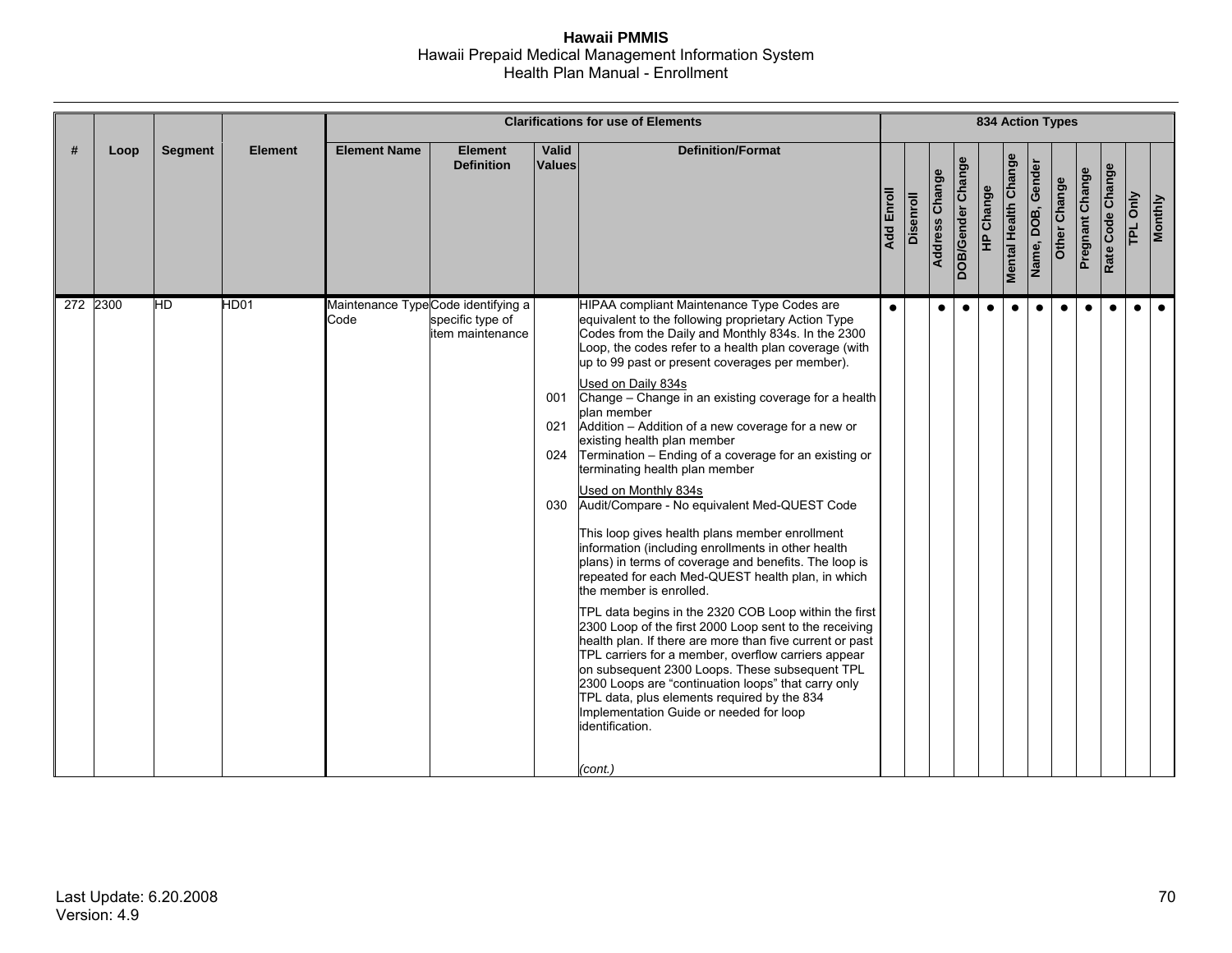|                  |                                 |                |                                                                        |                                                       | <b>Clarifications for use of Elements</b>                             |                        |                                                                                                                                                                                                                                                                                                                                                                                                                                                                                                    |            |                  |                | <b>834 Action Types</b> |                  |                             |                   |              |                        |                  |           |                |
|------------------|---------------------------------|----------------|------------------------------------------------------------------------|-------------------------------------------------------|-----------------------------------------------------------------------|------------------------|----------------------------------------------------------------------------------------------------------------------------------------------------------------------------------------------------------------------------------------------------------------------------------------------------------------------------------------------------------------------------------------------------------------------------------------------------------------------------------------------------|------------|------------------|----------------|-------------------------|------------------|-----------------------------|-------------------|--------------|------------------------|------------------|-----------|----------------|
| Ш                | Loop                            | <b>Segment</b> | <b>Element</b>                                                         | <b>Element Name</b>                                   | <b>Element</b><br><b>Definition</b>                                   | Valid<br><b>Values</b> | <b>Definition/Format</b>                                                                                                                                                                                                                                                                                                                                                                                                                                                                           | Add Enroll | <b>Disenroll</b> | Address Change | DOB/Gender Change       | <b>HP Change</b> | <b>Mental Health Change</b> | Name, DOB, Gender | Other Change | <b>Pregnant Change</b> | Rate Code Change | TPL Only  | <b>Monthly</b> |
|                  | 272 2300<br>$(cont.)$ $(cont.)$ | НD<br>(cont.)  | HD01<br>(cont.)                                                        | Maintenance TypeCode identifying a<br>Code<br>(cont.) | specific type of<br>item maintenance<br>(cont.)                       |                        | (continued from above)<br>Complete TPL data structured in this manner appears<br>for members with third party coverage in the following<br>situations:<br>On Monthly 834s<br>On Daily 834s for newly enrolled members<br>On Daily 834s when there is any change to a<br>member's TPL coverage                                                                                                                                                                                                      | $\bullet$  |                  | $\bullet$      | $\bullet$               | $\bullet$        | $\bullet$                   | $\bullet$         | $\bullet$    | $\bullet$              | $\bullet$        | $\bullet$ | $\bullet$      |
| $\overline{274}$ | 2300                            | HD             | HD03                                                                   | Insurance Line<br>Code                                | Code identifying a<br>group of insurance<br>products                  | AK<br><b>DCP</b>       | HIPAA compliant Insurance Line Codes are<br>equivalent to the following types of Med-QUEST<br>health plans:<br>HMO Health Maintenance Organization [Medical Health<br>Plans]<br>Mental Health [Behavioral Health Entities]<br>Dental Capitation [Capitated Dental Clinics]<br>This is the field that determines the kind of 2300 Loop<br>that follows. On Monthly 834s, an HMO loop is<br>required for the medical health plan. The remaining<br>2300 Loops appear if applicable to the recipient. | $\bullet$  |                  | $\bullet$      | $\bullet$               | $\bullet$        | $\bullet$                   | $\bullet$         | $\bullet$    | $\bullet$              | $\bullet$        | $\bullet$ | $\bullet$      |
| 275              | 2300                            | НD             | HD04<br><b>DTP Segment -</b><br><b>Health Coverage</b><br><b>Dates</b> | Plan Coverage<br>Description                          | A description or<br>number that<br>identifies the plan<br>or coverage |                        | The Health Plan Name (X[25]) appears in this<br>element. On Daily 834 re-enrollments and health plan<br>changes, the Prior Plan Name (X[25]) follows the<br>name of the current plan.                                                                                                                                                                                                                                                                                                              | $\bullet$  |                  | $\bullet$      | $\bullet$               | $\bullet$        | $\bullet$                   | $\bullet$         | $\bullet$    | $\bullet$              | $\bullet$        |           | $\bullet$      |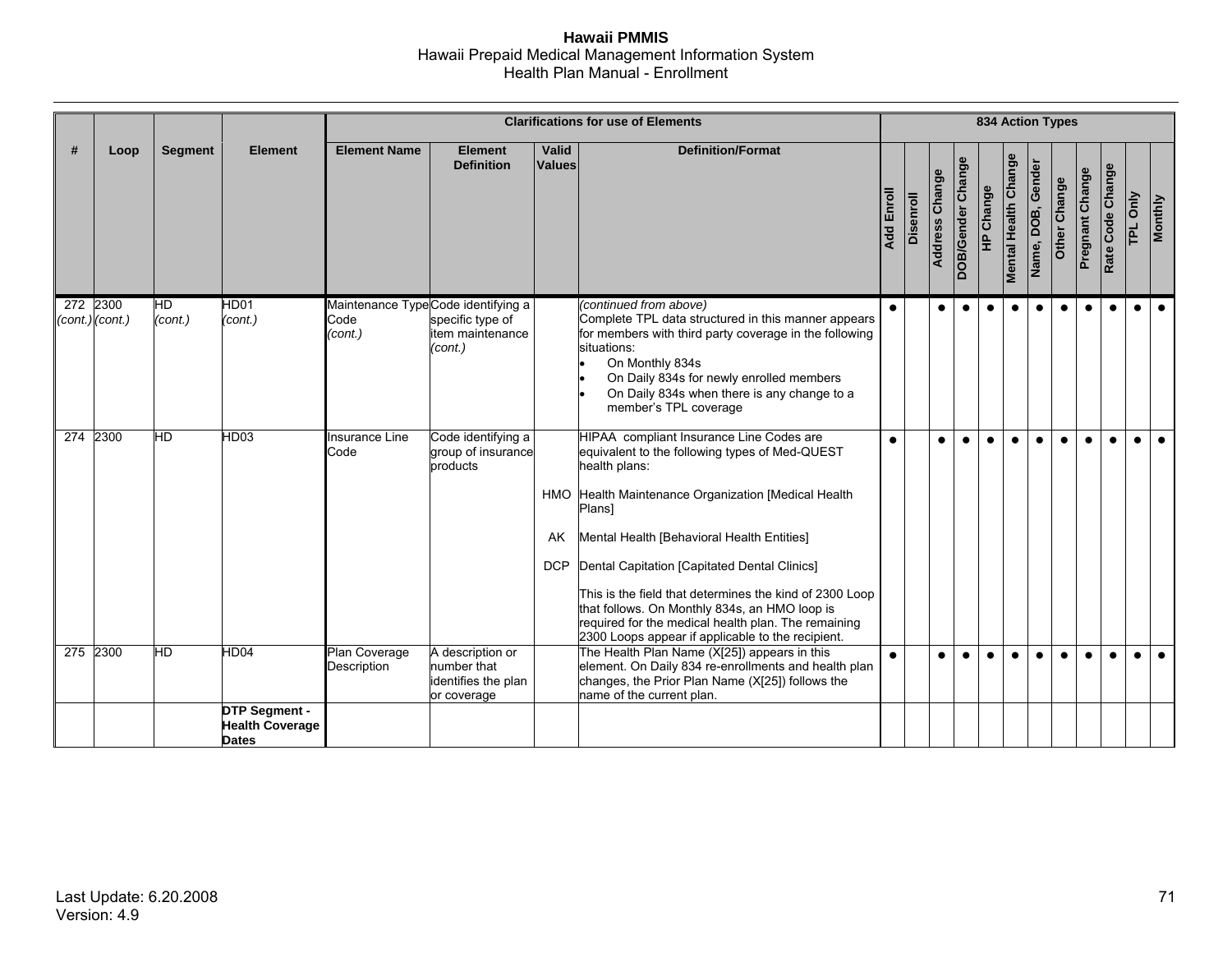|     |          |            |                                                                                 |                                                             |                                                                         |                        |                                                                                                                                                                                                                                                                                                                                                                                                                                                                                                                                                                                                                                                                                                                                                                                                      |            |                  |                       |                   | <b>834 Action Types</b> |                             |                   |              |                        |                  |           |                |
|-----|----------|------------|---------------------------------------------------------------------------------|-------------------------------------------------------------|-------------------------------------------------------------------------|------------------------|------------------------------------------------------------------------------------------------------------------------------------------------------------------------------------------------------------------------------------------------------------------------------------------------------------------------------------------------------------------------------------------------------------------------------------------------------------------------------------------------------------------------------------------------------------------------------------------------------------------------------------------------------------------------------------------------------------------------------------------------------------------------------------------------------|------------|------------------|-----------------------|-------------------|-------------------------|-----------------------------|-------------------|--------------|------------------------|------------------|-----------|----------------|
| #   | Loop     | Segment    | <b>Element</b>                                                                  | <b>Element Name</b>                                         | <b>Element</b><br><b>Definition</b>                                     | Valid<br><b>Values</b> | <b>Definition/Format</b>                                                                                                                                                                                                                                                                                                                                                                                                                                                                                                                                                                                                                                                                                                                                                                             | Add Enroll | <b>Disenroll</b> | <b>Address Change</b> | DOB/Gender Change | HP Change               | <b>Mental Health Change</b> | Name, DOB, Gender | Other Change | <b>Pregnant Change</b> | Rate Code Change | TPL Only  | <b>Monthly</b> |
|     | 283 2300 | <b>DTP</b> | DTP01                                                                           | Date Time<br>Qualifier                                      | Code specifying<br>the type of date or<br>time or both date<br>and time | 303<br>348<br>349      | Maintenance Effective (Daily 834s only)<br>Benefit Begin<br>Used when a member is enrolled in the product<br>specified in the Insurance Line Code.<br><b>Benefit End</b><br>Used when a member is disenrolled from the<br>coverage specified in the Insurance Line Code.<br>A DTP Segment for Health Coverage Dates is<br>required for each 2300 Loop. Dates in this segment<br>correspond to Begin and End Dates for enrollment in a<br>health plan. Begin Dates and End Dates require<br>separate DTP Segments if both are present for a<br>coverage.<br>The "303" code appears when coverage data is<br>changed but, in the words of the Implementation<br>Guide, "a member's coverage is not being added or<br>removed." In this situation, element HD01 will have a<br>value of "001" (Change). | $\bullet$  |                  | $\bullet$             | $\bullet$         | $\bullet$               | $\bullet$                   | $\bullet$         | $\bullet$    | $\bullet$              | $\bullet$        | $\bullet$ | $\bullet$      |
| 284 | 2300     | <b>DTP</b> | DTP02                                                                           | Date Time Period Code indicating<br><b>Format Qualifier</b> | the date format.<br>time format, or<br>date and time<br>format          | D <sub>8</sub>         | Used when DTP01 above is populated.                                                                                                                                                                                                                                                                                                                                                                                                                                                                                                                                                                                                                                                                                                                                                                  | $\bullet$  |                  | 0                     | $\bullet$         | $\bullet$               | $\bullet$                   | $\bullet$         | $\bullet$    | $\bullet$              | $\bullet$        | $\bullet$ | $\bullet$      |
| 285 | 2300     | <b>DTP</b> | DTP03<br><b>REF Segment -</b><br><b>Health Coverage</b><br><b>Policy Number</b> | Coverage Period                                             | The coverage<br>period associated<br>with this premium<br>payment       |                        | The Enrollment Begin Date, the Enrollment End Date,<br>the Process Date (Daily 834s only).<br>Date expressed in format CCYYMMDD.                                                                                                                                                                                                                                                                                                                                                                                                                                                                                                                                                                                                                                                                     | $\bullet$  |                  | $\bullet$             | $\bullet$         | $\bullet$               | $\bullet$                   | $\bullet$         | $\bullet$    | $\bullet$              | $\bullet$        | $\bullet$ | $\bullet$      |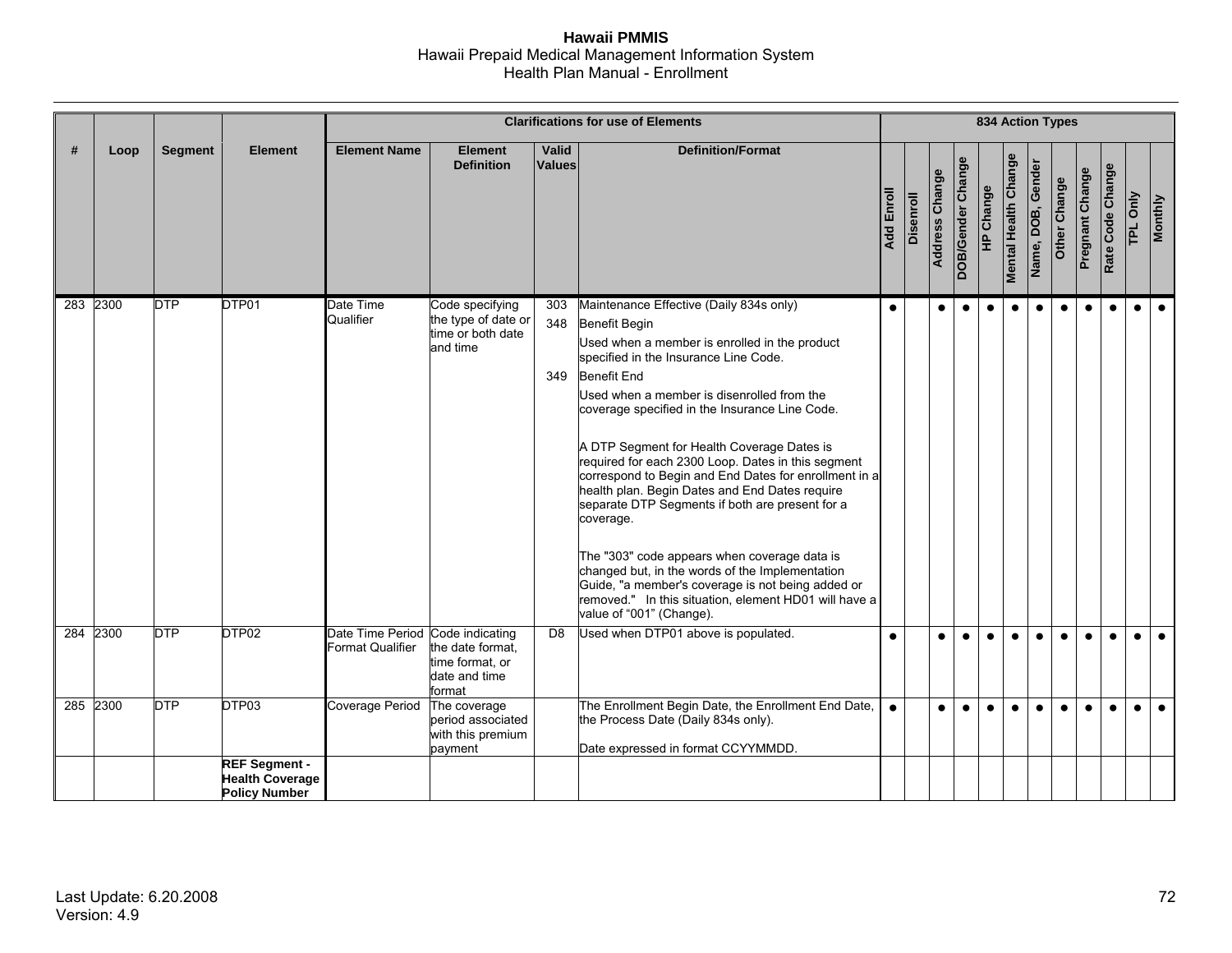|     |          |                |                                                                   | <b>Clarifications for use of Elements</b>                 |                                                                                                                                                                                    |                        |                                                                                                                                                                      |                   |                  |                       |                   |           | <b>834 Action Types</b>     |                   |              |                        |                  |                    |                |
|-----|----------|----------------|-------------------------------------------------------------------|-----------------------------------------------------------|------------------------------------------------------------------------------------------------------------------------------------------------------------------------------------|------------------------|----------------------------------------------------------------------------------------------------------------------------------------------------------------------|-------------------|------------------|-----------------------|-------------------|-----------|-----------------------------|-------------------|--------------|------------------------|------------------|--------------------|----------------|
| #   | Loop     | <b>Segment</b> | <b>Element</b>                                                    | <b>Element Name</b>                                       | <b>Element</b><br><b>Definition</b>                                                                                                                                                | Valid<br><b>Values</b> | <b>Definition/Format</b>                                                                                                                                             | <b>Add Enroll</b> | <b>Disenroll</b> | <b>Address Change</b> | DOB/Gender Change | HP Change | <b>Mental Health Change</b> | Name, DOB, Gender | Other Change | <b>Pregnant Change</b> | Rate Code Change | Only<br><b>TPL</b> | <b>Monthly</b> |
|     | 292 2300 | <b>REF</b>     | REF01                                                             | Reference<br>Identification<br>Qualifier                  | Code qualifying<br>the reference<br>identification                                                                                                                                 | 17                     | <b>Client Reporting Category</b>                                                                                                                                     | $\bullet$         |                  | $\bullet$             | $\bullet$         | $\bullet$ | $\bullet$                   | $\bullet$         | $\bullet$    | $\bullet$              | $\bullet$        |                    | $\bullet$      |
| 293 | 2300     | <b>REF</b>     | REF02                                                             | Insured Group or<br>Policy Number                         | The identification<br>number, control<br>number, or code<br>assigned by the<br>carrier or<br>administrator to<br>identify the group<br>under which the<br>individual is<br>covered |                        | Contract Type (X[01]) and Behavioral Health<br>Reporting Category (X[01]) . Behavioral Health<br>Reporting Category appears only for behavioral health<br>coverages. | $\bullet$         |                  | $\bullet$             | $\bullet$         | $\bullet$ | $\bullet$                   | $\bullet$         | $\bullet$    | $\bullet$              | $\bullet$        |                    | $\bullet$      |
|     | 2320     |                | <b>Coordination of</b><br><b>Benefits</b>                         |                                                           |                                                                                                                                                                                    |                        |                                                                                                                                                                      |                   |                  |                       |                   |           |                             |                   |              |                        |                  |                    |                |
|     |          |                | <b>COB Segment -</b><br><b>Coordination of</b><br><b>Benefits</b> |                                                           |                                                                                                                                                                                    |                        |                                                                                                                                                                      |                   |                  |                       |                   |           |                             |                   |              |                        |                  |                    |                |
|     | 332 2320 | COB            | COB <sub>01</sub>                                                 | Payer<br>Responsibility<br>Sequence<br><b>Number Code</b> | Code identifying<br>the insurance<br>carrier's level of<br>responsibility for a<br>payment of a<br>claim                                                                           | U                      | Unknown                                                                                                                                                              |                   |                  |                       |                   |           |                             |                   |              |                        |                  |                    |                |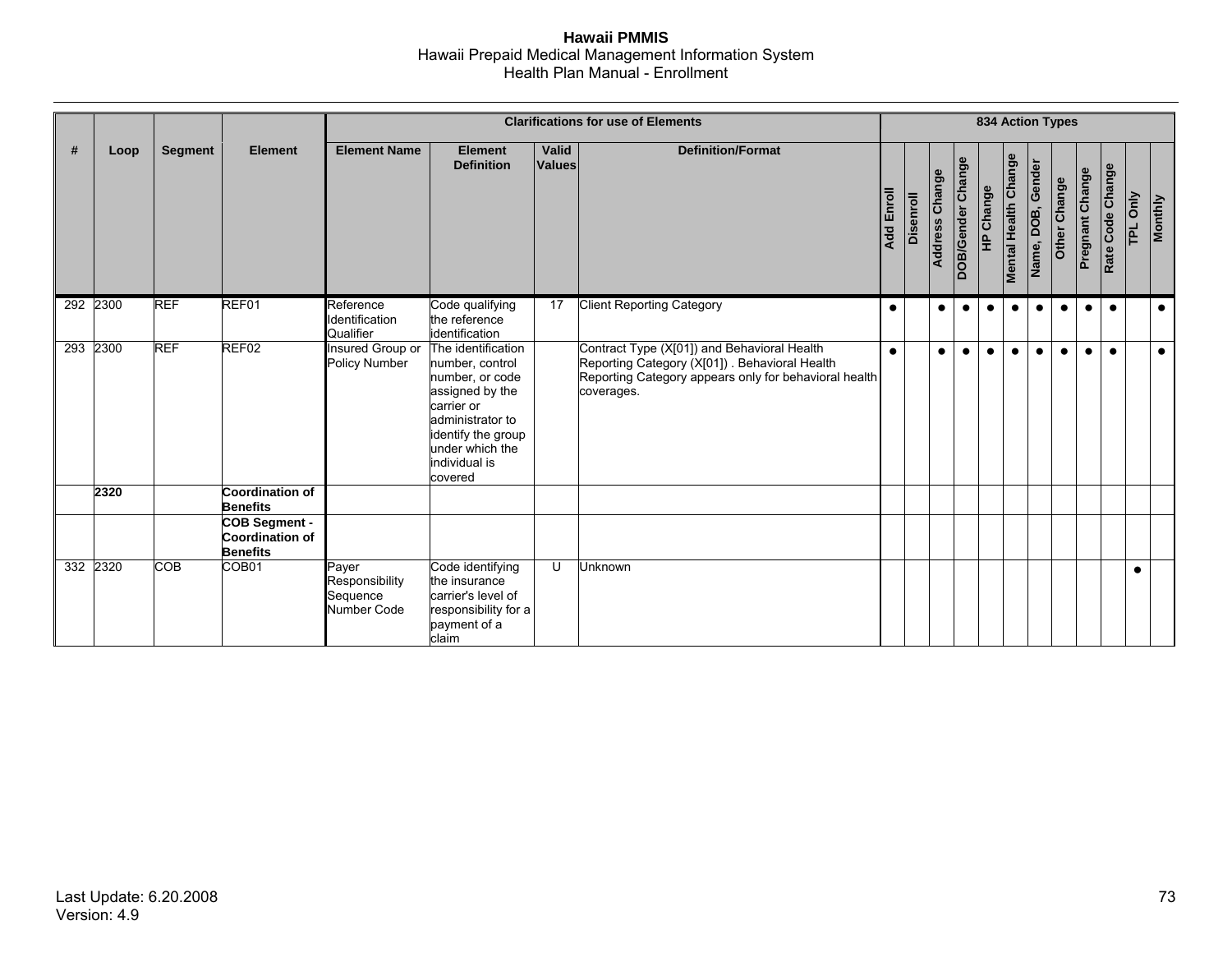|                 |      |                |                                                                                                              |                                          |                                                                                                                                                                                    |                        | <b>Clarifications for use of Elements</b>                                                                                                                                                                                                                                                                                                                                                                                                                                                                                                                                                                      |                   |           |                       |                   | <b>834 Action Types</b> |                             |                   |              |                        |                  |                |                |
|-----------------|------|----------------|--------------------------------------------------------------------------------------------------------------|------------------------------------------|------------------------------------------------------------------------------------------------------------------------------------------------------------------------------------|------------------------|----------------------------------------------------------------------------------------------------------------------------------------------------------------------------------------------------------------------------------------------------------------------------------------------------------------------------------------------------------------------------------------------------------------------------------------------------------------------------------------------------------------------------------------------------------------------------------------------------------------|-------------------|-----------|-----------------------|-------------------|-------------------------|-----------------------------|-------------------|--------------|------------------------|------------------|----------------|----------------|
| #               | Loop | <b>Segment</b> | <b>Element</b>                                                                                               | <b>Element Name</b>                      | <b>Element</b><br><b>Definition</b>                                                                                                                                                | Valid<br><b>Values</b> | <b>Definition/Format</b>                                                                                                                                                                                                                                                                                                                                                                                                                                                                                                                                                                                       | <b>Add Enroll</b> | Disenroll | <b>Address Change</b> | DOB/Gender Change | HP Change               | <b>Mental Health Change</b> | Name, DOB, Gender | Other Change | <b>Pregnant Change</b> | Rate Code Change | $\overline{P}$ | <b>Monthly</b> |
| 333 2320        |      | <b>COB</b>     | COB <sub>02</sub>                                                                                            | Insured Group or<br><b>Policy Number</b> | The identification<br>number, control<br>number, or code<br>assigned by the<br>carrier or<br>administrator to<br>identify the group<br>under which the<br>individual is<br>covered |                        | Five HPMMIS fields are used to populate this element<br>with a maximum length of 14 characters:<br>TPL Code (X[2])<br>TPL Sequence Number (X[2])<br>Absent Parent Indicator (X[1])<br>Last Modification Date (CCYYMMDD) (X[8])<br>Type of TPL Coverage Code (X[1])<br>The COB02 sub-fields are positional. Prior to the final<br>field, spaces or zeros are present if data is not<br>available.<br>The final sub-field (Type of TPL Coverage Code)<br>populates only if the TPL Coverage Code is present. If<br>the TPL Coverage Code is not present, the maximum<br>length of this element is 13 characters. |                   |           |                       |                   |                         |                             |                   |              |                        |                  |                |                |
| $\frac{1}{334}$ | 2320 | <b>COB</b>     | COB <sub>03</sub>                                                                                            | Coordination of<br><b>Benefits Code</b>  | Code identifying<br>whether there is a<br>coordination of<br>benefits                                                                                                              | 5                      | Unknown                                                                                                                                                                                                                                                                                                                                                                                                                                                                                                                                                                                                        |                   |           |                       |                   |                         |                             |                   |              |                        |                  | $\bullet$      |                |
|                 |      |                | <b>REF Segment -</b><br><b>Additional</b><br><b>Coordination of</b><br><b>Benefits</b><br><b>Identifiers</b> |                                          |                                                                                                                                                                                    |                        |                                                                                                                                                                                                                                                                                                                                                                                                                                                                                                                                                                                                                |                   |           |                       |                   |                         |                             |                   |              |                        |                  |                |                |
| 335 2320        |      | <b>REF</b>     | REF01                                                                                                        | Reference<br>Identification<br>Qualifier | Code qualifying<br>the reference<br>identification                                                                                                                                 | 6P                     | <b>Group Number</b>                                                                                                                                                                                                                                                                                                                                                                                                                                                                                                                                                                                            |                   |           |                       |                   |                         |                             |                   |              |                        |                  | $\bullet$      |                |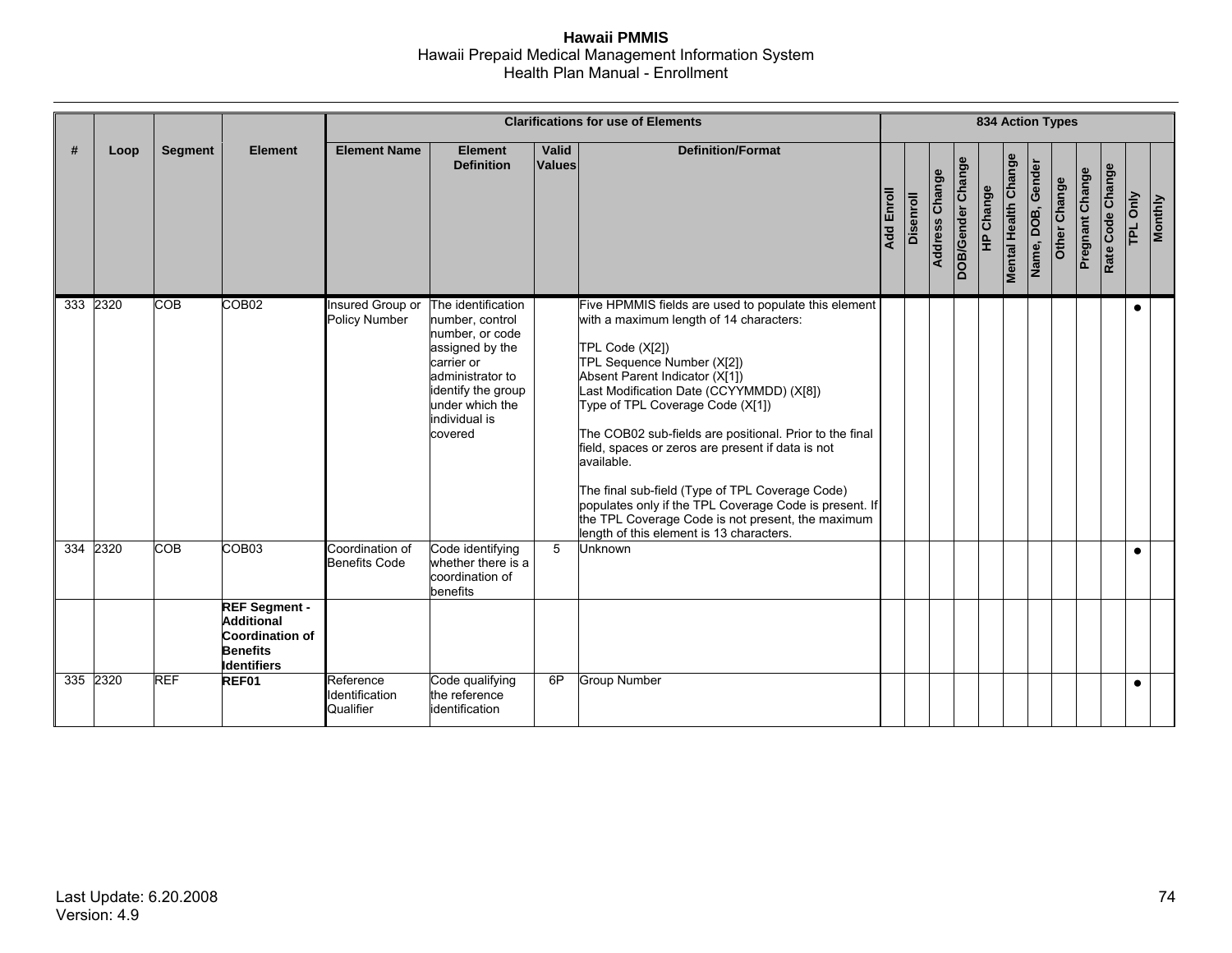|          |      |                |                                                                                        | <b>Clarifications for use of Elements</b>   |                                                                                                                                                                                    |                        |                                                                                                                 |            |                  | <b>834 Action Types</b> |                   |           |                             |                   |              |                 |                  |           |                |
|----------|------|----------------|----------------------------------------------------------------------------------------|---------------------------------------------|------------------------------------------------------------------------------------------------------------------------------------------------------------------------------------|------------------------|-----------------------------------------------------------------------------------------------------------------|------------|------------------|-------------------------|-------------------|-----------|-----------------------------|-------------------|--------------|-----------------|------------------|-----------|----------------|
| #        | Loop | <b>Segment</b> | <b>Element</b>                                                                         | <b>Element Name</b>                         | <b>Element</b><br><b>Definition</b>                                                                                                                                                | Valid<br><b>Values</b> | <b>Definition/Format</b>                                                                                        | Add Enroll | <b>Disenroll</b> | <b>Address Change</b>   | DOB/Gender Change | HP Change | <b>Mental Health Change</b> | Name, DOB, Gender | Other Change | Pregnant Change | Rate Code Change | TPL Only  | <b>Monthly</b> |
| 336 2320 |      | <b>REF</b>     | REF <sub>02</sub>                                                                      | Insured Group or<br><b>Policy Number</b>    | The identification<br>number, control<br>number, or code<br>assigned by the<br>carrier or<br>administrator to<br>identify the group<br>under which the<br>individual is<br>covered |                        | TPL Policy Number (X[15])                                                                                       |            |                  |                         |                   |           |                             |                   |              |                 |                  | $\bullet$ |                |
|          |      |                | N1 Segment -<br>Other Insurance<br><b>Company Name</b>                                 |                                             |                                                                                                                                                                                    |                        |                                                                                                                 |            |                  |                         |                   |           |                             |                   |              |                 |                  |           |                |
| 339      | 2320 | N <sub>1</sub> | N <sub>101</sub>                                                                       | <b>Entity Identifier</b><br>Code            | Code identifying<br>an organizational<br>entity, a physical<br>location, property<br>or an individual                                                                              | $\overline{z}$         | Insurer                                                                                                         |            |                  |                         |                   |           |                             |                   |              |                 |                  | $\bullet$ |                |
| 340 2320 |      | N1             | N102                                                                                   | <b>Insurer Name</b>                         | nsurer Name                                                                                                                                                                        |                        | Descriptive Name of the TPL Carrier                                                                             |            |                  |                         |                   |           |                             |                   |              |                 |                  | $\bullet$ |                |
|          |      |                | <b>DTP Segment -</b><br>Coordination of<br><b>Benefits</b><br><b>Eligibility Dates</b> |                                             |                                                                                                                                                                                    |                        |                                                                                                                 |            |                  |                         |                   |           |                             |                   |              |                 |                  |           |                |
| 345 2320 |      | <b>DTP</b>     | DTP01                                                                                  | Date Time<br>Qualifier                      | Code specifying<br>the type of date or<br>time or both date<br>and time                                                                                                            | 344                    | Begin Date for Other Insurance Coverage                                                                         |            |                  |                         |                   |           |                             |                   |              |                 |                  | $\bullet$ |                |
| 346      | 2320 | <b>DTP</b>     | DTP02                                                                                  | Date Time Period<br><b>Format Qualifier</b> | Code indicating<br>the date format.<br>time format, or<br>date and time<br>format                                                                                                  | D <sub>8</sub>         | Used when DTP01 above is populated.                                                                             |            |                  |                         |                   |           |                             |                   |              |                 |                  | $\bullet$ |                |
| 347 2320 |      | <b>DTP</b>     | DTP03                                                                                  | Coordination of<br><b>Benefits Date</b>     | The dates of<br>eligibility for<br>coordination of<br>benefits                                                                                                                     |                        | Begin Date for Other Insurance Coverage. Date<br>expressed in format CCYYMMDD.<br>Used when DTP01 above is 344. |            |                  |                         |                   |           |                             |                   |              |                 |                  | $\bullet$ |                |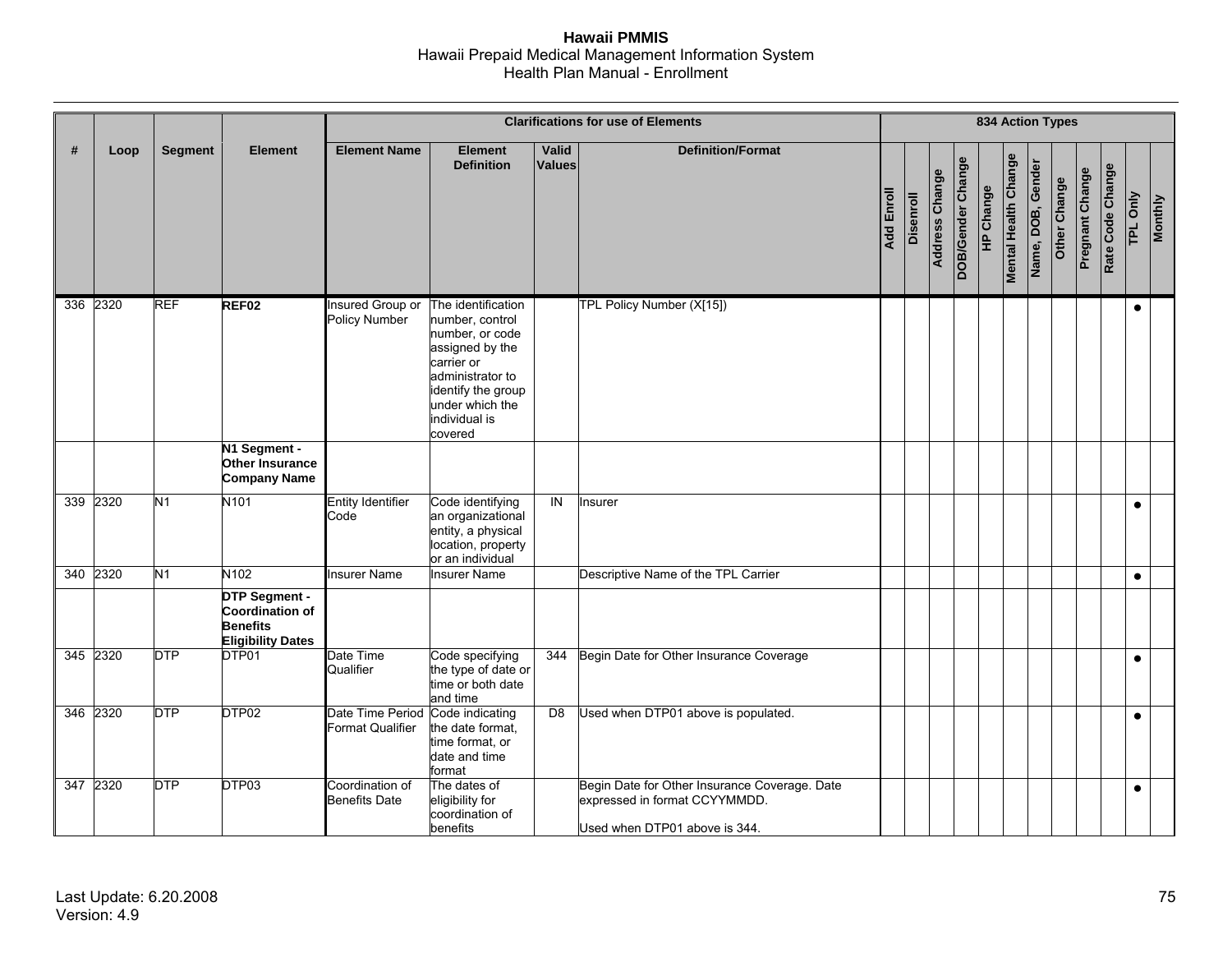|          |      |                |                                                                                               |                                                             |                                                                                                               |                        | <b>Clarifications for use of Elements</b>                                                                     |                   |           |                       |                   |           |                             |                   | <b>834 Action Types</b> |                        |                  |                |                |
|----------|------|----------------|-----------------------------------------------------------------------------------------------|-------------------------------------------------------------|---------------------------------------------------------------------------------------------------------------|------------------------|---------------------------------------------------------------------------------------------------------------|-------------------|-----------|-----------------------|-------------------|-----------|-----------------------------|-------------------|-------------------------|------------------------|------------------|----------------|----------------|
| #        | Loop | <b>Segment</b> | <b>Element</b>                                                                                | <b>Element Name</b>                                         | <b>Element</b><br><b>Definition</b>                                                                           | Valid<br><b>Values</b> | <b>Definition/Format</b>                                                                                      | <b>Add Enroll</b> | Disenroll | <b>Address Change</b> | DOB/Gender Change | HP Change | <b>Mental Health Change</b> | Name, DOB, Gender | Other Change            | <b>Pregnant Change</b> | Rate Code Change | $\overline{P}$ | <b>Monthly</b> |
|          |      |                | <b>DTP Segment -</b><br><b>Coordination of</b><br><b>Benefits</b><br><b>Eligibility Dates</b> |                                                             |                                                                                                               |                        |                                                                                                               |                   |           |                       |                   |           |                             |                   |                         |                        |                  |                |                |
| 348 2320 |      | <b>DTP</b>     | DTP01                                                                                         | Date Time<br>Qualifier                                      | Code specifying<br>the type of date or<br>time or both date<br>and time                                       | 345                    | End Date for Other Insurance Coverage                                                                         |                   |           |                       |                   |           |                             |                   |                         |                        |                  |                |                |
| 349      | 2320 | <b>DTP</b>     | DTP02                                                                                         | Date Time Period Code indicating<br><b>Format Qualifier</b> | the date format.<br>time format, or<br>date and time<br>format                                                | D <sub>8</sub>         | Date expressed in format CCYYMMDD.<br>Used when DTP01 above is populated.                                     |                   |           |                       |                   |           |                             |                   |                         |                        |                  |                |                |
| 350      | 2320 | <b>DTP</b>     | DTP03                                                                                         | Coordination of<br><b>Benefits Date</b>                     | The dates of<br>eligibility for<br>coordination of<br>benefits                                                |                        | End Date for Other Insurance Coverage. Used when<br>DTP01 above is 345.<br>Date expressed in format CCYYMMDD. |                   |           |                       |                   |           |                             |                   |                         |                        |                  | $\bullet$      |                |
|          |      |                | <b>SE Segment -</b><br><b>Transaction Set</b><br><b>Trailer</b>                               |                                                             |                                                                                                               |                        |                                                                                                               |                   |           |                       |                   |           |                             |                   |                         |                        |                  |                |                |
| 507 N/A  |      | <b>SE</b>      | <b>SE01</b>                                                                                   | <b>Transaction</b><br>Segment Count                         | A tally of all<br>segments<br>between the ST<br>and the SE<br>segments<br>including the ST<br>and SE segments |                        | Count of all segments between the ST and SE<br>Segments, including the ST and SE Segments.                    | $\bullet$         | $\bullet$ | $\bullet$             | $\bullet$         | $\bullet$ | $\bullet$                   | $\bullet$         | $\bullet$               | $\bullet$              | $\bullet$        | $\bullet$      | $\bullet$      |
| 508      | N/A  | <b>SE</b>      | <b>SE02</b>                                                                                   | <b>Transaction Set</b><br><b>Control Number</b>             | The unique<br>identification<br>number within a<br>transaction set                                            |                        | This number is the same number that is in data<br>element ST02.<br>Format is numeric from one to ten digits.  | $\bullet$         | $\bullet$ | $\bullet$             | $\bullet$         | $\bullet$ | $\bullet$                   | $\bullet$         | $\bullet$               | $\bullet$              | $\bullet$        |                |                |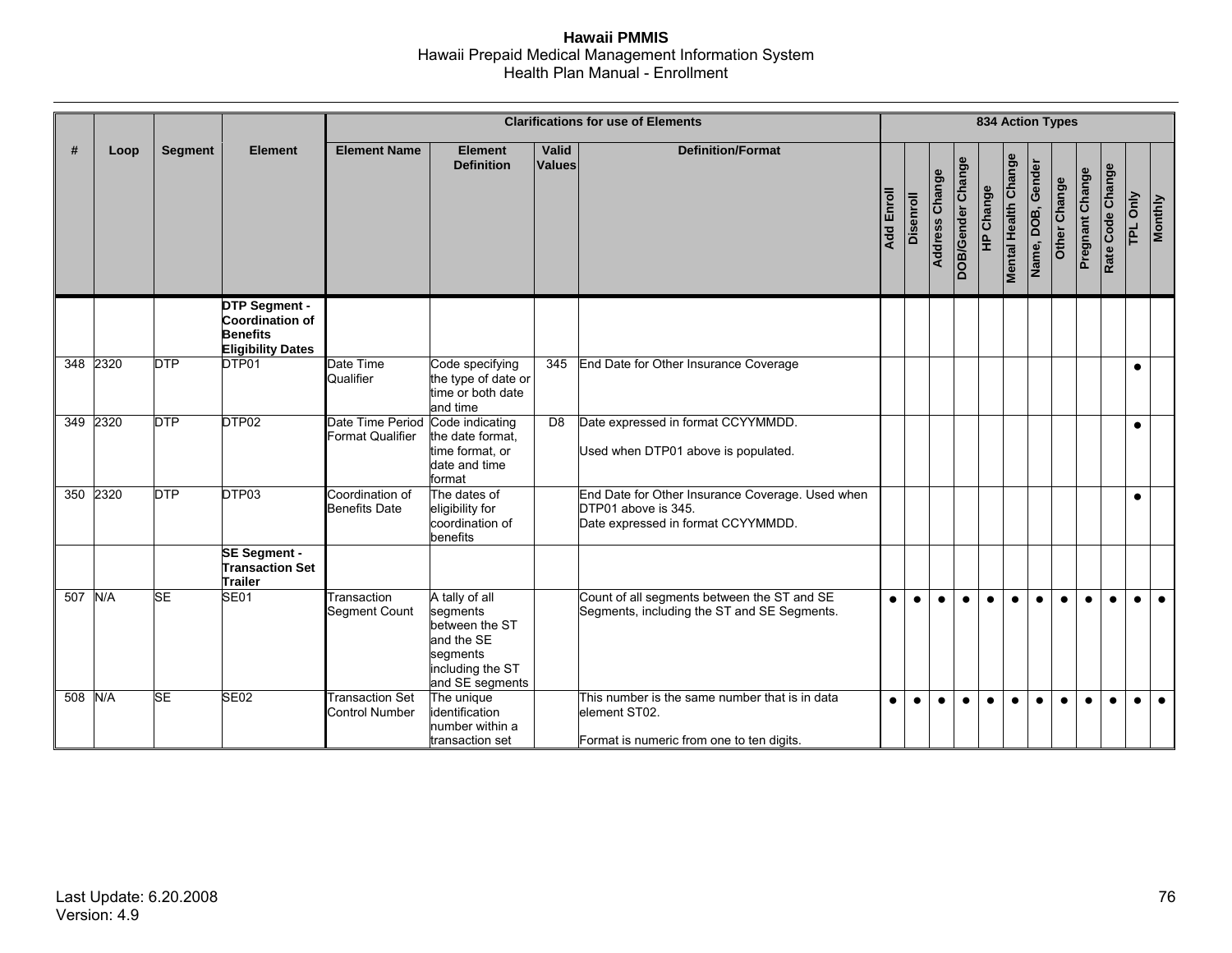## 5.3 820 Capitation Transaction Specifications

## 5.3.1 Overview

The purpose of these Transaction Specifications is to identify the data elements used in the 820 Capitation Transaction so that health plans and other entities that receive 820 Transactions from Med-QUEST are able to understand and process transaction data. The monthly 820 Transaction does not include or accompany the actual capitation payments. It serves as a detailed capitation remittance advice that shows capitation payments and adjustments for each member, as well as payments and adjustments that are not member specific. The 820 Transaction represents the financial aspect of the proprietary Daily and Monthly Roster Files.

Affiliated Computer Services (ACS), the Med-QUEST Fiscal Agent implements Agency policy by making monthly capitation payments to health plans and other entities paid on a per member or per recipient basis. For most capitated entities, the monthly 820 reflects the data used to create 834 Enrollment Transactions, both monthly and daily. It also includes memberlevel adjustments that result from the mass adjustment process (i.e., adjustments that result from retroactive changes to capitation rates). There may be the possibility that entities could receive 820s without 834s. In these situations, the 820 Transactions serve as payment rosters for eligible recipients.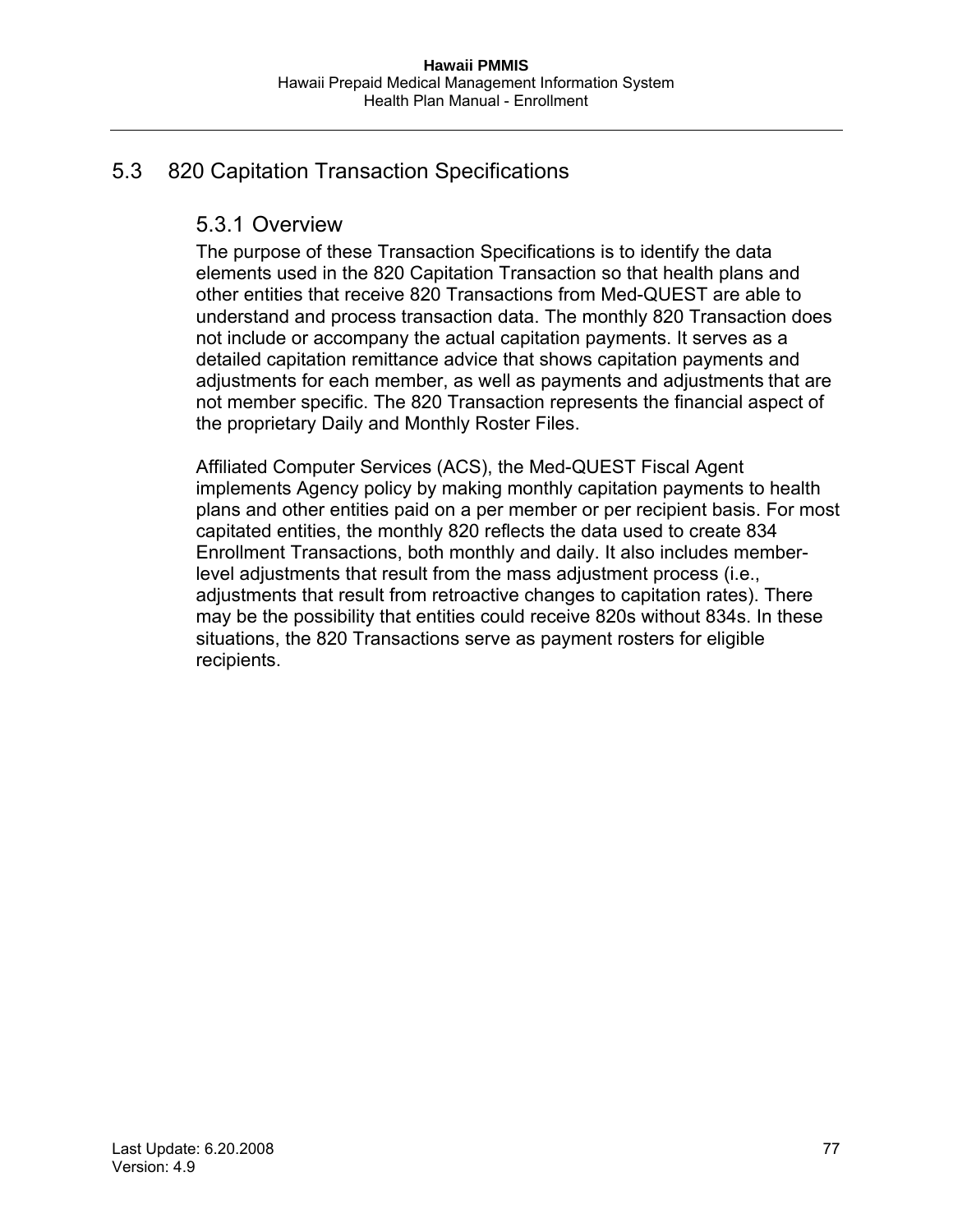## 5.3.2 Transaction Specifications Table

820 Capitation Transaction Specifications for individual data elements are shown in the table beginning on the next page. Definitions of table columns follow:

### Loop ID

The Implementation Guide's identifier for a data loop within a transaction.

### Segment ID

The Implementation Guide's identifier for a data segment within a loop.

### Element ID

The Implementation Guide's identifier for a data element within a segment.

### Element Name

A data element name as shown in the Implementation Guide. When the industry name differs from the Data Element Dictionary name, the more descriptive industry name is used.

### Element Definition

How the data element is defined in the Implementation Guide.

### Valid Values

Data element values listed in the Implementation Guide that are used by Med-QUEST.

## Definition/Format

Definitions of valid values used by Med-QUEST and additional information about Med-QUEST data element requirements.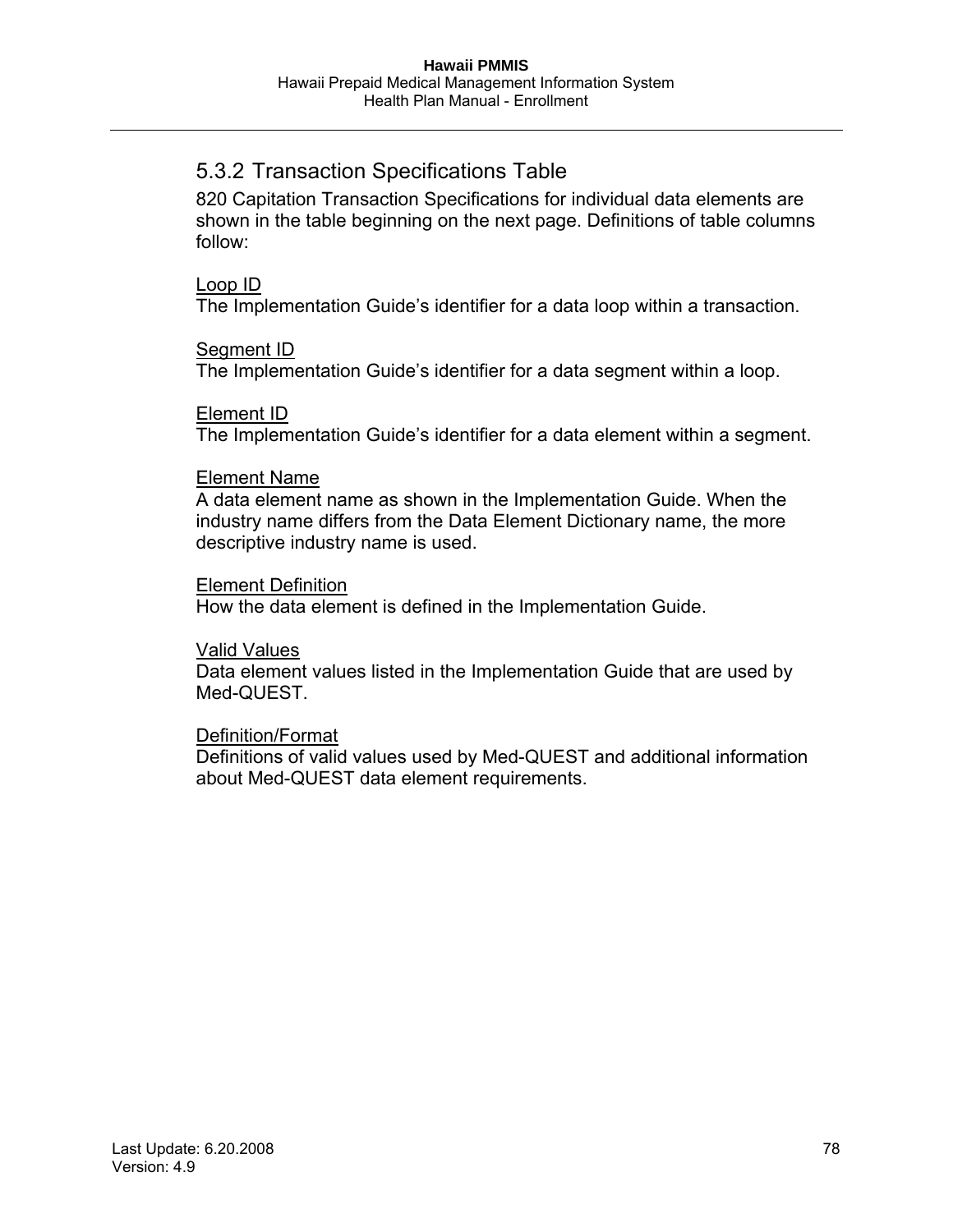|                               |            |                | 820 CAPITATION TRANSACTION SPECIFICATIONS |                                                          |                    |                                                              |
|-------------------------------|------------|----------------|-------------------------------------------|----------------------------------------------------------|--------------------|--------------------------------------------------------------|
| Loop ID                       | Seg        | <b>Element</b> | <b>Element Name</b>                       | <b>Element Definition</b>                                | <b>Valid Value</b> | <b>Definition/Format</b>                                     |
|                               | ID         | ID             |                                           |                                                          |                    |                                                              |
| <b>Transaction Set Header</b> |            |                |                                           |                                                          |                    |                                                              |
| N/A                           | <b>ST</b>  | <b>ST01</b>    | <b>Transaction Set</b>                    | Code uniquely identifying a                              | 820                | <b>Transaction Set Number</b>                                |
|                               |            |                | <b>Identifier Code</b>                    | <b>Transaction Set</b>                                   |                    |                                                              |
| N/A                           | <b>ST</b>  | <b>ST02</b>    | <b>Transaction Set</b>                    | The unique identification number                         |                    | A unique Transaction Number assigned by Med-QUEST. The       |
|                               |            |                | <b>Control Number</b>                     | within a transaction set                                 |                    | value of this element must be the same as that of the SE02   |
|                               |            |                |                                           |                                                          |                    | element at the end of the transaction.                       |
| <b>Financial Information</b>  |            |                |                                           |                                                          |                    |                                                              |
| N/A                           | <b>BPR</b> | BPR01          | Transaction                               | This code designates whether and                         | U                  | Remittance Information Only                                  |
|                               |            |                | <b>Handling Code</b>                      | how the money and remittance                             |                    |                                                              |
|                               |            |                |                                           | information are processed                                |                    |                                                              |
| N/A                           | <b>BPR</b> | BPR02          | <b>Total Premium</b>                      | The total premium payment for this                       |                    | The total payment amount on the 820 Transaction. This amount |
|                               |            |                | Payment Amount                            | batch or transaction                                     |                    | is the sum of the amounts in the RMR04 Detail Premium        |
|                               |            |                |                                           |                                                          |                    | Payment Amount elements in the 2000A and/or 2000B Loops. It  |
|                               |            |                |                                           |                                                          |                    | must also equal the amount of the health plan payment.       |
| N/A                           | <b>BPR</b> | BPR03          |                                           | Credit or Debit Flag Code indicating whether amount is a | $\mathsf{C}$       | Credit                                                       |
|                               |            |                | Code                                      | credit or debit                                          |                    |                                                              |
|                               |            |                |                                           |                                                          |                    | Negative dollar amounts are made with the Credit Flag by     |
|                               |            |                |                                           |                                                          |                    | assigning a negative value to BPR02.                         |
| N/A                           | <b>BPR</b> | BPR04          | Payment Method                            | Code identifying the method for the                      | <b>ACH</b>         | <b>Automated Clearing House</b>                              |
|                               |            |                | Code                                      | movement of payment instructions                         | <b>CHK</b>         | <b>Check</b>                                                 |
|                               |            |                |                                           |                                                          | <b>FWT</b>         | Wire Transfer                                                |
| N/A                           | <b>BPR</b> | BPR05          | <b>Payment Format</b>                     | Type of format chosen to send                            | <b>CCP</b>         | Concentration/Addenda plus Disbursement                      |
|                               |            |                | Code                                      | payment                                                  |                    |                                                              |
|                               |            |                |                                           |                                                          |                    | Used only with "ACH" of "FWT" networks.                      |
|                               |            |                |                                           |                                                          |                    | This element is blank when BPR04 = CHK                       |
| N/A                           | <b>BPR</b> | BPR06          | Depository                                | Code identifying the type of                             | 01                 | ABA (9-digit Transit Routing Number including check digits)  |
|                               |            |                | <b>Financial Institution</b>              | identification number of Depository                      |                    | originating the transaction when BPR04 is "ACH" or "FWT".    |
|                               |            |                | (DFI) Identification                      | Financial Institution (DFI)                              |                    |                                                              |
|                               |            |                | Number Qualifier                          |                                                          |                    | This element is blank when BPR04 = CHK                       |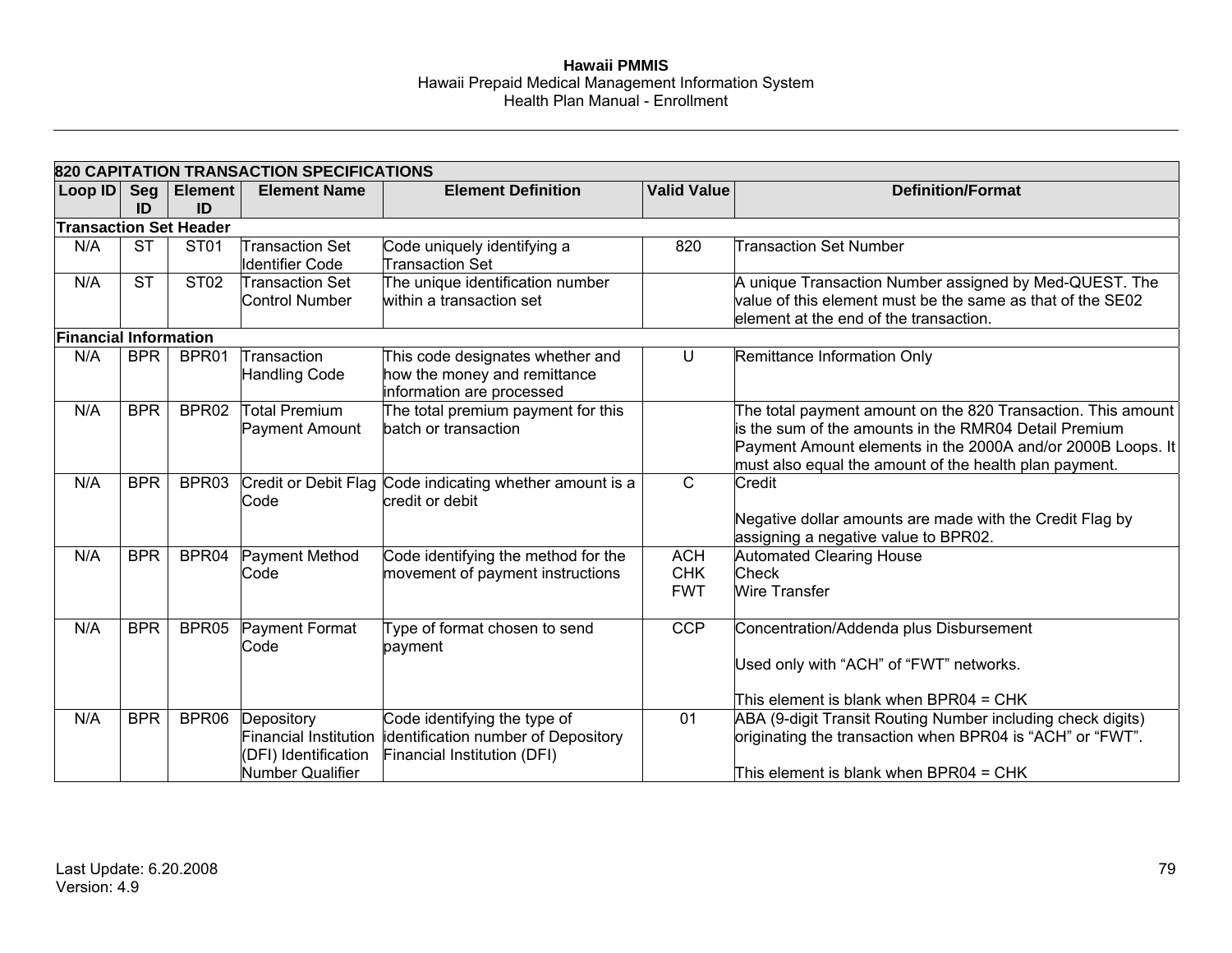|         |            |                      | 820 CAPITATION TRANSACTION SPECIFICATIONS                           |                                                                                                                          |                    |                                                                                                                                                                                                  |
|---------|------------|----------------------|---------------------------------------------------------------------|--------------------------------------------------------------------------------------------------------------------------|--------------------|--------------------------------------------------------------------------------------------------------------------------------------------------------------------------------------------------|
| Loop ID | Seg<br>ID  | <b>Element</b><br>ID | <b>Element Name</b>                                                 | <b>Element Definition</b>                                                                                                | <b>Valid Value</b> | <b>Definition/Format</b>                                                                                                                                                                         |
| N/A     | <b>BPR</b> | BPR07                | Originating<br>Depository<br>(DFI) Identifier                       | Number identifying the financial<br>institution originating the transaction<br>Financial Institution  in an ACH network  |                    | ABA number of the financial institution originating the<br>transaction when BPR04 is "ACH" or "FWT".<br>This element is blank when BPR04 = CHK                                                   |
| N/A     | <b>BPR</b> | BPR08                | <b>Account Number</b><br>Qualifier                                  | Code indicating the type of account                                                                                      | $\overline{DA}$    | When BPR04 is "ACH" or "FWT".<br>This element is blank when BPR04 = CHK                                                                                                                          |
| N/A     | <b>BPR</b> | BPR09                | Sender Bank<br><b>Account Number</b>                                | The sender's bank account number<br>at the Originating Depository<br>Financial Institution                               |                    | Bank Account Number of the financial institution originating the<br>transaction when BPR04 is "ACH" or "FWT".<br>This element is blank when BPR04 = CHK                                          |
| N/A     | <b>BPR</b> | BPR10                | Originating                                                         | A unique identifier designating the<br>Company Identifier company originating the transaction                            |                    | 1996001089 The DHS/Med-QUEST Federal Tax ID Number preceded by the<br>number "1".<br>For the organization originating the transaction.                                                           |
| N/A     | <b>BPR</b> |                      | BPR12 Depository<br>(DFI) Identification<br><b>Number Qualifier</b> | Code identifying the type of<br>Financial Institution identification number of Depository<br>Financial Institution (DFI) | $\overline{01}$    | ABA (9-digit Transit Routing Number including check digits) of<br>the financial institution receiving the transaction when BPR04 is<br>"ACH" of "FWT".<br>This element is blank when BPR04 = CHK |
| N/A     | <b>BPR</b> | BPR13                | Receiving<br>Depository<br>(DFI) Identifier                         | Number identifying the financial<br>institution receiving the transaction<br>Financial Institution from an ACH network   |                    | ABA number of the financial institution receiving the transaction<br>when BPR04 is "ACH" or "FWT".<br>This element is blank when BPR04 = CHK                                                     |
| N/A     | <b>BPR</b> | BPR <sub>14</sub>    | <b>Account Number</b><br>Qualifier                                  | Code indicating the type of account                                                                                      | <b>DA</b>          | When BPR04 is "ACH" or "FWT".<br>This element is blank when BPR04 = CHK                                                                                                                          |
| N/A     | <b>BPR</b> | BPR <sub>15</sub>    | Receiver Bank<br><b>Account Number</b>                              | The receiver's bank account number<br>at the Receiving Depository Financial<br>Institution                               |                    | Bank Account Number of the financial institution receiving the<br>transaction when BPR04 is "ACH" or "FWT".<br>This element is blank when BPR04 = CHK                                            |
| N/A     | <b>BPR</b> | BPR <sub>16</sub>    | <b>Effective Date</b>                                               | Check Issue or EFT Date the check was issued or the<br>electronic funds transfer (EFT)<br>effective date                 |                    | Date that the check was issued or that Med-QUEST intends the<br>transaction to be settled                                                                                                        |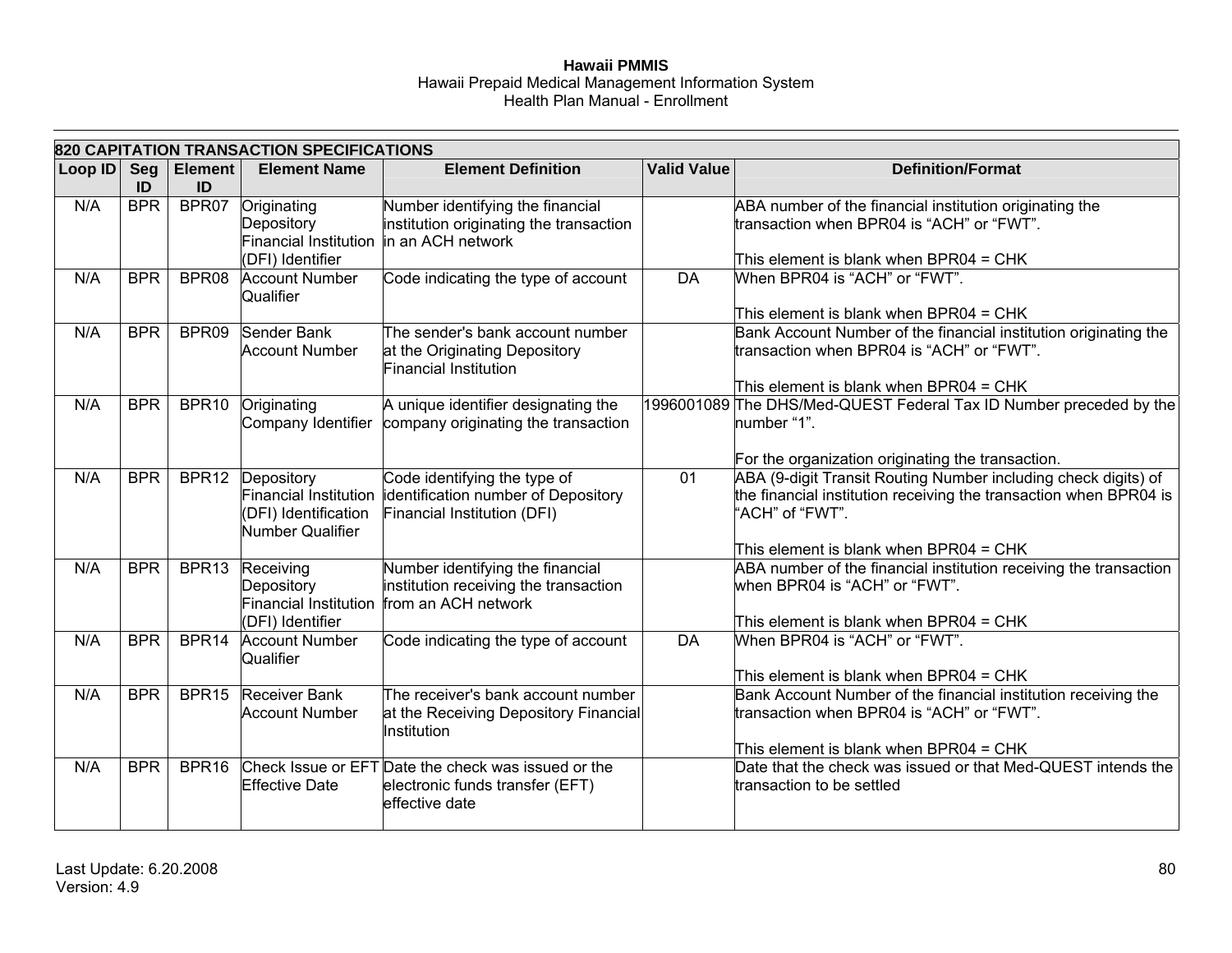|                          |            |                      | 820 CAPITATION TRANSACTION SPECIFICATIONS   |                                                                                                                                                                                       |                    |                                                                                                                                                                                                                                                  |
|--------------------------|------------|----------------------|---------------------------------------------|---------------------------------------------------------------------------------------------------------------------------------------------------------------------------------------|--------------------|--------------------------------------------------------------------------------------------------------------------------------------------------------------------------------------------------------------------------------------------------|
| Loop ID                  | Seg<br>ID  | <b>Element</b><br>ID | <b>Element Name</b>                         | <b>Element Definition</b>                                                                                                                                                             | <b>Valid Value</b> | <b>Definition/Format</b>                                                                                                                                                                                                                         |
| <b>Reassociation Key</b> |            |                      |                                             |                                                                                                                                                                                       |                    |                                                                                                                                                                                                                                                  |
| N/A                      | <b>TRN</b> | TRN01                | Trace Type Code                             | Code identifying the type of<br>reassociation which needs to be<br>performed                                                                                                          | 3                  | Financial Reassociation Trace Number. The payment and<br>remittance information have been separated and need to be<br>reassociated by the receiver.                                                                                              |
| N/A                      | <b>TRN</b> | TRN02                | Number                                      | Check or EFT Trace Check number or Electronic Funds<br>Transfer (EFT) number that is unique<br>within the sender/receiver<br>relationship                                             |                    | Check Number or Trace Number (for electronic funds transfers)                                                                                                                                                                                    |
| N/A                      | <b>TRN</b> | TRN03                | Originating<br>Company Identifier           | A unique identifier designating the<br>company originating the transaction                                                                                                            |                    | 1996001089 The DHS/Med-QUEST Federal Tax ID Number preceded by the<br>number "1".                                                                                                                                                                |
|                          |            |                      | <b>Premium Receivers Identification Key</b> |                                                                                                                                                                                       |                    | For the organization originating the transaction.                                                                                                                                                                                                |
| N/A                      | <b>REF</b> | REF01                | Reference                                   | Code qualifying the reference                                                                                                                                                         | 14                 | <b>Master Account Number</b>                                                                                                                                                                                                                     |
|                          |            |                      | Identification<br>Qualifier                 | identification                                                                                                                                                                        |                    |                                                                                                                                                                                                                                                  |
| N/A                      | <b>REF</b> | REF02                | Premium Receiver                            | The key or reference number used<br>Reference Identifier by the premium receiver to designate<br>to which plan, invoice, or account<br>number the premium payment is to<br>be applied |                    | Med-QUEST Health Plan ID                                                                                                                                                                                                                         |
| <b>Coverage Period</b>   |            |                      |                                             |                                                                                                                                                                                       |                    |                                                                                                                                                                                                                                                  |
| N/A                      | <b>DTM</b> | DTM01                |                                             | Date Time Qualifier Code specifying the type of date or<br>time or both date and time                                                                                                 | 582                | Report period<br>This segment has the Start and End Dates associated with the<br>covered period paid by this 820 Transaction. The begin date is<br>the earliest payment date affected and the end date the last day<br>of the pre-payment month. |
| N/A                      | <b>DTM</b> | DTM05                | Date Time Period<br><b>Format Qualifier</b> | Code indicating the date format, time<br>format, or date and time format                                                                                                              | RD <sub>8</sub>    | Range of dates                                                                                                                                                                                                                                   |
| N/A                      | <b>DTM</b> | DTM06                | Coverage Period                             | The coverage period associated with<br>this premium payment                                                                                                                           |                    | Payment From/Payment Thru Dates expressed in format<br>CCYYMMDD – CCYYMMDD.                                                                                                                                                                      |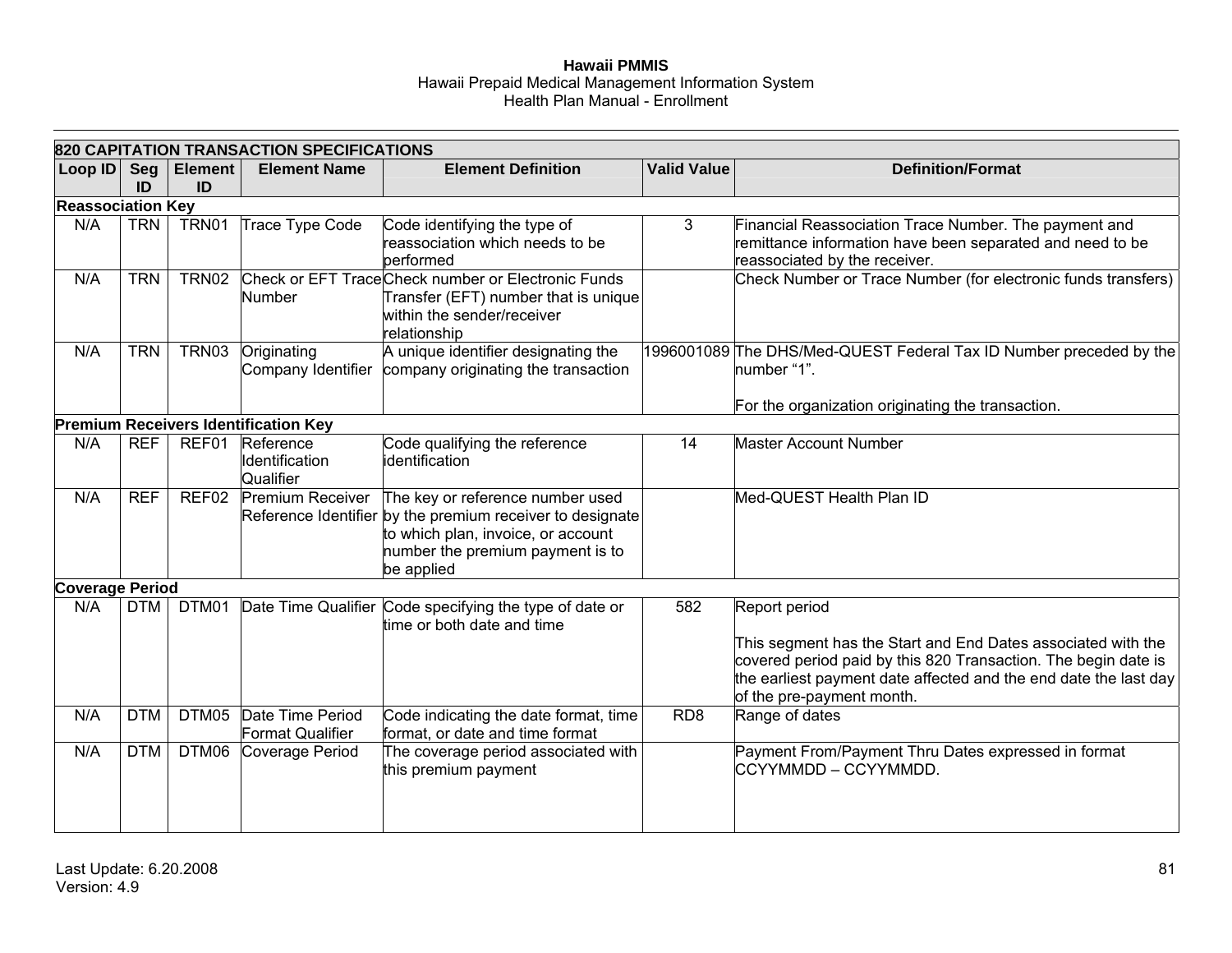|                             |                  |                                   | 820 CAPITATION TRANSACTION SPECIFICATIONS            |                                                                                                                                                         |                    |                                             |
|-----------------------------|------------------|-----------------------------------|------------------------------------------------------|---------------------------------------------------------------------------------------------------------------------------------------------------------|--------------------|---------------------------------------------|
| Loop ID                     | <b>Seg</b><br>ID | <b>Element</b><br>ID              | <b>Element Name</b>                                  | <b>Element Definition</b>                                                                                                                               | <b>Valid Value</b> | <b>Definition/Format</b>                    |
|                             |                  | <b>Premium Receiver's Name</b>    |                                                      |                                                                                                                                                         |                    |                                             |
| 1000A                       | N <sub>1</sub>   | N101                              | <b>Entity Identifier</b><br>Code                     | Code identifying an organizational<br>entity, a physical location, property or<br>an individual                                                         | PE                 | Payee                                       |
| 1000A                       | N <sub>1</sub>   | N102                              | Information<br>Receiver Last or                      | The name of the organization or last<br>name of the individual that expects to<br>Organization Name receive information or is receiving<br>linformation |                    | Health Plan Name                            |
| 1000A                       | N <sub>1</sub>   | N103                              | <b>Identification Code</b><br>Qualifier              | Code designating the system/method<br>of code structure used for<br><b>Identification Code</b>                                                          | F <sub>1</sub>     | Federal Taxpayer ID Number                  |
| 1000A                       | N <sub>1</sub>   | N104                              | Receiver Identifier                                  | Number identifying the organization<br>receiving the payment                                                                                            |                    | Health Plan Tax ID Number                   |
|                             |                  | <b>Premium Receiver's Address</b> |                                                      |                                                                                                                                                         |                    |                                             |
| 1000A                       | N3               | N301                              | <b>Receiver Address</b><br>Line                      | The receiver's address line                                                                                                                             |                    | Health Plan or Agency Street Address Line 1 |
|                             |                  |                                   | Premium Receiver's City, State, Zip                  |                                                                                                                                                         |                    |                                             |
| 1000A                       | N <sub>4</sub>   | N401                              | Information<br>Receiver City Name Receiver's address | The City Name of the Information                                                                                                                        |                    | Health Plan or Agency City                  |
| 1000A                       | N <sub>4</sub>   | N402                              | Information<br><b>Receiver State</b><br>Code         | The State Postal Code of the<br>Information Receiver's address                                                                                          |                    | Health Plan or Agency State                 |
| 1000A                       | N <sub>4</sub>   | N403                              | Information<br>Receiver Postal<br>Zone or ZIP Code   | The Zip Code of the Information<br>Receiver's address                                                                                                   |                    | Health Plan or Agency Zip Code              |
| <b>Premium Payer's Name</b> |                  |                                   |                                                      |                                                                                                                                                         |                    |                                             |
| 1000B                       | N <sub>1</sub>   | N <sub>101</sub>                  | Entity Identifier<br>Code                            | Code identifying an organizational<br>entity, a physical location, property or<br>an individual                                                         | <b>PR</b>          | Payer                                       |
| 1000B                       | N <sub>1</sub>   | N102                              | Premium Payer<br>Name                                | Name identifying the organization<br>remitting the payment                                                                                              | MED-<br>QUEST      | Name of organization making the payment.    |
| 1000B                       | N <sub>1</sub>   | N103                              | Identification Code<br>Qualifier                     | Code designating the system/method<br>of code structure used for<br><b>Identification Code</b>                                                          | F <sub>1</sub>     | Federal Taxpayer ID Number                  |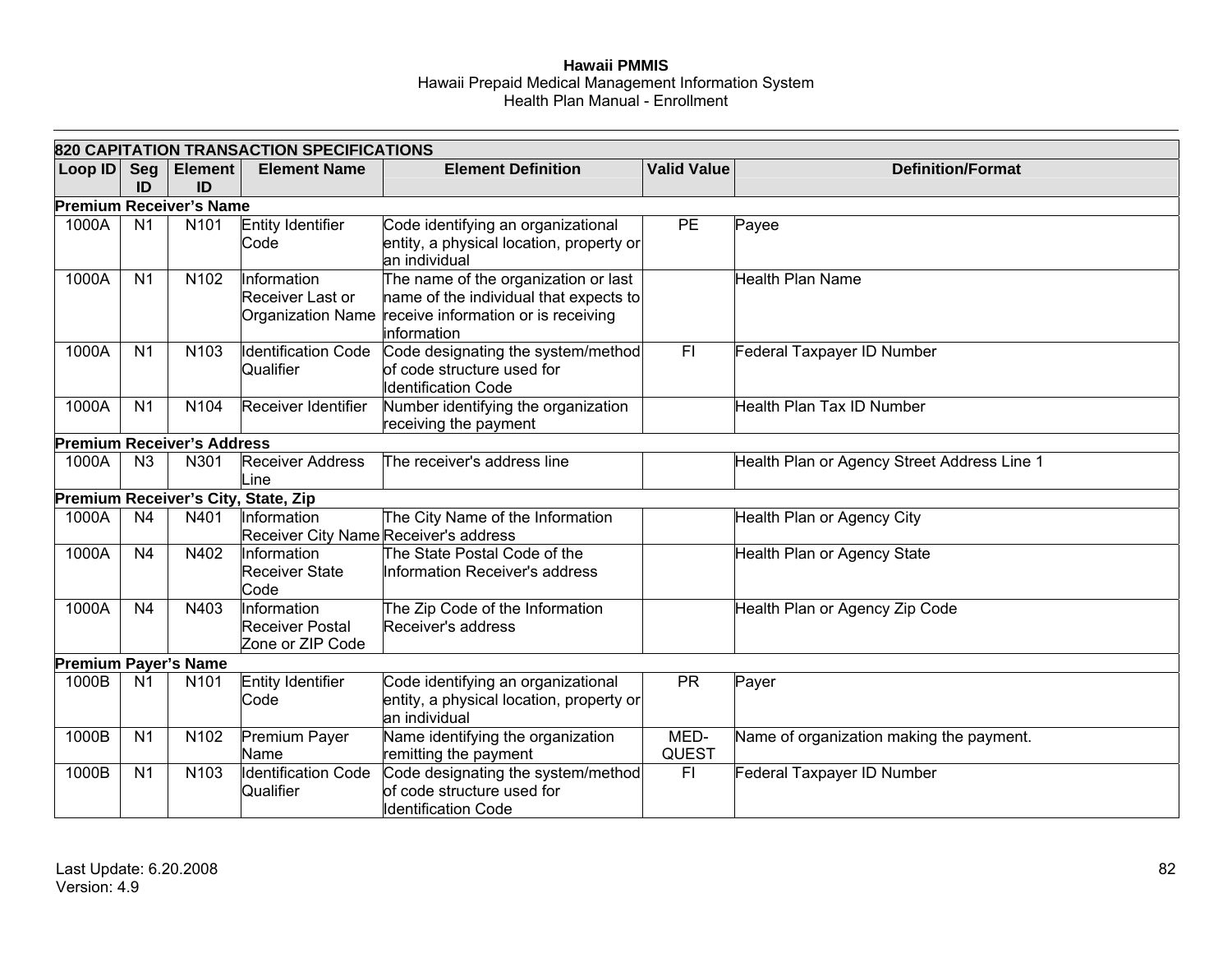|         |                  |                                  | 820 CAPITATION TRANSACTION SPECIFICATIONS      |                                                                                                  |                    |                                                                                                                                                                                                                                                                                                                     |
|---------|------------------|----------------------------------|------------------------------------------------|--------------------------------------------------------------------------------------------------|--------------------|---------------------------------------------------------------------------------------------------------------------------------------------------------------------------------------------------------------------------------------------------------------------------------------------------------------------|
| Loop ID | <b>Seg</b><br>ID | <b>Element</b><br>ID             | <b>Element Name</b>                            | <b>Element Definition</b>                                                                        | <b>Valid Value</b> | <b>Definition/Format</b>                                                                                                                                                                                                                                                                                            |
| 1000B   | N <sub>1</sub>   | N104                             | Premium Payer<br>Identifier                    | Number identifying the organization<br>remitting the payment                                     |                    | 582479287 ACS Tax ID Number                                                                                                                                                                                                                                                                                         |
|         |                  | <b>Premium Payer's Address</b>   |                                                |                                                                                                  |                    |                                                                                                                                                                                                                                                                                                                     |
| 1000B   | N <sub>3</sub>   | N301                             | Premium Payer<br><b>Address Line</b>           | Address line for the premium payer's<br>address                                                  |                    | Med-QUEST Street Address Line 1                                                                                                                                                                                                                                                                                     |
| 1000B   | N3               | N302                             | <b>Premium Payer</b><br>Address Line 2         | Address line 2 for the premium<br>payer's address                                                |                    | Med-QUEST Street Address Line 2                                                                                                                                                                                                                                                                                     |
|         |                  | Premium Payer's City, State, Zip |                                                |                                                                                                  |                    |                                                                                                                                                                                                                                                                                                                     |
| 1000B   | N <sub>4</sub>   | N401                             | Name                                           | Premium Payer City The city name of the premium<br>payer's address                               |                    | Med-QUEST City                                                                                                                                                                                                                                                                                                      |
| 1000B   | N <sub>4</sub>   | N402                             | Premium Payer<br><b>State Code</b>             | State postal code of the premium<br>payer's address                                              |                    | Med-QUEST State                                                                                                                                                                                                                                                                                                     |
| 1000B   | N <sub>4</sub>   | N403                             | Premium Payer<br>Postal Zone or ZIP<br>Code    | The postal zone code of the premium<br>payer's address                                           |                    | Med-QUEST ZIP Code                                                                                                                                                                                                                                                                                                  |
|         |                  |                                  | <b>Organization Summary Remittance Details</b> |                                                                                                  |                    |                                                                                                                                                                                                                                                                                                                     |
| 2000A   | <b>ENT</b>       |                                  | ENT01 Assigned Number                          | Number assigned for differentiation<br>within a transaction set.                                 |                    | Med-QUEST uses the 2000A Organization Summary<br>Remittance Loop and the loops within it to show payment or<br>withhold amounts that are not member specific. Settlement<br>amounts, sanctions and partial payments are examples of how<br>Med-QUEST can use the 2000A Loop.                                        |
|         |                  |                                  |                                                |                                                                                                  |                    | ENT01 is a unique number for each payment line within an 820<br>Transaction. Med-QUEST begins numeration with a "1" for the<br>initial payment line of the 2000A Loop if a 2000A Loop is<br>present. Sequential numeration continues through any<br>additional 2000A lines and into 2000B lines if any are present. |
| 2000A   | <b>ENT</b>       | ENT02                            | Entity Identifier<br>Code                      | Code identifying an organizational<br>entity, a physical location, property or<br>lan individual | 2L                 | Corporation/Organization<br>Required if the 2000A Loop is present.                                                                                                                                                                                                                                                  |
| 2000A   | <b>ENT</b>       | ENT03                            | Identification Code<br>Qualifier               | Code designating the system/method<br>of code structure used for<br><b>Identification Code</b>   | $\overline{F}$     | Federal Taxpayer ID Number<br>Required if the 2000A Loop is present.                                                                                                                                                                                                                                                |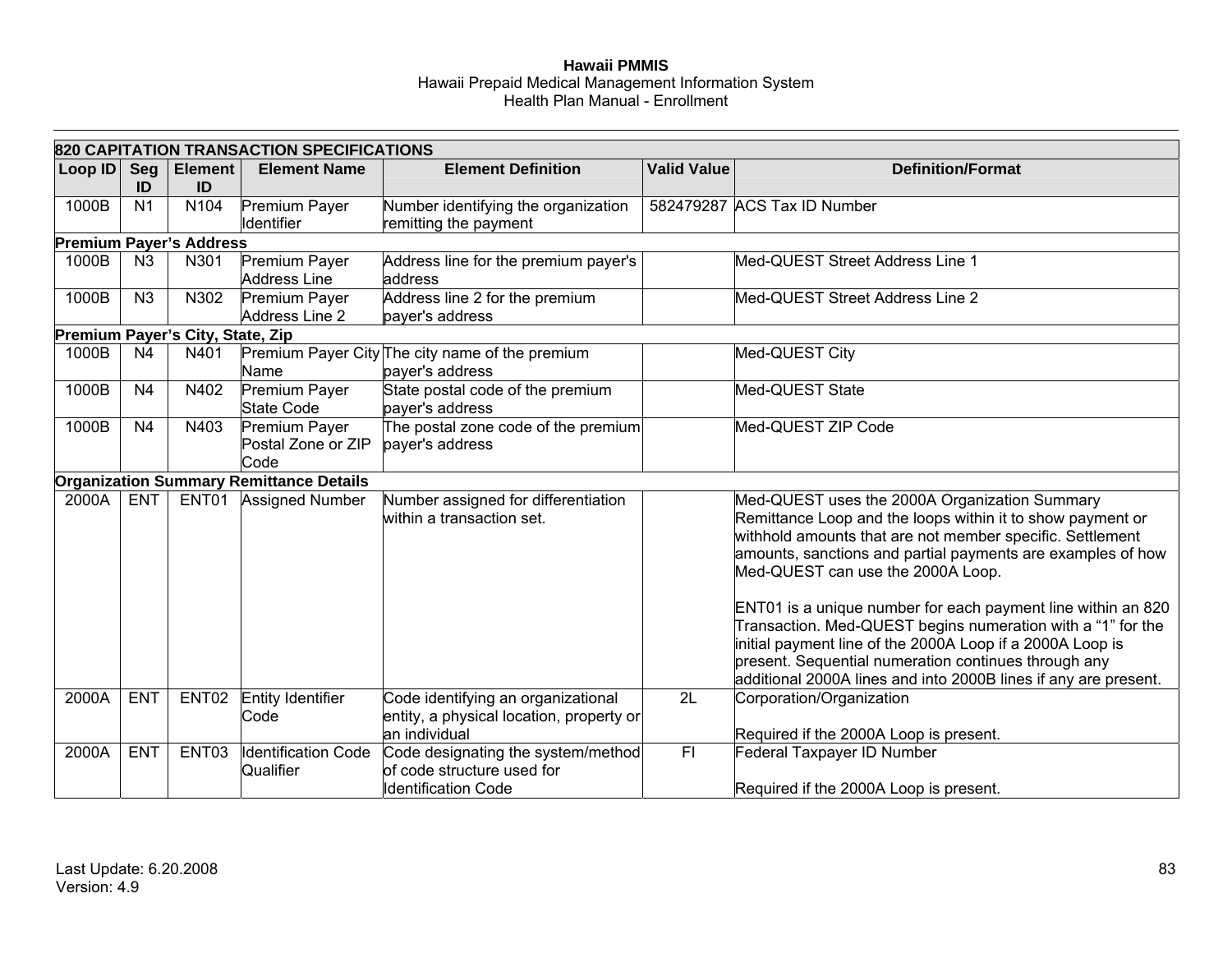|         |            |                | <b>820 CAPITATION TRANSACTION SPECIFICATIONS</b> |                                                                     |                    |                                                               |
|---------|------------|----------------|--------------------------------------------------|---------------------------------------------------------------------|--------------------|---------------------------------------------------------------|
| Loop ID | Seg        | <b>Element</b> | <b>Element Name</b>                              | <b>Element Definition</b>                                           | <b>Valid Value</b> | <b>Definition/Format</b>                                      |
|         | ID         | ID             |                                                  |                                                                     |                    |                                                               |
| 2000A   | <b>ENT</b> | ENT04          | Organization                                     | The code identifying the organization                               |                    | 996001089 DHS/Med-QUEST Federal Taxpayer ID Number            |
|         |            |                | <b>Identification Code</b>                       | providing the summary level premium                                 |                    |                                                               |
|         |            |                |                                                  | remittance                                                          |                    | Used for sanctions, negotiated settlements and other payments |
|         |            |                |                                                  |                                                                     |                    | that are not member specific. Required if the 2000A Loop is   |
|         |            |                |                                                  |                                                                     |                    | present.                                                      |
|         |            |                |                                                  | Organization Summary Remittance when ADJUSTMENT AMOUNTS are present |                    |                                                               |
| 2300A   | RMR I      | RMR01          | Reference                                        | Code qualifying the reference                                       | ΙK                 | <b>Invoice Number</b>                                         |
|         |            |                | Identification                                   | lidentification                                                     |                    |                                                               |
|         |            |                | Qualifier                                        |                                                                     |                    | Required if the 2000A Loop is present.                        |
| 2300A   | <b>RMR</b> | RMR02          | Contract, Invoice,                               | The reference number to which this                                  |                    | The number of the invoice or voucher used to make the         |
|         |            |                | Account, Group, or                               | premium payment is associated,                                      |                    | payment                                                       |
|         |            |                | Policy Number                                    | such as an account number, contract                                 |                    |                                                               |
|         |            |                |                                                  | number, invoice number, group                                       |                    | On 820 Transactions for medical health plans, the Invoice     |
|         |            |                |                                                  | number, or policy number                                            |                    | Number links payment lines to invoices issued by the ACS      |
|         |            |                |                                                  |                                                                     |                    | Financial System.                                             |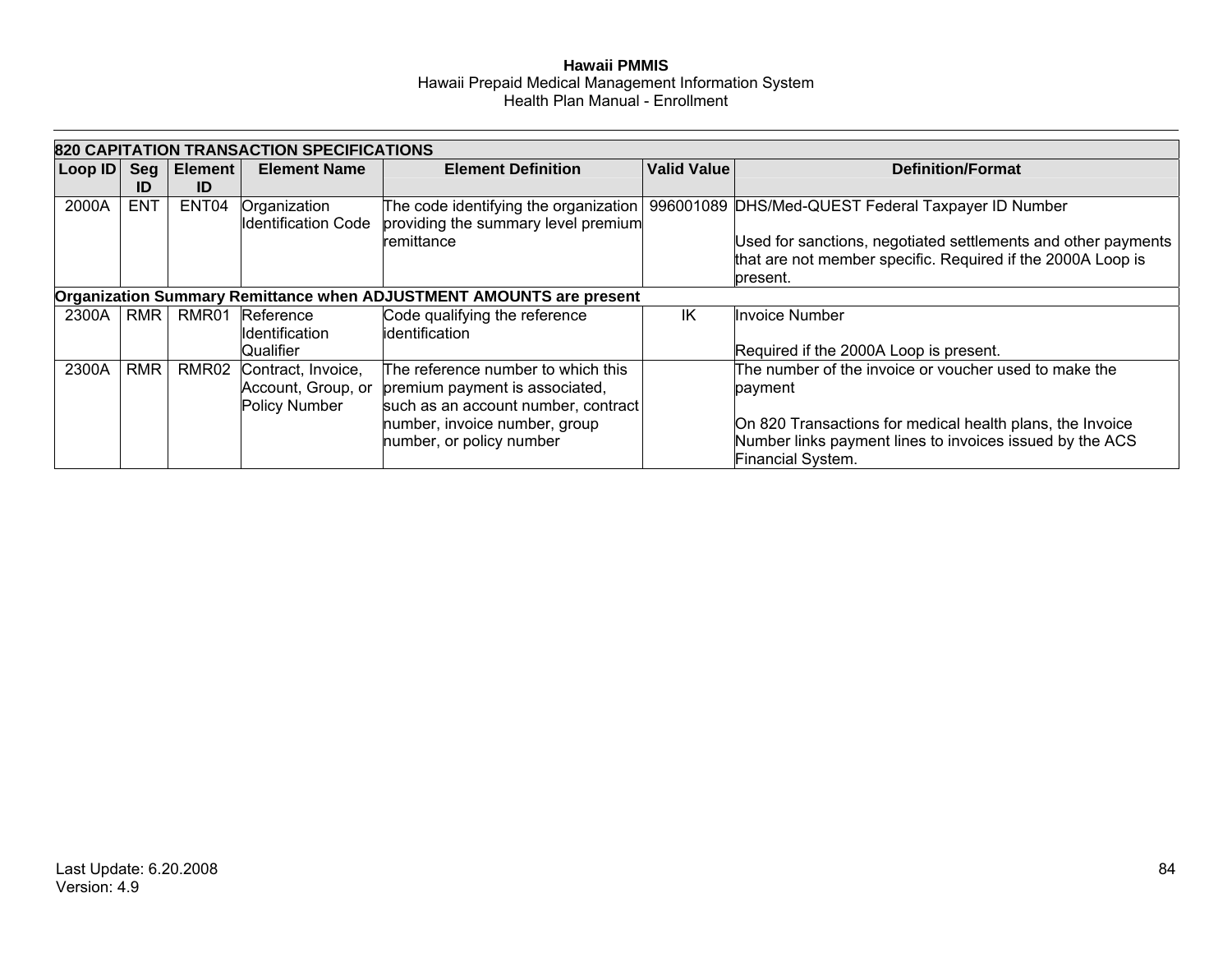|                          |                  |                      | <b>820 CAPITATION TRANSACTION SPECIFICATIONS</b> |                                                                      |                    |                                                                                                                                                                                                                                                                                                                                                                                                                                                                                                                                                                                                                                                                                                                                                                                                                                                                                                                                                                                                                                                           |
|--------------------------|------------------|----------------------|--------------------------------------------------|----------------------------------------------------------------------|--------------------|-----------------------------------------------------------------------------------------------------------------------------------------------------------------------------------------------------------------------------------------------------------------------------------------------------------------------------------------------------------------------------------------------------------------------------------------------------------------------------------------------------------------------------------------------------------------------------------------------------------------------------------------------------------------------------------------------------------------------------------------------------------------------------------------------------------------------------------------------------------------------------------------------------------------------------------------------------------------------------------------------------------------------------------------------------------|
| Loop ID                  | <b>Seg</b><br>ID | <b>Element</b><br>ID | <b>Element Name</b>                              | <b>Element Definition</b>                                            | <b>Valid Value</b> | <b>Definition/Format</b>                                                                                                                                                                                                                                                                                                                                                                                                                                                                                                                                                                                                                                                                                                                                                                                                                                                                                                                                                                                                                                  |
| 2300A                    | <b>RMR</b>       | RMR04                | Detail Premium<br>Payment Amount                 | Detailed remittance amount on the<br>transaction                     |                    | The amount of the payment (positive) or recovery (negative)<br>On partial payment RMR Segments for which the partial<br>payment is for detail payments that appear in other 2000A<br>and/or 2000B Loops, RMR04 is a negative amount that<br>represents the amount not covered by the partial payment. The<br>ADX Segment is not needed.<br>When the partial payment is for a payment amount within a<br>particular 2000A Loop, the element is the full payment amount<br>and a positive value in ADX01 is the difference between the full<br>payment amount and the partial, actual payment.<br>MQD sends some transactions with Voucher Numbers that<br>contain zero amounts. Example: When MQD sends a<br>termination that is effective on the last day of the current month,<br>the 834 contains a Voucher Number with no recoupment. This<br>lis more of a notification.<br>Similarly, when MQD sends a Rate Code Change on the last<br>daily (effective the last day of the current month), a Voucher<br>Number is included but has no dollar value. |
| <b>Summary Line Item</b> |                  |                      |                                                  |                                                                      |                    |                                                                                                                                                                                                                                                                                                                                                                                                                                                                                                                                                                                                                                                                                                                                                                                                                                                                                                                                                                                                                                                           |
| 2310A                    | IT1              | <b>IT101</b>         | Line Item Control<br>Number                      | Identifier assigned by the<br>submitter/provider to this line item   | 1                  | The 2310A and 2315A Loops are required for "HIPAA health<br>premium payments", according to the Implementation Guide.<br>Med-QUEST fills HIPAA required elements in the IT1 and SLN<br>Segments with dummy values.                                                                                                                                                                                                                                                                                                                                                                                                                                                                                                                                                                                                                                                                                                                                                                                                                                        |
| <b>Member Count</b>      |                  |                      |                                                  |                                                                      |                    |                                                                                                                                                                                                                                                                                                                                                                                                                                                                                                                                                                                                                                                                                                                                                                                                                                                                                                                                                                                                                                                           |
| 2315A                    | <b>SLN</b>       | SLN01                | Line Item Control<br><b>Number</b>               | Identifier assigned by the<br>submitter/provider to this line item   |                    | Within each payment, a sequential Line Numbers beginning<br>with 1.                                                                                                                                                                                                                                                                                                                                                                                                                                                                                                                                                                                                                                                                                                                                                                                                                                                                                                                                                                                       |
| 2315A                    | <b>SLN</b>       | SLN03                | Information Only<br>Indicator                    | An indicator that this segment is<br>informational only              | $\circ$            | Information                                                                                                                                                                                                                                                                                                                                                                                                                                                                                                                                                                                                                                                                                                                                                                                                                                                                                                                                                                                                                                               |
| 2315A                    | <b>SLN</b>       | SLN04                | <b>Head Count</b>                                | Number of members/insured under<br>this summary line item remittance | 0                  | Med-QUEST fills this required element with zero.                                                                                                                                                                                                                                                                                                                                                                                                                                                                                                                                                                                                                                                                                                                                                                                                                                                                                                                                                                                                          |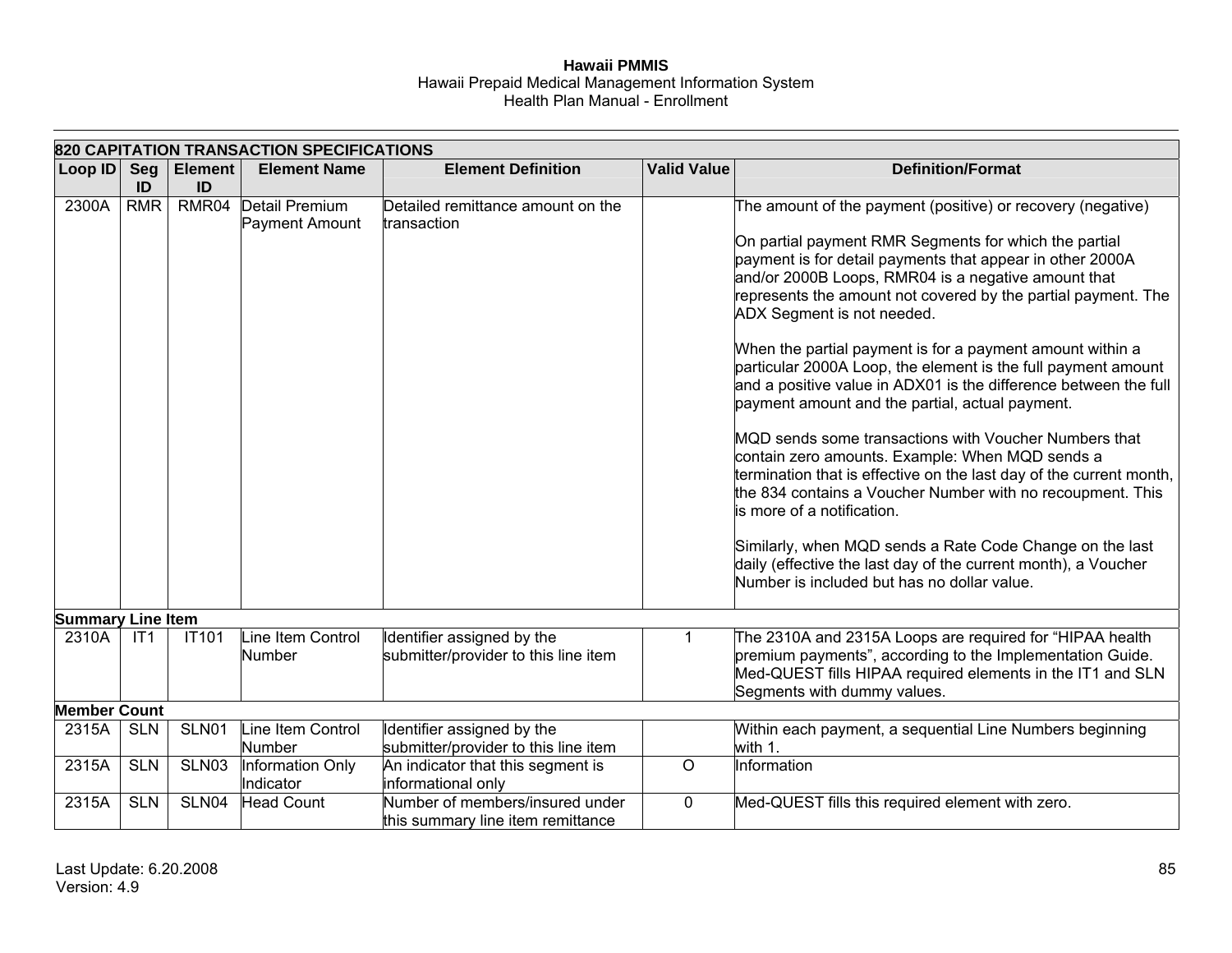|                              |                  |                      | 820 CAPITATION TRANSACTION SPECIFICATIONS        |                                                                                                                                                    |                    |                                                                                                                                                                                                                                                                                                                                                                                                                                                                                                                                                                                                                                                                                                                                                    |
|------------------------------|------------------|----------------------|--------------------------------------------------|----------------------------------------------------------------------------------------------------------------------------------------------------|--------------------|----------------------------------------------------------------------------------------------------------------------------------------------------------------------------------------------------------------------------------------------------------------------------------------------------------------------------------------------------------------------------------------------------------------------------------------------------------------------------------------------------------------------------------------------------------------------------------------------------------------------------------------------------------------------------------------------------------------------------------------------------|
| Loop ID                      | <b>Seg</b><br>ID | <b>Element</b><br>ID | <b>Element Name</b>                              | <b>Element Definition</b>                                                                                                                          | <b>Valid Value</b> | <b>Definition/Format</b>                                                                                                                                                                                                                                                                                                                                                                                                                                                                                                                                                                                                                                                                                                                           |
| 2315A                        | <b>SLN</b>       | SLN05-1 Unit for     | Measurement                                      | Code specifying the units of which a<br>value is being expressed, or manner<br>lin which a measurement has been<br>taken                           | IE                 | Person (the unit of measurement for the SLN04 head count).                                                                                                                                                                                                                                                                                                                                                                                                                                                                                                                                                                                                                                                                                         |
|                              |                  |                      | Organization Summary Remittance Level Adjustment |                                                                                                                                                    |                    |                                                                                                                                                                                                                                                                                                                                                                                                                                                                                                                                                                                                                                                                                                                                                    |
| 2320A                        | ADX              |                      |                                                  | ADX01 Adjustment Amount If negative, [the Adjustment Amount]<br>reduces the provider payment; if<br>positive, it increases the provider<br>payment |                    | In partial-payment-within-a-2000A-Loop situations, this is a<br>negative amount representing the amount withheld from the<br>health plan's payment.                                                                                                                                                                                                                                                                                                                                                                                                                                                                                                                                                                                                |
| 2320A                        | <b>ADX</b>       | ADX02                | Code                                             | Adjustment Reason Code indicating reason for debit or<br>credit memo or adjustment to invoice,<br>debit or credit memo, or payment                 | H <sub>6</sub>     | <b>Partial Payment</b><br>Med-QUEST makes use of the adjustment capability within the<br>2000A Loop to show partial payment of a Payment Amount<br>within a particular 2000A Loop. For Med-QUEST, this is the only<br>situation in which the ADX Segment appears on an 820<br>Transaction.                                                                                                                                                                                                                                                                                                                                                                                                                                                         |
| <b>Individual Remittance</b> |                  |                      |                                                  |                                                                                                                                                    |                    |                                                                                                                                                                                                                                                                                                                                                                                                                                                                                                                                                                                                                                                                                                                                                    |
| 2000B                        | <b>ENT</b>       | ENT01                | <b>Assigned Number</b>                           | Number assigned for differentiation<br>within a transaction set                                                                                    |                    | The 2300B Loop is for "detailed [i.e., member level] remittance<br>information", including the per member payment amount for<br>capitation pre-payments (Monthly 834s) and adjustments (Daily<br>834s and Mass Adjustments).<br>ADX Segment Adjustments do not appear in the 2320B Loop<br>within the 2000B Loop. Capitation adjustments to past health<br>plan payments are expressed as separate 2000B Loops with<br>their own positive or negative payment amounts.<br>Within each 820 Transaction, ENT01 starts with 1 in the six-<br>character Assigned Number element and increments by 1 for<br>each member. The number in ENT01 in the 2000B Loop<br>continues from final sanction line in the 2000A Loop if the<br>2000A Loop is present. |
| 2000B                        | <b>ENT</b>       | ENT02                | Entity Identifier<br>Code                        | Code identifying an organizational<br>entity, a physical location, property or<br>an individual                                                    | 2J                 | Individual                                                                                                                                                                                                                                                                                                                                                                                                                                                                                                                                                                                                                                                                                                                                         |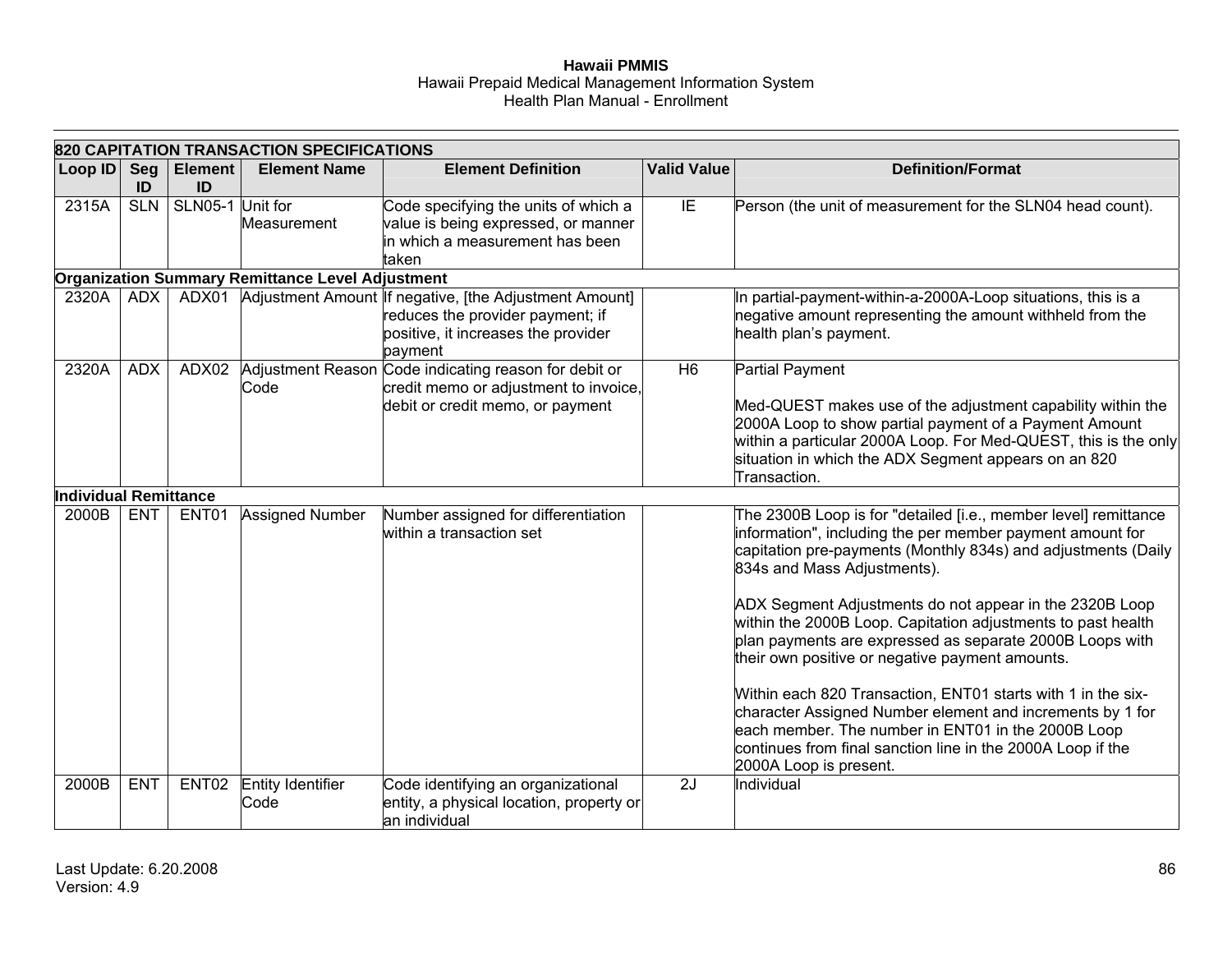|                        | 820 CAPITATION TRANSACTION SPECIFICATIONS |                      |                                                |                                                                                                 |                    |                                                                                                                                                                               |
|------------------------|-------------------------------------------|----------------------|------------------------------------------------|-------------------------------------------------------------------------------------------------|--------------------|-------------------------------------------------------------------------------------------------------------------------------------------------------------------------------|
| Loop ID                | Seg<br>ID                                 | <b>Element</b><br>ID | <b>Element Name</b>                            | <b>Element Definition</b>                                                                       | <b>Valid Value</b> | <b>Definition/Format</b>                                                                                                                                                      |
| 2000B                  | <b>ENT</b>                                | ENT03                | Identification Code<br>Qualifier               | Code designating the system/method<br>of code structure used for<br><b>Identification Code</b>  | ZZ                 | Mutually Defined<br>Med-QUEST plans to use the HIPAA individual identifier when it<br>is adopted.                                                                             |
| 2000B                  | <b>ENT</b>                                | ENT04                | Receiver's<br>Individual Identifier            | The identification number of the<br>individual used by the receiver                             |                    | Member's HAWI/Med-QUEST ID                                                                                                                                                    |
| <b>Individual Name</b> |                                           |                      |                                                |                                                                                                 |                    |                                                                                                                                                                               |
| 2100B                  | NM <sub>1</sub>                           | <b>NM101</b>         | Entity Identifier<br>Code                      | Code identifying an organizational<br>entity, a physical location, property or<br>an individual | QE                 | Policy Holder                                                                                                                                                                 |
| 2100B                  | NM <sub>1</sub>                           |                      |                                                | NM102 Entity Type Qualifier Code qualifying the type of entity                                  |                    | Person                                                                                                                                                                        |
| 2100B                  | NM <sub>1</sub>                           | <b>NM103</b>         | Individual Last<br>Name                        | The last name of an individual to<br>which specific remittance amount(s)<br>apply               |                    | Member's Last Name<br>Med-QUEST carries only 17 characters. If the LAST NAME is<br>longer than 17 characters, Med-QUEST will only populate the<br>first 17 characters         |
| 2100B                  | NM <sub>1</sub>                           | <b>NM104</b>         | Individual First<br>Name                       | The first name of an individual to<br>whom specific remittance amounts<br>apply                 |                    | Member's First Name<br>Med-QUEST carries only 10 characters. If the FIRST NAME is<br>longer than 10 characters, Med-QUEST will populate the 10th<br>position with an asterisk |
| 2100B                  | NM <sub>1</sub>                           | <b>NM105</b>         | Individual Middle<br>Name                      | Middle name of an individual to<br>whom specific remittance amounts<br>apply                    |                    | Member's Middle Initial                                                                                                                                                       |
|                        |                                           |                      | Individual Premium Remittance Detail           |                                                                                                 |                    |                                                                                                                                                                               |
| 2300B                  | <b>RMR</b>                                |                      | RMR01 Reference<br>Identification<br>Qualifier | Code qualifying the reference<br>lidentification                                                | <b>AZ</b>          | <b>Health Insurance Policy Number</b>                                                                                                                                         |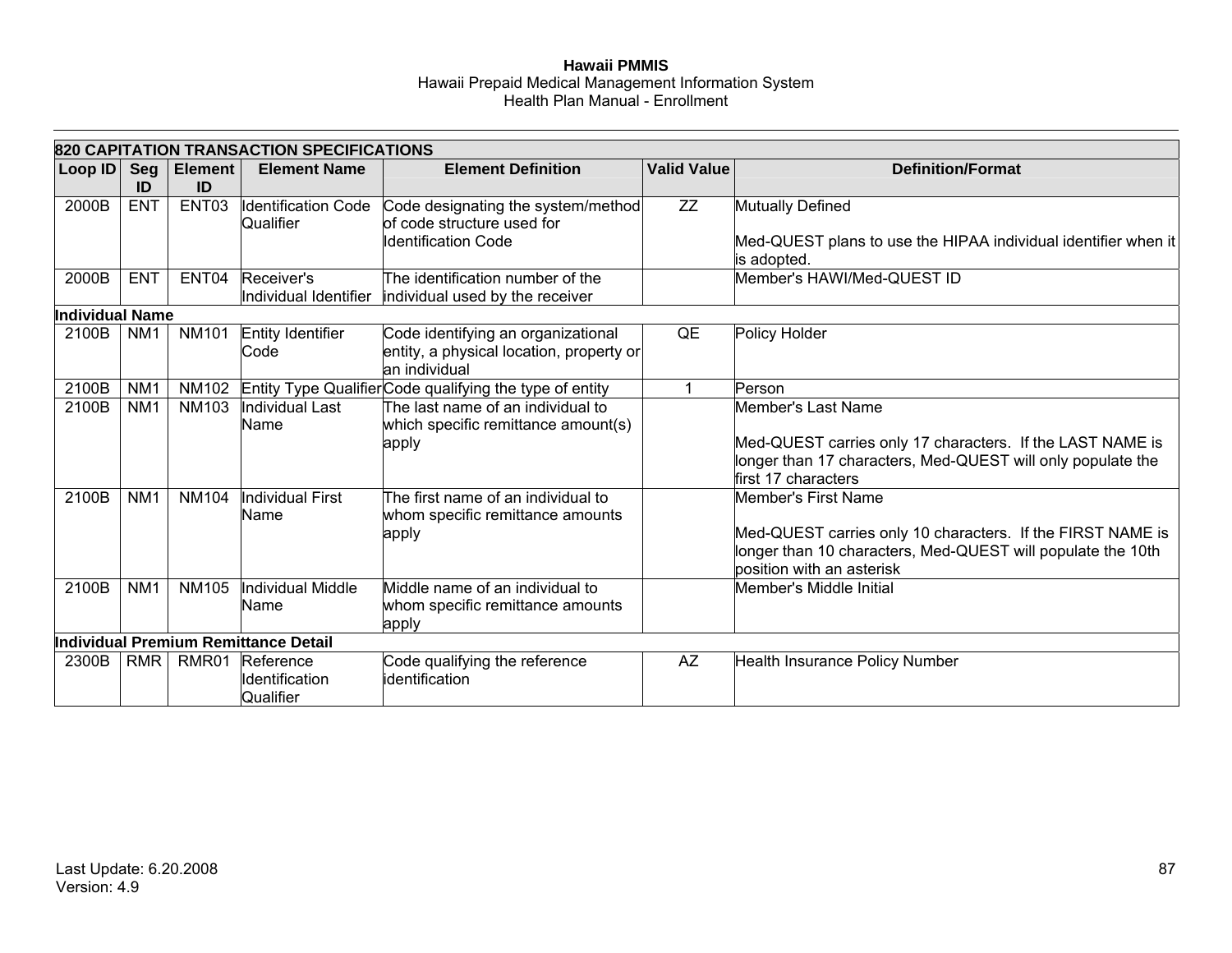|         | 820 CAPITATION TRANSACTION SPECIFICATIONS |                            |                                             |                                                                                                                               |                    |                                                                                                                                                                                                                                                                                                                                                                                                                                                                                                                           |  |
|---------|-------------------------------------------|----------------------------|---------------------------------------------|-------------------------------------------------------------------------------------------------------------------------------|--------------------|---------------------------------------------------------------------------------------------------------------------------------------------------------------------------------------------------------------------------------------------------------------------------------------------------------------------------------------------------------------------------------------------------------------------------------------------------------------------------------------------------------------------------|--|
| Loop ID | Seg<br>ID                                 | <b>Element</b><br>ID       | <b>Element Name</b>                         | <b>Element Definition</b>                                                                                                     | <b>Valid Value</b> | <b>Definition/Format</b>                                                                                                                                                                                                                                                                                                                                                                                                                                                                                                  |  |
| 2300B   | <b>RMR</b>                                | RMR02                      | Insurance<br>Remittance<br>Reference Number | The reference number for this<br>individual premium remittance, such<br>as a policy number, account number,<br>invoice number |                    | Information that identifies a payment line for an individual<br>member.<br>Med-QUEST strings the following fixed-length fields within<br>RMR02 with its maximum of 30 characters:<br>Contract Type (X[1])<br>Island Code (X[2])<br>Rate Code (X[4])<br>Voucher Number (X[9])                                                                                                                                                                                                                                              |  |
| 2300B   | <b>RMR</b>                                | RMR04                      | <b>Detail Premium</b><br>Payment Amount     | Detailed remittance amount on the<br>transaction                                                                              |                    | This element carries the capitation pre-payment amount for<br>each member on Monthly 834s. On Daily 834s, this element<br>carries the payment amount, positive or negative, associated<br>with the enrollment update.<br>Both original payments and adjustments to past capitation<br>payments appear in this element. The definition of an<br>adjustment for the 820 Transaction is quite different from Med-<br>QUEST's concept of capitation adjustments. The ADX<br>Adjustment Segment is not used in the 2000B Loop. |  |
|         |                                           | Individual Coverage Period |                                             |                                                                                                                               |                    |                                                                                                                                                                                                                                                                                                                                                                                                                                                                                                                           |  |
| 2300B   | <b>DTM</b>                                | DTM01                      |                                             | Date Time Qualifier Code specifying the type of date or<br>time or both date and time                                         | 582                | Report period                                                                                                                                                                                                                                                                                                                                                                                                                                                                                                             |  |
| 2300B   | <b>DTM</b>                                | DTM05                      | Date Time Period<br>Format Qualifier        | Code indicating the date format, time<br>format, or date and time format                                                      | RD <sub>8</sub>    | Range of dates                                                                                                                                                                                                                                                                                                                                                                                                                                                                                                            |  |
| 2300B   | <b>DTM</b>                                | DTM06                      | Coverage Period                             | The coverage period associated with<br>this premium payment                                                                   |                    | Capitation Coverage Period for the member expressed in format<br>CCYYMMDD - CCYYMMDD.<br>On payments from Monthly 834s, the coverage period will be<br>from the first to the last day of the pre-payment month. On<br>payments from Daily 834s and mass adjustments, the period<br>will be the period covered by the adjustment.                                                                                                                                                                                          |  |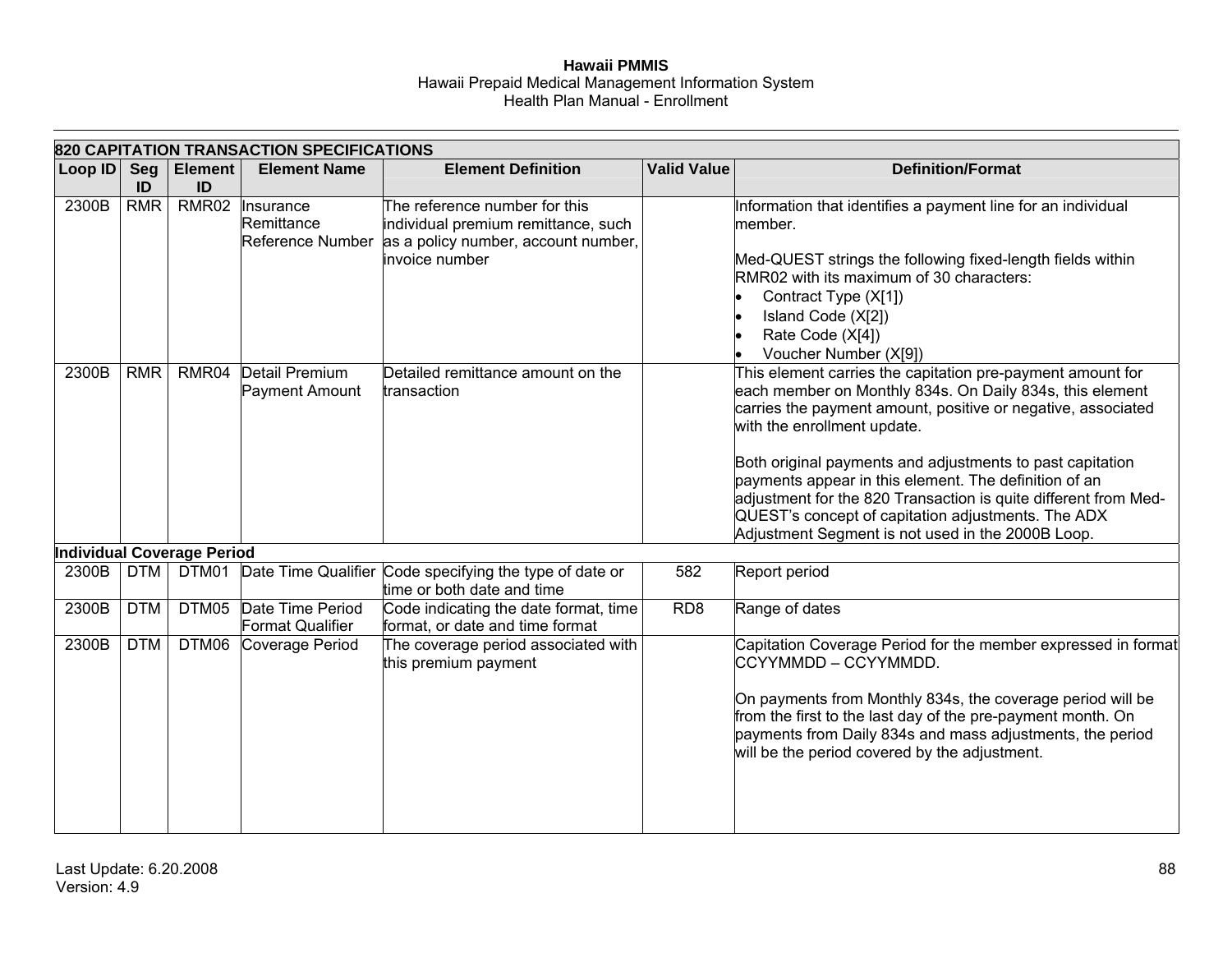|                                                                                                      | 820 CAPITATION TRANSACTION SPECIFICATIONS |                          |                                                 |                                                                                                   |  |                                                                                             |  |
|------------------------------------------------------------------------------------------------------|-------------------------------------------|--------------------------|-------------------------------------------------|---------------------------------------------------------------------------------------------------|--|---------------------------------------------------------------------------------------------|--|
| <b>Valid Value</b><br>Seg   Element  <br>Loop ID<br><b>Element Definition</b><br><b>Element Name</b> |                                           | <b>Definition/Format</b> |                                                 |                                                                                                   |  |                                                                                             |  |
|                                                                                                      | ID                                        | ID                       |                                                 |                                                                                                   |  |                                                                                             |  |
| <b>Transaction Set Trailer</b>                                                                       |                                           |                          |                                                 |                                                                                                   |  |                                                                                             |  |
| N/A                                                                                                  | <b>SE</b>                                 | SE <sub>01</sub>         | Transaction<br>Segment Count                    | A tally of all segments between the<br>ST and the SE segments including<br>the ST and SE segments |  | Count of all segments between the ST and SE segments,<br>including the ST and SE segments.  |  |
|                                                                                                      |                                           |                          |                                                 |                                                                                                   |  | Format is numeric from one to ten digits.                                                   |  |
| N/A                                                                                                  |                                           | SE <sub>02</sub>         | <b>Transaction Set</b><br><b>Control Number</b> | The unique identification number<br>within a transaction set                                      |  | This number has the same value as data element ST02 at the<br>beginning of the transaction. |  |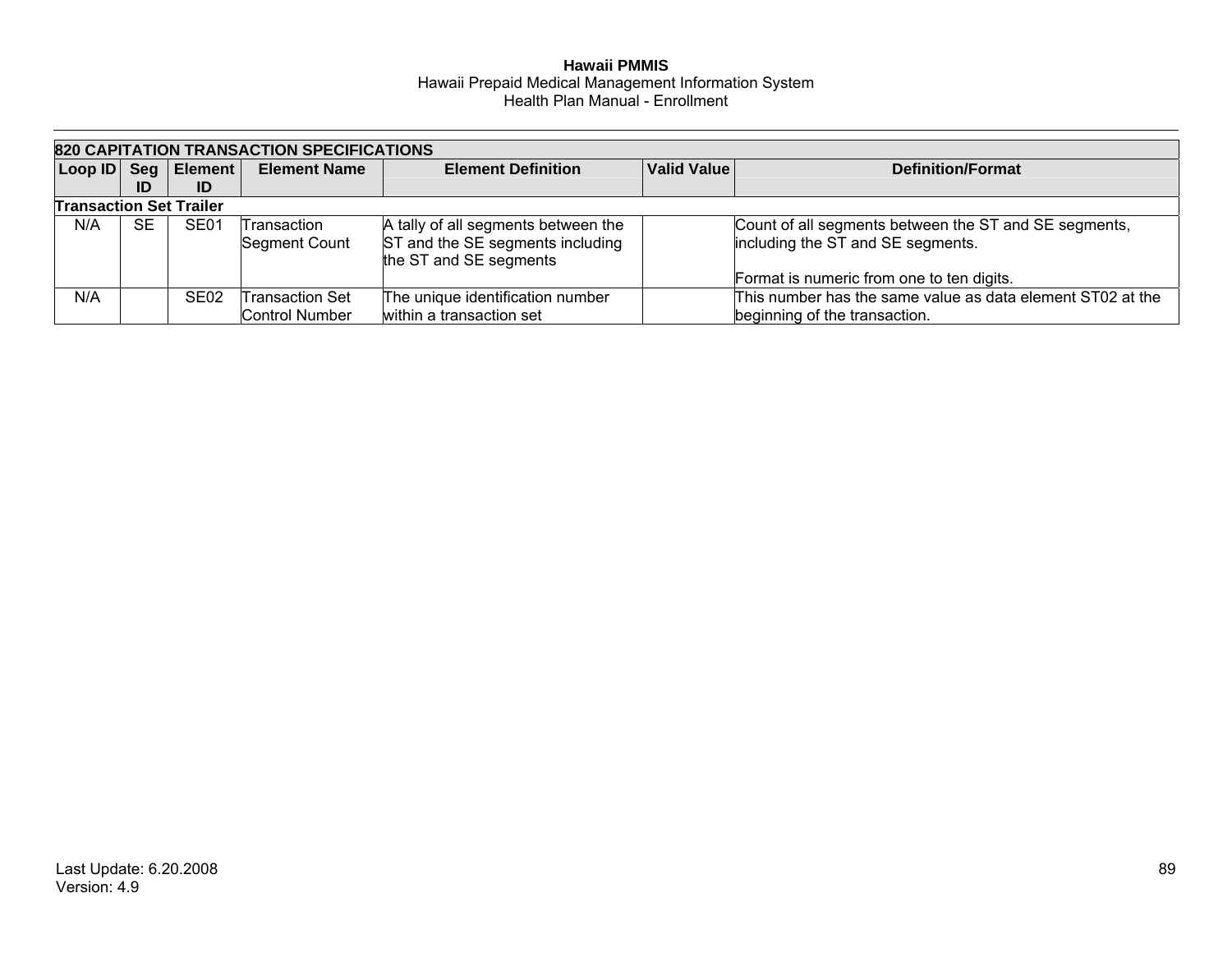# **6 Contacts**

# 6.1 Systems Office (SO) Contacts

| <b>System</b>                        | <b>Primary</b>                     |
|--------------------------------------|------------------------------------|
| Help Desk                            | 692-7953                           |
| Encounter                            | Wileen Ortega<br>692-7990          |
| Provider                             | Wileen Ortega<br>692-7990          |
| <b>Health Plan Questions</b>         | Gene Nakahara<br>692-7991          |
| VPN, Connectivity to MQD FTP, Logins | <b>Network Support</b><br>692-7953 |

To report problems, please send an email to [mqdhelpdesk@medicaid.dhs.state.hi.us](mailto:mqdhelpdesk@medicaid.dhs.state.hi.us).

If your problem is critical to your operation, please call the above personnel.

For calls reaching Systems Office Staff voicemail, a customer can leave a message or press "03" and the call will be transferred to the MQD Help Desk for assignment. If you get the Help Desk voicemail, please leave a message and a SO staff member will return your call within 2 hours (during normal business hours).

## 6.2 Membership File Integrity Section (MFIS) Contacts

MFIS is responsible for ensuring that eligibility information is consistent between HAWI and HPMMIS.

| <b>Health Plan</b>            | <b>Contact</b>        | <b>Phone Number</b> |
|-------------------------------|-----------------------|---------------------|
| <b>AlohaCare Medical</b>      | Jackie Faitau         | 692-7197            |
| <b>HMSA Medical</b>           | <b>Holly Bryant</b>   | 692-7194            |
| <b>HMSA Behavioral Health</b> | <b>Christine Akau</b> | 675-0608            |
| <b>HMSA Behavioral Health</b> | Donna Broome          | 675-0610            |
| Kaiser                        | Joyce Foster          | 692-7192            |
| Summerlin                     | Nancy Barney          | 692-7193            |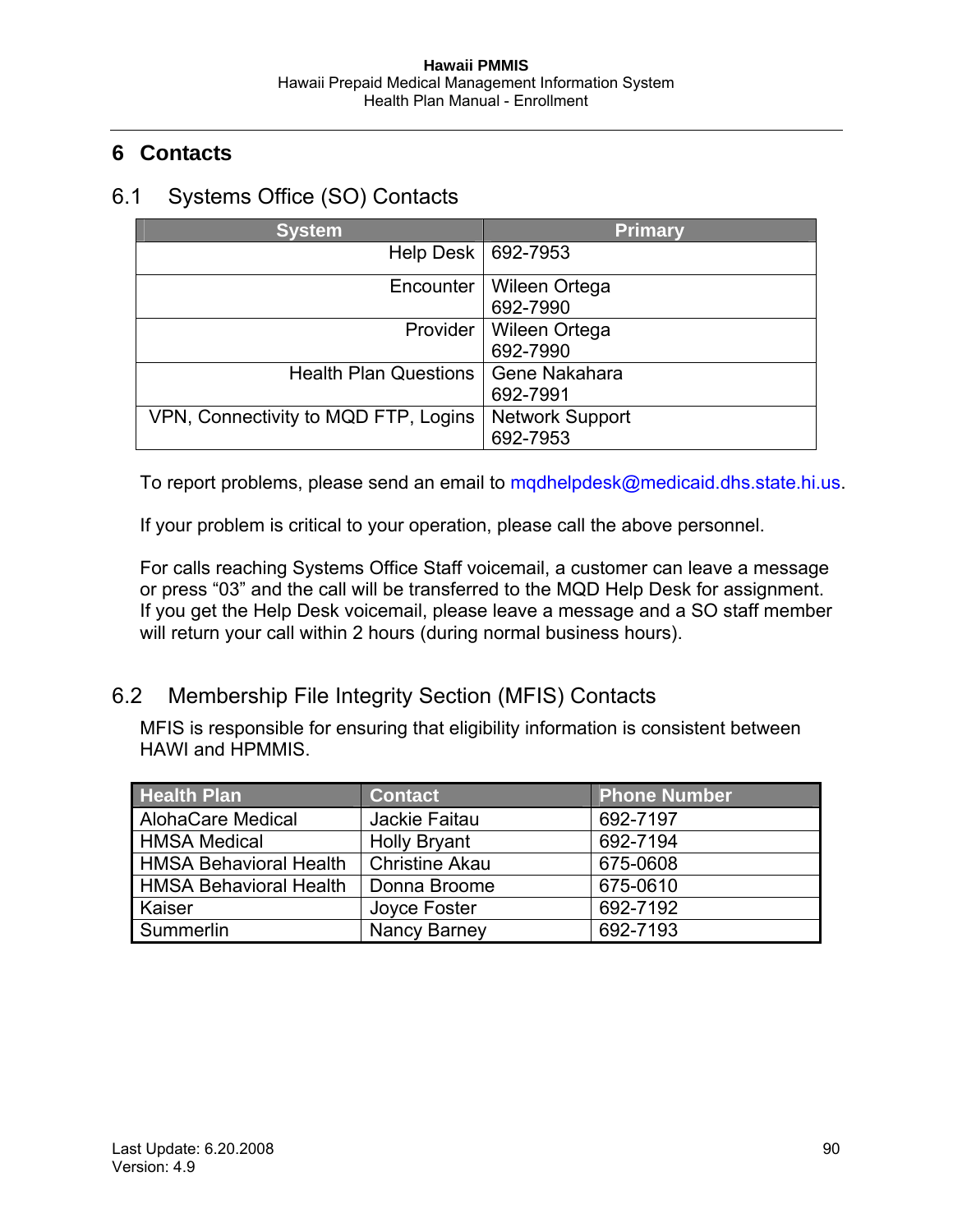# **Appendix A: Examples**

## A.1 Enrollment Corrections

## Example 1: Erroneous Date of Birth

A newborn is initially enrolled on 05/09/00 based on the reported date of birth. The date of birth is subsequently verified to be 05/06/00. A block of enrollment is sent to the plan as an add transaction on a daily 834 for 05/06/00-05/08/00. The 820 will reflect capitation from 05/06/00-05/08/00.

## **Example 2: Erroneous Date of Death**

Initially, the date of death is reported as 06/15/00. A disenrollment transaction is sent to the plan with an effective end date of 06/15/00. The date of death is subsequently corrected to 05/15/00. A block of disenrollment for 05/16/00-06/15/00 is sent to the plan as a disenroll transaction on a daily 834. The 820 will reflect a recoupment of capitation from 05/16/00-06/15/00.

### Example 3: Foster Care Client Sent Out-of-State

A foster care client is enrolled with a plan and sent out-of-state midmonth on 06/17/00 and the client is placed in the fee-for-service program effective 06/17/00. A disenrollment transaction is sent to the plan effective 06/16/00 on a daily 834. The 820 will reflect a recoupment of capitation from 06/17/00-06/30/00.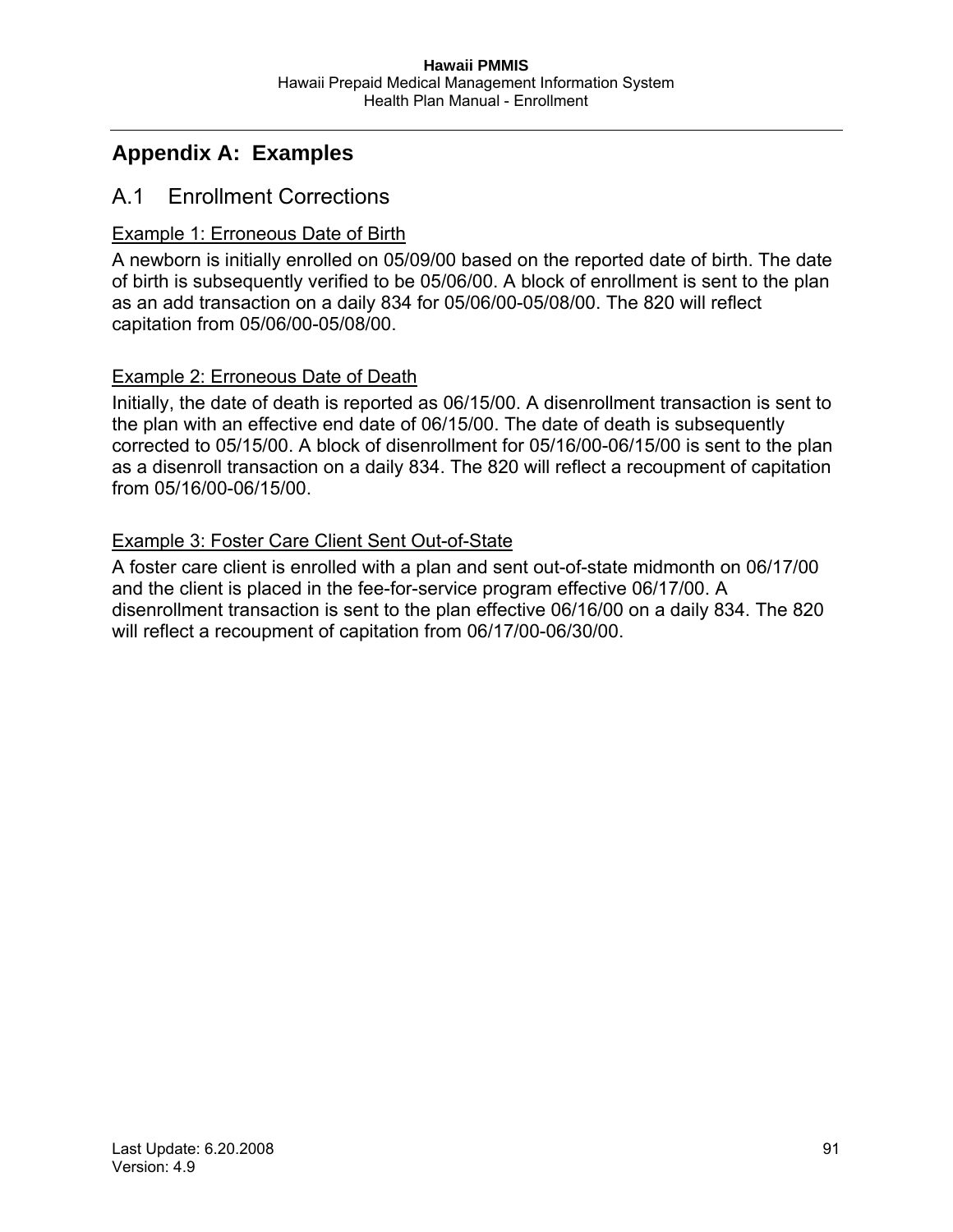# A.2 Daily Capitation Calculations

## Example: New Enrollment into QUEST

The system calculates a daily capitation based on the enrollment date. As an example, if an individual is enrolled into a QUEST plan, on 03/16/00, the plan receives an add transaction on a daily 834. The enroll begin date and the payment from date will be 03/16/00. There is no enroll end date, as the client is continuously eligible. The payment through date will be 03/31/00. The system calculates the capitation payment by dividing the appropriate QUEST rate by 31 (number of days in the month of March) times 16 days of enrollment. The result of this calculation will be reflected on the next 820 transaction.

## Example: Recipient Changing from QUEST-Net to QUEST

The system recoups daily capitation and pays daily capitation based on the enrollment/ disenrollment. If an individual is QUEST-Net eligible and then becomes QUEST eligible, the plan will receive a separate disenrollment transaction from QUEST-Net and another enrollment transaction into QUEST on a daily 834. As an example, the enrollment with QUEST (same plan, but different rate code) is effective 03/16/00, thus the member is disenrolled from QUEST-Net effective 03/15/00. The system calculates and recoups the daily QUEST-Net rate for 16 days (03/16/00 through 03/31/00). The system also calculates and pays the daily QUEST rate for the same time period (03/16/00 through 03/31/00) on a separate transaction.

## Example: Time Limits on Retroactive Capitation Adjustments

A time limitation applies to ongoing retroactive capitation payments and recoupments. MQD limits retroactive payments and recoupments to two contract years as long as the plan still has a contract with the state. The two contract years include the current and previous contract years (usually July 1 through June 30). For example, beginning July 1, 2001, there will be no retroactive payments or recoupments prior to July 1, 2000.

The following examples illustrate this approach. Assume that each individual remains eligible so that retroactive enrollment can be processed. For deaths, the disenrollment date is equal to the date of death.

| <b>Situation</b> | Date            | <b>Correct Enrollment/</b>    | <b>Payment/Recoupment</b>     |
|------------------|-----------------|-------------------------------|-------------------------------|
|                  | <b>Reported</b> | <b>Disenrollment Date</b>     | <b>Period Dates</b>           |
| Newborn          | July 1, 2001    | Birth date - June 30, 1999    | July 1, 2000 to current month |
| Newborn          | July 1, 2001    | Birth date - June 30, 2000    | July 1, 2000 to current month |
| Newborn          | June 30, 2002   | Birth date $-$ July 1, 2001   | July 1, 2001 to current month |
| Death            | July 1, 2001    | Date of death - June 30,1999  | July 1, 2000 to current month |
| Death            | July 1, 2001    | Date of death - June 30, 2000 | July 1, 2000 to current month |
| Death            | June 30, 2002   | Date of death - July 1, 2001  | July 2, 2001 to current month |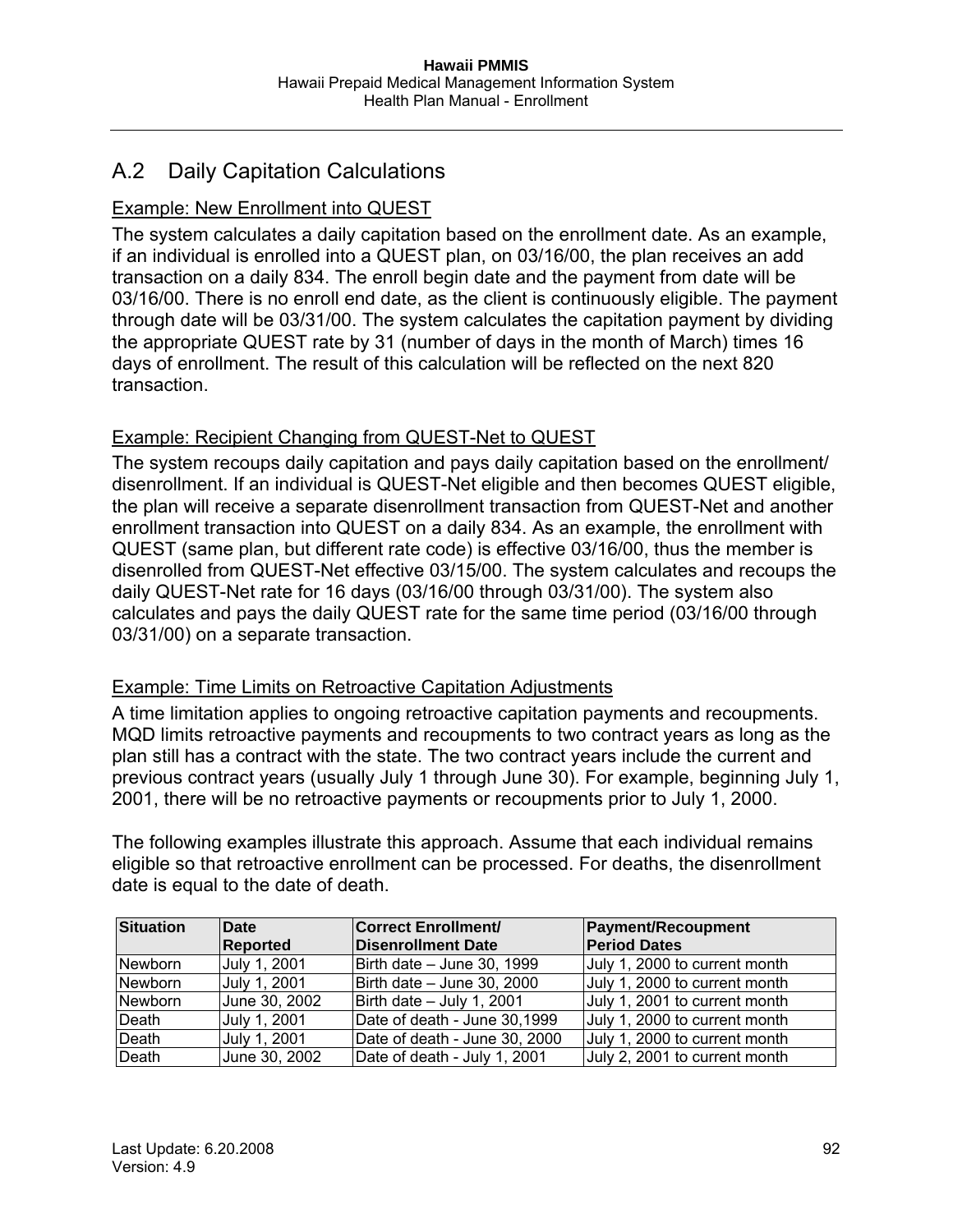# A.3 Payment From and Payment Through Dates

The Payment From Date can be retroactive (in the case of a newborn or a death). The Payment Through Date can never be greater than the end of the current processing month (until the monthly roster is created for the next month).

|                                       | <b>Example 1: Newborn born</b><br>06/15/00 on 834 dated<br>$07/19/00$ (monthly cap =<br>\$230.00                     | <b>Example 2: Date of Death of</b><br>05/10/00 on 834 dated 07/19/00<br>(monthly $cap = $230.00$ )                                                        |
|---------------------------------------|----------------------------------------------------------------------------------------------------------------------|-----------------------------------------------------------------------------------------------------------------------------------------------------------|
| <b>Action</b>                         | 021 - Addition                                                                                                       | 024 - Termination                                                                                                                                         |
| Date of Death                         | <b>Blank</b>                                                                                                         | 20000510                                                                                                                                                  |
| <b>Enroll Begin</b><br><b>Date</b>    | 20000615                                                                                                             | <b>Blank</b>                                                                                                                                              |
| <b>Enroll End Date</b>                | Blank (open ended)                                                                                                   | 20000510 (equal to date of<br>death)                                                                                                                      |
| <b>Capitation</b><br><b>Amount</b>    | $00035267+$ [(230 * (16/30)] +<br>230<br>(capitation payment for 16 of 30<br>days for June + full month for<br>July) | 00061581- (\$155.81 partial<br>recovery for May [(230/31)*21] +<br>\$230- recovery for full month of<br>June + \$230- recovery for full<br>month of July) |
| <b>Number of Days</b>                 | 047 (16 days in June + 31 days<br>in July)                                                                           | 082 (21 days in May $+$ 30 days in<br>June + 31 days in July)                                                                                             |
| <b>Payment From</b><br><b>Date</b>    | 20000615                                                                                                             | 20000511                                                                                                                                                  |
| <b>Payment</b><br><b>Through Date</b> | 20000731                                                                                                             | 20000731                                                                                                                                                  |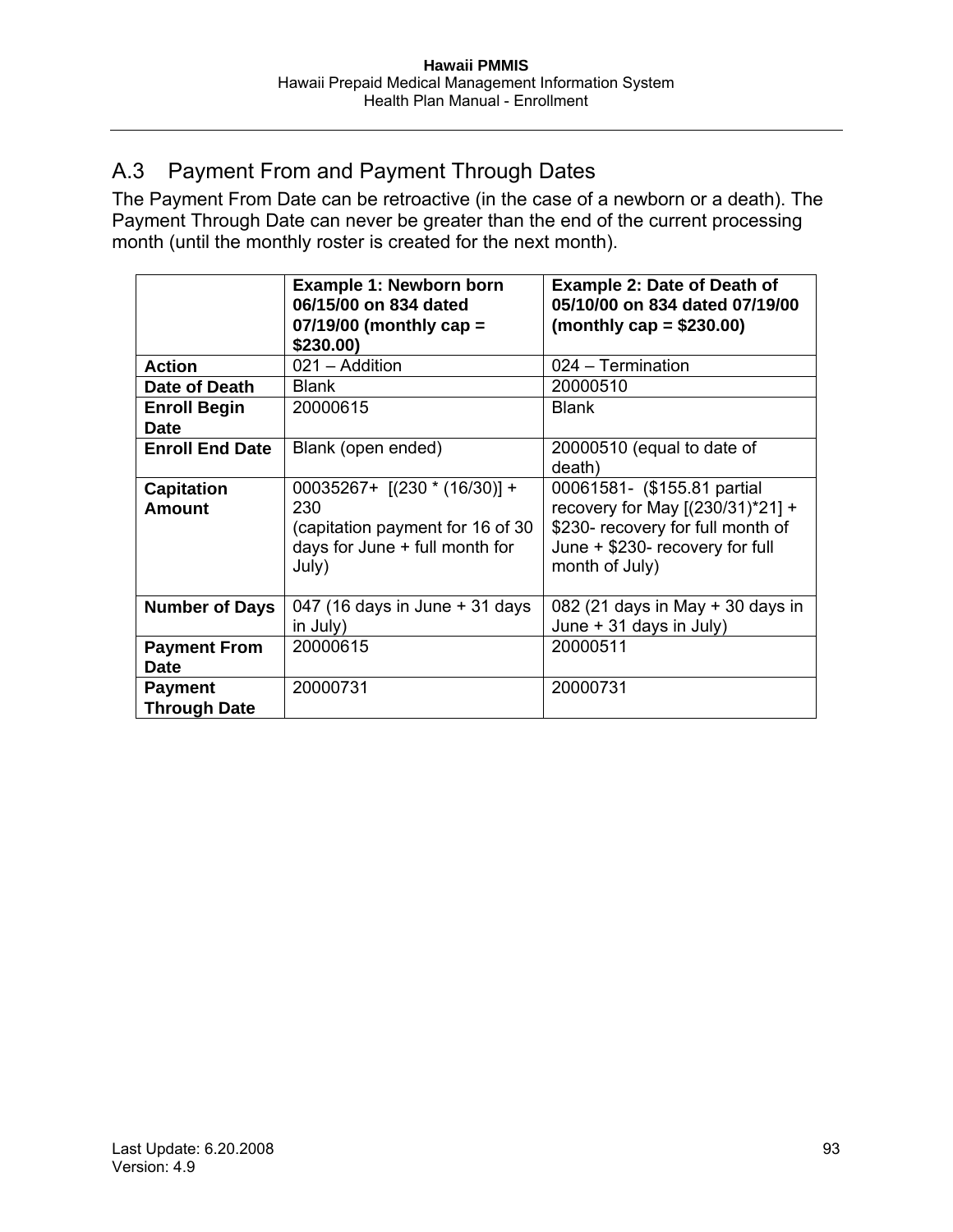# **Appendix B: Codes and Values**

# B.1 Ethnicity Codes

| <b>Ethnic</b><br>Code | <b>Description</b>               | <b>HIPAA</b><br>Code | <b>HIPAA Description</b>          |
|-----------------------|----------------------------------|----------------------|-----------------------------------|
| AI                    | American Indian/Alaskan Native   |                      | American Indian or Alaskan Native |
| BL                    | Black (Not of Hispanic Origin)   | N                    | Black (Non-Hispanic)              |
| <b>CH</b>             | Chinese                          | A                    | Asian or Pacific Islander         |
| FI                    | Filipino                         | A                    | Asian or Pacific Islander         |
| <b>HA</b>             | Hawaiian (Include Part Hawaiian) | J                    | Native Hawaiian                   |
| HI                    | Hispanic (Include Puerto Rican)  | H                    | Hispanic                          |
| JA                    | Japanese                         | A                    | Asian or Pacific Islander         |
| KO                    | Korean                           | A                    | Asian or Pacific Islander         |
| MI                    | Mixed                            | Е                    | Other Race or Ethnicity           |
| OA                    | <b>Other Asians</b>              | A                    | Asian or Pacific Islander         |
| OP                    | <b>Other Pacific Islanders</b>   | P                    | Pacific Islander                  |
| <b>OT</b>             | Other (Include HAWI Value of UN) | Е                    | <b>Other Race or Ethnicity</b>    |
| <b>PR</b>             | <b>Puerto Rican</b>              | H                    | Hispanic                          |
| <b>SA</b>             | Samoan                           | P                    | Pacific Islander                  |
| <b>UN</b>             | Unknown/Unspecified              | $\overline{7}$       | <b>Not Provided</b>               |
| <b>WH</b>             | White (Not of Hispanic Origin)   | $\Omega$             | White (Non-Hispanic)              |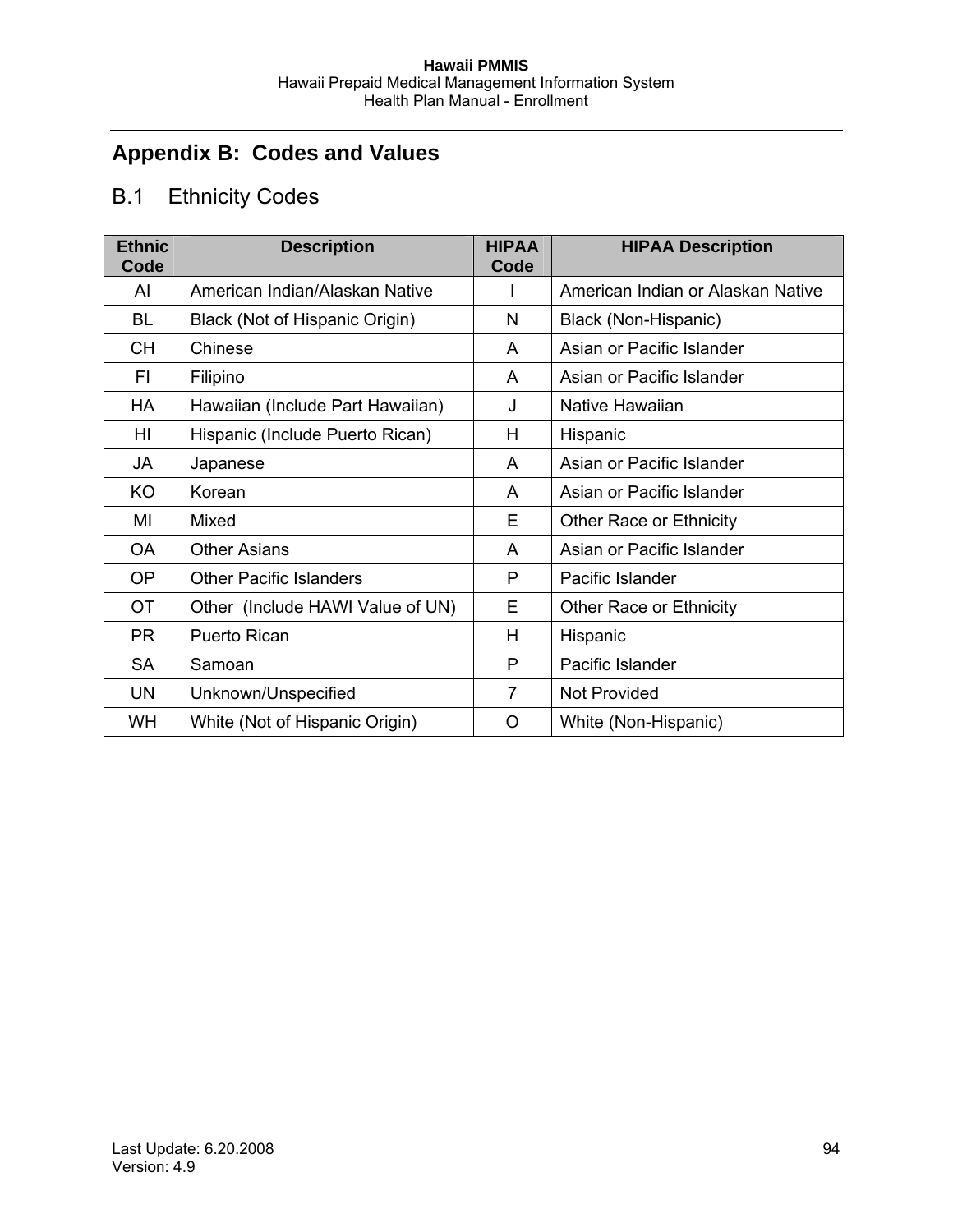# B.2 Primary Language Codes

| <b>HPMMIS</b>           |                       |  |  |  |
|-------------------------|-----------------------|--|--|--|
| <b>Language</b><br>Code | <b>Description</b>    |  |  |  |
| <b>CHI</b>              | Chinese, Cantonese    |  |  |  |
| <b>ZHO</b>              | Chinese, Mandarin     |  |  |  |
| <b>ENG</b>              | English               |  |  |  |
| <b>HAW</b>              | Hawaiian              |  |  |  |
| <b>ILO</b>              | Filipino, Ilocano     |  |  |  |
| <b>JPN</b>              | Japanese              |  |  |  |
| <b>KMH</b>              | Cambodian             |  |  |  |
| <b>KOR</b>              | Korean                |  |  |  |
| <b>LAO</b>              | Laotian               |  |  |  |
| PHI                     | Filipino, Other       |  |  |  |
| <b>SGN</b>              | Sign Language         |  |  |  |
| <b>SMO</b>              | Samoan                |  |  |  |
| <b>SPA</b>              | Spanish               |  |  |  |
| TGL                     | Filipino, Tagalog     |  |  |  |
| <b>TON</b>              | Tongan                |  |  |  |
| <b>UND</b>              | South Pacific (other) |  |  |  |
| <b>UND</b>              | Other                 |  |  |  |
| <b>VIE</b>              | Vietnamese            |  |  |  |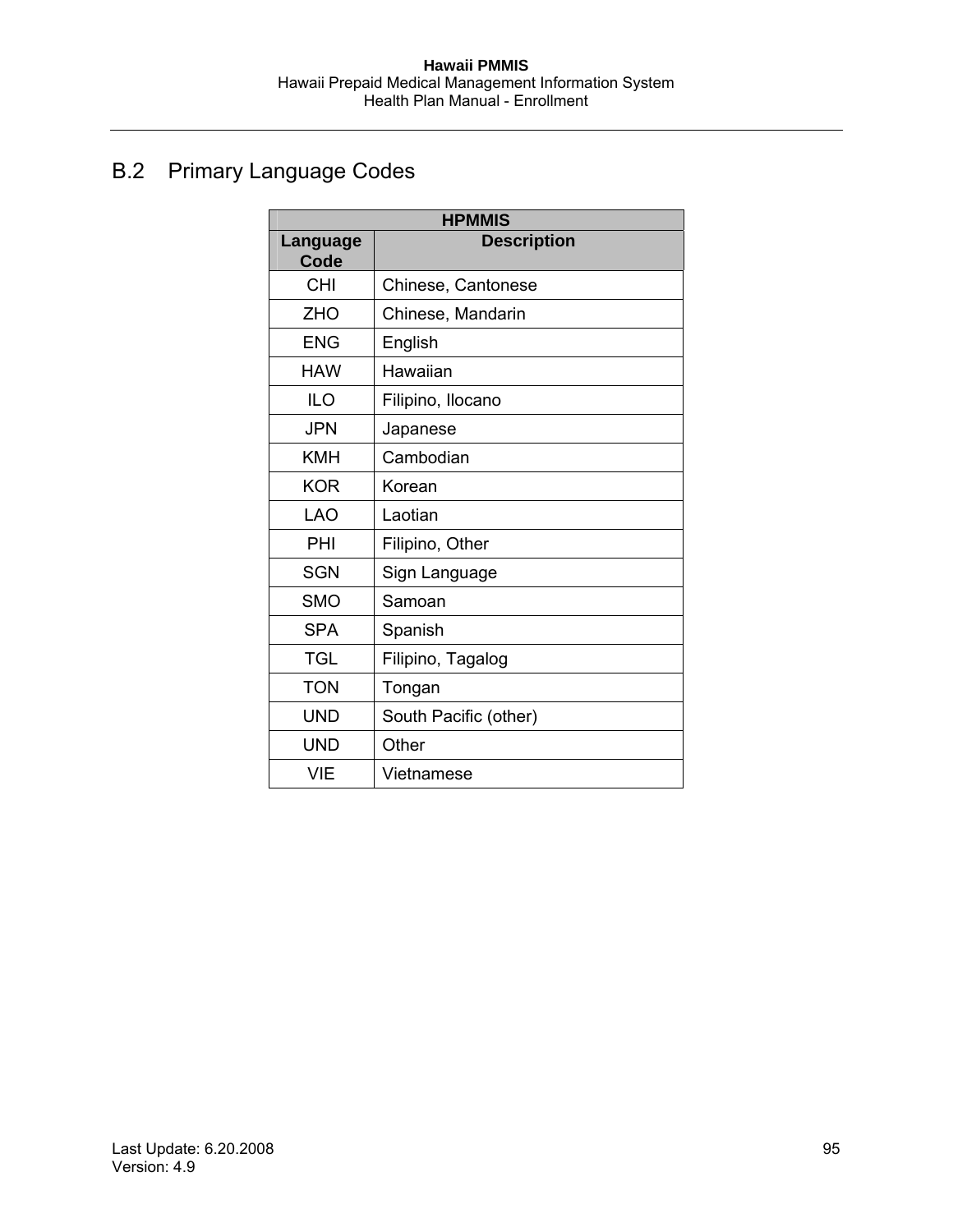# B.3 Relationship Codes

| <b>HPMMIS</b>               |                  |                |                                     |  |  |  |
|-----------------------------|------------------|----------------|-------------------------------------|--|--|--|
| <b>Relationship</b><br>Code | <b>From Date</b> | <b>To Date</b> | <b>Relationship</b>                 |  |  |  |
| <b>AU</b>                   | 01/01/1986       | 99/99/9999     | Aunt or uncle (include great/grand) |  |  |  |
| <b>CH</b>                   | 01/01/1986       | 99/99/9999     | Child                               |  |  |  |
| <b>CL</b>                   | 01/01/1987       | 99/99/9999     | Common-law spouse                   |  |  |  |
| CO                          | 01/01/1986       | 99/99/9999     | Cousin (first)                      |  |  |  |
| <b>EX</b>                   | 01/01/1986       | 99/99/9999     | Ex-spouse                           |  |  |  |
| <b>FC</b>                   | 01/01/1986       | 99/99/9999     | Foster child                        |  |  |  |
| GC                          | 01/01/1986       | 99/99/9999     | Grandchild/great grandchild         |  |  |  |
| <b>GR</b>                   | 01/01/1986       | 99/99/9999     | Grandparent/great grandparent       |  |  |  |
| <b>HC</b>                   | 01/01/1990       | 99/99/9999     | Hanai child                         |  |  |  |
| <b>NN</b>                   | 01/01/1986       | 99/99/9999     | Niece or nephew                     |  |  |  |
| <b>NR</b>                   | 01/01/1986       | 99/99/9999     | Not related                         |  |  |  |
| <b>OR</b>                   | 01/01/1986       | 99/99/9999     | Other - related                     |  |  |  |
| PA                          | 01/01/1986       | 99/99/9999     | Parent                              |  |  |  |
| PI                          | 01/01/1986       | 99/99/9999     | Primary information person          |  |  |  |
| <b>SC</b>                   | 01/01/1986       | 99/99/9999     | Stepchild                           |  |  |  |
| SI                          | 01/01/1986       | 99/99/9999     | Sibling, includes half-bloods       |  |  |  |
| <b>SP</b>                   | 01/01/1986       | 99/99/9999     | Spouse                              |  |  |  |
| SS                          | 01/01/1986       | 99/99/9999     | Step sibling                        |  |  |  |
| <b>ST</b>                   | 01/01/1986       | 99/99/9999     | Step parent                         |  |  |  |
| UB                          | 01/01/1986       | 99/99/9999     | Unborn child                        |  |  |  |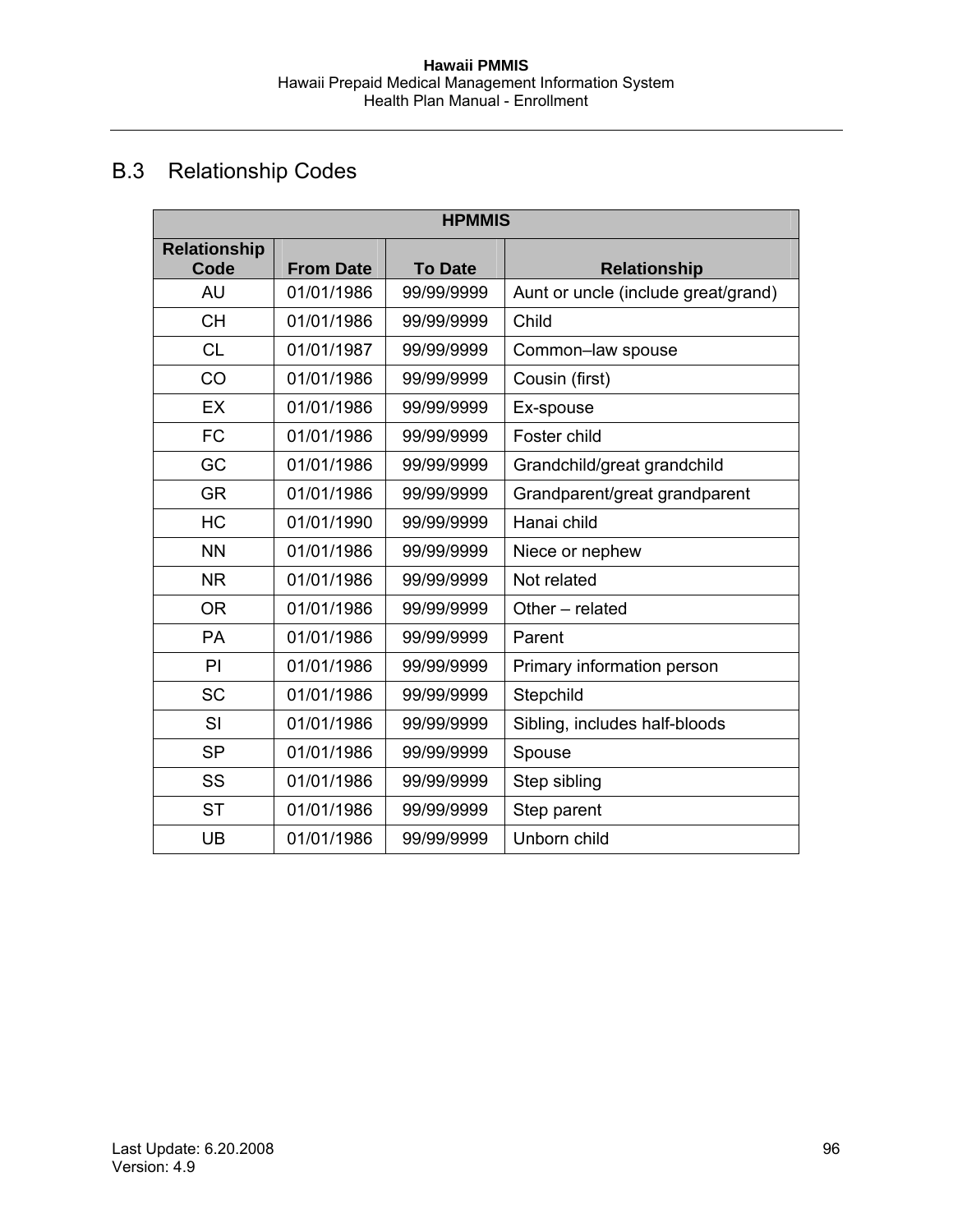## B.4 TPL Codes

Note: The TPL codes in *bold italics* are Medicare codes that are used to generate the Medicare records in HPMMIS. Codes marked as "Not a true TPL" are either not valid for QUEST members or do not truly represent other medical/behavioral health coverage. Plans should pay for services provided to members with these TPL codes.

| <b>TPL</b><br>Code | <b>Description</b>                         | <b>NOT a</b><br>true TPL | Do not<br>use after: |
|--------------------|--------------------------------------------|--------------------------|----------------------|
| 2A                 | Kaiser Health Plan (Medical)               |                          |                      |
| 2B                 | Kaiser Health Plan (Vision)                |                          |                      |
| 5A                 | HMSA Health Plan Hawaii (Med Only) - HMO   |                          |                      |
| 5B                 | HMSA Health Plan Hawaii (Hosp/Med/Dental)  |                          |                      |
| A <sub>1</sub>     | University Alliance (Hosp/Med/Drug/Vision) |                          |                      |
| A2                 | University Alliance (Medical)              |                          |                      |
| A3                 | University Alliance (Vision)               |                          |                      |
| <b>AC</b>          | Aloha Care Advantage                       |                          |                      |
| <b>AN</b>          | Aloha Care QUEST-Net                       | X                        | 11/30/2000           |
| AQ                 | Aloha Care QUEST-Net - Oahu                | X                        | 11/30/2000           |
| <b>AR</b>          | Aloha Care QUEST-Net - Kauai               | X                        | 11/30/2000           |
| <b>AS</b>          | Aloha Care QUEST-Net - E. Hawaii           | X                        | 11/30/2000           |
| <b>AT</b>          | Aloha Care QUEST-Net - W. Hawaii           | X                        | 11/30/2000           |
| <b>BF</b>          | Federal Breast Cancer Program              | X                        |                      |
| <b>BN</b>          | Queen's Hawaii Care QUEST-Net              | X                        | 11/30/2000           |
| <b>BQ</b>          | Queen's Hawaii Care QUEST-Net - Oahu       | X                        | 11/30/2000           |
| <b>BS</b>          | Queen's Hawaii Care QUEST-Net - E. Hawaii  | X                        | 11/30/2000           |
| <b>BT</b>          | Queen's Hawaii Care QUEST-Net - W. Hawaii  | X                        | 11/30/2000           |
| <b>BV</b>          | Queen's Hawaii Care QUEST-Net - Molokai    | X                        | 11/30/2000           |
| C <sub>1</sub>     | CIGNA Health Care (Dental/Vision)          |                          |                      |
| C <sub>2</sub>     | <b>CIGNA Health Care</b>                   |                          |                      |
| CC                 | <b>Community Care Services</b>             |                          |                      |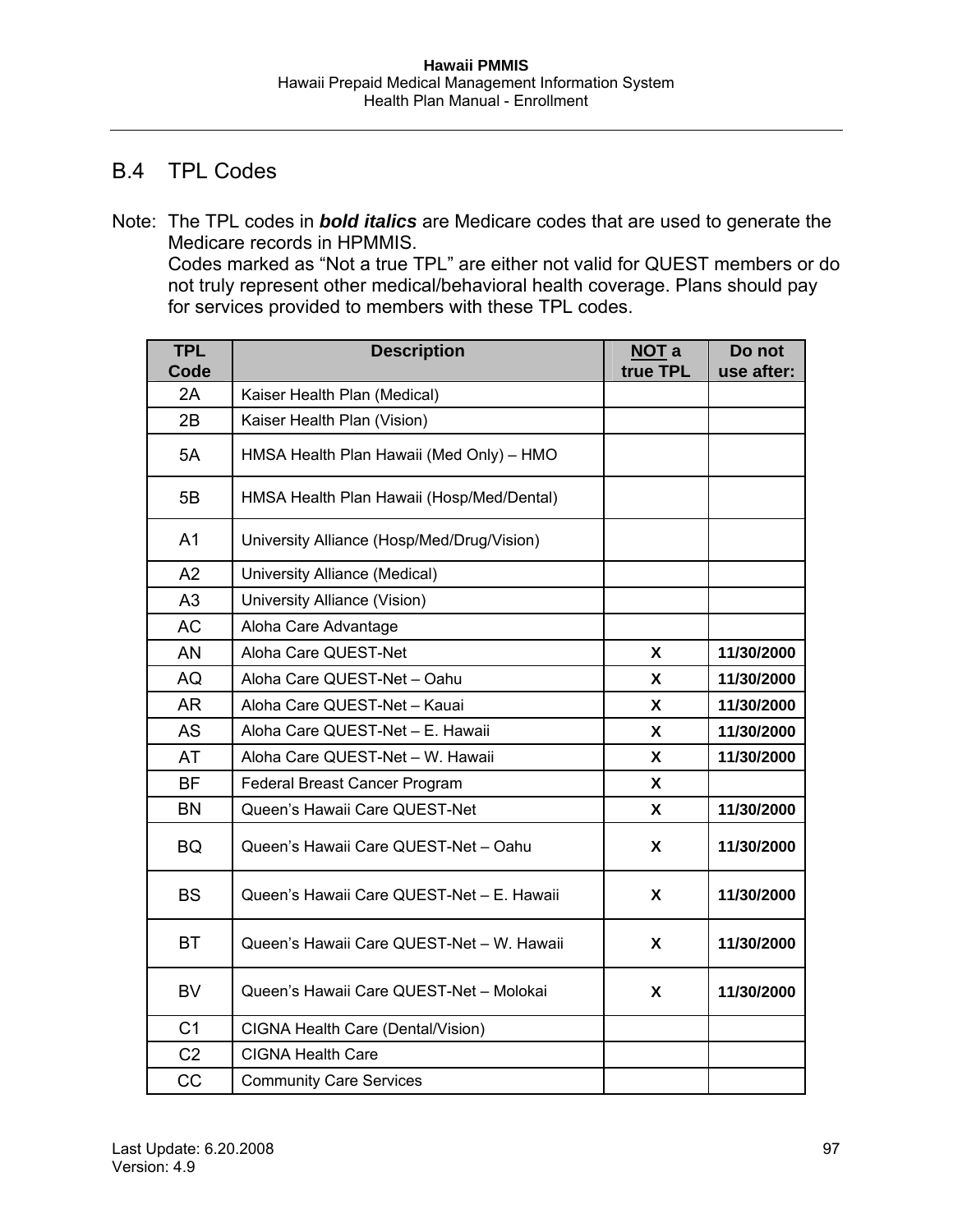| <b>TPL</b><br>Code | <b>Description</b>                         | NOT a<br>true TPL | Do not<br>use after: |
|--------------------|--------------------------------------------|-------------------|----------------------|
| <b>CF</b>          | Federal Cervical Cancer Program            | X                 |                      |
| CG                 | <b>CIGNA Health Care</b>                   |                   |                      |
| <b>CN</b>          | HMSA - QUEST-Net                           | X                 |                      |
| CQ                 | HMSA - QUEST-Net - Oahu                    | X                 | 11/30/2000           |
| <b>CR</b>          | HMSA - QUEST-Net - Kauai                   | X                 | 11/30/2000           |
| <b>CS</b>          | HMSA - QUEST-Net - E. Hawaii               | X                 | 11/30/2000           |
| <b>CT</b>          | HMSA - QUEST-Net - W. Hawaii               | X                 | 11/30/2000           |
| <b>CU</b>          | HMSA - QUEST-Net - Maui                    | X                 | 11/30/2000           |
| <b>CV</b>          | CHAMPVA - Civil Health/Med Pgm Vet Affairs |                   |                      |
| <b>CW</b>          | HMSA - QUEST-Net - Lanai                   | X                 | 11/30/2000           |
| <b>DM</b>          | Demo Project Pay Drug Co-Pay               |                   |                      |
| <b>DN</b>          | Kaiser QUEST-Net                           | X                 |                      |
| DQ                 | Kaiser QUEST-Net - Oahu                    | X                 | 11/30/2000           |
| <b>DU</b>          | Kaiser QUEST-Net - Maui                    | X                 | 11/30/2000           |
| E1                 | HI Electricians (Medical/Drug)             |                   |                      |
| EN                 | Straub QUEST-Net                           | X                 | 11/30/2000           |
| EQ                 | Straub QUEST-Net - Oahu                    | X                 | 11/30/2000           |
| EW                 | Straub QUEST-Net - Lanai                   | X                 | 11/30/2000           |
| <b>GN</b>          | Kapiolani Health Hawaii QUEST-Net          | X                 | 11/30/2000           |
| GQ                 | Kapiolani Health Hawaii QUEST-Net - Oahu   | X                 | 11/30/2000           |
| <b>GR</b>          | Kapiolani Health Hawaii QUEST-Net - Kauai  | X                 | 11/30/2000           |
| <b>GS</b>          | Kapiolani Health Hawaii QUEST-Net - E HI   | X                 | 11/30/2000           |
| GT                 | Kapiolani Health Hawaii QUEST-Net - W HI   | X                 | 11/30/2000           |
| H1                 | HMAA (Dental Only)                         |                   |                      |
| H <sub>2</sub>     | HMAA (Medical & Drug)                      |                   |                      |
| H <sub>3</sub>     | HMAA (Med/Dental/Vision/Drug)              |                   |                      |
| H4                 | HMAA (Vision Only)                         |                   |                      |
| HA                 | HMAA (Medical Only)                        |                   |                      |
| HD                 | Hawaii State Health Fund Dental Plan       |                   |                      |
| HE                 | HI Electricians (Hosp/Med/Drug/Vision)     |                   |                      |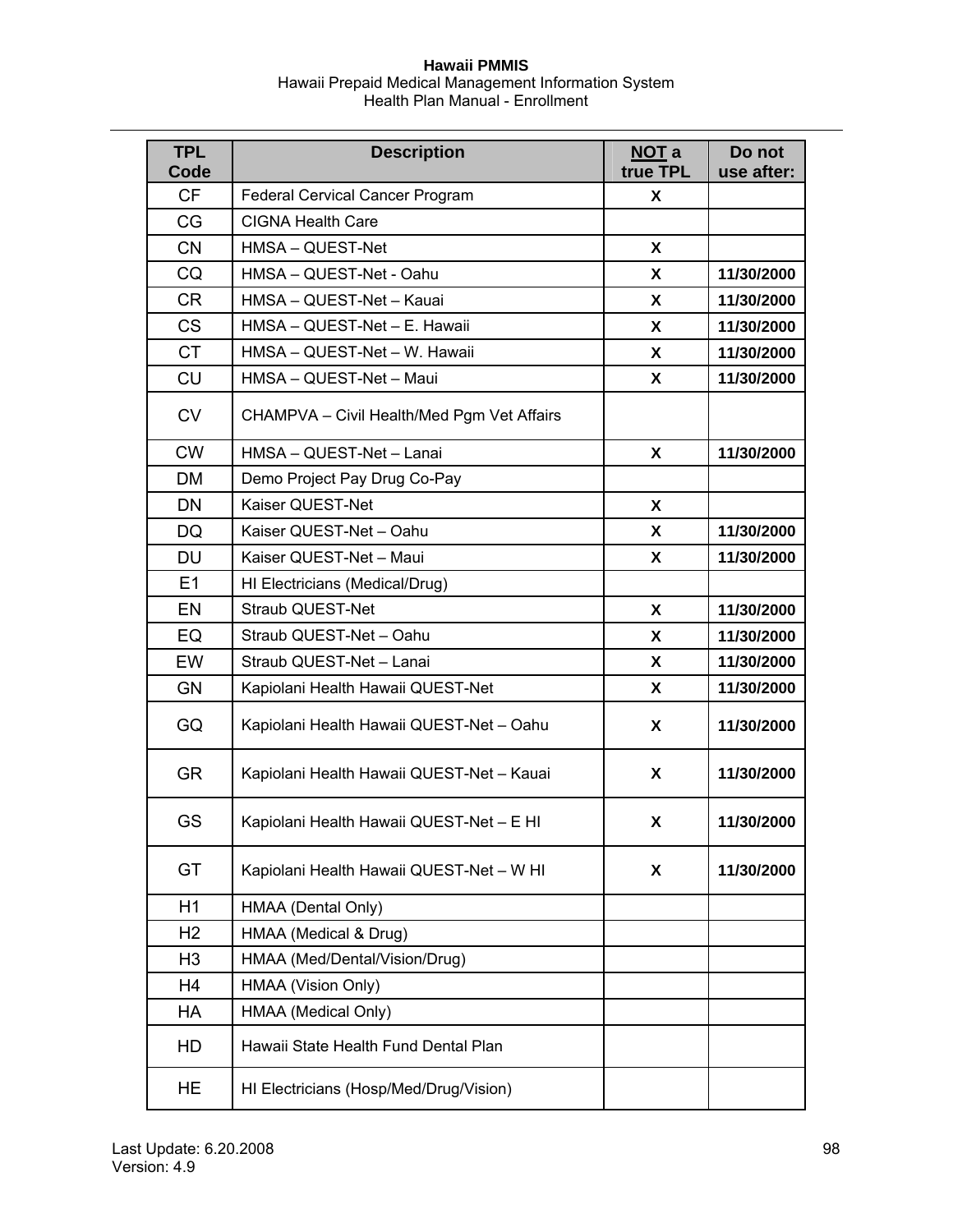| <b>TPL</b><br>Code | <b>Description</b>                                 | NOT a<br>true TPL | Do not<br>use after: |
|--------------------|----------------------------------------------------|-------------------|----------------------|
| <b>HL</b>          | Hawaii Laborers Self Insured Plan                  |                   |                      |
| HM                 | HDS - Medical, Drug, Vision                        |                   | 5/31/1995            |
| <b>HP</b>          | Hawaii State Health Fund Drug Plan                 |                   |                      |
| HV                 | Hawaii State Health Fund Vision Plan               |                   |                      |
| <b>HX</b>          | HMSA Drug Only (No Medical)                        |                   |                      |
| <b>HZ</b>          | HMSA Vision Only (No Medical)                      |                   |                      |
| IF                 | State-Funded Immigrant Children - FFS              | X                 | 12/31/2000           |
| IN                 | Inmate Inpatient                                   | X                 |                      |
| IQ                 | State-Funded Immigrant Children - QUEST            | X                 | 12/31/2000           |
| K <sub>1</sub>     | Kaiser Permanente Senior (Vision)                  |                   |                      |
| K <sub>2</sub>     | Kaiser Permanente Senior<br>(Hosp/Med/Vision/Drug) |                   |                      |
| <b>KF</b>          | <b>Title XXI Fee-For-Service</b>                   | X                 | 12/31/2000           |
| <b>KP</b>          | Kapiolani Health Hawaii                            |                   | 6/30/2001            |
| KQ                 | Title XXI - QUEST                                  | X                 | 12/31/2000           |
| <b>KS</b>          | Kaiser Permanente Senior Plan                      |                   |                      |
| LM                 | Longs Medical Plan                                 |                   |                      |
| M <sub>1</sub>     | HMA, Inc. (Medical Only)                           |                   |                      |
| M <sub>2</sub>     | HMA, Inc. (Medical & Drug)                         |                   |                      |
| M <sub>3</sub>     | HMA, Inc. (Vision Only)                            |                   |                      |
| <b>MB</b>          | Children Behavior Health - DOH                     | X                 | 11/30/2000           |
| <b>OT</b>          | Other - TPL other than a Medical Plan              | X                 |                      |
| PA                 | PACE (Program Of All Inclusive Care Elderly)       |                   |                      |
| <b>PC</b>          | <b>Penal Contract</b>                              | X                 |                      |
| *PM                | <b>Paid Medicare A</b>                             |                   |                      |
| <b>SB</b>          | State Breast Cancer Program                        | X                 |                      |
| <b>SC</b>          | <b>State Cervical Cancer Program</b>               | X                 |                      |
| <b>SH</b>          | SHIP/HMSA                                          |                   | 7/31/1994            |
| <b>SK</b>          | SHIP/Kaiser                                        |                   | 7/31/1994            |
| SU                 | Summerlin Life & Health Insurance                  |                   |                      |
| <b>TA</b>          | TriCare for Life (Hosp/Med/Drugs)                  |                   |                      |
| TD                 | TriCare for Life (Dental Only)                     |                   |                      |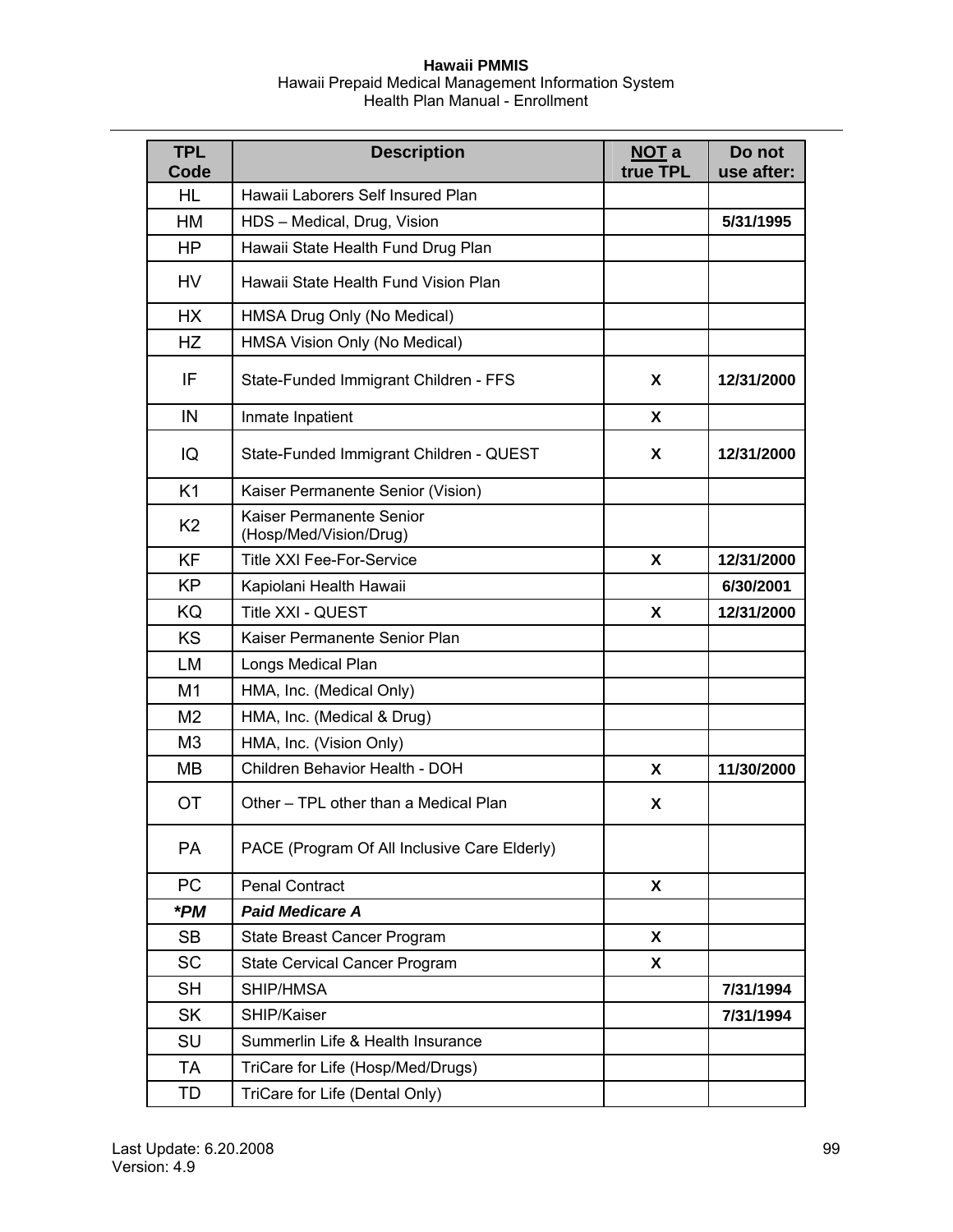| <b>TPL</b><br>Code | <b>Description</b>                       | <b>NOT a</b><br>true TPL | Do not<br>use after: |
|--------------------|------------------------------------------|--------------------------|----------------------|
| <b>TN</b>          | Aloha Care Dental - QUEST-Net            | Χ                        | 11/30/2000           |
| <b>TV</b>          | TriCare for Life (Vision)                |                          |                      |
| <b>TW</b>          | Triwest (Hosp/Med/Drugs)                 |                          |                      |
| U <sub>1</sub>     | United Health Care (Medical)             |                          |                      |
| U <sub>2</sub>     | United Health Care (Drug)                |                          |                      |
| U <sub>3</sub>     | United Health Care - Evercare (Medical)  |                          |                      |
| <b>UA</b>          | <b>University Alliance</b>               |                          |                      |
| <b>UC</b>          | United Concordia (Dental)                |                          |                      |
| UH                 | <b>United Health Care</b>                |                          |                      |
| <b>VS</b>          | <b>Vision Service Plan</b>               |                          |                      |
| W <sub>1</sub>     | Triwest (Hosp/Medical)                   |                          |                      |
| W <sub>2</sub>     | Triwest (Vision)                         |                          |                      |
| W <sub>3</sub>     | Triwest (Dental)                         |                          |                      |
| <b>WN</b>          | <b>HMSA Dental QUEST-Net</b>             | X                        | 11/30/2000           |
| <b>YN</b>          | Denticare QUEST-Net                      | X                        | 11/30/2000           |
| 01                 | Aetna Life Insurance                     |                          |                      |
| 02                 | AFL-CIO Hotel and Restaurant Health Fund |                          |                      |
| 03                 | <b>American National</b>                 |                          |                      |
| 04                 | Banker's Life and Casualty               |                          |                      |
| 05                 | <b>Blue Cross/Blue Shield</b>            |                          |                      |
| 06                 | California Western Life                  |                          |                      |
| 07                 | TriCare for Life (Hosp/Medical)          |                          |                      |
| 08                 | <b>Combined Insurance</b>                |                          |                      |
| 09                 | <b>Connecticut General Life</b>          |                          |                      |
| 10                 | <b>Continental Casualty</b>              |                          |                      |
| 11                 | Equitable Life Assurance Society         |                          |                      |
| 12                 | Equitable Life and Casualty              |                          |                      |
| 13                 | Fireman's Fund Insurance                 |                          |                      |
| 14                 | <b>General American Life</b>             |                          |                      |
| 15                 | John Hancock Mutual                      |                          |                      |
| 16                 | Hawaii Dental Service                    |                          |                      |
| 17                 | HMSA (Medical Only)                      |                          |                      |
| 18                 | HMSA 65C                                 |                          |                      |
| 19                 | HMSA - Community Health Program          |                          |                      |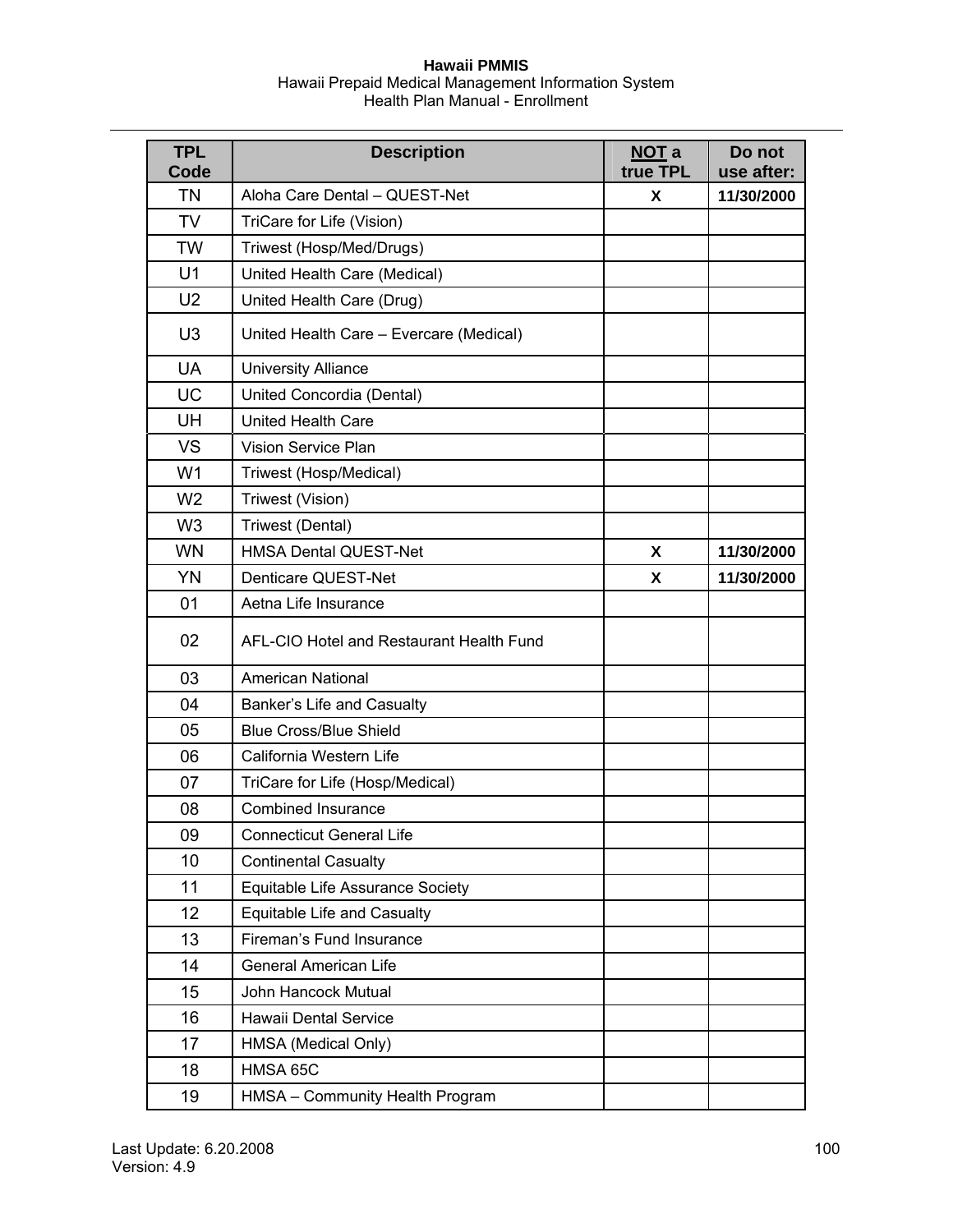| <b>TPL</b><br>Code | <b>Description</b>                        | NOT a<br>true TPL | Do not<br>use after: |
|--------------------|-------------------------------------------|-------------------|----------------------|
| 20                 | Kaiser Health Plan                        |                   |                      |
| 21                 | Kaiser Project Client (KaiPro)            |                   | 7/31/1994            |
| 22                 | Liberty Life Assurance                    |                   |                      |
| 23                 | <b>Lincoln National Life</b>              |                   |                      |
| $*24$              | <b>Medicare A Only</b>                    |                   |                      |
| $*25$              | <b>Medicare B Only</b>                    |                   |                      |
| $*26$              | <b>Medicare A and B</b>                   |                   |                      |
| 27                 | Metropolitan Life                         |                   |                      |
| 28                 | Mutual of Omaha                           |                   |                      |
| 29                 | New York Life                             |                   |                      |
| 30                 | Occidental Life                           |                   |                      |
| 31                 | Paul Revere Life                          |                   |                      |
| 32                 | Physicians Mutual Life                    |                   |                      |
| 33                 | <b>Prudential Insurance</b>               |                   |                      |
| 34                 | Sears Employee Plan                       |                   |                      |
| 35                 | Traveler's Insurance                      |                   |                      |
| 36                 | <b>Union Fidelity</b>                     |                   |                      |
| 37                 | Va - Service Connected Disability         |                   |                      |
| 38                 | Worker's Compensation                     |                   |                      |
| 39                 | Military Facility (MilFac)                |                   |                      |
| 40                 | <b>Plantation Medical Plan</b>            |                   |                      |
| 41                 | Subrogation for Accident (Init Form 1125) | X                 |                      |
| 42                 | <b>HMSA With Dental Plan</b>              |                   |                      |
| 43                 | Academy Life Insurance                    |                   |                      |
| 44                 | Allstate Medical Plan                     |                   |                      |
| 46                 | <b>Island Care</b>                        |                   | 12/31/2002           |
| 47                 | HMSA with Drug Plan                       |                   |                      |
| 48                 | HMSA with Drug/Vision Plan                |                   |                      |
| 49                 | HMSA with Dental/Drug/Vision Plan         |                   |                      |
| 50                 | HMSA Dental Plan Only                     |                   |                      |
| 51                 | HMSA Health Plan Hawaii                   |                   |                      |
| 52                 | Private Motor Vehicle Insurance           |                   |                      |
| 53                 | Kaiser Drug Plan                          |                   |                      |
| 54                 | Am Family (Aflac)                         |                   |                      |
| 55                 | HMSA-65C Plus                             |                   |                      |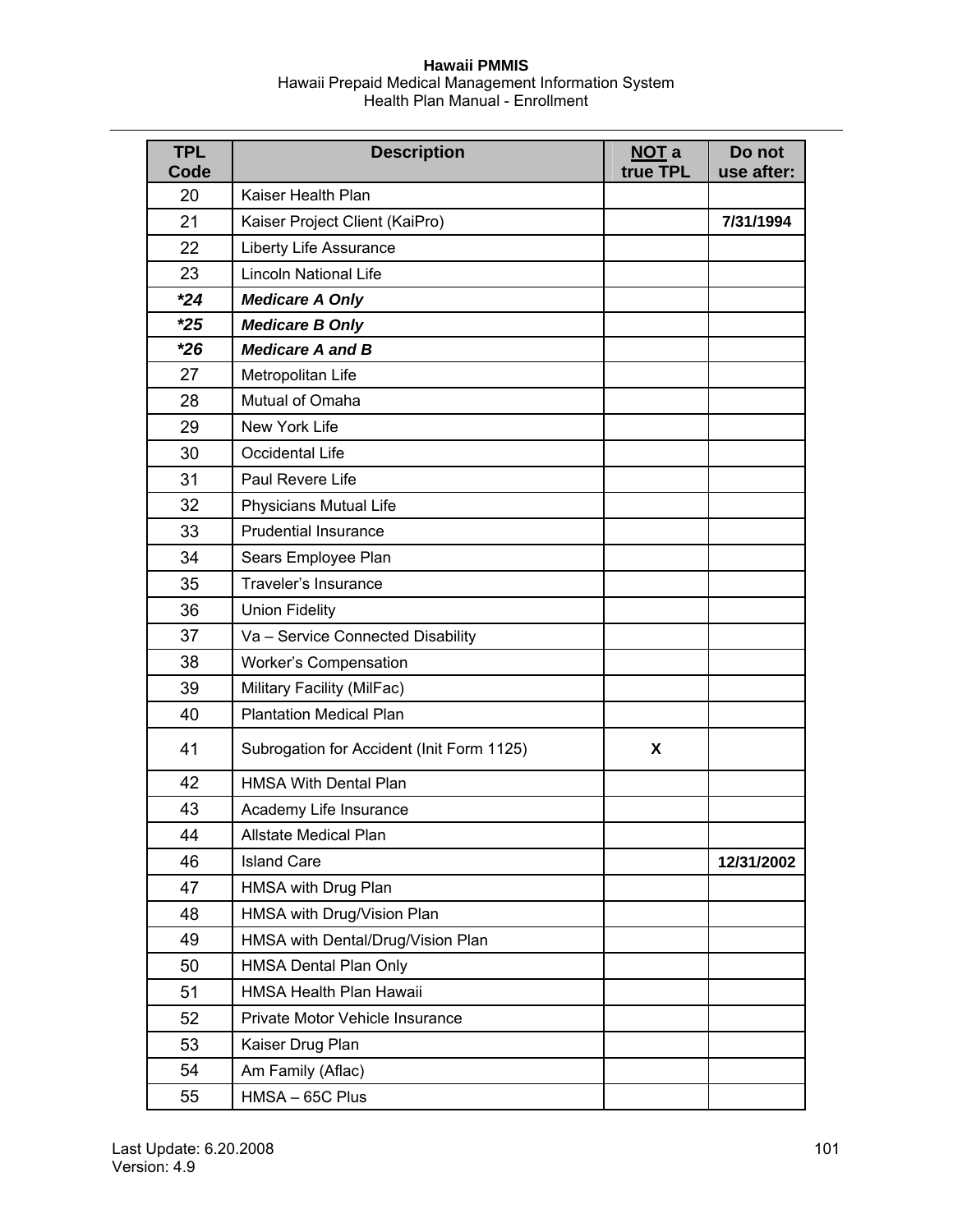| <b>TPL</b><br>Code | <b>Description</b>                                     | NOT a<br>true TPL | Do not<br>use after: |
|--------------------|--------------------------------------------------------|-------------------|----------------------|
| 56                 | Alpha Omega Corporation                                |                   |                      |
| 57                 | American Income Life                                   |                   |                      |
| 58                 | American Patriot Health Insurance                      |                   |                      |
| 59                 | American Association of Retired Persons (AARP)         |                   |                      |
| 60                 | Bay Area Painters' Welfare Plan                        |                   |                      |
| 61                 | <b>Beneficial Standard Insurance</b>                   |                   |                      |
| 62                 | <b>Best Care</b>                                       |                   |                      |
| 63                 | California Association of Resolute Employees<br>(CARE) |                   |                      |
| 64                 | California Pacific Life                                |                   |                      |
| 65                 | <b>Colonial Penn</b>                                   |                   |                      |
| 66                 | Delta Dental Plan                                      |                   |                      |
| 67                 | <b>Deseret Mutual</b>                                  |                   |                      |
| 68                 | Farm and Home Life Insurance Company                   |                   |                      |
| 69                 | Federal Employee Health and Welfare Plan               |                   |                      |
| 70                 | <b>Galbraith and Green</b>                             |                   |                      |
| 71                 | Greatwest Life Assurance Company                       |                   |                      |
| 72                 | Hawaii Carpenters Health and Welfare Program           |                   |                      |
| 73                 | <b>HGEA Dental</b>                                     |                   |                      |
| 74                 | International Prescription - Clearing House            |                   |                      |
| 75                 | Mail Handlers Benefit Plan                             |                   |                      |
| 76                 | National Association of Letter Carriers                |                   |                      |
| 77                 | <b>National Benefit Life</b>                           |                   |                      |
| 78                 | <b>National Fidelity Life</b>                          |                   |                      |
| 79                 | National Home Life                                     |                   |                      |
| 80                 | Northbrook Life Insurance                              |                   |                      |
| 81                 | Operating Engineers Health and Welfare Plan            |                   |                      |
| 82                 | Oral Health Services of Hawaii                         |                   |                      |
| 83                 | Pacific Mutual                                         |                   |                      |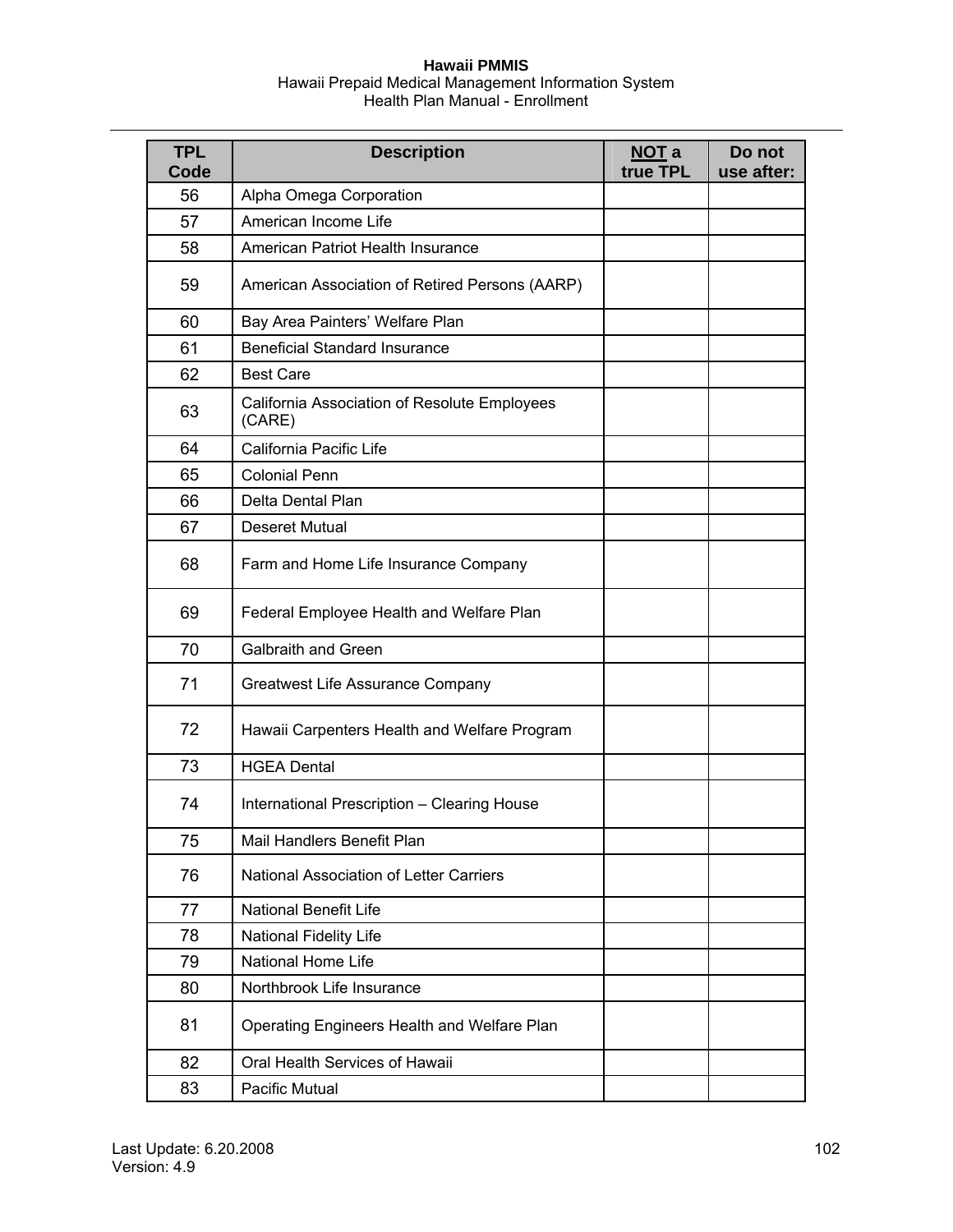| <b>TPL</b><br>Code | <b>Description</b>                       | NOT a<br>true TPL | Do not<br>use after: |
|--------------------|------------------------------------------|-------------------|----------------------|
| 84                 | Pay-n-Save Medical                       |                   |                      |
| 85                 | Pensioned Health and Welfare Trust Fund  |                   |                      |
| 86                 | PECA - IBEW                              |                   |                      |
| 87                 | <b>Phoenix Mutual Life</b>               |                   |                      |
| 88                 | Queen's Health Care Plan                 |                   |                      |
| 89                 | Roofers Prescription Plan                |                   |                      |
| 90                 | Seafarer Welfare Plan                    |                   |                      |
| 91                 | Senior's Straub Plan                     |                   | 6/30/2000            |
| 92                 | Southland Medical Insurance              |                   |                      |
| 93                 | <b>Teamsters Health and Welfare Plan</b> |                   |                      |
| 94                 | United Veterans Group Insurance Trust    |                   |                      |
| 95                 | Valley Clerks Trust Fund                 |                   |                      |
| 96                 | PA Case-Refuses To Comply 1125/1125A Req |                   |                      |
| 97                 | <b>Western Airlines Health Care</b>      |                   |                      |
| 98                 | Other (Submit Form 1126)                 |                   |                      |

**\*** Medicare codes that are used to generate the Medicare records in HPMMIS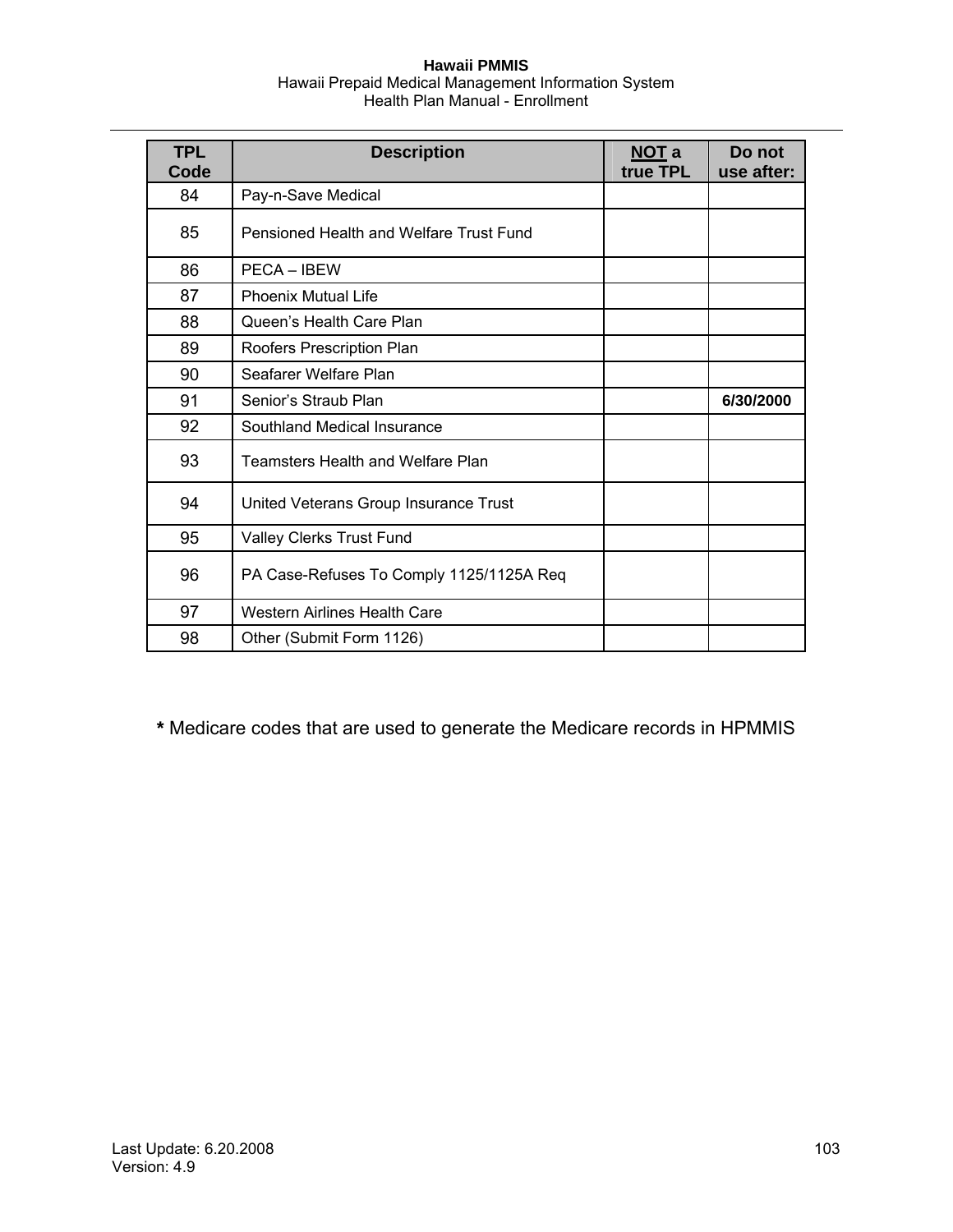# B.5 Type of TPL Coverage Codes

| Code           | <b>Description</b>          |
|----------------|-----------------------------|
| A              | Medical/Dental              |
| в              | Medical/Drugs               |
| C              | Medical/Vision              |
| D              | Medical/Dental/Drugs        |
| E              | Medical/Dental/Drugs/Vision |
| F              | Medical/Dental/Vision       |
| G              | Medical/Drugs/Vision        |
| М              | Dental/Drugs                |
| N              | Dental/Vision               |
| S              | Drugs/Vision                |
| 1              | Medical only                |
| $\overline{2}$ | Dental only                 |
| 3              | Drugs only                  |
| 4              | Vision only                 |
| 5              | Hospital only               |
| 6              | Behavioral Health only      |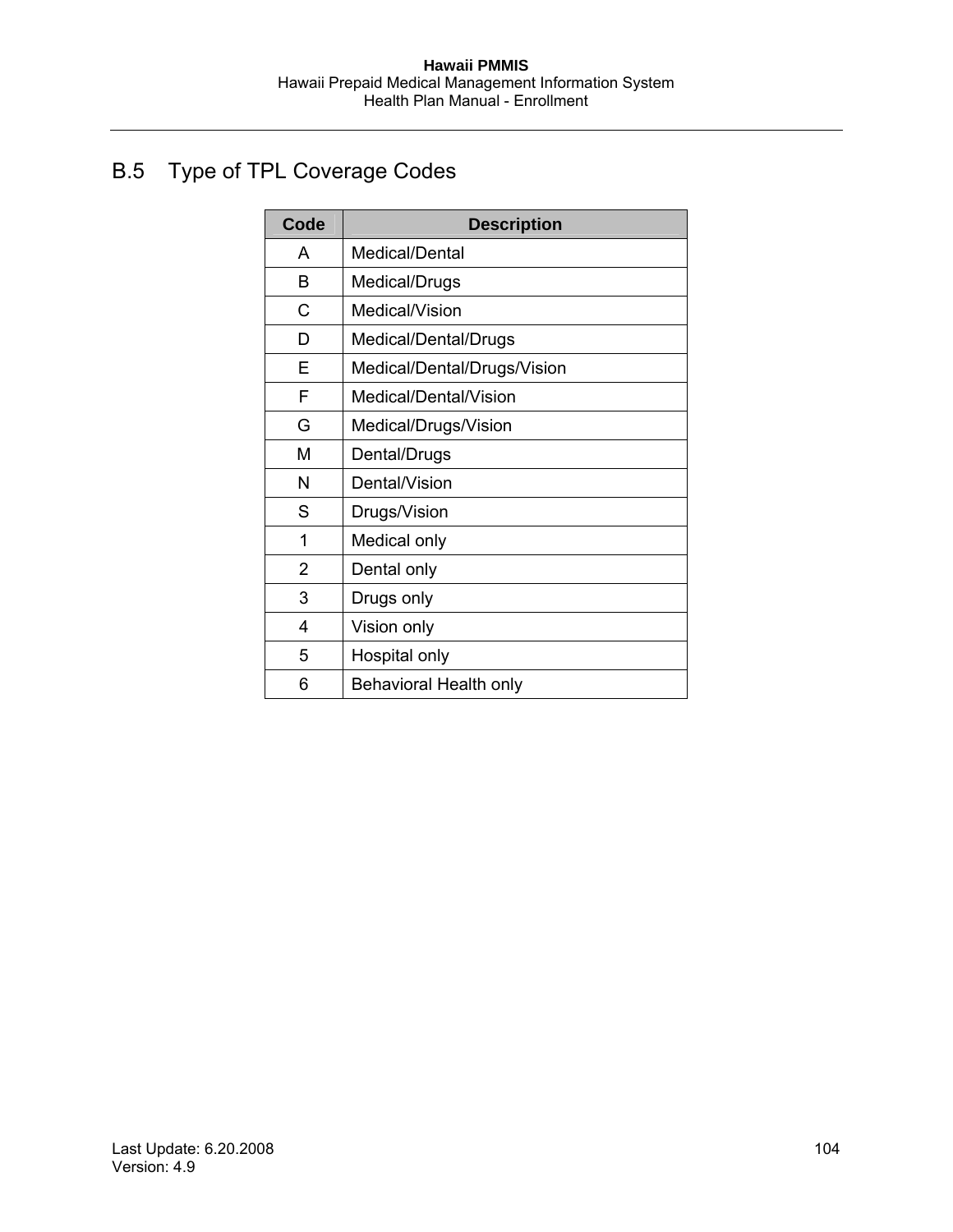# B.6 Health Plan IDs

| <b>Medical</b><br><b>Plan Code</b> | <b>Description</b>  |
|------------------------------------|---------------------|
| <b>ALOHAC</b>                      | AlohaCare - Medical |
| <b>HMSAAA</b>                      | IHMSA - Medical     |
| <b>KAISER</b>                      | Kaiser - Medical    |
| <b>SUMMER</b>                      | Summerlin - Medical |

| <b>Behavioral</b><br><b>Health</b><br><b>Plan Code</b> | <b>Description</b>                    |
|--------------------------------------------------------|---------------------------------------|
| <b>CAMHDA</b>                                          | <b>CAMHD</b>                          |
| <b>DOHEIP</b>                                          | <b>DOH Early Intervention Program</b> |
| <b>HMSABH</b>                                          | HMSA Behavioral Health                |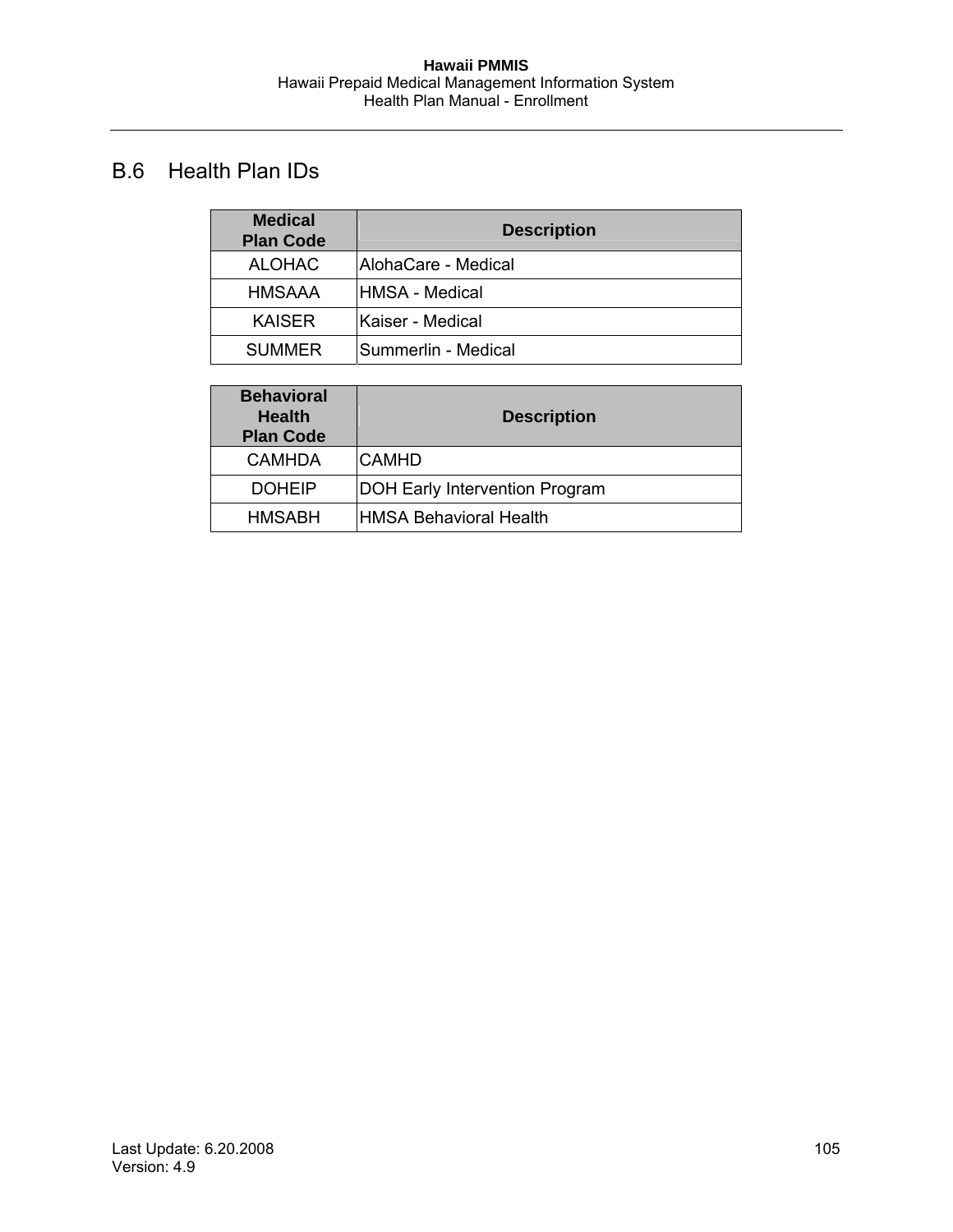# B.7 Island Codes

| <b>Island Code</b> | <b>Island</b>                |
|--------------------|------------------------------|
| 01                 | Oahu                         |
| 04                 | Kauai                        |
| 05                 | Hawaii (06 will not be used) |
| 07                 | Maui                         |
| 08                 | Molokai                      |
| 09                 | Lanai                        |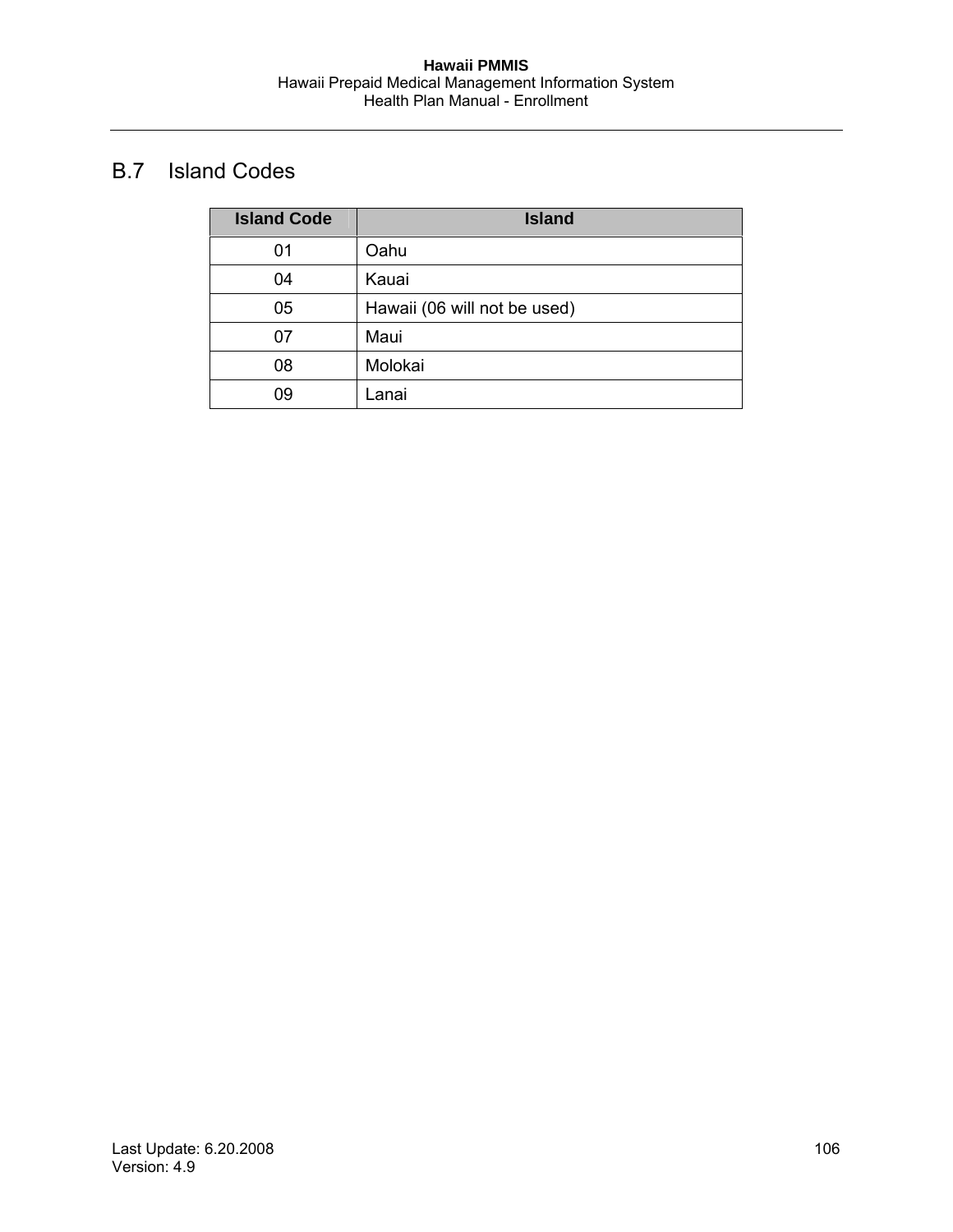# B.8 Rate Code Summary

| Rate<br>Code     | <b>Rate Code Description</b>                            | <b>Rate Code</b><br><b>Begin</b> | <b>Rate Code</b><br><b>End</b> |
|------------------|---------------------------------------------------------|----------------------------------|--------------------------------|
| 7000             | BEHAVIORAL HEALTH SERVICES-FELIX (3-20)                 | 08/01/1994                       | 99/99/9999                     |
| 7100             | BHS - SMI WITH MEDICARE (18+)                           | 08/01/1994                       | 99/99/9999                     |
| 7110             | BHS - SMI WITHOUT MEDICARE (18+)                        | 08/01/1994                       | 99/99/9999                     |
| 7700             | BEHAVIORAL HEALTH SERVICES-EIP (0-2)                    | 08/01/1994                       | 99/99/9999                     |
| 8020             | <b>OMB ONLY</b>                                         | 08/01/1994                       | 99/99/9999                     |
| 8400             | <b>SLMB</b>                                             | 08/01/1994                       | 99/99/9999                     |
| 8700             | QDWI - QUALIFIED DISABLED WORKING<br><b>INDIVIDUALS</b> | 08/01/1994                       | 99/99/9999                     |
| 8800             | <b>REPATRIATE</b>                                       | 08/01/1994                       | 99/99/9999                     |
| 8900             | <b>STATE FUNDED - PENSIONER</b>                         | 08/01/1994                       | 99/99/9999                     |
| AA00             | <b>AGED WITH MEDICARE</b>                               | 08/01/1994                       | 99/99/9999                     |
| AA10             | <b>AGED WITHOUT MEDICARE</b>                            | 08/01/1994                       | 99/99/9999                     |
| AF01             | BLIND/DISABLED FEMALE < 1 WITH MEDICARE                 | 08/01/1994                       | 99/99/9999                     |
| AF <sub>02</sub> | BLIND/DISABLED FEMALE 1-5 WITH MEDICARE                 | 08/01/1994                       | 99/99/9999                     |
| AF <sub>03</sub> | BLIND/DISABLED FEMALE 6-11 WITH MEDICARE                | 08/01/1994                       | 99/99/9999                     |
| AF04             | BLIND/DISABLED FEMALE 12-18 WITH MEDICARE               | 08/01/1994                       | 99/99/9999                     |
| <b>AF05</b>      | BLIND/DISABLED FEMALE 19-20 WITH MEDICARE               | 08/01/1994                       | 99/99/9999                     |
| AF <sub>06</sub> | BLIND/DISABLED FEMALE 21-39 WITH MEDICARE               | 08/01/1994                       | 99/99/9999                     |
| AF <sub>07</sub> | BLIND/DISABLED FEMALE 40-64 WITH MEDICARE               | 08/01/1994                       | 99/99/9999                     |
| <b>AF11</b>      | BLIND/DISABLED FEMALE < 1 WITHOUT<br><b>MEDICARE</b>    | 08/01/1994                       | 99/99/9999                     |
| <b>AF12</b>      | BLIND/DISABLED FEMALE 1-5 WITHOUT<br><b>MEDICARE</b>    | 08/01/1994                       | 99/99/9999                     |
| AF13             | BLIND/DISABLED FEMALE 6-11 WITHOUT<br><b>MEDICARE</b>   | 08/01/1994                       | 99/99/9999                     |
| AF14             | BLIND/DISABLED FEMALE 12-18 WITHOUT<br><b>MEDICARE</b>  | 08/01/1994                       | 99/99/9999                     |
| AF15             | BLIND/DISABLED FEMALE 19-20 WITHOUT<br><b>MEDICARE</b>  | 08/01/1994                       | 99/99/9999                     |
| AF16             | BLIND/DISABLED FEMALE 21-39 WITHOUT<br><b>MEDICARE</b>  | 08/01/1994                       | 99/99/9999                     |
| <b>AF17</b>      | BLIND/DISABLED FEMALE 40-64 WITHOUT<br><b>MEDICARE</b>  | 08/01/1994                       | 99/99/9999                     |
| AM01             | BLIND/DISABLED MALE < 1 WITH MEDICARE                   | 08/01/1994                       | 99/99/9999                     |
| AM02             | BLIND/DISABLED MALE 1-5 WITH MEDICARE                   | 08/01/1994                       | 99/99/9999                     |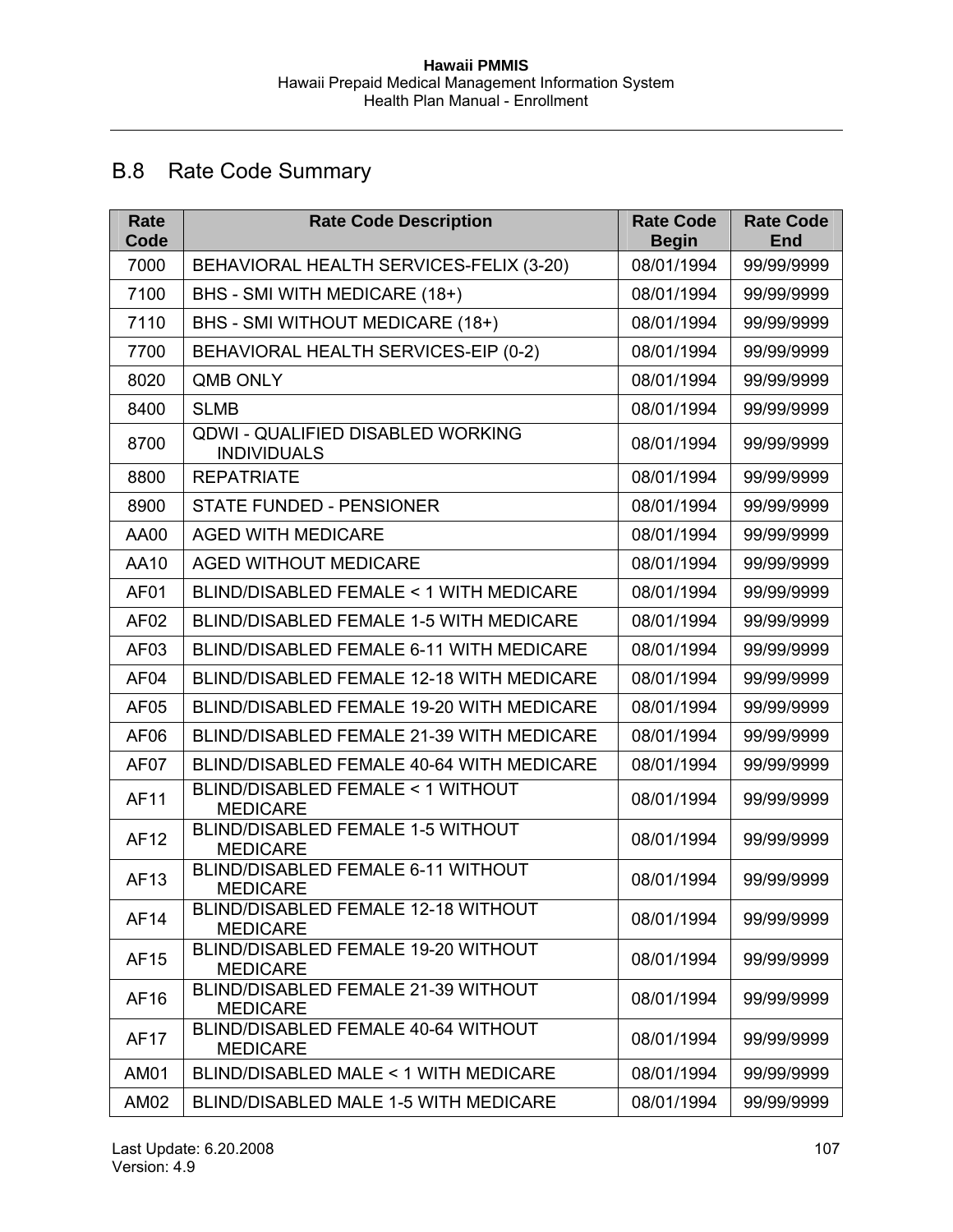| Rate<br>Code     | <b>Rate Code Description</b>                         | <b>Rate Code</b><br><b>Begin</b> | <b>Rate Code</b><br><b>End</b> |
|------------------|------------------------------------------------------|----------------------------------|--------------------------------|
| AM03             | <b>BLIND/DISABLED MALE 6-11 WITH MEDICARE</b>        | 08/01/1994                       | 99/99/9999                     |
| <b>AM04</b>      | BLIND/DISABLED MALE 12-18 WITH MEDICARE              | 08/01/1994                       | 99/99/9999                     |
| <b>AM05</b>      | <b>BLIND/DISABLED MALE 19-20 WITH MEDICARE</b>       | 08/01/1994                       | 99/99/9999                     |
| AM06             | BLIND/DISABLED MALE 21-39 WITH MEDICARE              | 08/01/1994                       | 99/99/9999                     |
| <b>AM07</b>      | BLIND/DISABLED MALE 40-64 WITH MEDICARE              | 08/01/1994                       | 99/99/9999                     |
| AM11             | BLIND/DISABLED MALE <1 WITHOUT MEDICARE              | 08/01/1994                       | 99/99/9999                     |
| AM12             | BLIND/DISABLED MALE 1-5 WITHOUT MEDICARE             | 08/01/1994                       | 99/99/9999                     |
| AM13             | BLIND/DISABLED MALE 6-11 WITHOUT MEDICARE            | 08/01/1994                       | 99/99/9999                     |
| <b>AM14</b>      | BLIND/DISABLED MALE 12-18 WITHOUT<br><b>MEDICARE</b> | 08/01/1994                       | 99/99/9999                     |
| AM15             | BLIND/DISABLED MALE 19-20 WITHOUT<br><b>MEDICARE</b> | 08/01/1994                       | 99/99/9999                     |
| AM16             | BLIND/DISABLED MALE 21-39 WITHOUT<br><b>MEDICARE</b> | 08/01/1994                       | 99/99/9999                     |
| <b>AM17</b>      | BLIND/DISABLED MALE 40-64 WITHOUT<br><b>MEDICARE</b> | 08/01/1994                       | 99/99/9999                     |
| <b>CF11</b>      | CHIP FEMALE <1                                       | 07/01/2000                       | 99/99/9999                     |
| <b>CF12</b>      | <b>CHIP FEMALE 1-5</b>                               | 07/01/2000                       | 99/99/9999                     |
| <b>CF13</b>      | CHIP FEMALE 6-11                                     | 07/01/2000                       | 99/99/9999                     |
| CF <sub>14</sub> | CHIP FEMALE 12-18                                    | 07/01/2000                       | 99/99/9999                     |
| <b>CM11</b>      | CHIP MALE <1                                         | 07/01/2000                       | 99/99/9999                     |
| <b>CM12</b>      | CHIP MALE 1-5                                        | 07/01/2000                       | 99/99/9999                     |
| <b>CM13</b>      | CHIP MALE 6-11                                       | 07/01/2000                       | 99/99/9999                     |
| <b>CM14</b>      | CHIP MALE 12-18                                      | 07/01/2000                       | 99/99/9999                     |
| <b>EF15</b>      | <b>QUEST ACE FEMALE 19-20</b>                        | 03/01/2007                       | 99/99/9999                     |
| <b>EF16</b>      | <b>QUEST ACE FEMALE 21-39</b>                        | 03/01/2007                       | 99/99/9999                     |
| <b>EF17</b>      | QUEST ACE FEMALE 40+                                 | 03/01/2007                       | 99/99/9999                     |
| EF <sub>18</sub> | <b>QUEST ACE FEMALE 65+</b>                          | 01/01/2008                       | 99/99/9999                     |
| <b>EM15</b>      | <b>QUEST ACE MALE 19-20</b>                          | 03/01/2007                       | 99/99/9999                     |
| <b>EM16</b>      | <b>QUEST ACE MALE 21-39</b>                          | 03/01/2007                       | 99/99/9999                     |
| <b>EM17</b>      | QUEST ACE MALE 40+                                   | 03/01/2007                       | 99/99/9999                     |
| <b>EM18</b>      | QUEST ACE MALE 65+                                   | 01/01/2008                       | 99/99/9999                     |
| <b>ES00</b>      | <b>EMERGENCY SERVICES FOR ALIENS</b>                 | 08/01/1994                       | 99/99/9999                     |
| <b>FF10</b>      | FEDERAL-FUNDED BCC                                   | 07/01/2001                       | 99/99/9999                     |
| <b>FF11</b>      | <b>FOSTER CARE FEMALE &lt; 1</b>                     | 08/01/1994                       | 99/99/9999                     |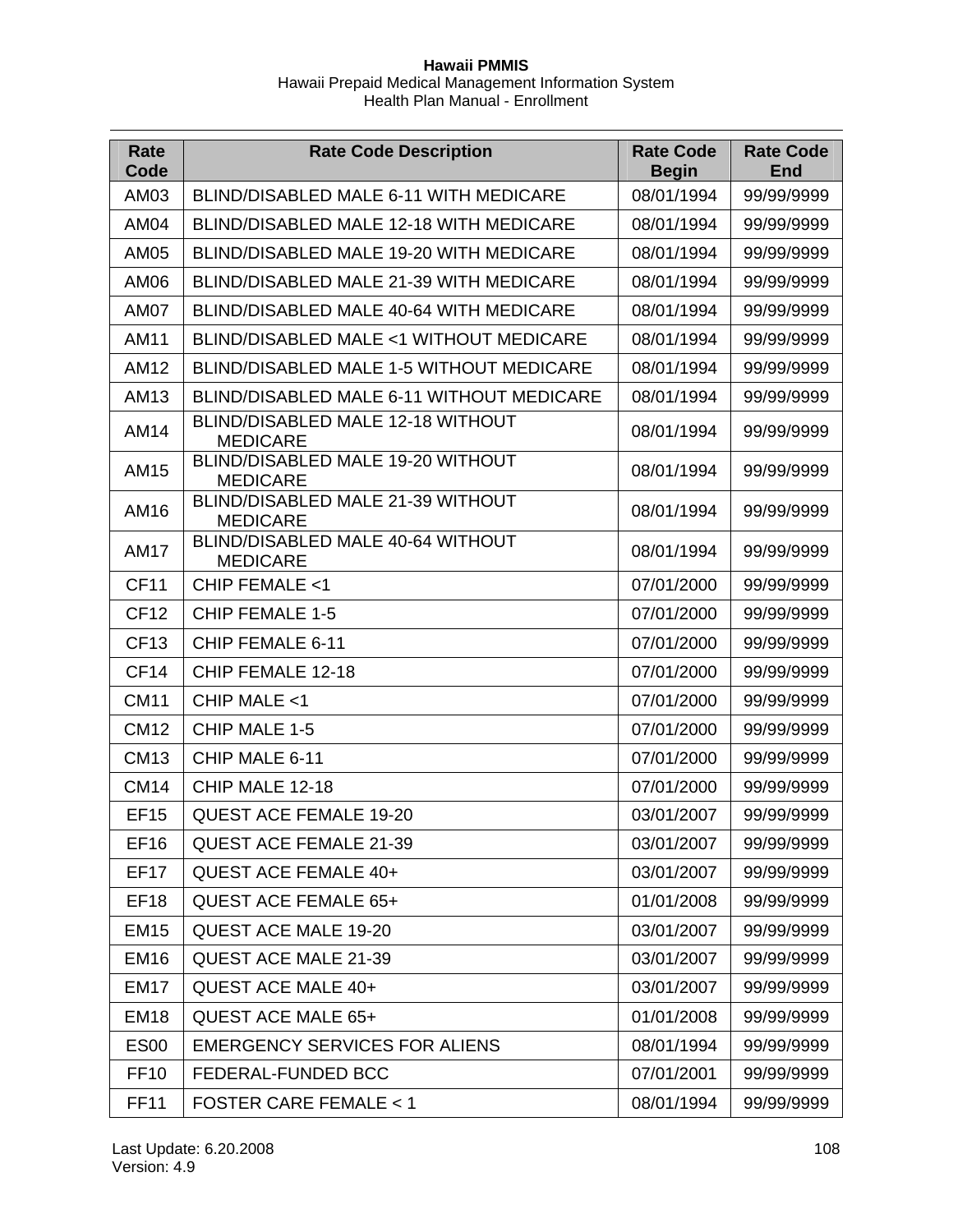| Rate<br>Code     | <b>Rate Code Description</b>                        | <b>Rate Code</b><br><b>Begin</b> | <b>Rate Code</b><br><b>End</b> |
|------------------|-----------------------------------------------------|----------------------------------|--------------------------------|
| <b>FF12</b>      | <b>FOSTER CARE FEMALE 1-5</b>                       | 08/01/1994                       | 99/99/9999                     |
| <b>FF13</b>      | <b>FOSTER CARE FEMALE 6-11</b>                      | 08/01/1994                       | 99/99/9999                     |
| <b>FF14</b>      | <b>FOSTER CARE FEMALE 12-18</b>                     | 08/01/1994                       | 99/99/9999                     |
| <b>FF15</b>      | <b>FOSTER CARE FEMALE 19+</b>                       | 08/01/1994                       | 99/99/9999                     |
| <b>FM11</b>      | <b>FOSTER CARE MALE &lt; 1</b>                      | 08/01/1994                       | 99/99/9999                     |
| <b>FM12</b>      | <b>FOSTER CARE MALE 1-5</b>                         | 08/01/1994                       | 99/99/9999                     |
| <b>FM13</b>      | <b>FOSTER CARE MALE 6-11</b>                        | 08/01/1994                       | 99/99/9999                     |
| <b>FM14</b>      | <b>FOSTER CARE MALE 12-18</b>                       | 08/01/1994                       | 99/99/9999                     |
| <b>FM15</b>      | <b>FOSTER CARE MALE 19+</b>                         | 08/01/1994                       | 99/99/9999                     |
| G000             | DEMONSTRATION GRANT MEDICAL                         | 09/01/2006                       | 99/99/9999                     |
| GC00             | MEDICAL DEMONSTRATION GRANT CONTROL<br><b>GROUP</b> | 09/01/2006                       | 99/99/9999                     |
| GF <sub>14</sub> | ST FINCL GEN ASST FEMALE 12 - 18                    | 08/01/1994                       | 99/99/9999                     |
| <b>GF15</b>      | ST FINCL GEN ASST FEMALE 19 - 20                    | 08/01/1994                       | 99/99/9999                     |
| <b>GF16</b>      | ST FINCL GEN ASST FEMALE 21 - 39                    | 08/01/1994                       | 99/99/9999                     |
| GF <sub>17</sub> | ST FINCL GEN ASST FEMALE 40+                        | 08/01/1994                       | 99/99/9999                     |
| <b>GM14</b>      | ST FINCL GEN ASST MALE 12 - 18                      | 08/01/1994                       | 99/99/9999                     |
| <b>GM15</b>      | ST FINCL GEN ASST MALE 19 - 20                      | 08/01/1994                       | 99/99/9999                     |
| <b>GM16</b>      | ST FINCL GEN ASST MALE 21 - 39                      | 08/01/1994                       | 99/99/9999                     |
| <b>GM17</b>      | ST FINCL GEN ASST MALE 40+                          | 08/01/1994                       | 99/99/9999                     |
| <b>HF11</b>      | <b>HYBRID/QUEST NET FEMALE &lt; 1</b>               | 10/01/2006                       | 99/99/9999                     |
| <b>HF12</b>      | HYBRID/QUEST NET FEMALE 1 - 5                       | 10/01/2006                       | 99/99/9999                     |
| <b>HF13</b>      | HYBRID/QUEST NET FEMALE 6 - 11                      | 10/01/2006                       | 99/99/9999                     |
| <b>HF14</b>      | <b>HYBRID/QUEST NET FEMALE 12 18</b>                | 10/01/2006                       | 99/99/9999                     |
| <b>HM11</b>      | HYBRID/QUEST NET MALE < 1                           | 10/01/2006                       | 99/99/9999                     |
| <b>HM12</b>      | HYBRID/QUEST NET MALE 1-5                           | 10/01/2006                       | 99/99/9999                     |
| <b>HM13</b>      | HYBRID/QUEST NET MALE 6 - 11                        | 10/01/2006                       | 99/99/9999                     |
| <b>HM14</b>      | <b>HYBRID/QUEST NET MALE 12-18</b>                  | 10/01/2006                       | 99/99/9999                     |
| <b>IF11</b>      | <b>IMMIGRANT CHILD FEMALE &lt;1</b>                 | 07/01/2000                       | 99/99/9999                     |
| IF <sub>12</sub> | <b>IMMIGRANT CHILD FEMALE 1-5</b>                   | 07/01/2000                       | 99/99/9999                     |
| IF <sub>13</sub> | <b>IMMIGRANT CHILD FEMALE 6-11</b>                  | 07/01/2000                       | 99/99/9999                     |
| IF14             | <b>IMMIGRANT CHILD FEMALE 12-18</b>                 | 07/01/2000                       | 99/99/9999                     |
| <b>IM11</b>      | <b>IMMIGRANT CHILD MALE &lt;1</b>                   | 07/01/2000                       | 99/99/9999                     |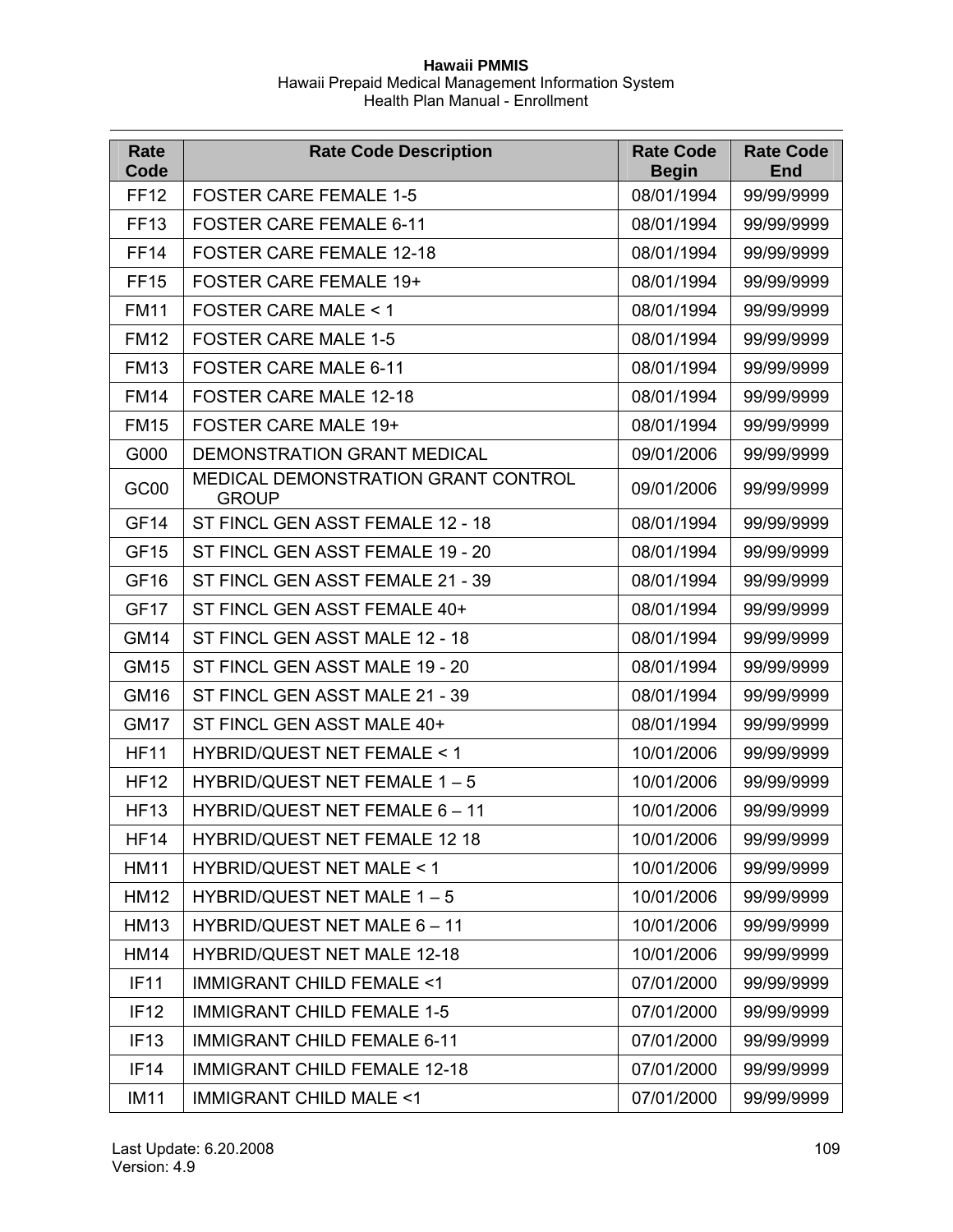| Rate<br>Code | <b>Rate Code Description</b>                   | <b>Rate Code</b><br><b>Begin</b> | <b>Rate Code</b><br><b>End</b> |
|--------------|------------------------------------------------|----------------------------------|--------------------------------|
| <b>IM12</b>  | <b>IMMIGRANT CHILD MALE 1-5</b>                | 07/01/2000                       | 99/99/9999                     |
| <b>IM13</b>  | <b>IMMIGRANT CHILD MALE 6-11</b>               | 07/01/2000                       | 99/99/9999                     |
| <b>IM14</b>  | <b>IMMIGRANT CHILD MALE 12-18</b>              | 07/01/2000                       | 99/99/9999                     |
| IP14         | <b>IMMIGRANT PREGNANT WOMAN B/D UNDER 19</b>   | 07/01/2004                       | 99/99/9999                     |
| IP15         | <b>IMMIGRANT PREGNANT WOMAN B/D 19-20</b>      | 07/01/2004                       | 99/99/9999                     |
| <b>IP16</b>  | <b>IMMIGRANT PREGNANT WOMAN B/D 21-39</b>      | 07/01/2004                       | 99/99/9999                     |
| IP17         | <b>IMMIGRANT PREGNANT WOMAN B/D 40 - 64</b>    | 07/01/2004                       | 99/99/9999                     |
| <b>IQ14</b>  | <b>IMMIGRANT PREGNANT WOMAN UNDER 19</b>       | 07/01/2004                       | 99/99/9999                     |
| <b>IQ15</b>  | <b>IMMIGRANT PREGNANT WOMAN 19 - 20</b>        | 07/01/2004                       | 99/99/9999                     |
| <b>IQ16</b>  | <b>IMMIGRANT PREGNANT WOMAN 21 - 39</b>        | 07/01/2004                       | 99/99/9999                     |
| <b>IQ17</b>  | <b>IMMIGRANT PREGNANT WOMAN 40 - 64</b>        | 07/01/2004                       | 99/99/9999                     |
| <b>JF11</b>  | IMMIGRANT CHILD BLIND/DISABL FEMAL <1          | 07/01/2000                       | 99/99/9999                     |
| <b>JF12</b>  | IMMIGRANT CHILD BLIND/DISABL FEMAL 1-5         | 07/01/2000                       | 99/99/9999                     |
| <b>JF13</b>  | <b>IMMIGRANT CHILD BLIND/DISABL FEMAL 6-11</b> | 07/01/2000                       | 99/99/9999                     |
| <b>JF14</b>  | IMMIGRANT CHILD BLIND/DISABL FEMAL 12-18       | 07/01/2000                       | 99/99/9999                     |
| <b>JM11</b>  | IMMIGRANT CHILD BLIND/DISABL MALE <1           | 07/01/2000                       | 99/99/9999                     |
| <b>JM12</b>  | IMMIGRANT CHILD BLIND/DISABL MALE 1-5          | 07/01/2000                       | 99/99/9999                     |
| <b>JM13</b>  | IMMIGRANT CHILD BLIND/DISABL MALE 6-11         | 07/01/2000                       | 99/99/9999                     |
| <b>JM14</b>  | IMMIGRANT CHILD BLIND/DISABL MALE 12-18        | 07/01/2000                       | 99/99/9999                     |
| <b>KF11</b>  | CHIP - BLIND/DISABLED FEMALE <1                | 07/01/2000                       | 99/99/9999                     |
| <b>KF12</b>  | CHIP - BLIND/DISABLED FEMALE 1-5               | 07/01/2000                       | 99/99/9999                     |
| <b>KF13</b>  | CHIP - BLIND/DISABLED FEMALE 6-11              | 07/01/2000                       | 99/99/9999                     |
| <b>KF14</b>  | CHIP - BLIND/DISABLED FEMALE 12-18             | 07/01/2000                       | 99/99/9999                     |
| <b>KM11</b>  | CHIP - BLIND/DISABLED MALE <1                  | 07/01/2000                       | 99/99/9999                     |
| <b>KM12</b>  | CHIP - BLIND/DISABLED MALE 1-5                 | 07/01/2000                       | 99/99/9999                     |
| <b>KM13</b>  | CHIP - BLIND/DISABLED MALE 6-11                | 07/01/2000                       | 99/99/9999                     |
| <b>KM14</b>  | CHIP - BLIND/DISABLED MALE 12-18               | 07/01/2000                       | 99/99/9999                     |
| <b>NF11</b>  | <b>QUEST NET FEMALE &lt;1</b>                  | 04/01/1996                       | 99/99/9999                     |
| <b>NF12</b>  | <b>QUEST NET FEMALE 1-5</b>                    | 04/01/1996                       | 99/99/9999                     |
| <b>NF13</b>  | <b>QUEST NET FEMALE 6-11</b>                   | 04/01/1996                       | 99/99/9999                     |
| <b>NF14</b>  | <b>QUEST NET FEMALE 12-18</b>                  | 04/01/1996                       | 99/99/9999                     |
| <b>NF15</b>  | <b>QUEST NET FEMALE 19-20</b>                  | 04/01/1996                       | 99/99/9999                     |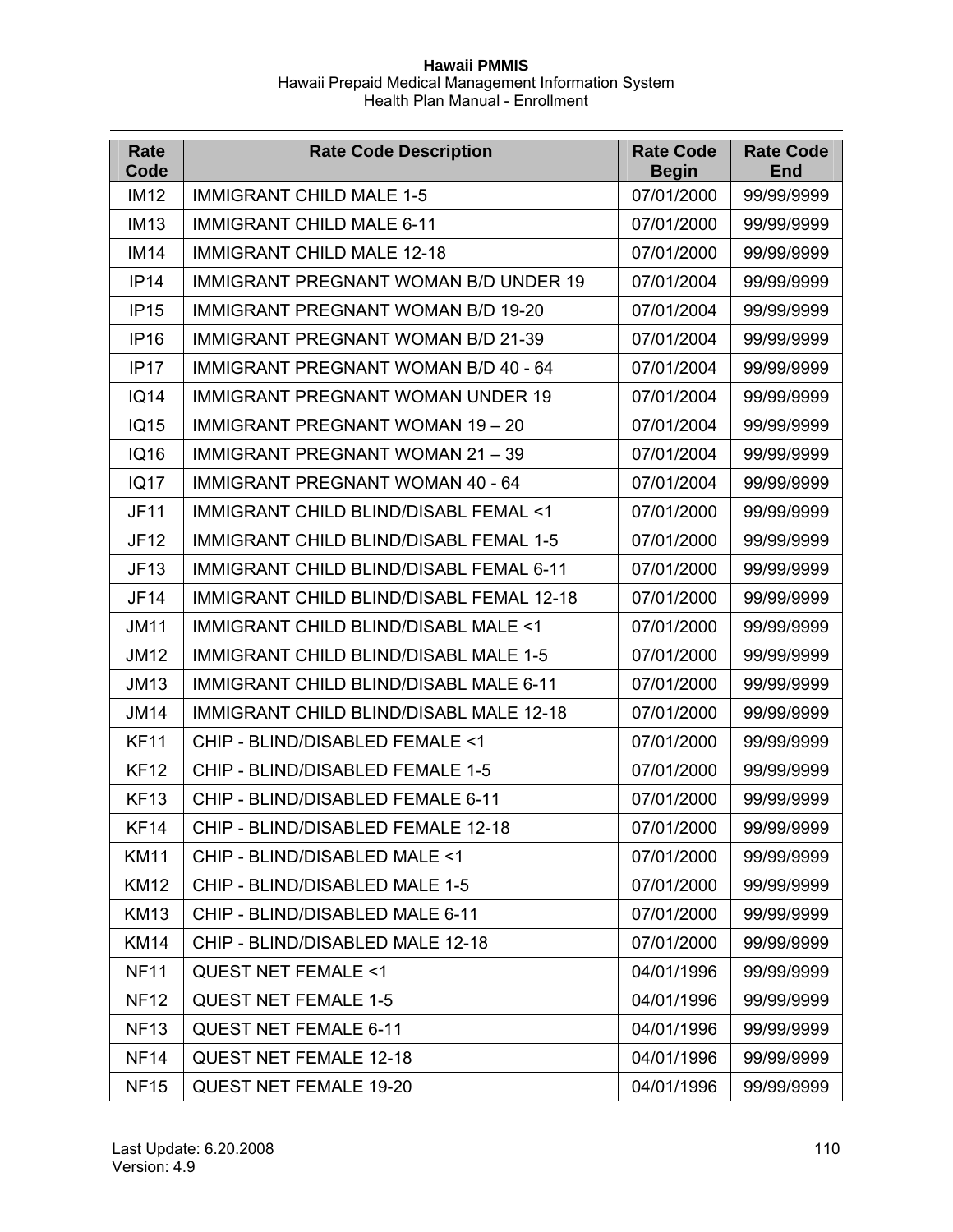| Rate<br>Code     | <b>Rate Code Description</b>                                        | <b>Rate Code</b><br><b>Begin</b> | <b>Rate Code</b><br><b>End</b> |
|------------------|---------------------------------------------------------------------|----------------------------------|--------------------------------|
| <b>NF16</b>      | <b>QUEST NET FEMALE 21-39</b>                                       | 04/01/1996                       | 99/99/9999                     |
| <b>NF17</b>      | <b>QUEST NET FEMALE 40-64</b>                                       | 04/01/1996                       | 99/99/9999                     |
| <b>NF18</b>      | <b>QUEST NET FEMALE 65+</b>                                         | 04/01/1996                       | 99/99/9999                     |
| <b>NM11</b>      | QUEST NET MALE <1                                                   | 04/01/1996                       | 99/99/9999                     |
| <b>NM12</b>      | <b>QUEST NET MALE 1-5</b>                                           | 04/01/1996                       | 99/99/9999                     |
| <b>NM13</b>      | <b>QUEST NET MALE 6-11</b>                                          | 04/01/1996                       | 99/99/9999                     |
| <b>NM14</b>      | <b>QUEST NET MALE 12-18</b>                                         | 04/01/1996                       | 99/99/9999                     |
| <b>NM15</b>      | <b>QUEST NET MALE 19-20</b>                                         | 04/01/1996                       | 99/99/9999                     |
| <b>NM16</b>      | <b>QUEST NET MALE 21-39</b>                                         | 04/01/1996                       | 99/99/9999                     |
| <b>NM17</b>      | <b>QUEST NET MALE 40-64</b>                                         | 04/01/1996                       | 99/99/9999                     |
| <b>NM18</b>      | QUEST NET MALE 65+                                                  | 04/01/1996                       | 99/99/9999                     |
| P000             | PUBLIC SAFETY DIVISION MEDICAL                                      | 08/01/1994                       | 99/99/9999                     |
| PF <sub>01</sub> | MEDICAID PRISONER FEMALE < 1 WITH<br><b>MEDICARE</b>                | 08/01/2001                       | 99/99/9999                     |
| PF <sub>02</sub> | <b>MEDICAID PRISONER FEMALE 1-5 WITH</b><br><b>MEDICARE</b>         | 08/01/2001                       | 99/99/9999                     |
| PF <sub>03</sub> | <b>MEDICAID PRISONER FEMALE 6-11 WITH</b><br><b>MEDICARE</b>        | 08/01/2001                       | 99/99/9999                     |
| PF <sub>04</sub> | <b>MEDICAID PRISONER FEMALE 12-18 WITH</b><br><b>MEDICAR</b>        | 08/01/2001                       | 99/99/9999                     |
| <b>PF05</b>      | <b>MEDICAID PRISONER FEMALE 19-20 WITH</b><br><b>MEDICAR</b>        | 08/01/2001                       | 99/99/9999                     |
| <b>PF06</b>      | MEDICAID PRISONER FEMALE 21-39 WITH<br>08/01/2001<br><b>MEDICAR</b> |                                  | 99/99/9999                     |
| PF <sub>07</sub> | MEDICAID PRISONER FEMALE 40-64 WITH<br><b>MEDICAR</b>               | 08/01/2001                       | 99/99/9999                     |
| <b>PF11</b>      | MEDICAID PRISONER FEMALE < 1 WITHOUT<br><b>MEDICA</b>               | 08/01/2001                       | 99/99/9999                     |
| <b>PF12</b>      | <b>MEDICAID PRISONER FEMALE 1-5 WITHOUT</b><br><b>MEDICA</b>        | 08/01/2001                       | 99/99/9999                     |
| <b>PF13</b>      | <b>MEDICAID PRISONER FEMALE 6-11 WITHOUT</b><br><b>MEDIC</b>        | 08/01/2001                       | 99/99/9999                     |
| <b>PF14</b>      | <b>MEDICAID PRISONER FEMALE 12-18 WITHOUT</b><br><b>MEDI</b>        | 08/01/2001                       | 99/99/9999                     |
| <b>PF15</b>      | <b>MEDICAID PRISONER FEMALE 19-20 WITHOUT</b><br><b>MEDI</b>        | 08/01/2001                       | 99/99/9999                     |
| <b>PF16</b>      | <b>MEDICAID PRISONER FEMALE 21-39 WITHOUT</b><br><b>MEDI</b>        | 08/01/2001                       | 99/99/9999                     |
| <b>PF17</b>      | <b>MEDICAID PRISONER FEMALE 40-64 WITHOUT</b><br><b>MEDI</b>        | 08/01/2001                       | 99/99/9999                     |
| <b>PM01</b>      | MEDICAID PRISONER MALE < 1 WITH MEDICARE                            | 08/01/2001                       | 99/99/9999                     |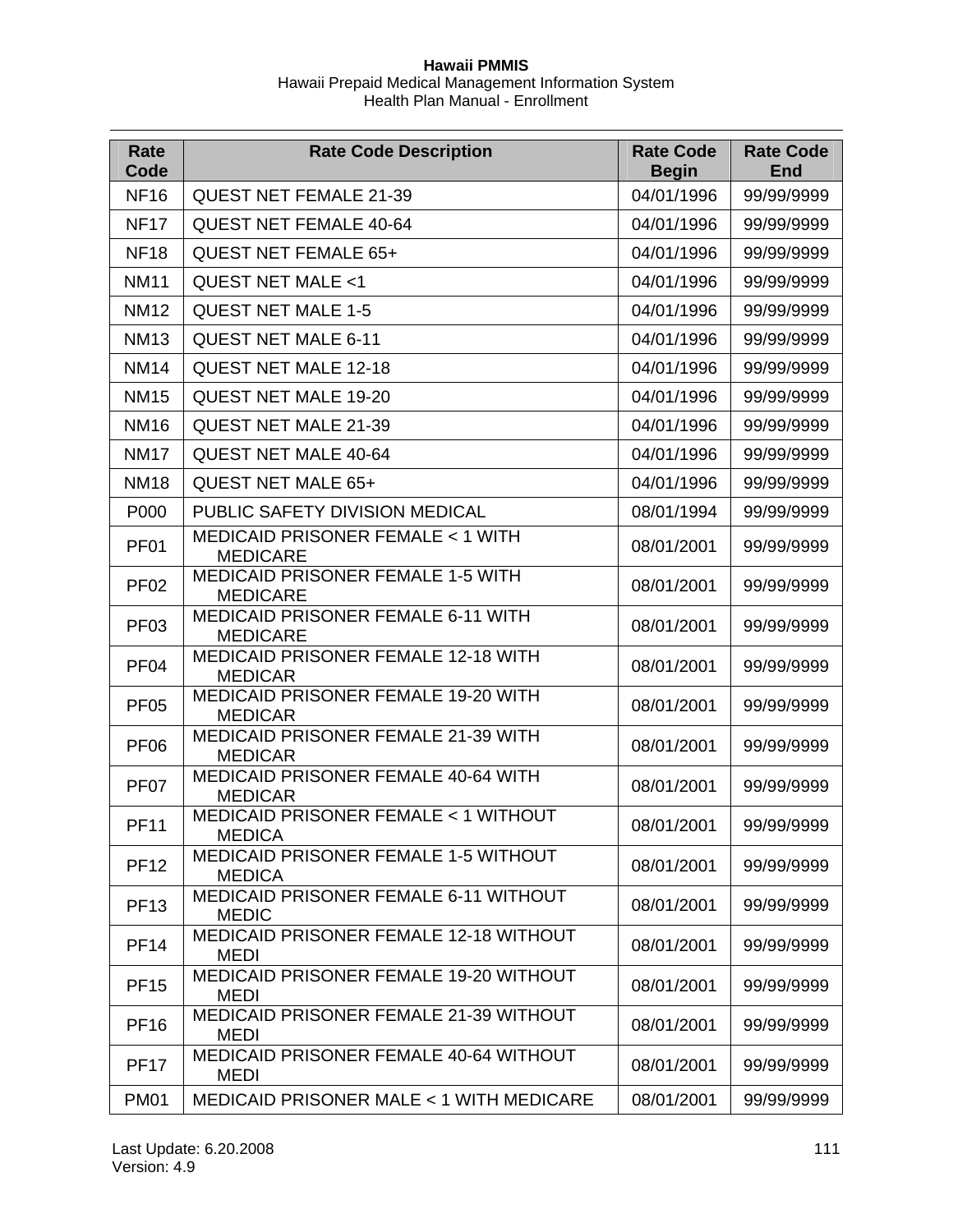| Rate<br>Code     | <b>Rate Code Description</b>                                  | <b>Rate Code</b><br><b>Begin</b> | <b>Rate Code</b><br><b>End</b> |
|------------------|---------------------------------------------------------------|----------------------------------|--------------------------------|
| <b>PM02</b>      | <b>MEDICAID PRISONER MALE 1-5 WITH MEDICARE</b>               | 08/01/2001                       | 99/99/9999                     |
| <b>PM03</b>      | <b>MEDICAID PRISONER MALE 6-11 WITH MEDICARE</b>              | 08/01/2001                       | 99/99/9999                     |
| <b>PM04</b>      | <b>MEDICAID PRISONER MALE 12-18 WITH</b><br><b>MEDICARE</b>   | 08/01/2001                       | 99/99/9999                     |
| <b>PM05</b>      | MEDICAID PRISONER MALE 19-20 WITH<br><b>MEDICARE</b>          | 08/01/2001                       | 99/99/9999                     |
| <b>PM06</b>      | MEDICAID PRISONER MALE 21-39 WITH<br><b>MEDICARE</b>          | 08/01/2001                       | 99/99/9999                     |
| <b>PM07</b>      | <b>MEDICAID PRISONER MALE 40-64 WITH</b><br><b>MEDICARE</b>   | 08/01/2001                       | 99/99/9999                     |
| <b>PM11</b>      | MEDICAID PRISONER MALE < 1 WITHOUT<br><b>MEDICARE</b>         | 08/01/2001                       | 99/99/9999                     |
| <b>PM12</b>      | MEDICAID PRISONER MALE 1-5 WITHOUT<br><b>MEDICARE</b>         | 08/01/2001                       | 99/99/9999                     |
| <b>PM13</b>      | <b>MEDICAID PRISONER MALE 6-11 WITHOUT</b><br><b>MEDICARE</b> | 08/01/2001                       | 99/99/9999                     |
| <b>PM14</b>      | MEDICAID PRISONER MALE 12-18 WITHOUT<br><b>MEDICARE</b>       | 08/01/2001                       | 99/99/9999                     |
| <b>PM15</b>      | MEDICAID PRISONER MALE 19-20 WITHOUT<br><b>MEDICARE</b>       | 08/01/2001                       | 99/99/9999                     |
| <b>PM16</b>      | MEDICAID PRISONER MALE 21-39 WITHOUT<br><b>MEDICARE</b>       | 08/01/2001                       | 99/99/9999                     |
| <b>PM17</b>      | MEDICAID PRISONER MALE 40-64 WITHOUT<br><b>MEDICARE</b>       | 08/01/2001                       | 99/99/9999                     |
| QF11             | <b>HAWAII QUEST FEMALE &lt;1</b>                              | 08/01/1994                       | 99/99/9999                     |
| QF <sub>12</sub> | <b>HAWAII QUEST FEMALE 1-5</b>                                | 08/01/1994                       | 99/99/9999                     |
| QF <sub>13</sub> | <b>HAWAII QUEST FEMALE 6-11</b>                               | 08/01/1994                       | 99/99/9999                     |
| QF <sub>14</sub> | <b>HAWAII QUEST FEMALE 12-18</b>                              | 08/01/1994                       | 99/99/9999                     |
| QF <sub>15</sub> | <b>HAWAII QUEST FEMALE 19-20</b>                              | 08/01/1994                       | 99/99/9999                     |
| QF16             | HAWAII QUEST FEMALE 21-39                                     | 08/01/1994                       | 99/99/9999                     |
| QF <sub>17</sub> | HAWAII QUEST FEMALE 40-64                                     | 08/01/1994                       | 99/99/9999                     |
| QM11             | <b>HAWAII QUEST MALE &lt;1</b>                                | 08/01/1994                       | 99/99/9999                     |
| QM <sub>12</sub> | <b>HAWAII QUEST MALE 1-5</b>                                  | 08/01/1994                       | 99/99/9999                     |
| QM <sub>13</sub> | <b>HAWAII QUEST MALE 6-11</b>                                 | 08/01/1994                       | 99/99/9999                     |
| QM14             | <b>HAWAII QUEST MALE 12-18</b>                                | 08/01/1994                       | 99/99/9999                     |
| QM15             | HAWAII QUEST MALE 19-20                                       | 08/01/1994                       | 99/99/9999                     |
| QM16             | HAWAII QUEST MALE 21-39                                       | 08/01/1994                       | 99/99/9999                     |
| QM17             | HAWAII QUEST MALE 40-64                                       | 08/01/1994                       | 99/99/9999                     |
| QS00             | <b>QUEST SPEND DOWN</b>                                       | 04/01/1996                       | 99/99/9999                     |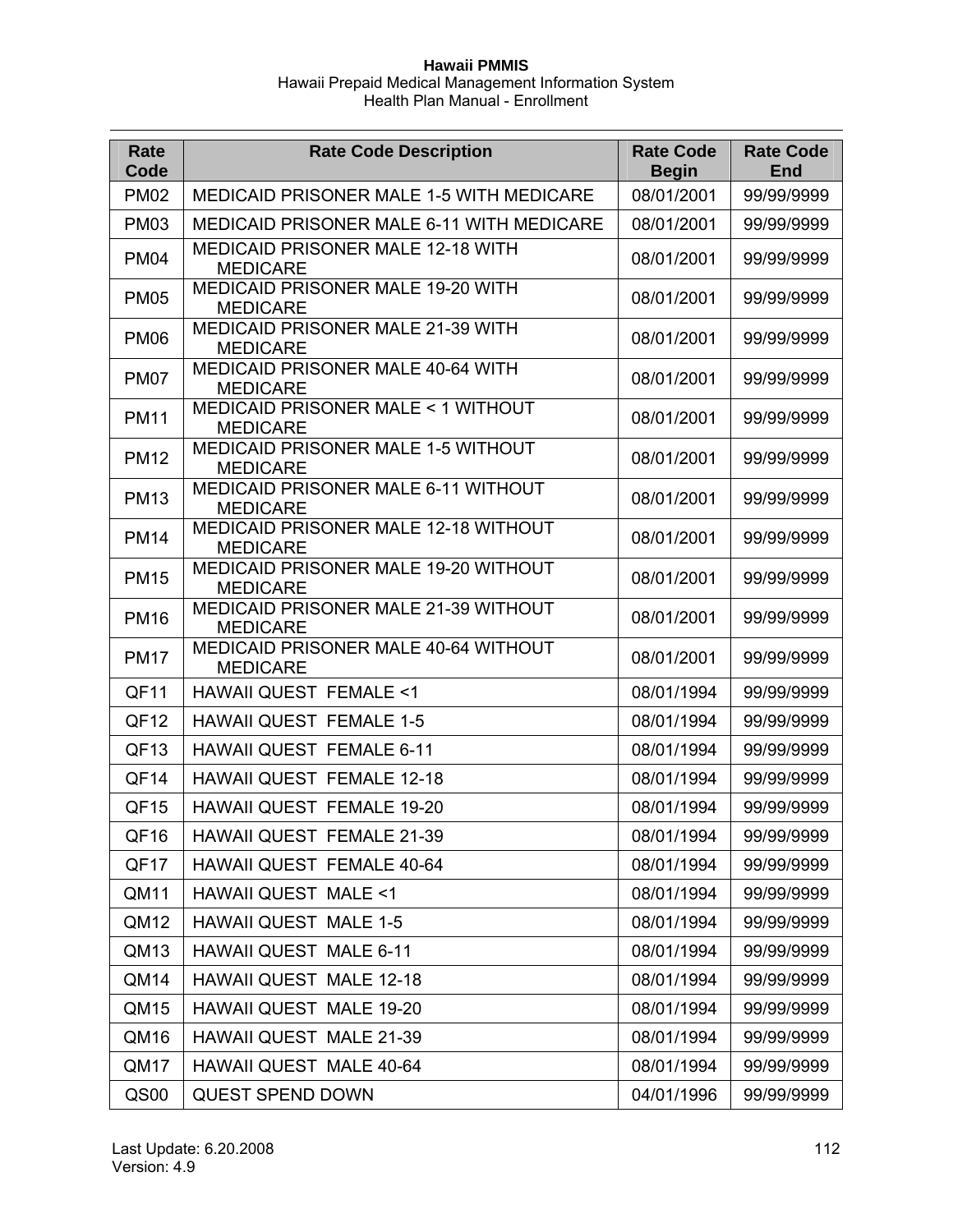| Rate<br>Code | <b>Rate Code Description</b>    | <b>Rate Code</b><br><b>Begin</b> | <b>Rate Code</b><br>End |
|--------------|---------------------------------|----------------------------------|-------------------------|
| <b>SF10</b>  | STATE-FUNDED BCC                | 07/01/2001                       | 99/99/9999              |
| <b>TF11</b>  | AFDC/TANF FEMALE <1             | 08/01/1994                       | 99/99/9999              |
| <b>TF12</b>  | AFDC/TANF FEMALE 1-5            | 08/01/1994                       | 99/99/9999              |
| <b>TF13</b>  | AFDC/TANF FFMALF 6-11           | 08/01/1994                       | 99/99/9999              |
| <b>TF14</b>  | AFDC/TANF FEMALE 12-18          | 08/01/1994                       | 99/99/9999              |
| <b>TF15</b>  | AFDC/TANF FEMALE 19-20          | 08/01/1994                       | 99/99/9999              |
| <b>TF16</b>  | AFDC/TANF FEMALE 21-39          | 08/01/1994                       | 99/99/9999              |
| <b>TF17</b>  | AFDC/TANF FEMALE 40-64          | 08/01/1994                       | 99/99/9999              |
| <b>TM11</b>  | AFDC/TANF MALE <1               | 08/01/1994                       | 99/99/9999              |
| <b>TM12</b>  | AFDC/TANF MALE 1-5              | 08/01/1994                       | 99/99/9999              |
| <b>TM13</b>  | AFDC/TANF MALE 6-11             | 08/01/1994                       | 99/99/9999              |
| <b>TM14</b>  | AFDC/TANF MALE 12-18            | 08/01/1994                       | 99/99/9999              |
| <b>TM15</b>  | AFDC/TANF MALE 19-20            | 08/01/1994                       | 99/99/9999              |
| <b>TM16</b>  | AFDC/TANF MALE 21-39            | 08/01/1994                       | 99/99/9999              |
| <b>TM17</b>  | AFDC/TANF MALE 40-64            | 08/01/1994                       | 99/99/9999              |
| Y000         | OFFICE OF YOUTH SERVICE MEDICAL | 08/01/1994                       | 99/99/9999              |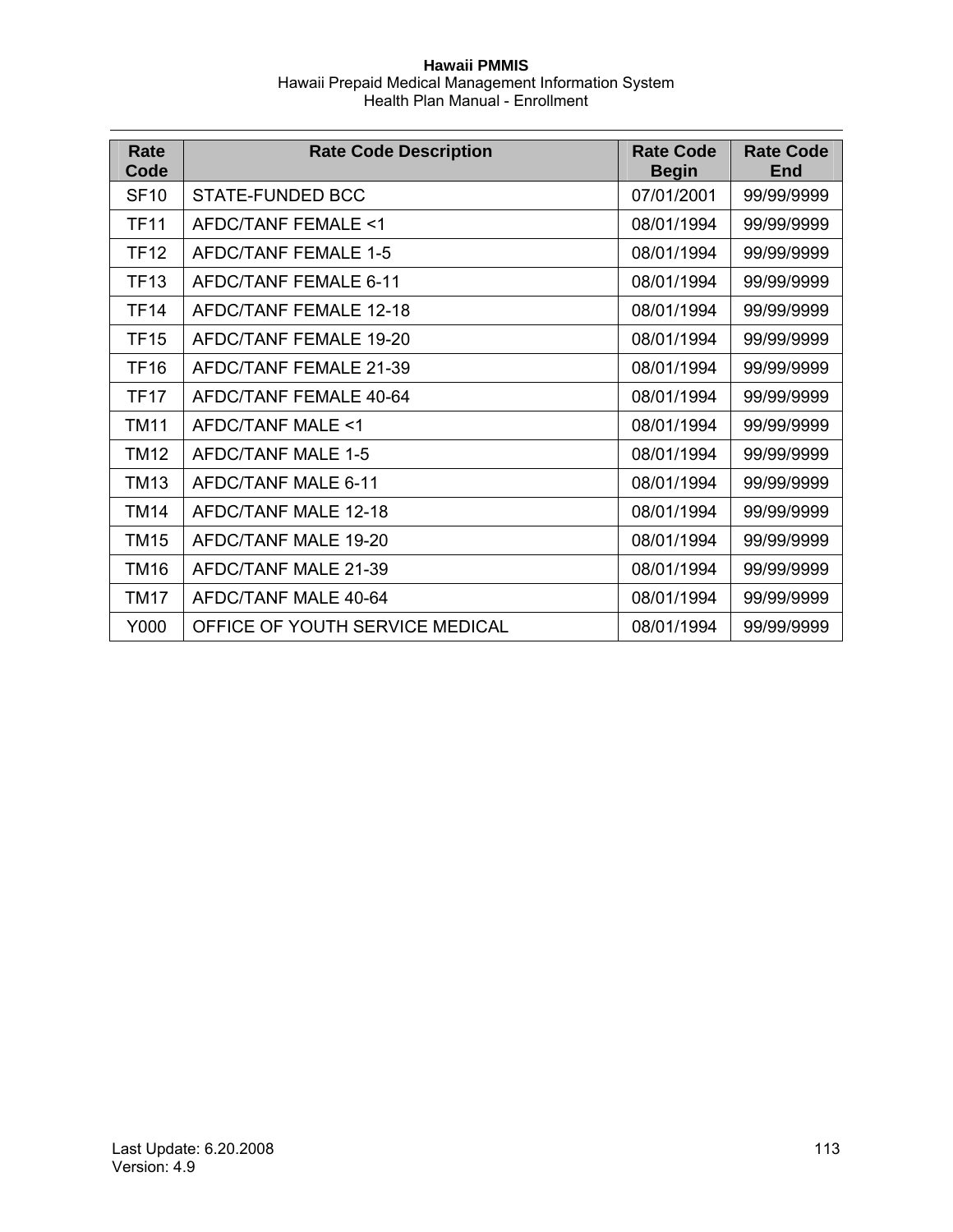# B.9 Maintenance Type Codes and Action Codes

Plans should use Maintenance Type Codes to process a record. Maintenance types include: • 021 – Addition

- $\cdot$  001 Change
- 024 Termination
- 030 Audit/Compare

Action codes are included on the daily 834 to provide the health plans with additional transaction information.

# **Action Codes for Change Maintenance Type Records**

Multiple maintenance codes can be sent on a change maintenance type record. Change record maintenance codes indicate which client data fields have been changed since the last daily 834 was sent to the plan.

To assist medical and behavioral health plans with the coordination of behavioral health services, changes to behavioral health enrollment are provided on the daily 834. The change (e.g., enrollment in or disenrollment from a behavioral health plan) results in a change maintenance record to the client's medical health plan. Similarly, changes to a medical health plan result in a change maintenance record to the behavioral health plan. Changes to other plan enrollments (i.e., notification to a medical plan regarding a change to a dental plan enrollment) are not sent on a daily 834. Plans can obtain this information on the monthly 834.

## **Action Codes for Addition and Termination Maintenance Type Records**

Only one action code is sent for an Addition or Termination maintenance type record. Because there could be more than one reason for adding or deleting the enrollment, plans should use the action code for informational purposes only (i.e. to gather statistics on their enrollment). When an addition or termination record is received, the plan should update their system for all fields on the daily 834.

## **Addition and Termination Transactions for Inter-Island Change in Residency**

In addition to the Address Change transactions, HPMMIS creates termination and addition transactions when clients change their island of residence.

For Behavioral health plans, these termination and addition transactions normally occur on the last daily at the end of the month. Because behavioral health plans currently provide statewide services, these should have a zero net affect on the plan.

Medical and dental plans will receive a termination when clients change their island of residence. However, for medical plans, clients are offered the opportunity to select a new medical plan based on the plans available on their new island; therefore, medical plans may not receive an add enroll transaction for these clients.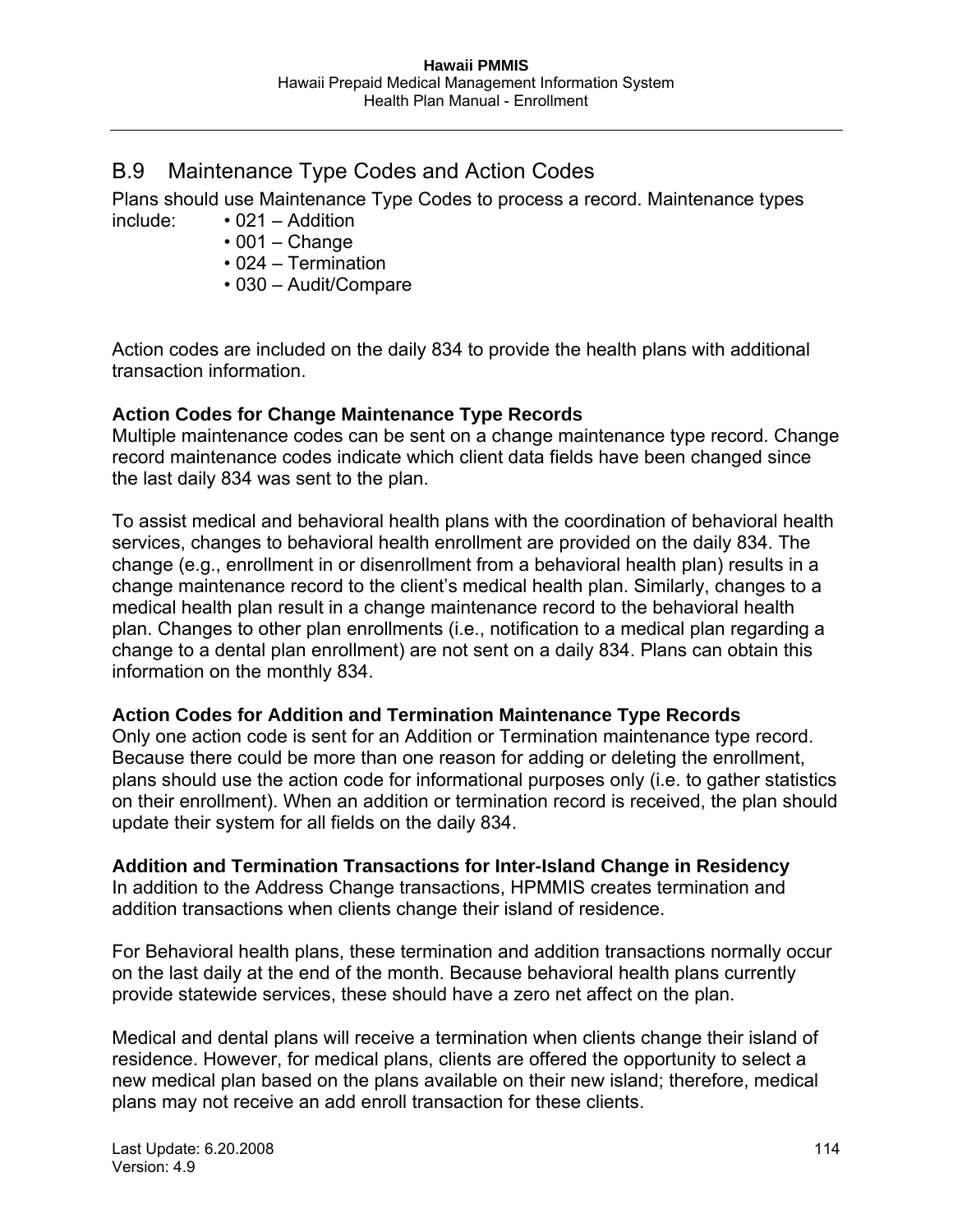| <b>Addition Maintenance Types</b> |                       |                                    |                                                     |
|-----------------------------------|-----------------------|------------------------------------|-----------------------------------------------------|
| <b>Maintenance</b><br>Type        | <b>Action</b><br>Code | <b>Description</b>                 | <b>Maintenance Reason</b><br><b>Code/Definition</b> |
| 021                               | AA                    | Algorithm Assigned                 | 28 - Initial Enrollment                             |
| 021                               | AI                    | Admin-In                           | 28 - Initial Enrollment                             |
| 021                               | BI                    | Enrollment Block In                | 28 - Initial Enrollment                             |
| 021                               | <b>CI</b>             | County Move-In                     | 28 - Initial Enrollment                             |
| 021                               | <b>EC</b>             | <b>Enrollment Choice</b>           | 28 - Initial Enrollment                             |
| 021                               | EI                    | Open Enrollment-In                 | 22 - Plan Change                                    |
| 021                               | NB.                   | <b>Newborn</b>                     | $02 - Birth$                                        |
| 021                               | <b>NE</b>             | <b>Normal Enrollment</b>           | 28 - Initial Enrollment                             |
| 021                               | <b>PA</b>             | End of contract-in: Auto<br>assign | 22 - Plan Change                                    |
| 021                               | <b>RA</b>             | <b>Retroactive Enrollment</b>      | 28 - Initial Enrollment                             |
| 021                               | <b>RE</b>             | Re-Enrollment                      | $41 - Re-enrollment$                                |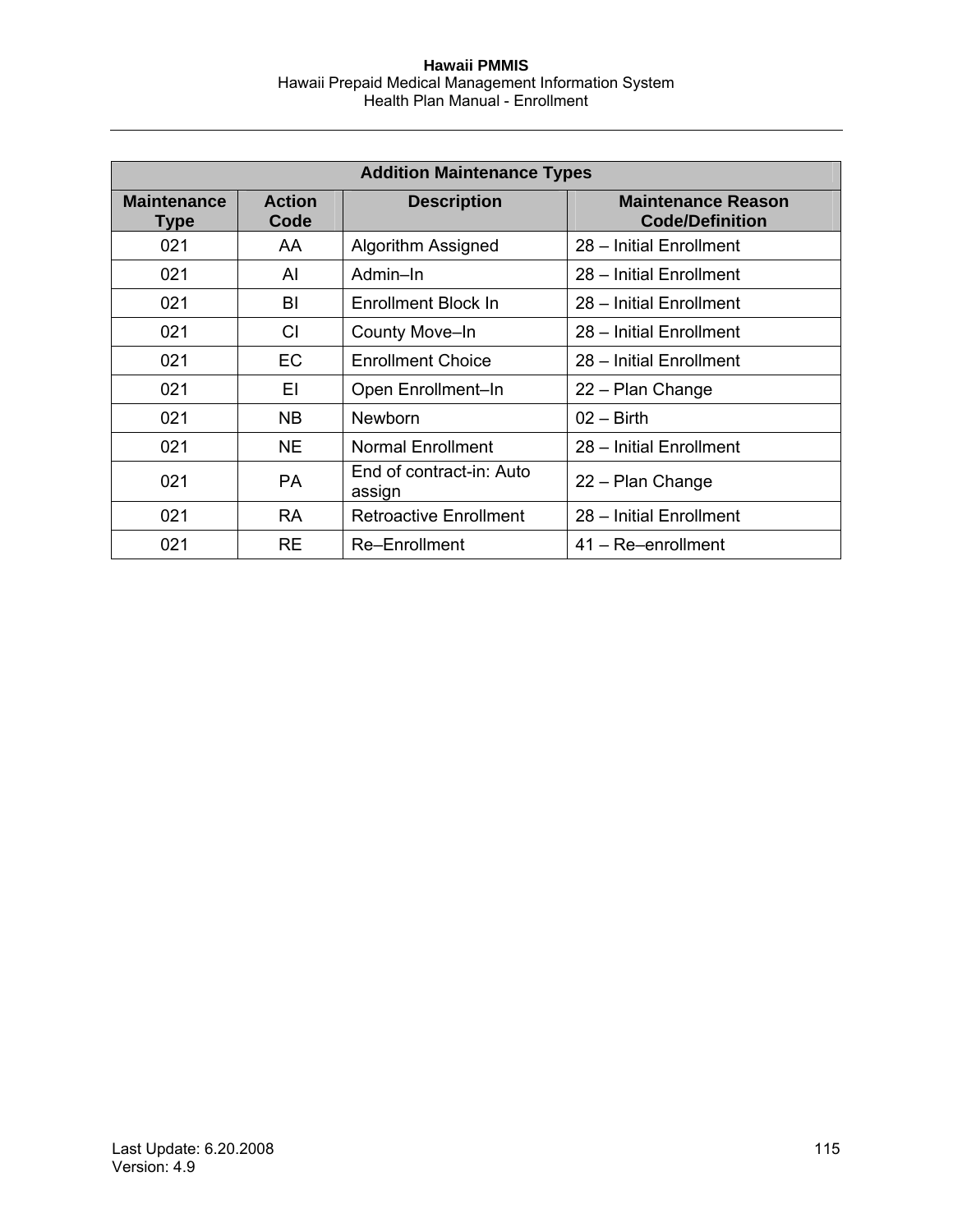| <b>Change Maintenance Types</b>   |                       |                                                |                                                     |  |
|-----------------------------------|-----------------------|------------------------------------------------|-----------------------------------------------------|--|
| <b>Maintenance</b><br><b>Type</b> | <b>Action</b><br>Code | <b>Description</b>                             | <b>Maintenance Reason</b><br><b>Code/Definition</b> |  |
| 001                               | <b>AC</b>             | <b>Address Change</b>                          | 43 – Change of Location                             |  |
| 001                               | C <sub>1</sub>        | "Combination Action Code"<br>$\sim$ DB, NC, SX | 25 - Change in Identifying Data<br>Element          |  |
| 001                               | C <sub>2</sub>        | "Combination Action Code"<br>$\sim$ DB, NC     | 25 - Change in Identifying Data<br>Element          |  |
| 001                               | C <sub>3</sub>        | "Combination Action Code"<br>$\sim$ DB, SX     | 25 - Change in Identifying Data<br>Element          |  |
| 001                               | C <sub>4</sub>        | "Combination Action Code"<br>$\sim$ NC, SX     | 25 - Change in Identifying Data<br>Element          |  |
| 001                               | DB                    | Date of Birth Change                           | 25 - Change in Identifying Data<br>Element          |  |
| 001                               | <b>HC</b>             | Acute Health Plan Change                       | 22 - Plan Change                                    |  |
| 001                               | <b>MC</b>             | <b>Mental Health Change</b>                    | 22 - Plan Change                                    |  |
| 001                               | <b>NC</b>             | Name Change                                    | 25 - Change in Identifying Data<br>Element          |  |
| 001                               | <b>OC</b>             | Other Change                                   | 33 - Personnel Data                                 |  |
| 001                               | PG                    | Pregnant Women                                 | 21 - Disability                                     |  |
| 001                               | <b>RC</b>             | Rate Code Change                               | 29 - Benefit Selection                              |  |
| 001                               | <b>SC</b>             | Share of Cost Change                           | Not Used by Med-QUEST                               |  |
| 001                               | <b>SX</b>             | Sex Change                                     | 25 - Change in Identifying Data<br>Element          |  |
| 001                               | TM                    | <b>Mental Health Termination</b>               | 07 - Termination of Benefits                        |  |